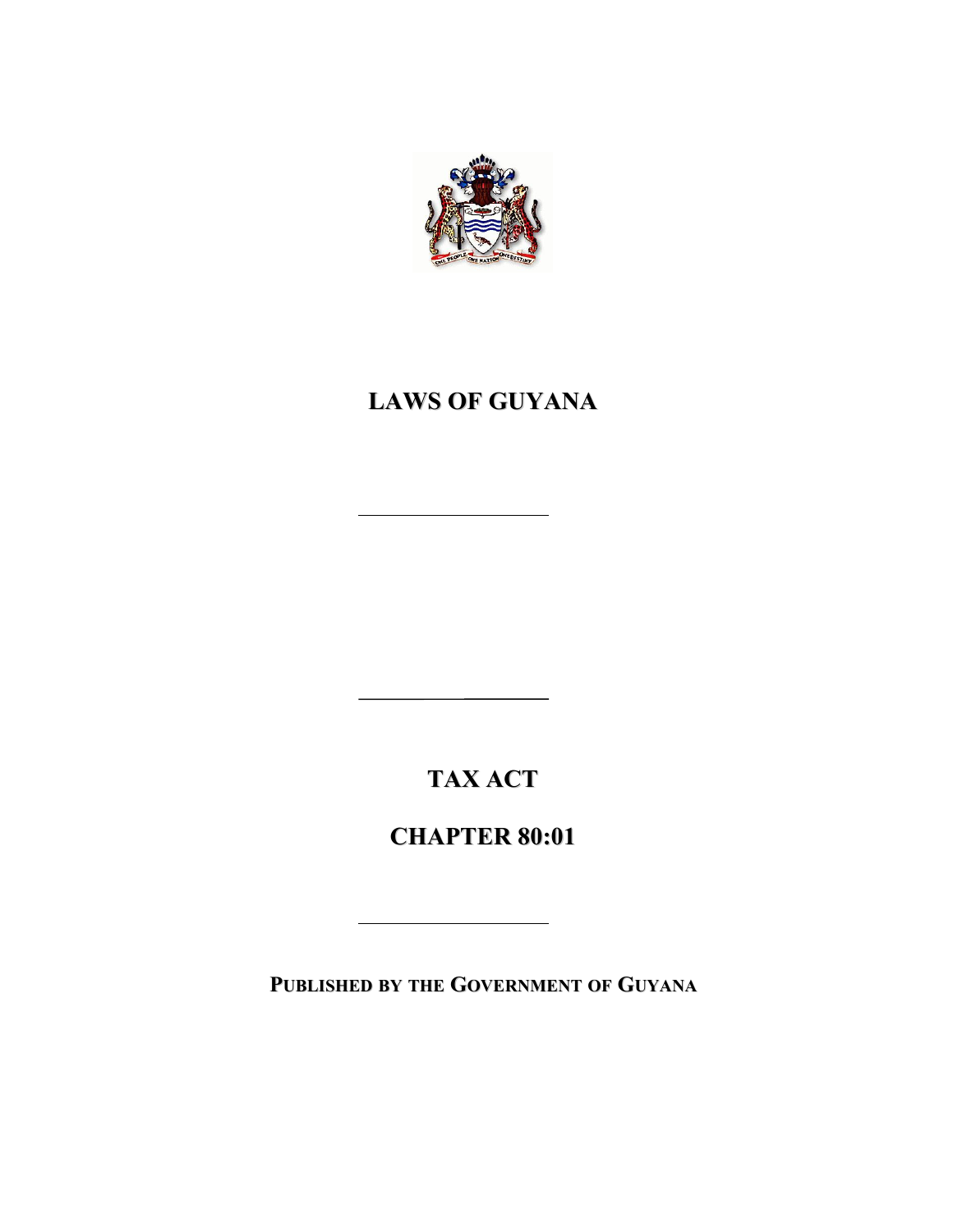# **TAX ACT**

# **CHAPTER 80:01**

# ACT

## **of 1939**

# Amended by

| 23 of 1940 | 10 of 1952 | 7 of 1961  | 1 of 1973  | 6 of 1983       | 3 of 1995               |
|------------|------------|------------|------------|-----------------|-------------------------|
| 35 of 1940 | 23 of 1952 | 18 of 1961 | 20 of 1973 | 11 of 1983      | 2 of 1996               |
| 21 of 1942 | 61 of 1952 | 8 of 1962  | 24 of 1973 | 8 of 1984       | 17 of 1997              |
| 13 of 1944 | 27 of 1953 | 16 of 1963 | 25 of 1973 | 4 of 1985       | 4 of 2003               |
| 8 of 1945  | 10 of 1954 | 1 of 1966A | 27 of 1973 | 9 of 1986       | 15 of 2003              |
| 3 of 1946  | 11 of 1954 | 9 of 1966B | 29 of 1973 | 5 of 1987       | 10 of 2005              |
| 13 of 1946 | 8 of 1955  | 2 of 1967  | 13 of 1974 | 23 of 1988      | 5 of 2007               |
| 24 of 1946 | 11 of 1955 | 3 of 1967  | 19 of 1974 | 7 of 1989       | 9 of 2008               |
| 5 of 1947  | 27 of 1955 | 8 of 1967  | 46 of 1974 |                 | 8 of 1989 Reg.7 of 2016 |
| 25 of 1947 | 35 of 1955 | 5 of 1968  | 8 of 1978  | 13 of 1989      | 14 of 2016              |
| 9 of 1948  | 53 of 1955 | 5 of 1969  | 13 of 1978 | 6 of 1991       | 9 of 2017               |
| 8 of 1949  | 15 of 1956 | 19 of 1969 | 4 of 1981  | 20 of 1991      | 19 of 2018              |
| 11 of 1950 | 11 of 1957 | 24 of 1969 | 5 of 1981  | 7 of 1992       | 4 of 2019               |
| 34 of 1950 | 2 of 1958  | 33 of 1969 | 7 of 1981  | $(O)$ 8 of 1992 | 7 of 2020               |
| 2 of 1951  | 26 of 1958 | 17 of 1971 | 12 of 1981 | 26 of 1992      |                         |
| 30 of 1951 | 4 of 1959  | 1 of 1972  | 3 of 1982  | 3 of 1993       |                         |
| 45 of 1951 | 1 of 1960  | 4 of 1972  | 5 of 1982  | 11 of 1993      |                         |
| 48 of 1951 | 19 of 1960 | 10 of 1972 | 14 of 1982 | 10 of 1994      |                         |
|            |            |            |            |                 |                         |

——— ——— ——— ———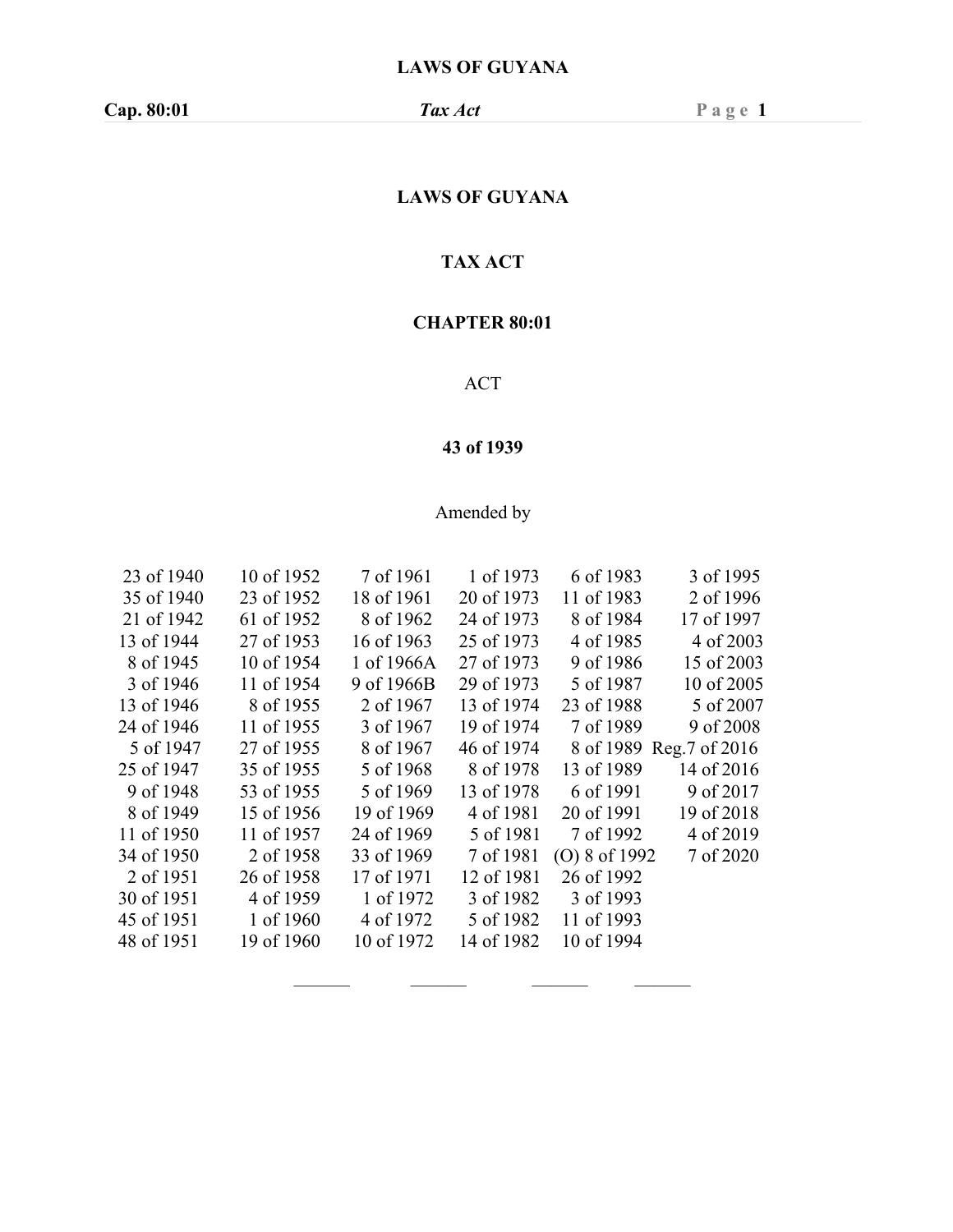**Cap. 80:01** *Tax Act* **P a g e 2**

# **Index of Subsidiary Legislation**

Tax (Practice Certificate) Regulations (Reg. 20/1971)

Travel Tax Regulations (Reg. 11/1977, 2/1981, 4/1984, 8/1989, 2/1991, 3/1993, 4/1998, 7/2016)

Exclusive Economic Zone (Extension of Enactments) Order 1992 (Ord. 8/1992)

> Note on Repeal

This Act repealed the Tax Ordinance 1929, Cap. 37 of the 1929 Edition.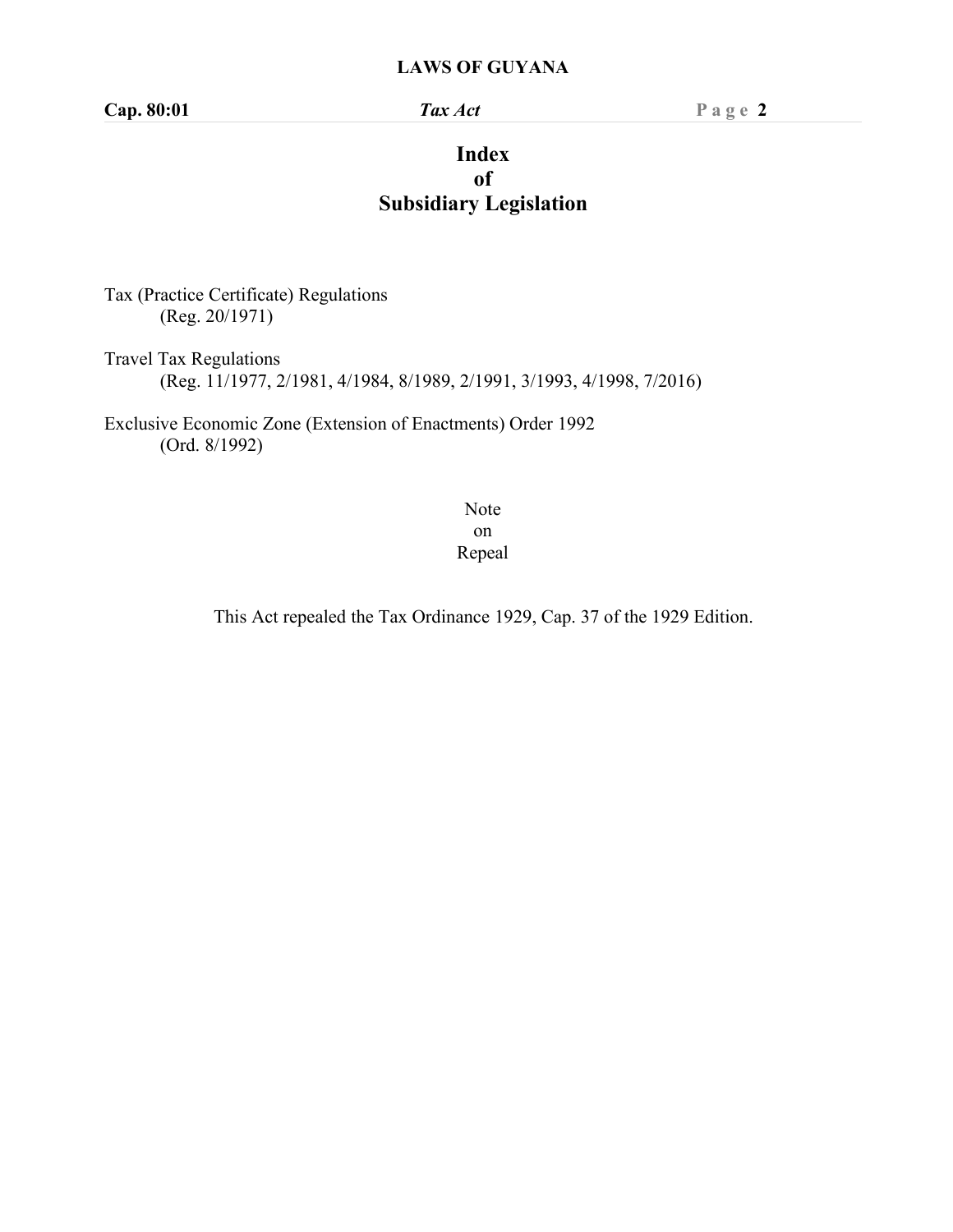# **CHAPTER 80:01 TAX ACT ARRANGEMENT OF SECTIONS**

#### **SECTION**

- 1. Short title.
- 2. Interpretation.
- 3. Duty for employing non-resident person in loading or discharging cargo.
- 4. Film distributor's licence and tax deposits.
- 5. Security by film distributor for payments of tax.
- 6. Video distributor's licence
- 7. Tax on lotteries and sweepstakes.
- 8. Licence for receiving money paid by way of pool betting, and taxes thereon.
- 9. Licence for betting premises.
- 10. Tax on telephone calls, fax messages and bets.
- 11. Amount and mode of collection of stamp duties.
- 12. Process Fee.
- 13. Conveyances, transports, etc.
- 14. Duty on nominal capital of companies incorporated in Guyana (Repealed by 9 of 2008).
- 15. Duty on loan capital of companies in Guyana.
- 16. Statement by Registrar to be evidence of amount due.
- 17. Licence for and duties on insurance companies.
- 18. Trade licence in Georgetown and New Amsterdam.
- 19. Licence for market.
- 20. Trade licence in rural districts
- 21. Licence for sale of goods by master of vessel.
- 22. Druggist's licence.
- 23. Druggist's licence in rural districts.
- 24. Applicant for licence to produce certificate of registration.
- 25. Butcher's licence.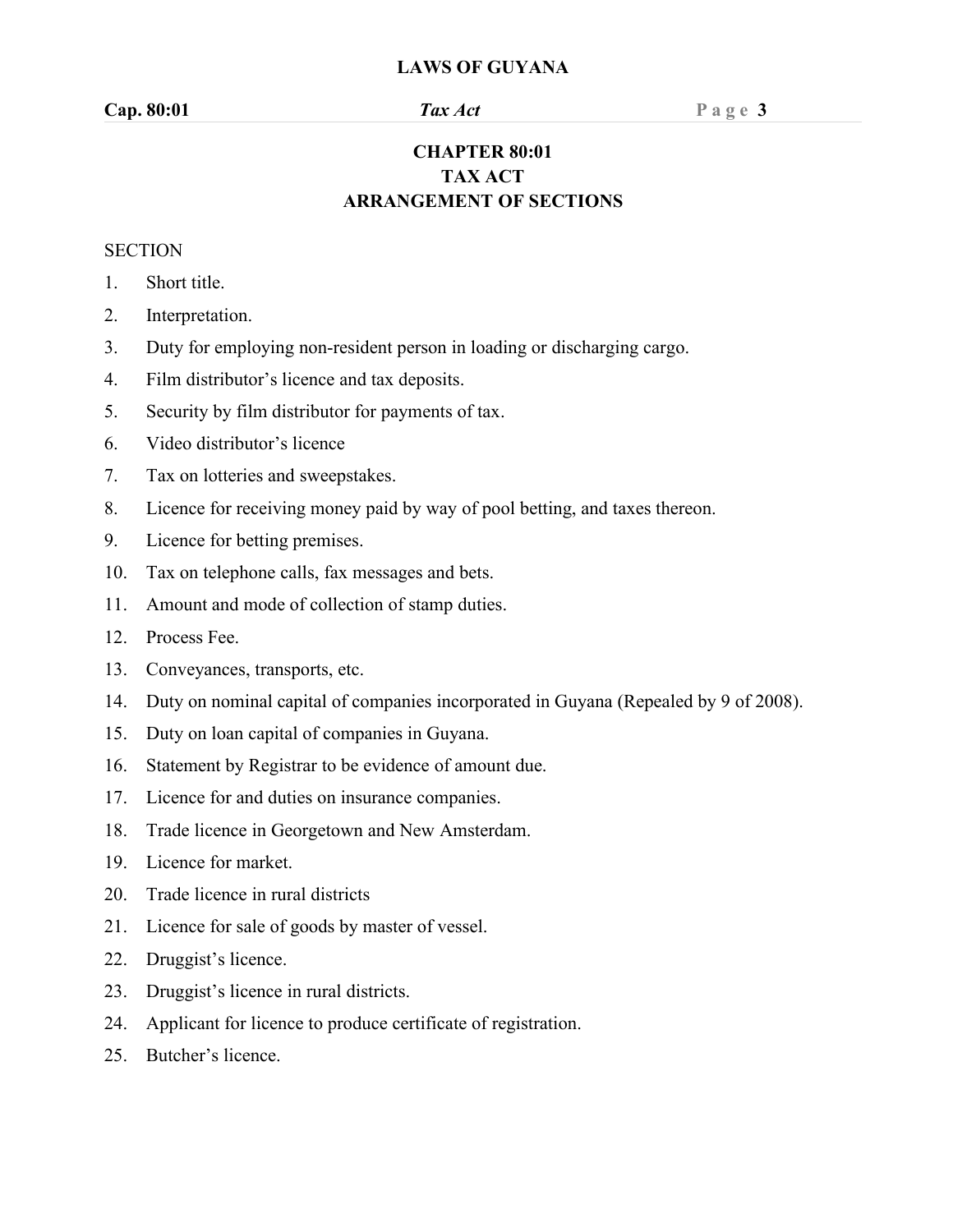#### **Cap. 80:01** *Tax Act* **P a g e 4**

#### **SECTION**

- 26. Licence for cigarette factory.
- 27. Licence for sale of tobacco.
- 28. Auctioneer's licence.
- 29. House agent's licence.
- 30. Pawnbroker's licence.
- 31. Money lender's licence
- 32. Licence for keeping bonded warehouse.33. Licence for certain vessels.
- 
- 34. Licence for pleasure vehicles and animals.
- 35. Licence for vehicles and animals kept for trade or hire.
- 36. Licence for carts drawn by animals on sugar cane plantations, and other places. (Repealed by 14 of 2016)
- 37. Requirement of practice certificate in relation to certain professions.
- 38. Licence for steam boilers. (Repealed by 14 of 2016)
- 39. Licence for sale of explosives. (Repealed by 14 of 2016)
- 40. Off-licence.
- 41. (1) Hotel licence.

(2) Railway station or stelling liquor licence.

- 42. Restaurant or parlour malt liquor and wine licence.
- 43. Passenger steamer liquor and tobacco licence.
- 44. Spirit shop licence.
- 45. Special licences for the sale of intoxicating liquor.
- 46. Malt liquor and wine licences
- 47. Restaurant liquor licence.
- 48. Member's club liquor licence.
- 49. Coconut rum licence.
- 50. Occasional liquor and tobacco licence.
- 51. Licence duty for the manufacture of sweets and compounds.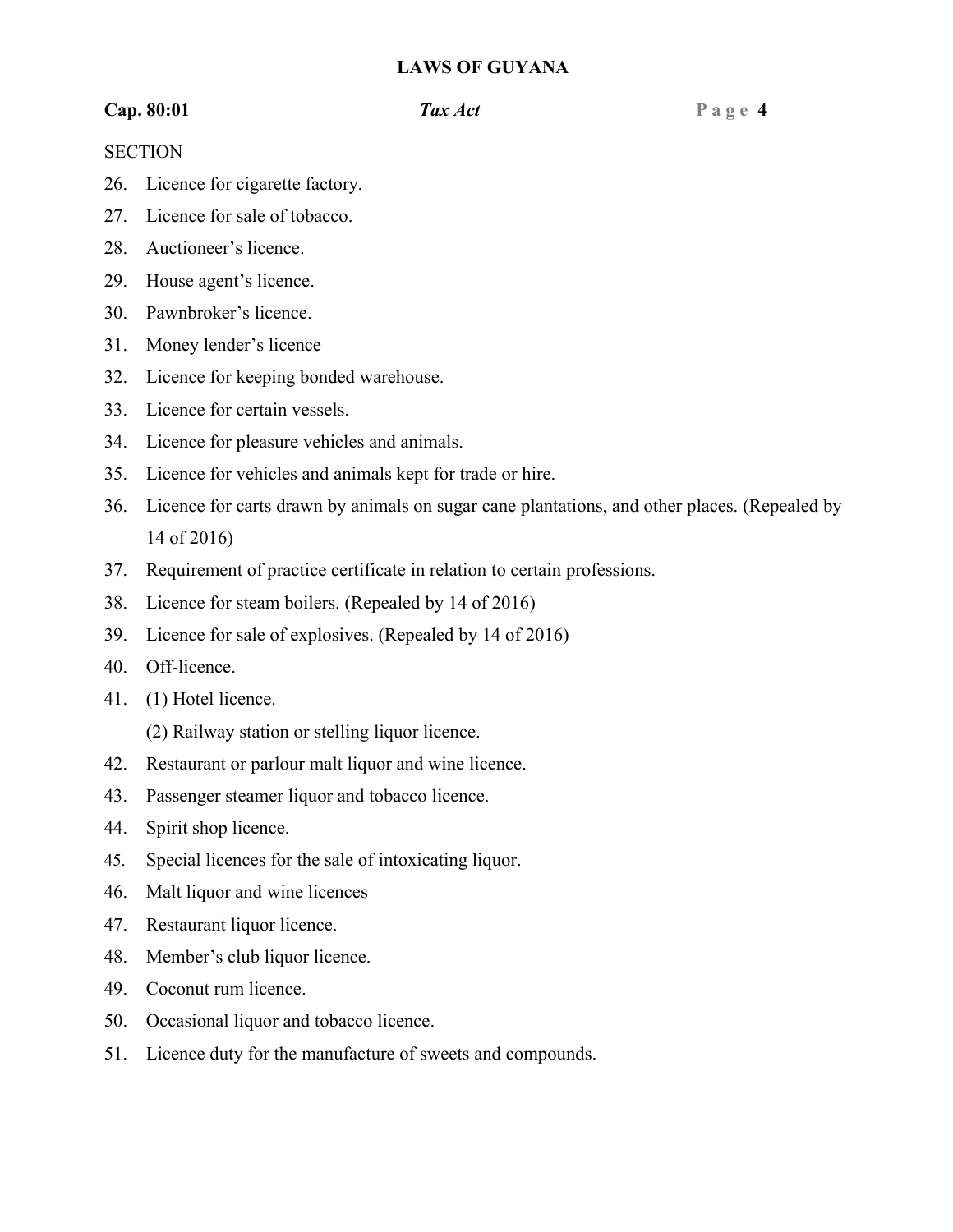#### **Cap. 80:01** *Tax Act* **P a g e 5**

#### **SECTION**

- 52. Licence for ball or dance.
- 53. Licence for entertainment.
- 54. Licence for billiard or bagatelle table.
- 55. Entertainment duty [Repealed by 10 of 2005]
- 56A. Additional tax on exhibitors of cinematograph films.
- 56. Travel Tax.
- 57. (1) Licence to trade in gold and precious stones. (2) Deposits and bonds made or entered into prior to 1st January 1946.
- 58. Goldsmith's licence.
- 59. Licence to purchase balata.
- 60. Licence for petrol pump.
- 61. Licence for storage tanks for molasses.
- 
- 62. Duration of licences.<br>63. Time for payment of licence duty.
- 64. Storage rent for gunpowder in magazine.

### **MISCELLANEOUS PROVISIONS**

- 65. Exemption of the President.
- 66. Power of Minister to remit licence duty collected on carts fitted with pneumatic or solid rubber tyres.
- 67. Licence not required for police or prison canteen.
- 68. Weight to be used
- 69. Persons to whom taxes to be paid.
- 70. Recovery of taxes.
- 71. Issue of licences.
- 72. District commissioner may refuse licence.
- 73. Requirements for the issuance of a licence.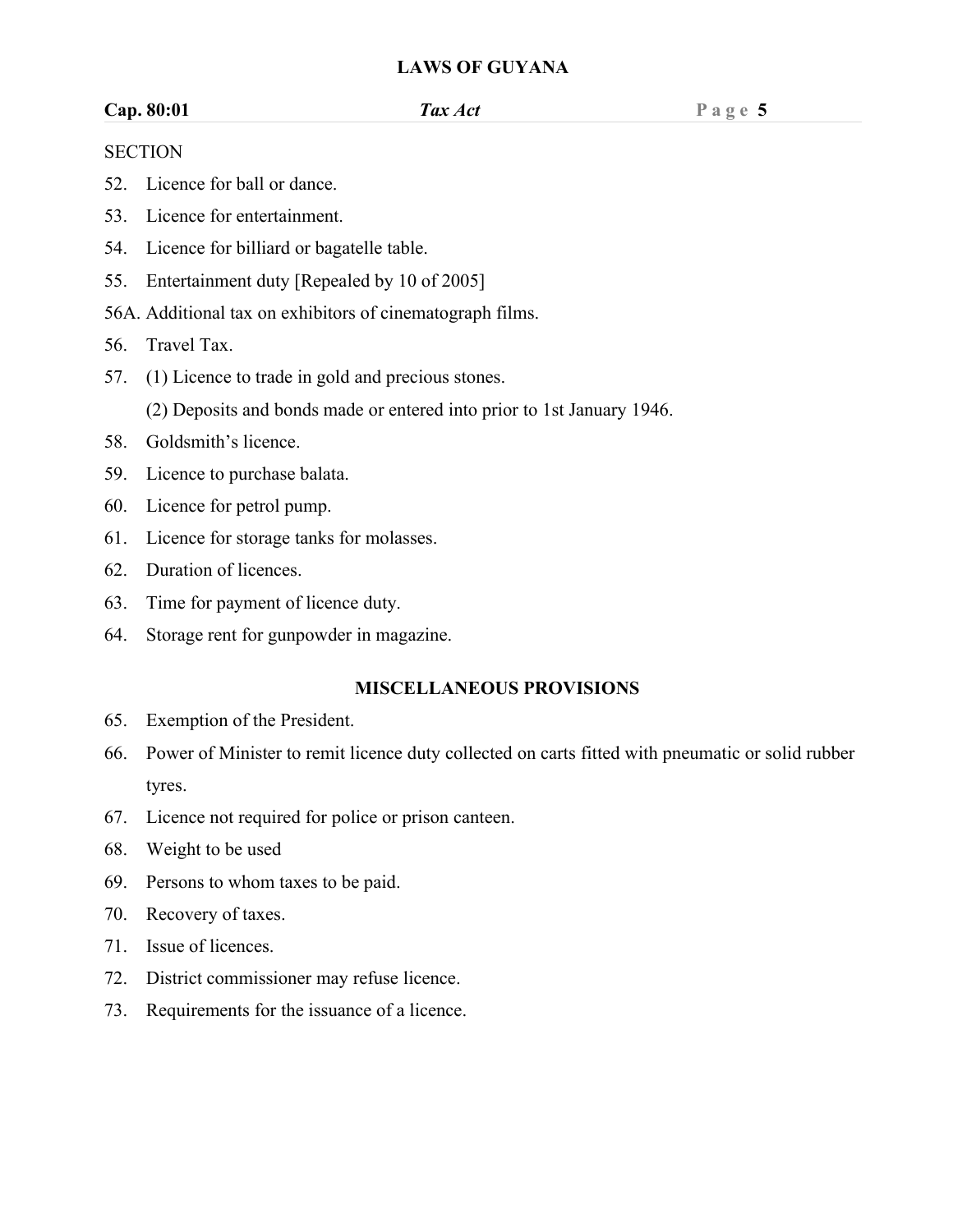| Cap. 80:01 | $\mathbf{a}$<br>A ct |  |
|------------|----------------------|--|
|            |                      |  |

|                          | Page |
|--------------------------|------|
|                          |      |
| <b>SECOND SCHEDULE -</b> |      |
|                          |      |
|                          |      |
| <b>FOURTH SCHEDULE -</b> |      |
|                          |      |
| FIFTH SCHEDULE -         |      |
|                          |      |
|                          |      |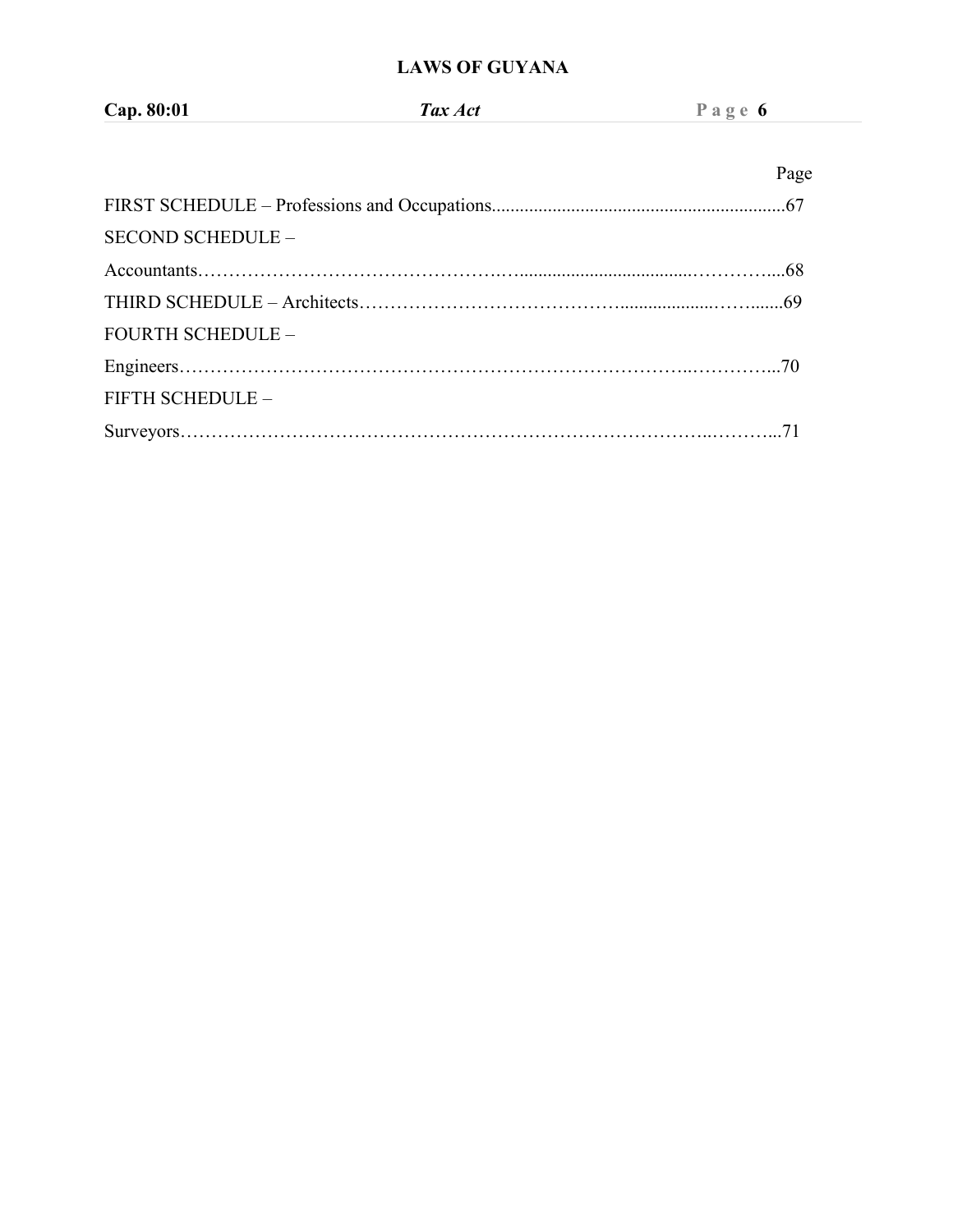**Cap. 80:01** *Tax Act* **P a g e 7**

#### **CHAPTER 80:01**

#### **TAX ACT**

#### **An Act to consolidate the enactments relating to the imposition of taxes for the** 43 of 1939 **public use in Guyana.**

#### [9TH DECEMBER, 1939]

#### Short title 1. This Act may be cited as the Tax Act.

Interpretation 2. In this Act-[23 of 1940

25 of 1940 7 of 1992 26 of 1992]

"carriage" includes a spring vehicle having two or more road wheels and drawn by an animal and which is mainly and principally intended to be used for the conveyance of people;

"cart" includes any vehicle other than a carriage and not mechanically propelled and intended to be used mainly and principally for the conveyance of goods;

"floating shop" includes any navigable craft from which commodities are sold or on which commodities are exposed for sale, the craft being thus used or intended to be used mainly and principally on inland waterways;

"hackney carriage" includes a carriage which plies for hire or is intended to be generally used for the purpose of carrying not more than five passengers at any one time, for reward;

"proof" means the strength of proof as indicated by Sikes's hydrometer in accordance with the tables prescribed by section 19 of the Finance (No. 2) Act, 1915 of the 5 & 6 Geo. 5 United Kingdom, a copy of which has been signed by the Commissioner-General of the Guyana Revenue Authority and deposited in the office of the Registrar; or, in cases where the true strength of any liquor cannot be immediately ascertained by Sikes's hydrometer, as certified by the Government Analyst or by an Assistant Government Analyst; c .89. s. 8 (13 of 1996)

"spirits" means spirits of any description;

"sugar plantation" means all land, real estate or property usually or about to be cultivated for producing a crop of sugar cane and all land appurtenant thereto or used or enjoyed therewith.

Duty for employing non resident person in loading or discharging cargo. [10 of 1954] s.8 (13 of 1996)

3. Every person, body of persons, or company who employs in the loading or discharging of cargo on or from any ship any person who has either not resided in Guyana for three months or is not a settler in Guyana shall pay to the Commissioner-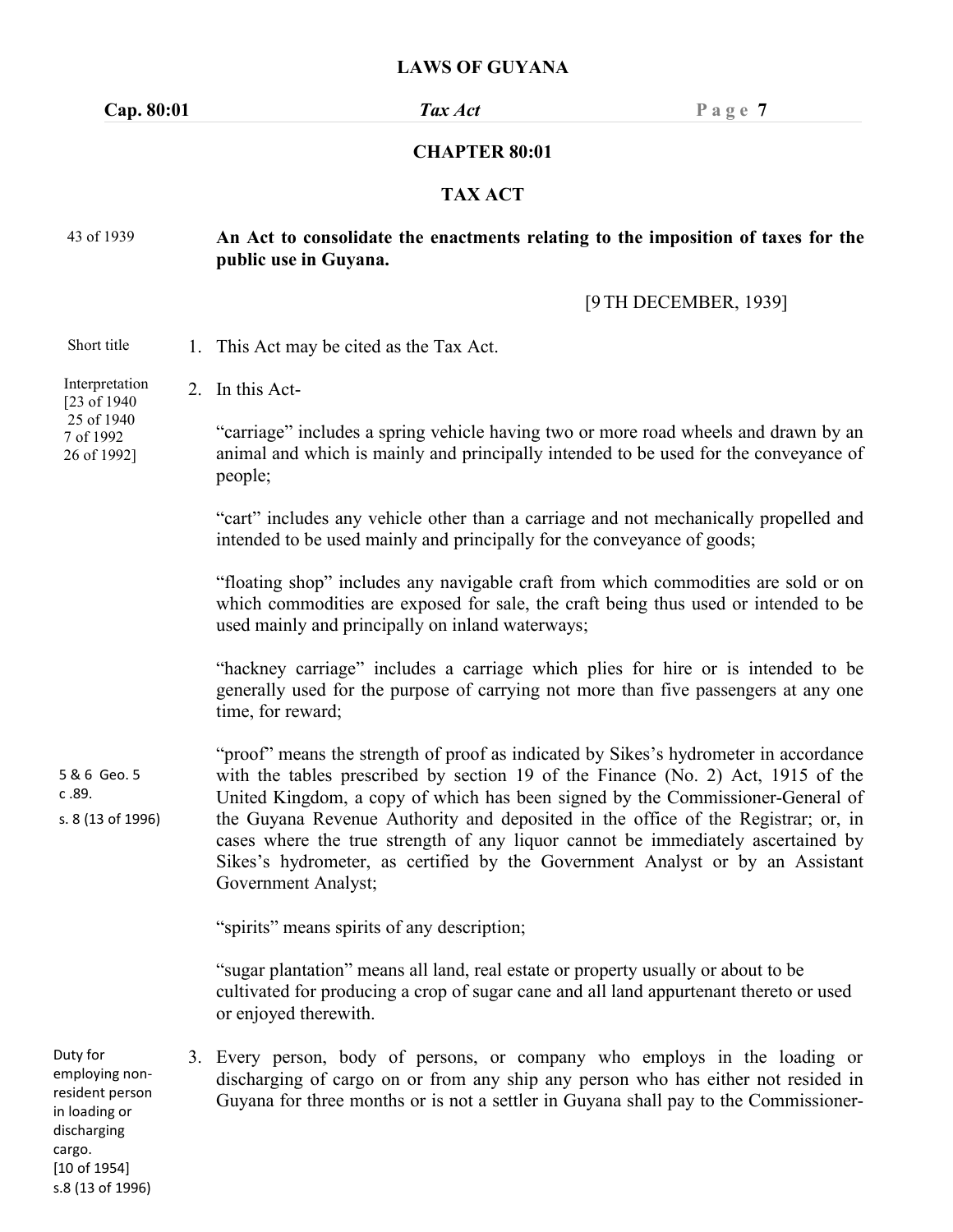| Cap. 80:01                                                                                                   | Tax Act                                                                                                                                                                                                                                                                                                                                                                                                                                                                                       | Page $8$ |
|--------------------------------------------------------------------------------------------------------------|-----------------------------------------------------------------------------------------------------------------------------------------------------------------------------------------------------------------------------------------------------------------------------------------------------------------------------------------------------------------------------------------------------------------------------------------------------------------------------------------------|----------|
|                                                                                                              | General of the Guyana Revenue Authority a duty of fifty dollars for each of those<br>persons for each day or part thereof on which the person is so employed:                                                                                                                                                                                                                                                                                                                                 |          |
|                                                                                                              | <b>Provided that-</b>                                                                                                                                                                                                                                                                                                                                                                                                                                                                         |          |
|                                                                                                              | (a) the Minister may, during the continuance of what in his opinion is a state of<br>emergency, remit the payment of the duty for any time he thinks fit; and                                                                                                                                                                                                                                                                                                                                 |          |
|                                                                                                              | (b) this section does not apply-                                                                                                                                                                                                                                                                                                                                                                                                                                                              |          |
|                                                                                                              | $\mathbf{i}$ .<br>in the case of any ship while in quarantine or while in any port of Guyana<br>which is subject to quarantine;                                                                                                                                                                                                                                                                                                                                                               |          |
|                                                                                                              | ii.<br>in the case of any ship of not more than two hundred tons net register which<br>has brought cargo shipped at a West Indian port in so far as the cargo may be<br>discharged over the side of the ship upon the wharf by the members of the<br>crew.                                                                                                                                                                                                                                    |          |
| Film<br>distributor's<br>licence and tax<br>deposits.<br>[8 of 1949]<br>18 of 1961<br>7 of 1981<br>4 of 1985 | 4. (1) No person shall distribute any film for exhibition at a cinematograph theatre unless<br>he is the holder of a distributor's licence.                                                                                                                                                                                                                                                                                                                                                   |          |
|                                                                                                              | (2) Every distributor shall take out an annual licence and the duty payable thereon<br>shall be the sum of thirty-five thousand dollars.                                                                                                                                                                                                                                                                                                                                                      |          |
| 13 of 1989<br>11 of 1993<br>2 of 1996<br>14 of 2016<br>7 of 2020]                                            | (3) Every exhibitor shall pay every week to the district commissioner an amount<br>equal to three and one half* percent of his gross receipts (or such other<br>proportion thereof as the Minister may by order from time to time prescribe) from<br>entertainments at which cinematograph films were exhibited during the preceding<br>week and, subject to subsection (6), every payment so made shall be regarded as a<br>deposit by the distributor on account of any tax payable by him. |          |
|                                                                                                              | (4) Where the cinematograph films exhibited by an exhibitor during any week relate<br>to more than one distributor separate payments under subsection (3) shall be made<br>in respect of each distributor.                                                                                                                                                                                                                                                                                    |          |
|                                                                                                              | *Prescribed by Order 11/1959 (superseding Order 34/1954).                                                                                                                                                                                                                                                                                                                                                                                                                                     |          |
|                                                                                                              | (5) The amounts paid by an exhibitor under subsection (3) in relation to any<br>distributor shall, by virtue of this section, be regarded as having been paid by the<br>exhibitor and received by the distributor, as and by way of rent or such other<br>consideration chargeable in respect of the cinematograph films exhibited by the<br>exhibitor.                                                                                                                                       |          |
|                                                                                                              |                                                                                                                                                                                                                                                                                                                                                                                                                                                                                               |          |

(6) Where the Commissioner-General of the Guyana Revenue Authority certifies that any distributor has paid the Income Tax charged on him under the Income Tax Act for any year of assessment, the district commissioner shall refund to the c. 81:01 s.8 (13 of 1996)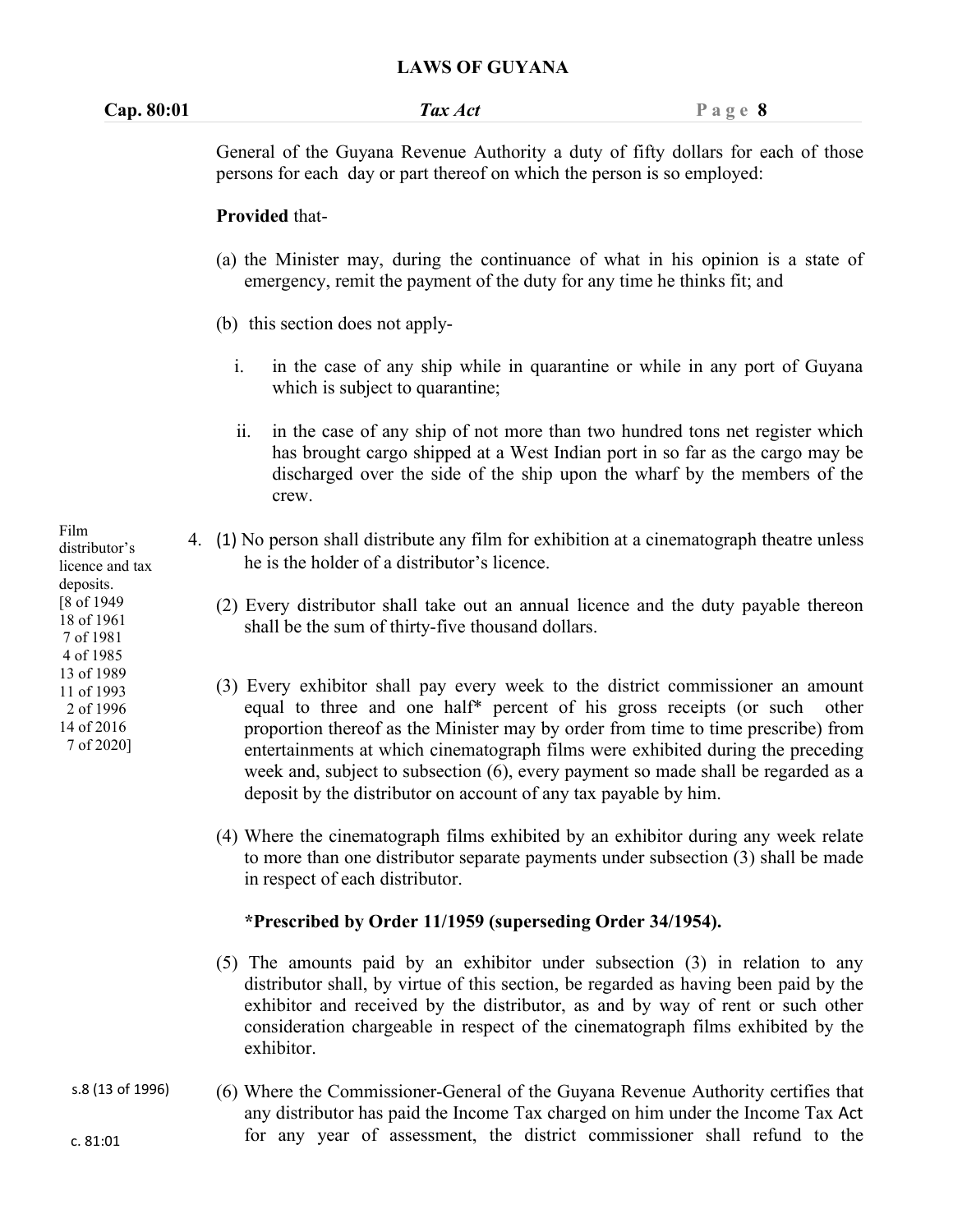| Cap. 80:01                                                                                                 | Tax Act                                                                                                                                                                                                                                                                                                                                                                        | Page 9 |
|------------------------------------------------------------------------------------------------------------|--------------------------------------------------------------------------------------------------------------------------------------------------------------------------------------------------------------------------------------------------------------------------------------------------------------------------------------------------------------------------------|--------|
|                                                                                                            | distributor the amounts received by him under subsection (3) during the year<br>preceding that year of assessment.                                                                                                                                                                                                                                                             |        |
|                                                                                                            | (7) Every exhibitor shall every week furnish the district commissioner, in the form<br>from time to time approved by him, with a return showing the particulars of the<br>payments to be made under subsections (3) and (4).                                                                                                                                                   |        |
| c. 21:02                                                                                                   | (8) Any exhibitor who fails to make any return or payment to the district<br>commissioner required by this section shall be liable to a fine of two hundred<br>dollars and the licence granted to him under the Cinematograph Act shall be<br>suspended until the district commissioner certifies to the magistrate that the<br>required return or payment has been duly made. |        |
|                                                                                                            | (9) Any exhibitor who makes any return to the district commissioner required by this<br>section which is false in any material particular shall be liable to a fine of one<br>thousand dollars and the licence granted to him under the Cinematograph Act<br>shall be suspended for such period as the magistrate may order.                                                   |        |
|                                                                                                            | (10) All moneys received by the district commissioner under this section shall be<br>deposited with the Accountant General.                                                                                                                                                                                                                                                    |        |
|                                                                                                            | $(11)$ In this section-                                                                                                                                                                                                                                                                                                                                                        |        |
|                                                                                                            | "distributor" means a person in Guyana who, on his own behalf or on behalf of<br>any other person, imports or otherwise procures cinematograph films for<br>exhibition in Guyana either by distribution to exhibitors for hire, reward or other<br>consideration or for his own use as an exhibitor;                                                                           |        |
| c. 21:02                                                                                                   | "exhibitor" means a person to whom a licence is granted under section 11 of the<br>Cinematograph Act, and includes the person managing or controlling the<br>exhibition of cinematograph films in the premises specified in the licence.                                                                                                                                       |        |
| Security by film<br>distributor for<br>payment of tax.<br>[18 of 1961]<br>13 of 1989]<br>s 8. (13 of 1996) | 5. Notwithstanding section 4, an exhibitor shall not be required to pay any amount<br>thereunder in respect of a distributor who has, to the satisfaction of the<br>Commissioner-General of the Guyana Revenue Authority given security for the<br>payment of the tax on account of which such amount would, but for this section, have<br>been deposited:                     |        |
|                                                                                                            | <b>Provided</b> that where an exhibitor is, by virtue of this section, relieved from liability to<br>make any payment, that payment shall for the purposes of section $4(7)$ , be deemed to<br>be payable as if this section had not been enacted.                                                                                                                             |        |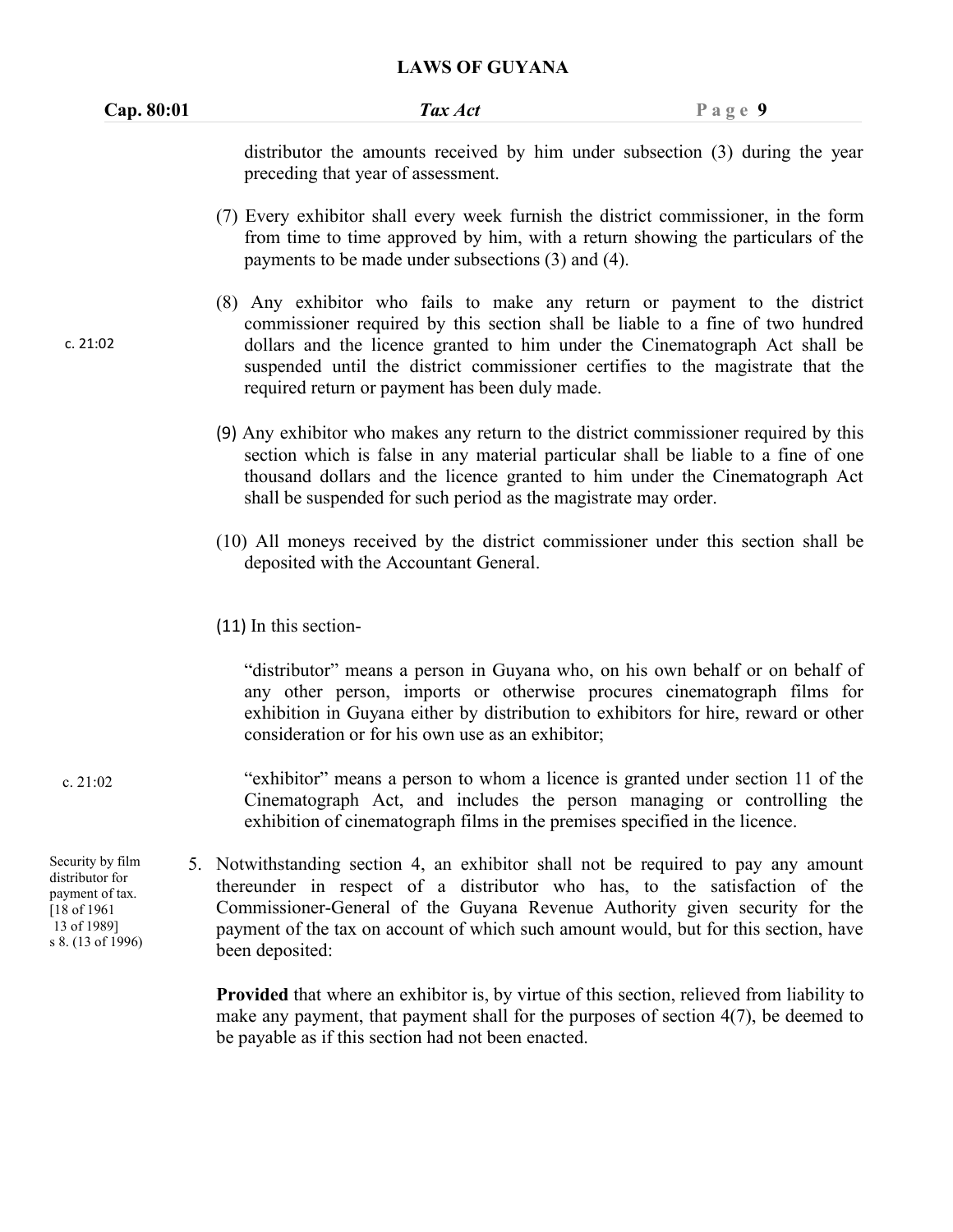| Cap. 80:01                                                                     |          | Tax Act                                                                                                                                                                                                                                                                                                                                                                                                                                                                                                                                                    | Page $10$ |
|--------------------------------------------------------------------------------|----------|------------------------------------------------------------------------------------------------------------------------------------------------------------------------------------------------------------------------------------------------------------------------------------------------------------------------------------------------------------------------------------------------------------------------------------------------------------------------------------------------------------------------------------------------------------|-----------|
| Video<br>distributor's<br>licence                                              |          | 6. (1) No distributor shall distribute any videotape for hire, reward or other consideration,<br>unless he is the holder of a distributor's licence.                                                                                                                                                                                                                                                                                                                                                                                                       |           |
| [4 of 1985]<br>13 of 1989<br>11 of 1993<br>2 of 1996                           |          | (2) Every distributor shall take out an annual licence and the duty payable thereon<br>shall be the sum of twenty-one thousand six hundred dollars.                                                                                                                                                                                                                                                                                                                                                                                                        |           |
| 14 of 2016<br>7 of 2020]                                                       |          | $(3)$ In this section –                                                                                                                                                                                                                                                                                                                                                                                                                                                                                                                                    |           |
|                                                                                |          | "distributor" means a person in Guyana who, on his own behalf or on behalf of<br>any other person carries on the business of importing, recording, or otherwise<br>procuring and distributing video tapes for exhibition in Guyana for hire, reward,<br>or other consideration and includes a video library or club;                                                                                                                                                                                                                                       |           |
|                                                                                |          | "video library or club" means an association of persons, whether incorporated or<br>not, the members whereof distribute among themselves video tapes for their own<br>use;                                                                                                                                                                                                                                                                                                                                                                                 |           |
|                                                                                |          | "video tape" means any cassette tape or part of a cassette tape intended for use in<br>a video set, and includes any videodisc, slide and any other form of recording<br>from which a visual image can be produced.                                                                                                                                                                                                                                                                                                                                        |           |
| Tax on<br>lotteries and<br>sweepstakes<br>[9 of 1948]<br>11 of 1950]<br>c.9:02 | 7. $(1)$ | There shall be raised, levied and collected a tax at the rate of eight and one-third<br>per cent upon the total gross sum received for the issue and sale of tickets in<br>connection with any lottery or sweepstake, within the meaning of section 21 of the<br>Gambling Prevention Act, organised and conducted by the Demerara Turf Club,<br>Limited, in connection with any race meeting as specified in the said section 21,<br>in any case where the draw for the lottery or sweepstake takes place on or after the<br>commencement of this section: |           |
| s. 8 (13 of 1996)                                                              |          | <b>Provided</b> that on production of a certificate from the Commissioner-General of<br>the Guyana Revenue Authority to the effect that Income Tax has been charged<br>and paid on that portion of the proceeds of any lottery or sweepstake retained and<br>brought to account as income by the Demerara Turf Club, Limited, a refund of<br>such amount as may have been collected under this section in respect of the<br>portion aforesaid shall be made to the Demarara Turf Club, Limited.                                                            |           |
|                                                                                | (2)      | The said tax shall be paid by the Demarara Turf Club, Limited, to the district<br>commissioner within fourteen days after the date of the draw for the lottery or<br>sweepstakes.                                                                                                                                                                                                                                                                                                                                                                          |           |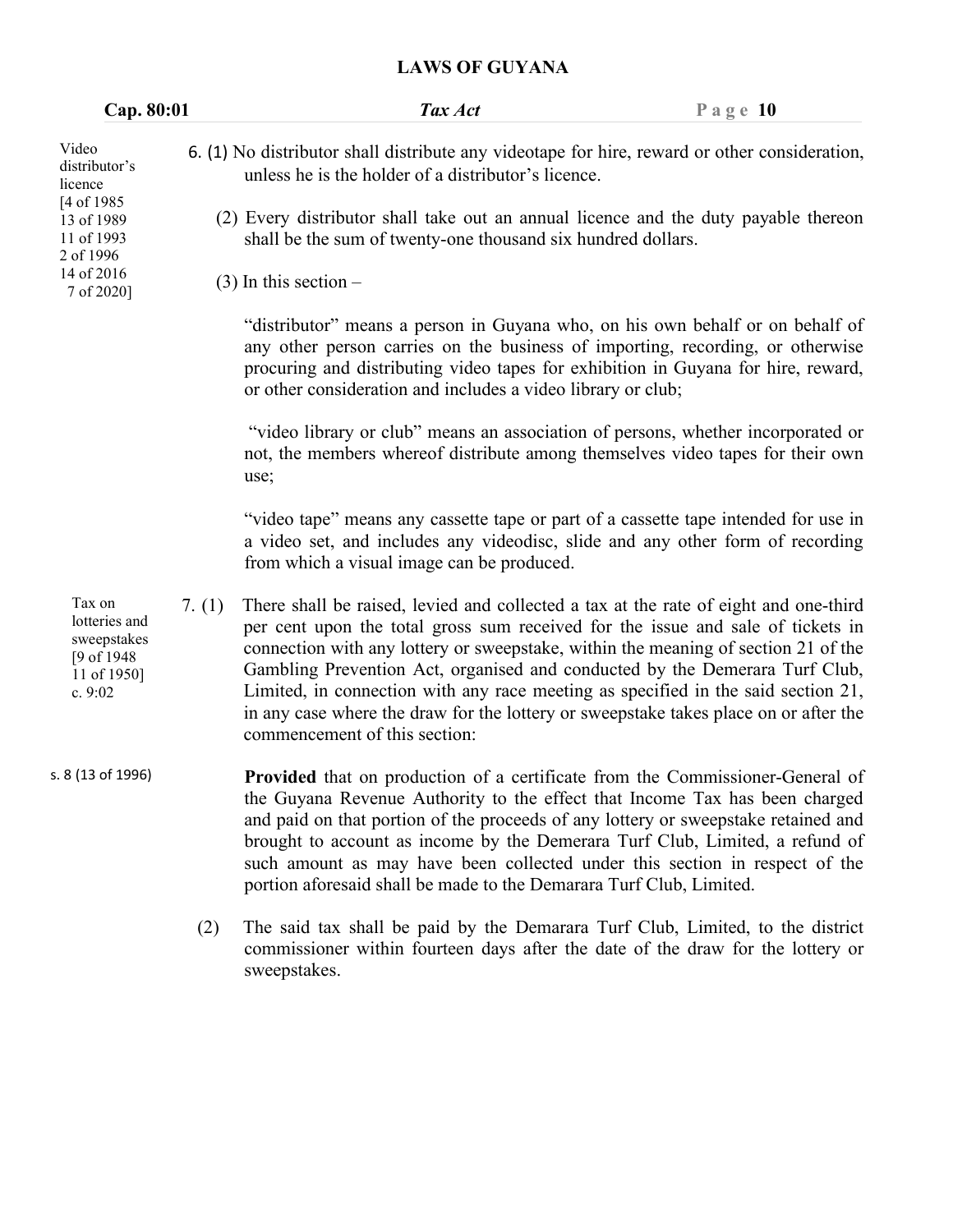| Cap. 80:01                                                               | Tax Act                                                                                                                                                                                                                     | $P$ age 11 |
|--------------------------------------------------------------------------|-----------------------------------------------------------------------------------------------------------------------------------------------------------------------------------------------------------------------------|------------|
| Licence for<br>receiving<br>money paid by<br>way of pool<br>betting, and | 8. (1) In this section-<br>"business" means any business that carrying on of which involves the receipt of<br>money or money's worth paid as bets;                                                                          |            |
| taxes thereon.<br>$[1 \text{ of } 1960]$<br>7 of 1961<br>3 of 1967       | "bet" means any bet by way of pool betting and includes any transaction which is,<br>on the part of any person taking part therein, only not a bet by way of pool betting<br>by reason of his not in fact making any stake; |            |
| 33 of 1969<br>19 of 1974<br>46 of 1974<br>5 of 1987                      | "money or money's worth paid as a bet" includes any payment of money or<br>money's worth-                                                                                                                                   |            |
| 13 of 1989<br>11 of 1993<br>14 of 2016                                   | (a) as stake money;                                                                                                                                                                                                         |            |
| 7 of 2020]                                                               | (b) in performance of any express or implied promise made by any person for the<br>purpose of making a bet; or                                                                                                              |            |
|                                                                          | (c) for the purpose of entitling any person to make a bet,                                                                                                                                                                  |            |
|                                                                          | whether such payment is made with a view to the same or any part thereof, or                                                                                                                                                |            |

an amount equal thereto or to any part thereof, being sent or otherwise transferred out of Guyana or not;

"promoter" in relation to a business means the person to whom the persons making the bets look for payment of their winnings, if any.

- $(2)$  A bet shall be deemed, for the purpose of this section, to be made by way of pool betting if it is one of any number of bets made on terms that the winnings of such of the persons making the bets as are winners shall be, or be a share of, the stake money paid or agreed to be paid on the bets, or shall be or shall include an amount which is to be paid to, or is divisible in any proportions among, such of those persons as are winners (whether such amount is determined by reference to the stake money paid or agreed to be paid on the bets or not, and whether the pool betting is promoted, or the bets of any of them made, in Guyana or not), where the bets are made by filling up and returning coupons or other printed or written forms, or otherwise howsoever.
- (3) Every person who occupies any set of premises, or part of a set of premises for the purpose of any business shall take out an annual licence for the set of premises, or part thereof, so occupied and shall pay for the licence the sum of two million five hundred thousand dollars.
- (4) It shall be a condition of every licence issued under subsection (3) that the licence is valid only in so far as the business carried on at the premises relates to the promoter mentioned in the licence.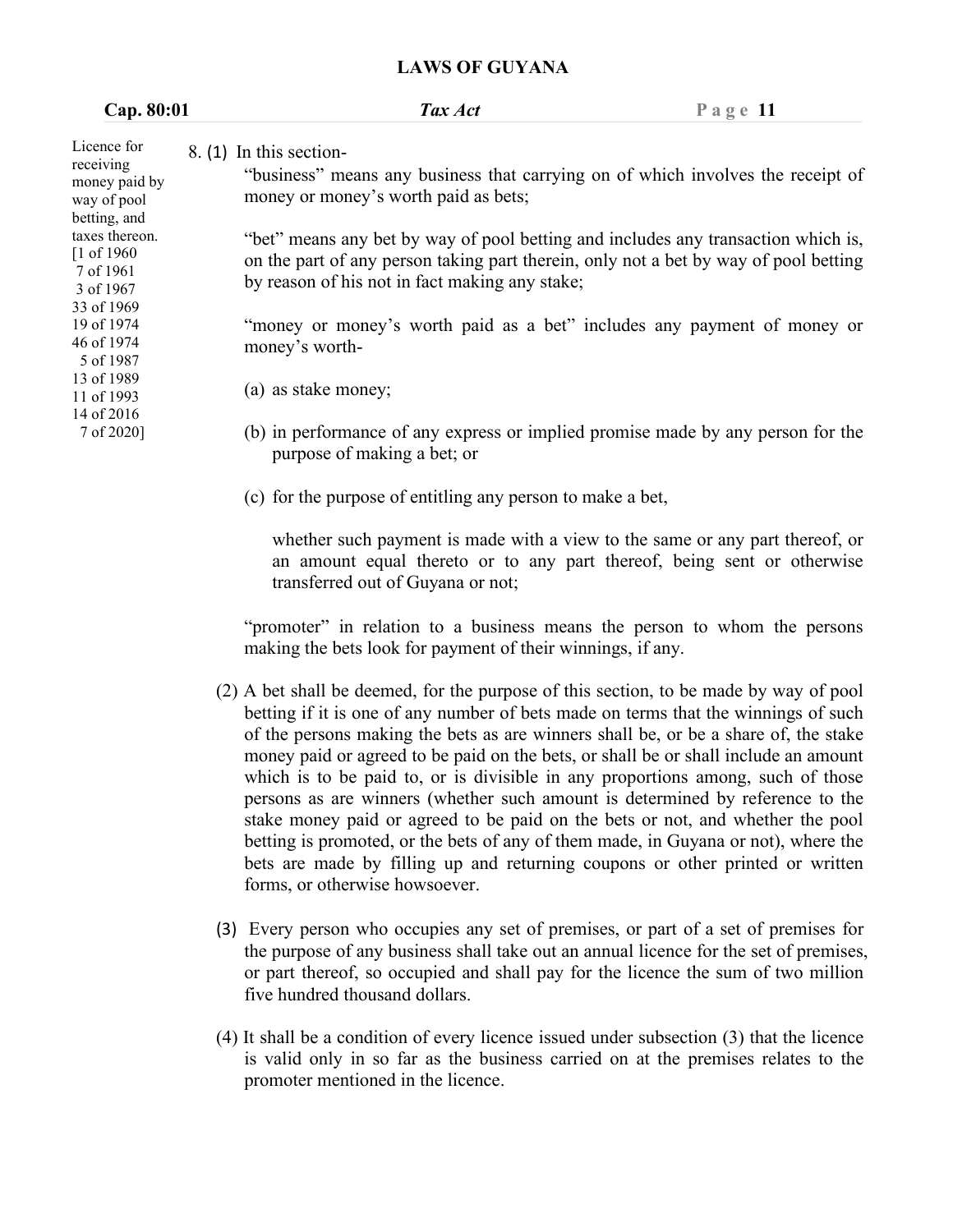- (5) There shall be raised, levied and collected on every receipt, in the course of any business, of money or money's worth paid as a bet a tax equal to twenty per cent of the gross amount of the receipt, and every person who carries on a business shall pay every Thursday to the district commissioner the tax on the gross amount of every such receipt in the course of the business during the week ending on the preceding Saturday.
- (6) Every person who carries on a business shall-
	- (a) upon making any payment of the tax, furnish the district commissioner, in the form from time to time approved by him, with a return signed by such person or, if such person is a company, by the manager of the business showing particulars of the total amount of the tax on receipts in the course of the business which is payable under the preceding subsection on the day on which the payment is made;
	- (b) in relation to the business and on premises licensed under this section, keep such books, records and accounts, and preserve the same for such time, as the Minister may by regulations prescribe; and
	- (c) permit the district commissioner or any person authorised in writing in that behalf by him to enter any premises occupied for the purposes of the business and to inspect and take copies of any books, records, accounts or other documents kept there in relation to the business.
- (7) No person shall carry on business at any place other than premises licensed under this section or in relation to a promoter other than as mentioned in the licence issued in respect of the place wherein the business is carried on.
- (8) No person, other than a person carrying on business on premises licensed under this section, shall send out of Guyana (whether by post or otherwise) any money or money's worth, or any coupon or other printed or written document,in connection with, or for the purpose of making, a bet.
- (9) Without prejudice to any rights or powers of the Accountant General under section 66, every person who-
	- (a) in relation to any business knowingly keeps or preserves, or causes to be kept or preserved, any book, record or account which is false in any material particular, or makes, or causes to be made, in any book, record, account or return any entry which is false in any material particular; or
	- (b) obstructs the district commissioner or anyone authorised by him in the exercise of his powers or functions under this section; or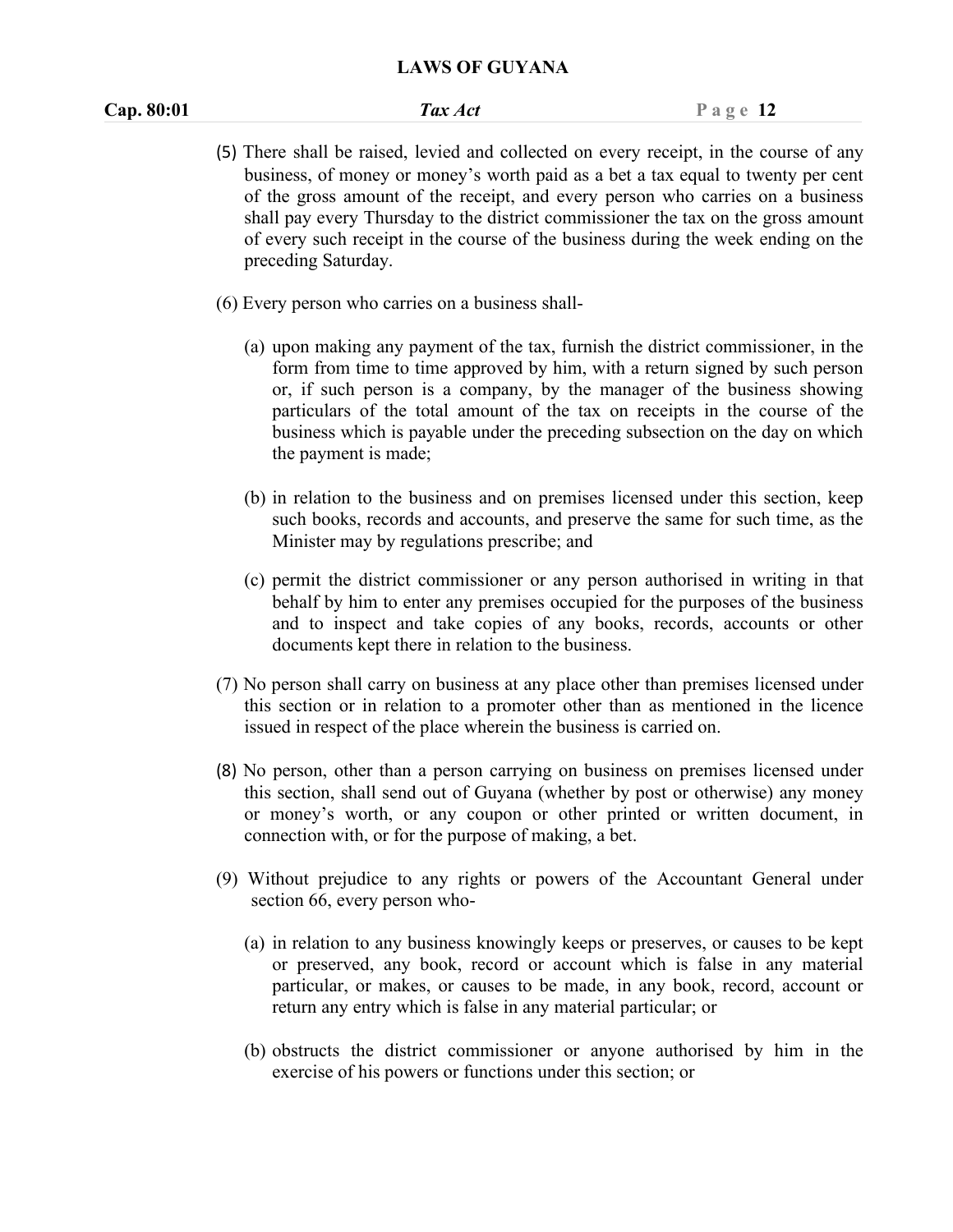| Cap. 80:01                                                                      | Tax Act                                                                                                                                                                                                                                                                                                                                                                                                              | Page $13$ |
|---------------------------------------------------------------------------------|----------------------------------------------------------------------------------------------------------------------------------------------------------------------------------------------------------------------------------------------------------------------------------------------------------------------------------------------------------------------------------------------------------------------|-----------|
|                                                                                 | (c) is knowingly concerned in, or in the taking of steps with a view to, the<br>fraudulent evasion by him or any other person of any tax or licence duty<br>payable under this section; or                                                                                                                                                                                                                           |           |
|                                                                                 | (d) contravenes or fails to comply with any of the provisions of this section, shall<br>be liable on summary conviction to a fine of seven hundred and fifty dollars<br>and to imprisonment for six months.                                                                                                                                                                                                          |           |
|                                                                                 | (10) Where in any proceedings under the preceding subsection it is proved that an<br>entry which is false in any material particular has been made in a return signed<br>by any person under subsection $(6)(a)$ , such person shall be deemed to have<br>knowingly made such entry or, if it be shown that the entry was not made by<br>him, to have knowingly caused it to be made, unless the contrary is proved. |           |
|                                                                                 | (11) Nothing in this section-                                                                                                                                                                                                                                                                                                                                                                                        |           |
| c.9:02                                                                          | (a) applies in relation to any lottery, sweepstakes raffle or sale exempted from the<br>provisions of the Gambling Prevention Act by section 20 thereof or to any<br>lottery or sweepstake organised and conducted by the Demerara Turf Club,<br>Limited, under section 21 of that Act; or                                                                                                                           |           |
|                                                                                 | (b) renders lawful anything which is unlawful under the Gambling Prevention Act.                                                                                                                                                                                                                                                                                                                                     |           |
| Licence for<br>betting                                                          | 9. $(1)$ In this section-                                                                                                                                                                                                                                                                                                                                                                                            |           |
| premises.<br>[3 of 1967<br>33 of 1969<br>19 of 1974<br>46 of 1974<br>11 of 1983 | "betting transactions" includes the receipt or negotiation of bets, the sale or<br>distribution in any manner of chances in lotteries, the collection or payment of<br>monies for, or winnings on, bets or any such chances and any transactions in the<br>course of the management of lotteries;                                                                                                                    |           |
| 8 of 1984<br>4 of 1985<br>5 of 1987<br>13 of 1989                               | "lotteries" shall be interpreted in conformity with the definition of "lottery" in<br>section $2(1)$ of the Gambling Prevention Act:                                                                                                                                                                                                                                                                                 |           |
| 11 of 1993<br>5 of 2007<br>14 of 2016<br>7 of 2020]<br>c. 9:02                  | "promoter" in relation to a business involving betting transactions means the<br>person to whom the persons making the bets look for payment of their winnings,<br>if any.                                                                                                                                                                                                                                           |           |
|                                                                                 | (2) Subject to subsection (3), every person who occupies any set of premises or part<br>of a set of premises for the purposes of a business involving any betting<br>transactions shall take out an annual licence for the set of premises or part thereof<br>so occupied and shall pay for the licence the sum of two million five hundred<br>thousand dollars.                                                     |           |

(3) A person who is required to take out an annual licence under subsection (2) shall, as a condition precedent to the grant of such licence deposit and keep on deposit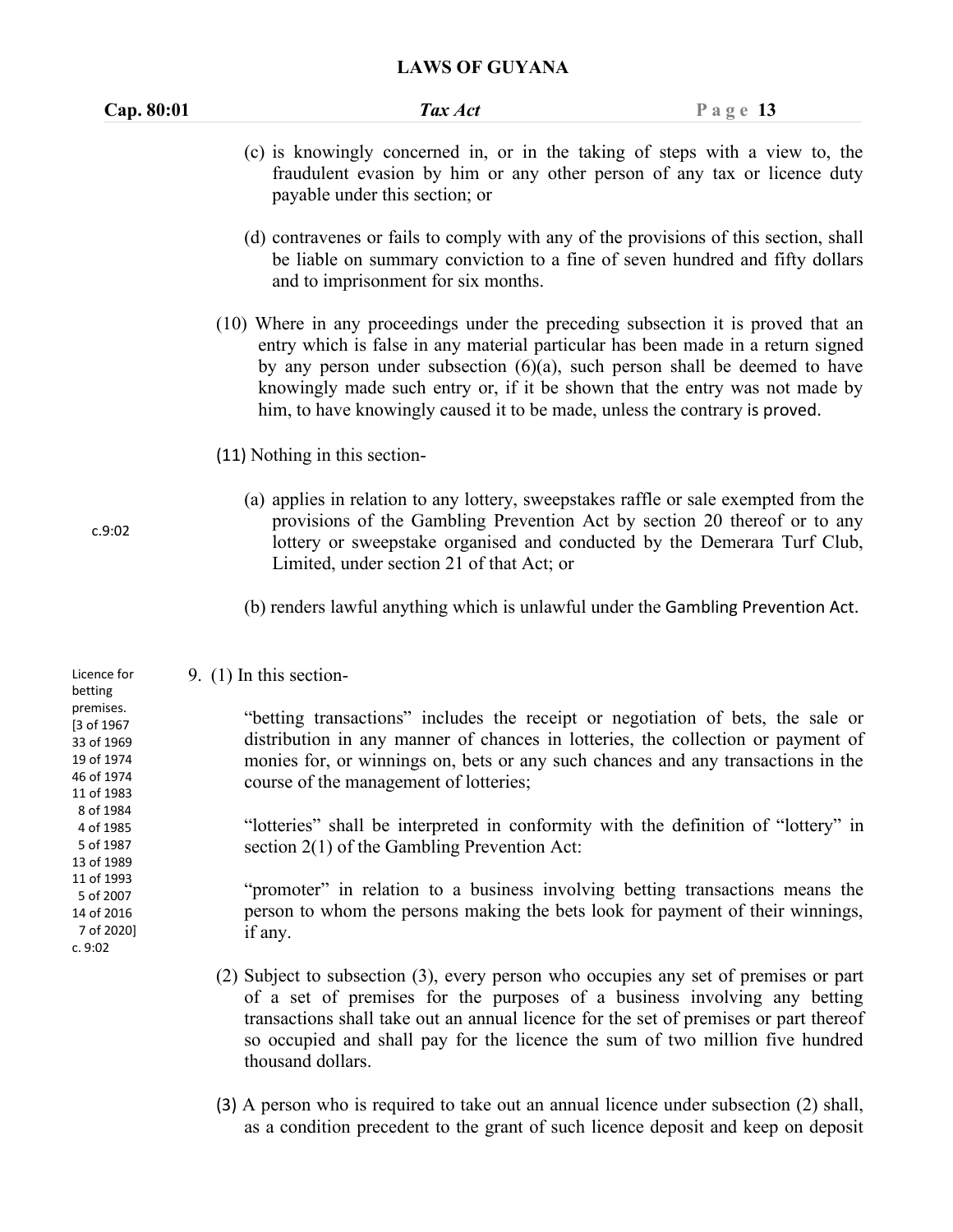#### **Cap. 80:01** *Tax Act* **P a g e 14**

with the Accountant General the sum of fifty thousand dollars in respect of the carrying on of the business at each set of premises or part thereof.

**Provided** that a person shall not be required to deposit more than one hundred thousand dollars where that person carries on business at more than two sets of premises, or parts thereof.

- (4) A deposit made for the purposes of this section shall, subject to any law relating to insolvency or the winding up of a company as may apply to the business in respect of which the deposit was made-
	- (a) earn interest payable to the depositor on the 1st January and 1st July, respectively, of every year, such interest being at the rate applicable at the respective date on monies on deposit in an ordinary savings account of any institution carrying on banking business in Guyana; and
	- (b) be retained by the Accountant General until this section ceases to apply to the depositor, in which event, the depositshall be returned to the depositor.
- (5) Notwithstanding anything in this Act, subsection (2) does not apply to any set of premises, or part thereof, licensed under section 8 and, for any licence thereunder referred to in section  $62(2)$  and taken out in relation to any set of premises or part thereof licensed under this section, no licence duty is payable, except in respect of any period not covered by the licence duty paid pursuant to this section, in which case paragraph (b) of the proviso section  $62(2)$  shall have effect as if for the reference therein to the first day of the quarter in which the licence is granted there had been substituted a reference to the commencement of such period.
- (6) Nothing in this section applies in relation to any lottery, raffle or sale exempted from section 20(a) or (b) of the Gambling Prevention Act or any Government lottery as defined by section 2 of the Government Lotteries Act or any licensed casino, or any licensed casino gambling, and this section shall be without prejudice to any law relating to liability of any kind in connection with any betting transactions.
	- (7) In subsection (6), "licensed casino" and "licensed casino gambling" have the respective meanings given to these expressions by section  $2(1)$  of the Gambling Prevention Act.
- 10. (1) Notwithstanding anything in this Act or in any other Act or in any other written Tax on law, there shall be raised, levied and collected a tax –

(a) Repealed by 10 of 2005.

telephone calls, fax messages and bets. [3 of 1995 4 of 2003 15 of 2003 10 of 2005]

c. 9:02

c. 9:02 c. 80:07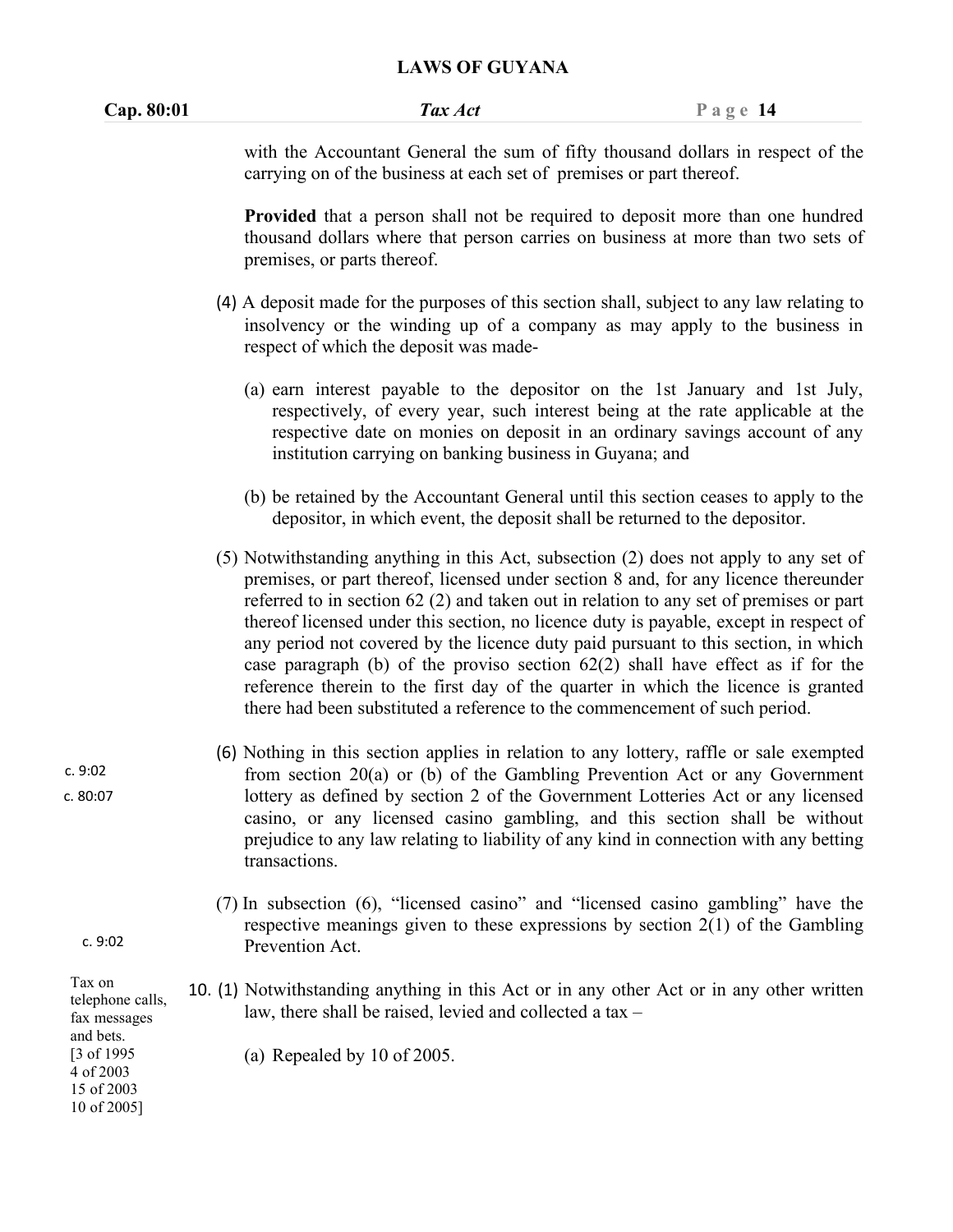| Cap. 80:01        | Tax Act                                                                                                                                                                                                                                                                                                                                                                                                                                                         | Page 15 |
|-------------------|-----------------------------------------------------------------------------------------------------------------------------------------------------------------------------------------------------------------------------------------------------------------------------------------------------------------------------------------------------------------------------------------------------------------------------------------------------------------|---------|
|                   | (b) at the rate of ten percent on the gross value of every bet placed by a punter at<br>any betting shop, and every person who pays for such bet shall pay such tax to<br>the person who carries on such betting shop.                                                                                                                                                                                                                                          |         |
|                   | (c) at the rate of ten percent upon the gross sum paid in respect of any services<br>provided in a hotel subject to the Hotel Accommodation Tax Act 1993, except<br>for gambling activities;                                                                                                                                                                                                                                                                    |         |
|                   | Note: The Hotel Accommodation Tax Act 1993 was repealed<br>by 10 of 2005.                                                                                                                                                                                                                                                                                                                                                                                       |         |
|                   | (d) Repealed by $10$ of $2005$ .                                                                                                                                                                                                                                                                                                                                                                                                                                |         |
|                   | (e) Repealed by $10$ of $2005$ .                                                                                                                                                                                                                                                                                                                                                                                                                                |         |
|                   | (2) Effectively repealed by 10 of 2005                                                                                                                                                                                                                                                                                                                                                                                                                          |         |
| s 8. (13 of 1996) | (3) Every person who carries on business referred to in subsection (1) (b) shall pay<br>every Thursday to the Commissioner-General of the Guyana Revenue Authority<br>the aforesaid tax which has been collected by him in the course of business during<br>the week ending on the preceding Saturday.                                                                                                                                                          |         |
| s 8. (13 of 1996) | (4) Every person upon making any payment of tax under this section shall furnish the<br>Commissioner-General of the Guyana Revenue Authority, in the form from time<br>to time approved by him with a return signed by such person or, if such person is<br>a company, by the manager of the business showing particulars of the total<br>amount of the tax receipts in the course of the business which is payable under<br>this section when payment is made. |         |
|                   |                                                                                                                                                                                                                                                                                                                                                                                                                                                                 |         |

(5) Subject to the provisions of this section, the provisions of the Act shall apply *mutatis mutandis* in respect of the tax raised, levied, collected and paid under this section.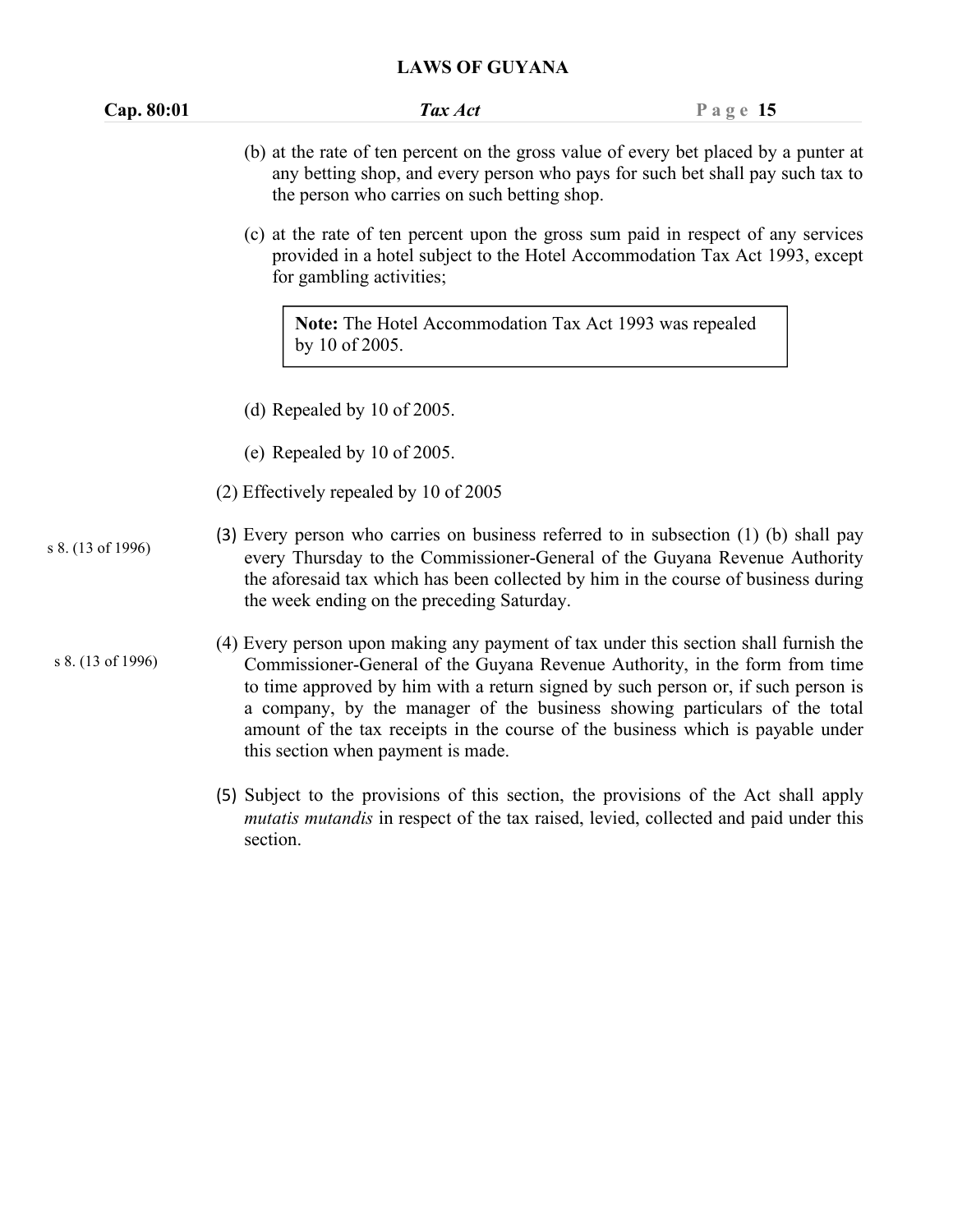| Cap. 80:01                                              |                    | Tax Act                                                                                                                                                                                                                                                      | Page $16$ |
|---------------------------------------------------------|--------------------|--------------------------------------------------------------------------------------------------------------------------------------------------------------------------------------------------------------------------------------------------------------|-----------|
| Amount and<br>mode of<br>collection of<br>stamp duties. |                    | 11. The stamp duties to be charged upon the several instruments specified hereunder<br>shall be the several duties hereunder specified which duties shall be subject to the<br>exemptions contained in this section and any Act for the time being in force- |           |
| [27 of 1955<br>19 of 1960<br>8 of 1962                  |                    |                                                                                                                                                                                                                                                              |           |
| 3 of 1967<br>8 of 1967                                  | Exemptions-        |                                                                                                                                                                                                                                                              |           |
| 19 of 1969<br>24 of 1969<br>17 of 1971<br>25 of 1973    | gratuities;        | (i) affidavits or declarations in connection with applications by soldiers or ex-<br>soldiers, or by the dependents of deceased or missing soldiers for pensions or                                                                                          |           |
| 13 of 1974<br>8 of 1978<br>5 of 1981                    |                    | (ii) affidavits made by police or rural constables for the purpose of proving the<br>service of process in a magistrate's court;                                                                                                                             |           |
| 7 of 1981<br>5 of 1982<br>4 of 1985                     | c. 47:01           | (iii) declarations made by officers of the Post Office under section 8 of the Post<br>and Telegraph Act;                                                                                                                                                     |           |
| 8 of 1989<br>13 of 1989<br>3 of 1993]                   |                    | (iv) affidavits made by the Commissioner of Lands, or any officer of the Lands<br>Department, in connection with the transport or lease for a period of more than<br>ten years by the State of immovable property to anyone;                                 |           |
|                                                         |                    | (v) declarations made by a shipper or his agent as regards weight or quantity of<br>shipments in connection with export duties.                                                                                                                              |           |
|                                                         | (2)                | (a) Agreement or any memorandum of agreement, not otherwise specifically<br>charged with any duty, whether the instrument is only evidence of a contract or<br>obligatory upon the parties from its being a written instrument\$1.00                         |           |
|                                                         |                    |                                                                                                                                                                                                                                                              |           |
|                                                         | <i>Exemptions-</i> |                                                                                                                                                                                                                                                              |           |
|                                                         |                    | (i) agreement or memorandum the matter whereof is not of the value of \$25;                                                                                                                                                                                  |           |
|                                                         |                    | (ii) original lease of State or Government land;                                                                                                                                                                                                             |           |
|                                                         |                    | (iii) agreement or memorandum for the hire of any labourer, artificer,<br>manufacturer, or menial servant;                                                                                                                                                   |           |
|                                                         |                    | (iv) agreement, letter or memorandum, made for or relating to the sale of any<br>goods, wares or merchandise;                                                                                                                                                |           |
|                                                         |                    | (v) agreement or memorandum made between the master and a mariner of a<br>vessel for any voyage coastwise in Guyana;                                                                                                                                         |           |
|                                                         |                    | (vi)agreement made with the Postmaster General or anyone on his behalf, for<br>the renting of any telephone wire and apparatus;                                                                                                                              |           |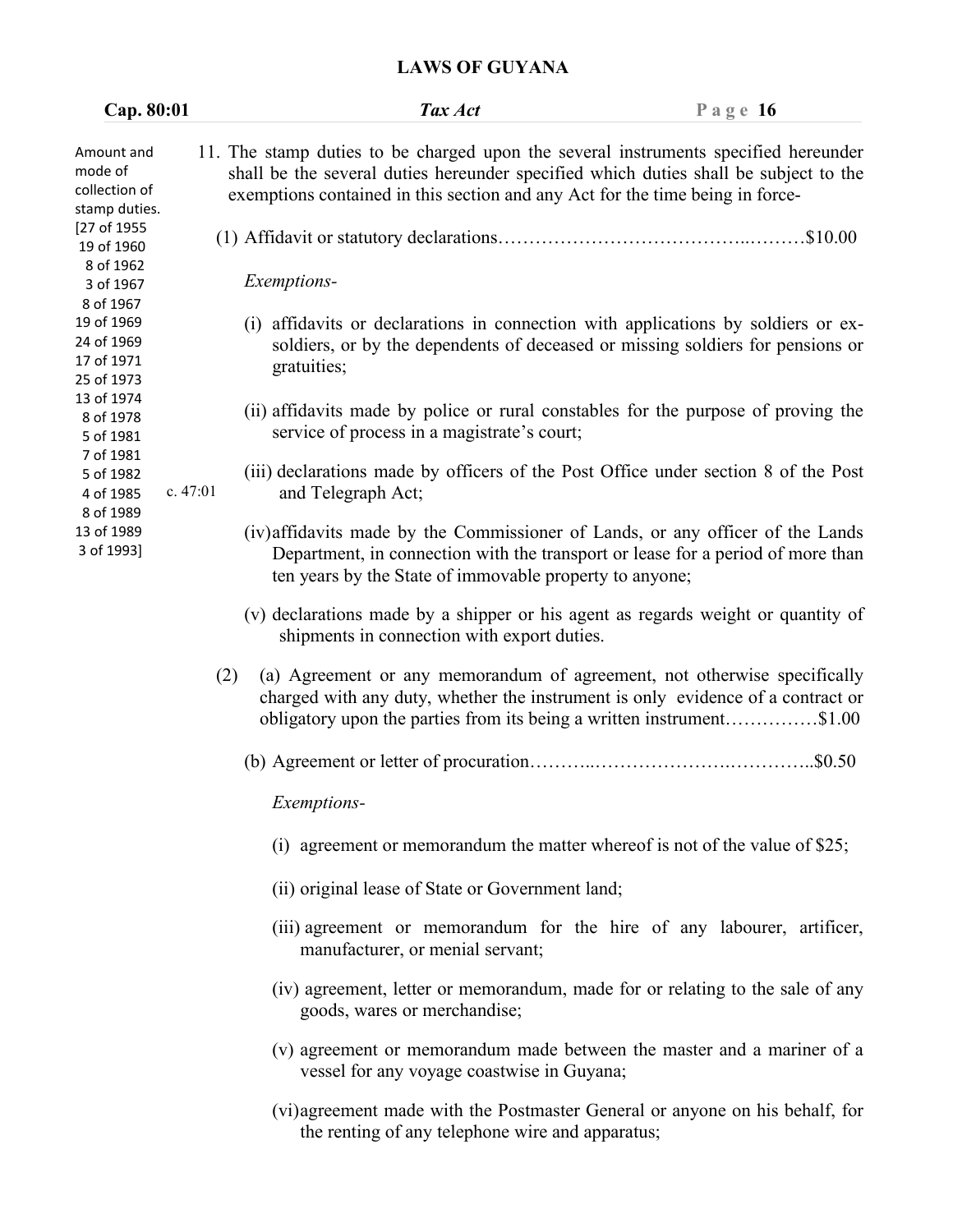| Cap. 80:01           | Tax Act                                                                                                                                                                                                                                                       | Page $17$ |
|----------------------|---------------------------------------------------------------------------------------------------------------------------------------------------------------------------------------------------------------------------------------------------------------|-----------|
| Cap. 139<br>1953 Ed. | guarantee for treatment of paying patient in a public hospital under the<br>(vii)<br>Public Hospitals Act;                                                                                                                                                    |           |
| c.40:01              | (viii) a guarantee given by anyone under regulations made by the committee<br>of the National Library under the National Library Act.                                                                                                                         |           |
|                      | (3) Application to stamp commissioners for assessment of duty under sections 19, 20                                                                                                                                                                           |           |
| c. $80:03$           | (4) Appointment of a new trustee, and appointment in execution of a power of any<br>property, or of any use, share or interest in any property, by any instrument not                                                                                         |           |
|                      | (5) Articles of Clerkship whereby any person first becomes bound to serve as a clerk<br>in order to his admission as a solicitor in the Supreme Court \$1,500.00                                                                                              |           |
|                      | (6) Articles of Clerkship whereby any person having been before bound to serve as a<br>clerk in order to his admission in the Supreme Court and not having completed his<br>service so as to be entitled to such admission, becomes bound afresh for the same |           |
|                      | (7) Award of arbitrator- where the amount or value of the matter in dispute exceeds                                                                                                                                                                           |           |
|                      | (8) Bill of exchange, cheque or order, payable on demand or at sight or on<br>presentation, or within three days after date or sight\$1.00                                                                                                                    |           |
|                      | Exemption-                                                                                                                                                                                                                                                    |           |
|                      | Cheque drawn by any public officer or any officer of the Guyana Defence Force<br>in the execution of his duty.                                                                                                                                                |           |
|                      | (9) Bill of exchange of any other kind whatsoever (except a bank note), and<br>promissory note of any kind whatsoever (except a bank note) drawn or expressed<br>to be payable or actually paid, or endorsed, or in any manner negotiated within              |           |
|                      | Exemptions-                                                                                                                                                                                                                                                   |           |
|                      | (i) bills of exchange purchased by the Government;                                                                                                                                                                                                            |           |
|                      | (ii) bills of exchange drawn by the Government on the Crown agents for<br>remittance for charges in respect of the postal union expenditure;                                                                                                                  |           |
|                      | (iii) bills of exchange, inland, for payment of wages for any sum not exceeding<br>\$25.                                                                                                                                                                      |           |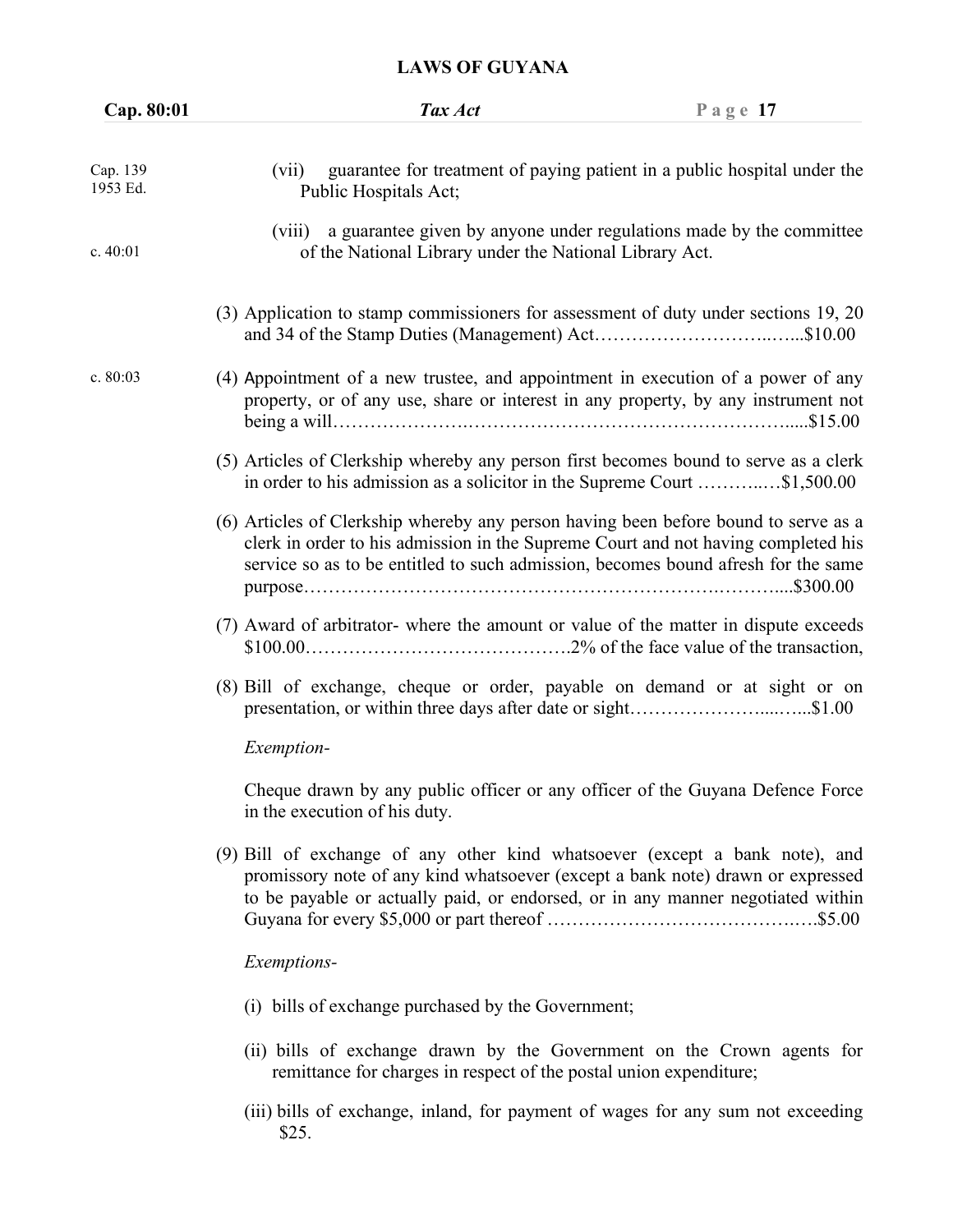| Cap. 80:01           |      | Tax Act                                                                                                                                                                                                                                                                                                                          | Page $18$ |
|----------------------|------|----------------------------------------------------------------------------------------------------------------------------------------------------------------------------------------------------------------------------------------------------------------------------------------------------------------------------------|-----------|
|                      | (10) |                                                                                                                                                                                                                                                                                                                                  |           |
|                      |      | Exemption-                                                                                                                                                                                                                                                                                                                       |           |
| c. 49:04             |      | Bills of health issued for the use of vessels mentioned in section $25(3)(b)$ of the<br>Transport and Harbours Act;                                                                                                                                                                                                              |           |
|                      | (11) |                                                                                                                                                                                                                                                                                                                                  |           |
|                      | (12) | Cash orders-                                                                                                                                                                                                                                                                                                                     |           |
|                      |      | On any written order, authority or instruction issued in a mining district to any<br>person, to pay money to or receive money from any person, body of persons                                                                                                                                                                   |           |
|                      | (13) | Certificate of declaration by the President legalizing any document or                                                                                                                                                                                                                                                           |           |
|                      |      | Exemption-                                                                                                                                                                                                                                                                                                                       |           |
|                      |      | Powers of attorney or other documents for the protection and realisation of<br>the property of soldiers who have died whilst serving with the Guyana<br>Defence Force or, before 26 <sup>th</sup> May 1966, the armed forces of a<br>Commonwealth country.                                                                       |           |
| Cap. 141<br>1953 Ed. | (14) | Certificate of competency as chemist and druggist under the Pharmacy and                                                                                                                                                                                                                                                         |           |
|                      | (15) | Charter party, or any agreement or contract for the charter of any vessel, or<br>any memorandum, letter or other writing, between the master or owner of any<br>vessel and any other person for or relating to the freight or conveyance of any<br>money, goods, or effects, on board the vessel\$10.00                          |           |
|                      | (16) | Contract note-<br>For the sale or purchase of any stock or marketable security where the face<br>value of the stock or marketable security exceeds \$100.00, 2% of the face<br>value of the transaction.                                                                                                                         |           |
|                      | (17) | Conveyance or transfer on sale of any bond, debenture, scrip, stock or shares -<br>a duty of one-half of one percent on the consideration for the sale.                                                                                                                                                                          |           |
|                      | (18) | Conveyance or transfer on sale of any property (other than such bonds,<br>debentures, scrip, stock or shares and other than immovable property) when<br>the amount or value of the consideration for the sale exceeds five hundred<br>dollars, a duty of one-half of one percent on the amount or value of the<br>consideration. |           |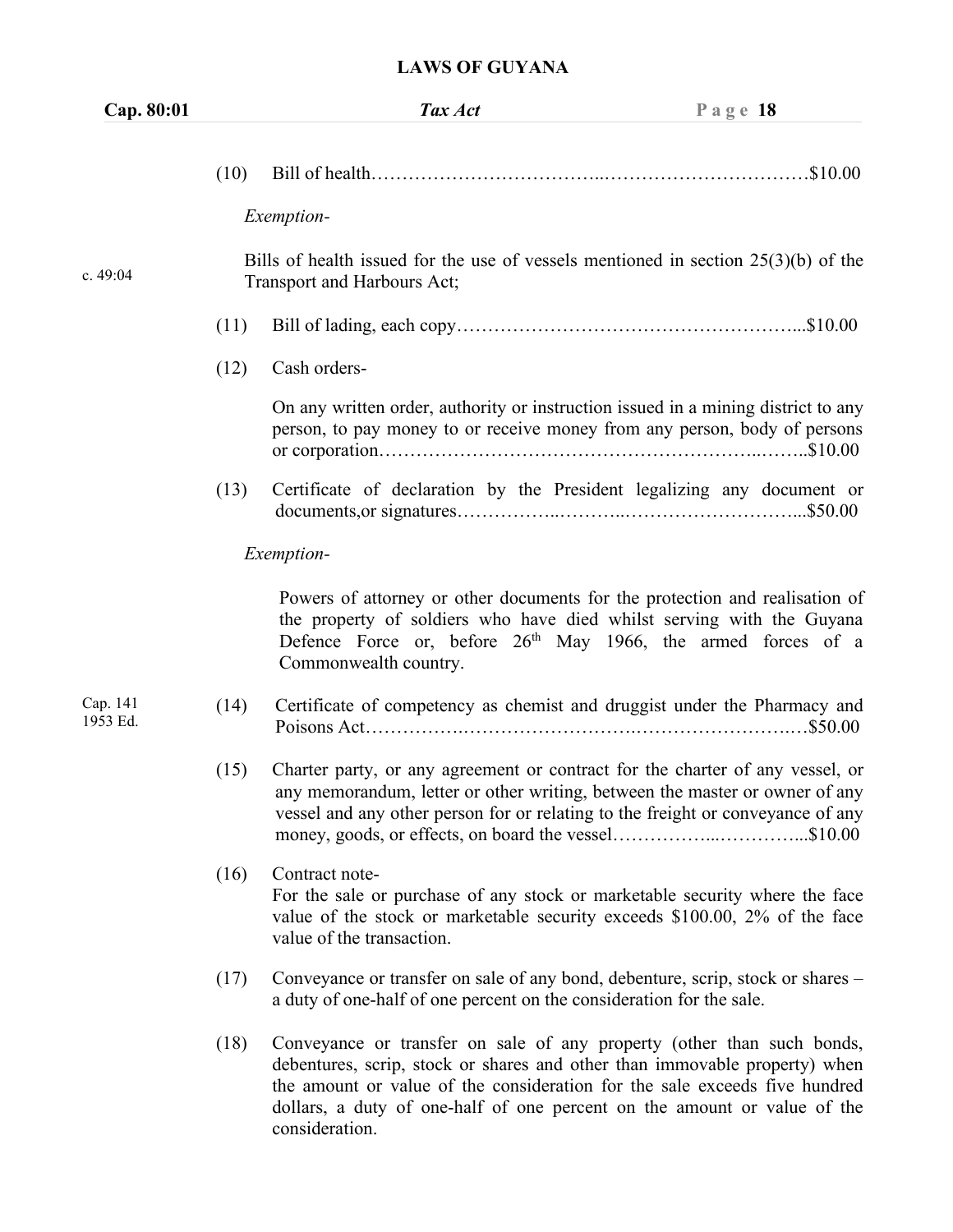|         | Cap. 80:01 | Tax Act                                                                                                                                                                                                                                                            | $P$ age 19 |
|---------|------------|--------------------------------------------------------------------------------------------------------------------------------------------------------------------------------------------------------------------------------------------------------------------|------------|
|         | (19)       | Conveyance or transfer otherwise than on sale of any bond, debenture, scrip,<br>stock, shares or other property (other than immovable property) the nature of<br>the transaction to be proved by statutory declarations of the parties thereto                     |            |
|         |            | Provided that statutory declarations may be dispensed with in cases where the<br>transferee is a bank or the nominee of a bank and a statement evidencing the<br>nature of transaction is signed by the banker as an endorsement on the<br>conveyance or transfer. |            |
|         |            | Exemptions-                                                                                                                                                                                                                                                        |            |
|         |            | (i) conveyance or transfer of shares in any building society or agricultural or<br>co-operative or credit bank;                                                                                                                                                    |            |
|         |            | (ii) conveyance or transfer by an executor or administrator to any person<br>entitled by will or by law of succession, or by one trustee to another<br>trustee or by a trustee to a beneficiary.                                                                   |            |
|         | (20)       |                                                                                                                                                                                                                                                                    |            |
|         | (21)       | Deeds or Notarial Acts in lieu thereof-                                                                                                                                                                                                                            |            |
|         |            | (a) on a power of attorney providing for the representation of a person residing<br>out of Guyana, for the purpose only of collecting a debt due to that                                                                                                           |            |
| c. 5:01 |            | (b) On a special power of attorney under the Deeds Registry Act\$50.00                                                                                                                                                                                             |            |
|         |            | (c) on a power of attorney providing for the representation of a person resident in                                                                                                                                                                                |            |
|         |            | (d) on a power of attorney providing for the representation of a person in his                                                                                                                                                                                     |            |
|         |            | (e) on a power of attorney executed in Guyana for use abroad\$50.00                                                                                                                                                                                                |            |
|         |            | (f) on a power of attorney for the sale, transfer or acceptance of any scrip, stock                                                                                                                                                                                |            |
|         | c. 7:01    | (g) on every authority in writing to appear before the magistrate under section 18                                                                                                                                                                                 |            |
|         |            | (h) on every deed of any kind whatever not otherwise specifically charged with<br>duty and not expressly exempted from all stamp duty\$100.00                                                                                                                      |            |
|         | c. 12:23   | (i) On every deed executed under the Deeds of Arrangement Act\$100.00                                                                                                                                                                                              |            |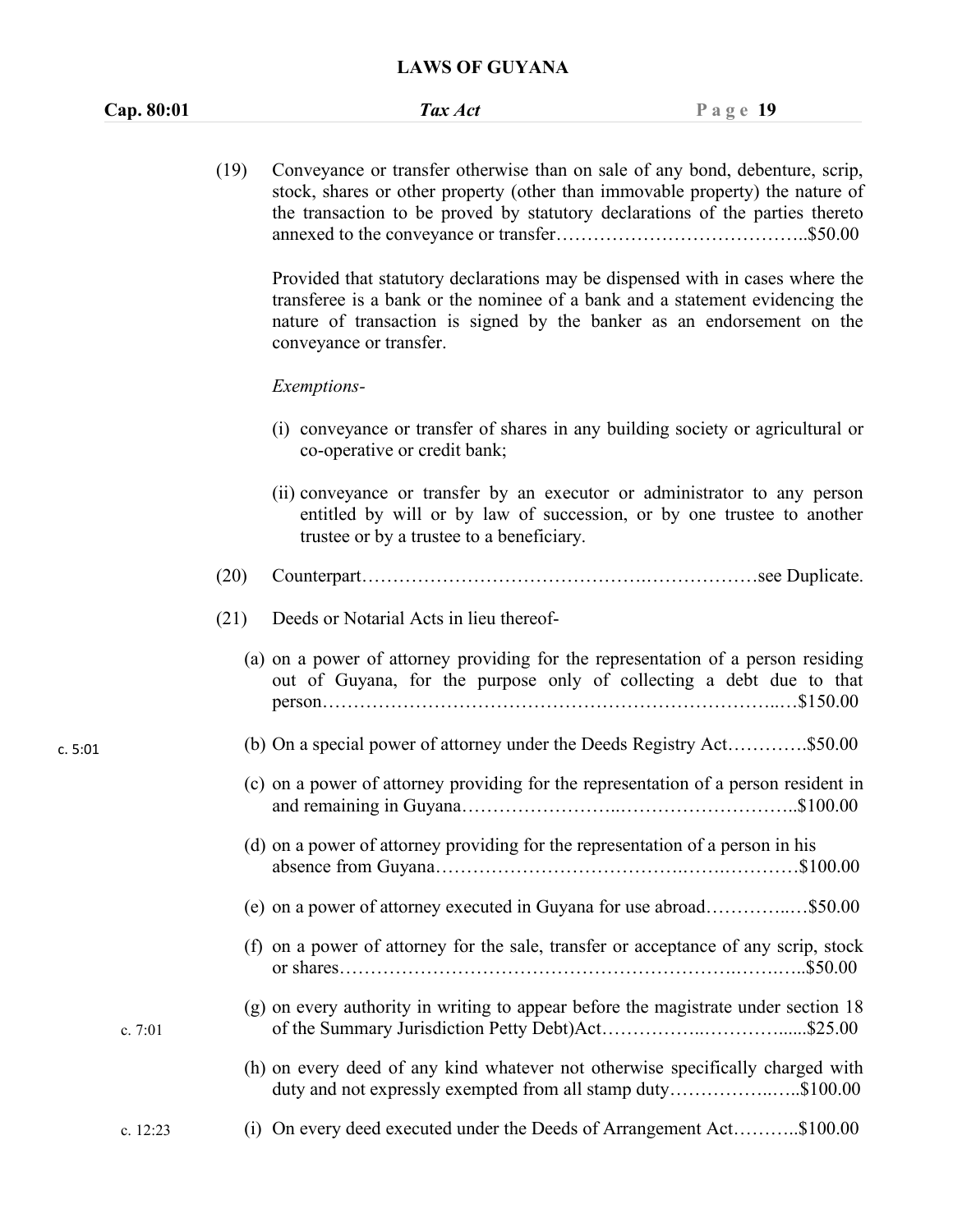| Cap. 80:01 | Tax Act                                                                                                                                                                                                                                                                                                                                                                   | Page $20$ |
|------------|---------------------------------------------------------------------------------------------------------------------------------------------------------------------------------------------------------------------------------------------------------------------------------------------------------------------------------------------------------------------------|-----------|
|            | (i) on every deed or other instrument executed wholly out of Guyana, or<br>executed partly in Guyana and partly out of Guyana, the same duty as on a<br>like instrument executed wholly in Guyana.                                                                                                                                                                        |           |
|            | (k) on every bond or debenture issued by any person, company or corporation for<br>the repayment of money borrowed by them <i>ad valorem</i> duty of one-<br>half of one percent on the amount of the bond if that amount does not exceed<br>\$700.00, and if that amount does exceed \$700.00 a duty of one-half of one<br>percent of the face value of the transaction. |           |
|            | (l) but if every such deed or instrument executed wholly or partly out of Guyana<br>relates to land or property therein and is not stamped within twelve months<br>from its execution, then the full Guyana duty shall be payable;                                                                                                                                        |           |
| c. 82:01   | (m) on every bond issued under the Customs Act $-2\%$ of the face value of the<br>transaction.                                                                                                                                                                                                                                                                            |           |
|            | Exemptions-                                                                                                                                                                                                                                                                                                                                                               |           |
| c. 82:24   | (i) all bonds executed under the Spirits Act;                                                                                                                                                                                                                                                                                                                             |           |
| c. $80:03$ | (ii) bonds given by vendors of stamps under the Stamp Duties (Management) Act;                                                                                                                                                                                                                                                                                            |           |
|            | (iii) powers <i>ad lites</i> ;                                                                                                                                                                                                                                                                                                                                            |           |
|            | (iv) acts of deposits of any document or money in the registry of court;                                                                                                                                                                                                                                                                                                  |           |
|            | (v) bonds issued by the Government;                                                                                                                                                                                                                                                                                                                                       |           |
|            | (vi) bonds or recognizance's entered into, in any criminal proceeding.                                                                                                                                                                                                                                                                                                    |           |
|            | (22) Duplicate or counterpart of any instrument chargeable with stamp duty-                                                                                                                                                                                                                                                                                               |           |
|            | The duty as in the original instrument.                                                                                                                                                                                                                                                                                                                                   |           |
|            | (23) Lease of house or land or of house and land or any assignment, transfer or surrender<br>thereof-                                                                                                                                                                                                                                                                     |           |
|            | (a) For any definite or indefinite term-                                                                                                                                                                                                                                                                                                                                  |           |
|            | where the consideration, or any part of the consideration, moving to the lessor or<br>any other person, consists of any money, stock or security, not being by way of<br>rent, in respect of such consideration-an ad valorem duty of 1 percent.                                                                                                                          |           |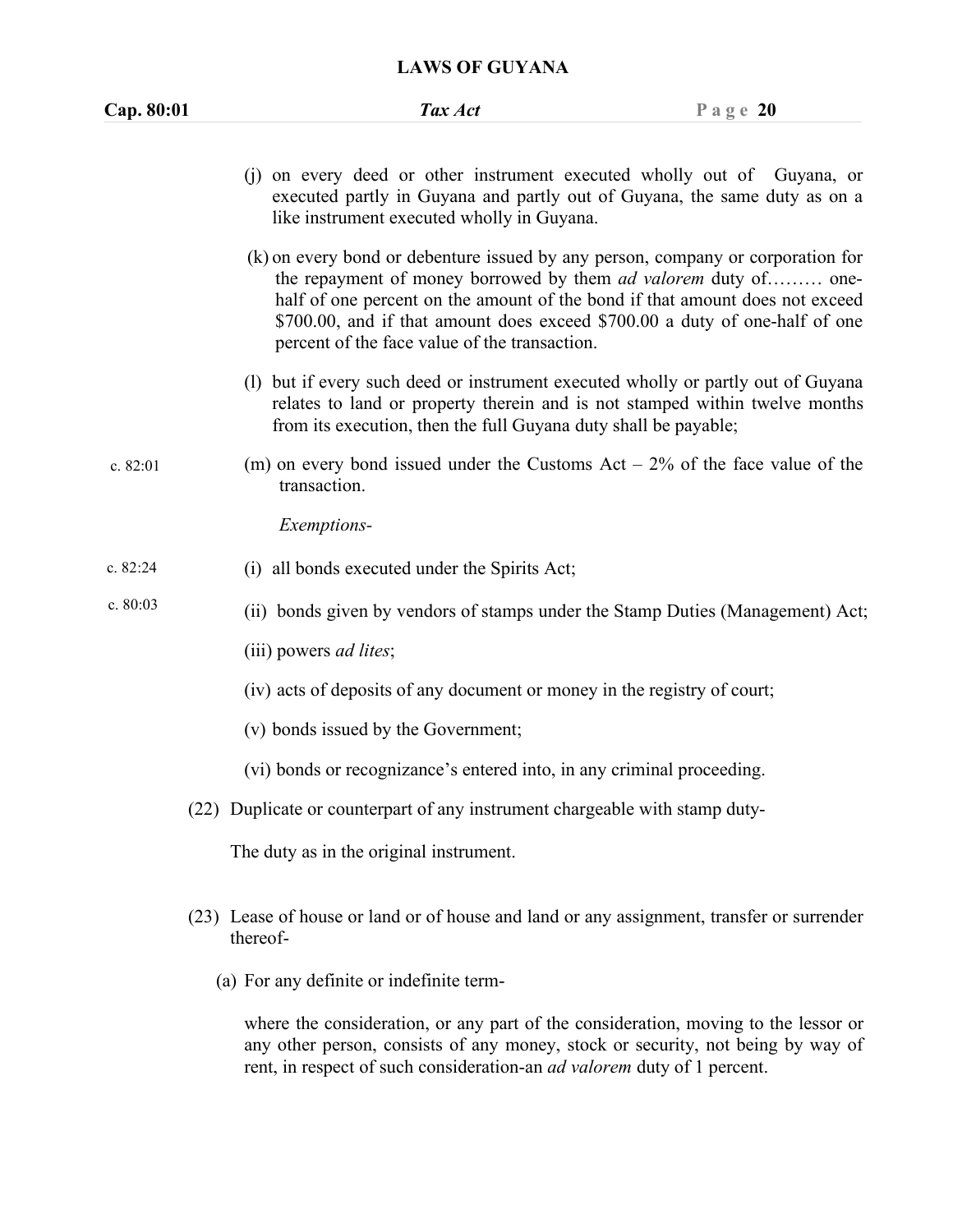**Cap. 80:01** *Tax Act* **P a g e 21**

where the consideration, or any part of the consideration is any rent, in respect of such consideration: if the rent, whether reserved as a yearly rent or otherwise, is at

| a rate or average rate-             |             |             |                  |
|-------------------------------------|-------------|-------------|------------------|
|                                     | Term not    |             |                  |
|                                     | Exceeding   | Term not    | Term             |
|                                     | 35 years or | exceeding   | exceeding        |
|                                     | indefinite  | 100 years   | 100 years        |
|                                     | <b>\$C.</b> | <b>\$C.</b> | $\mathcal{S}C$ . |
| not exceeding \$25 <i>per annum</i> | 0.25        | 1.50        | 3.00             |
| not exceeding \$50 per annum        | 0.50        | 3.00        | 6.00             |
| not exceeding \$75 per annum        | 0.75        | 4.50        | 9.00             |
| not exceeding \$100 per             | 1.00        | 6.00        | 12.00            |
| annum                               |             |             |                  |
| not exceeding \$125 <i>per</i>      | 1.20        | 7.50        | 15.00            |
| annum                               |             |             |                  |
| not exceeding \$250 per             | 2.50        | 15.00       | 30.00            |
| annum                               |             |             |                  |
| not exceeding \$375 per             | 3.60        | 22.50       | 45.00            |
| annum                               |             |             |                  |
| not exceeding \$500 per             | 5.00        | 30.00       | 60.00            |
| annum                               |             |             |                  |
| exceeding \$500 for every full      |             |             |                  |
| sum of \$250 and also for           |             |             |                  |
| every fractional part of \$250      |             |             |                  |
| thereof                             | 2.50        | 15.00       | 30.00            |

(b) of any other kind whatsoever not hereinbefore described…………….........\$5.00

*Exemptions-*

c. 36:20

- (i) original lease of State or Government land;
- (ii) lease by or to the Central Housing and Planning Authority constituted under the Housing Act.
- (24) Licence for marriage without publication of banns…………..…….…\$165.00
- (25) Notarial act of any kind, not being in lieu of a deed and not being a protest on a bill of exchange or promissory note …………………………….……\$10.00
- (26) Oath of a notary public on his admission…………….………………..….\$100.00
	- *Exemption-*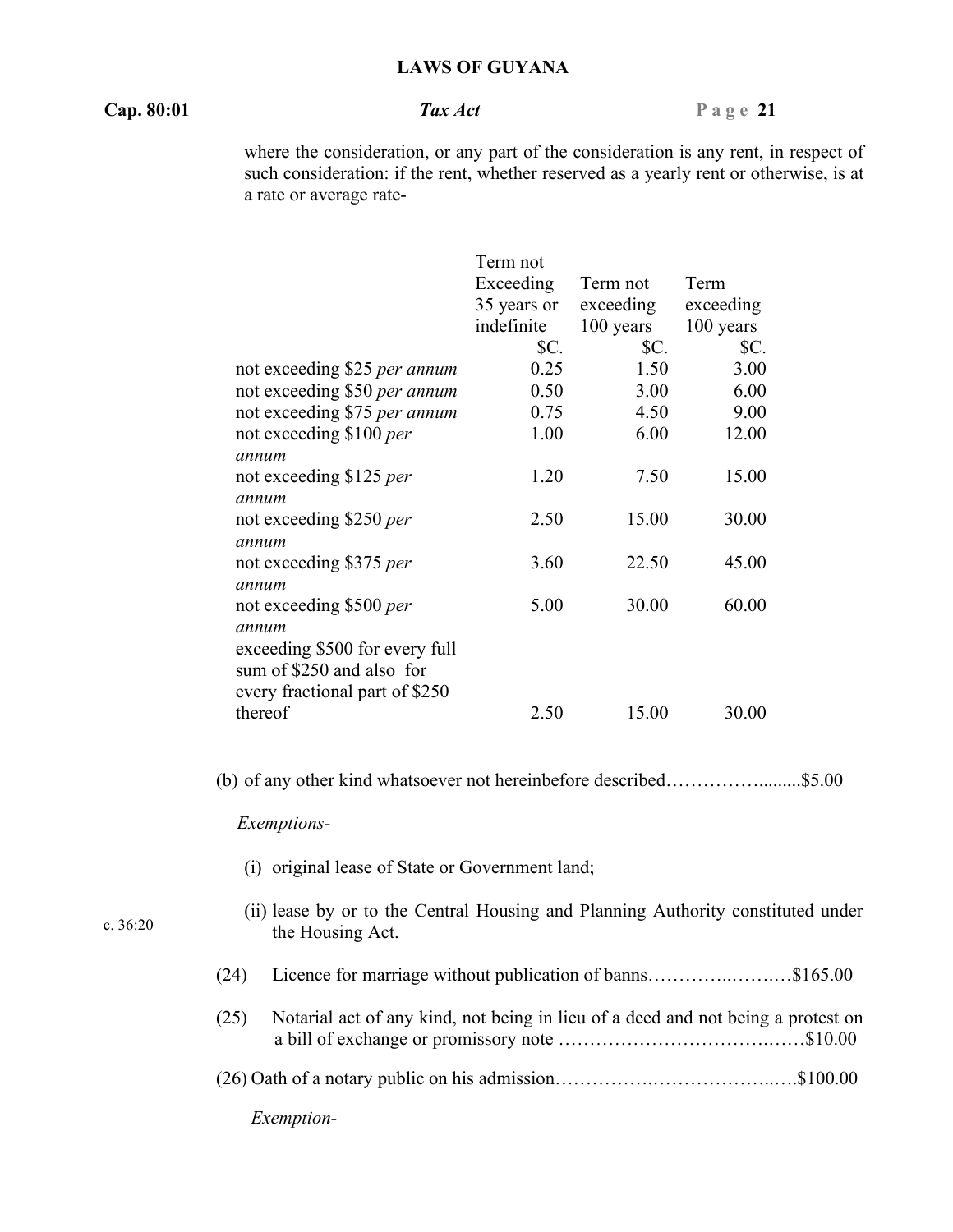| Cap. 80:01 |      | Tax Act                                                                                                                                                                            | Page $22$ |
|------------|------|------------------------------------------------------------------------------------------------------------------------------------------------------------------------------------|-----------|
|            |      | Public Officer's oath as notary public.                                                                                                                                            |           |
|            | (27) | Passport-                                                                                                                                                                          |           |
|            |      |                                                                                                                                                                                    |           |
|            |      |                                                                                                                                                                                    |           |
|            |      | (c) for endorsement of each child on passport\$100.00                                                                                                                              |           |
|            |      |                                                                                                                                                                                    |           |
|            | (28) | Passport visa-                                                                                                                                                                     |           |
|            |      | (a) for a visa valid for any number of journeys to Guyana during a period of 12                                                                                                    |           |
|            |      | (b) for a transit visa valid for any number of direct journeys in transit only<br>through Guyana during a period of 12 months\$50.00                                               |           |
|            |      | (c) for a visa in the case of a subject or citizen of a foreign State which charges<br>fees in excess of the above, amounts equal to those charged by that State.                  |           |
|            |      | (d) payment of charges under this paragraph shall be made in United States of<br>America dollars, unless the Minister consents for payment to be made in on<br>any other currency. |           |
|            | (29) |                                                                                                                                                                                    |           |
|            | (30) |                                                                                                                                                                                    |           |
|            | (31) | Seaman's Certificate of Nationality and Identity\$100.00                                                                                                                           |           |
|            | (32) |                                                                                                                                                                                    |           |
|            | (33) |                                                                                                                                                                                    |           |
|            | (34) |                                                                                                                                                                                    |           |
|            |      | Policy of Insurance-                                                                                                                                                               |           |

where the sum insured does not exceed \$5,000…………………………………………\$0.50

short term policy not exceeding three months)-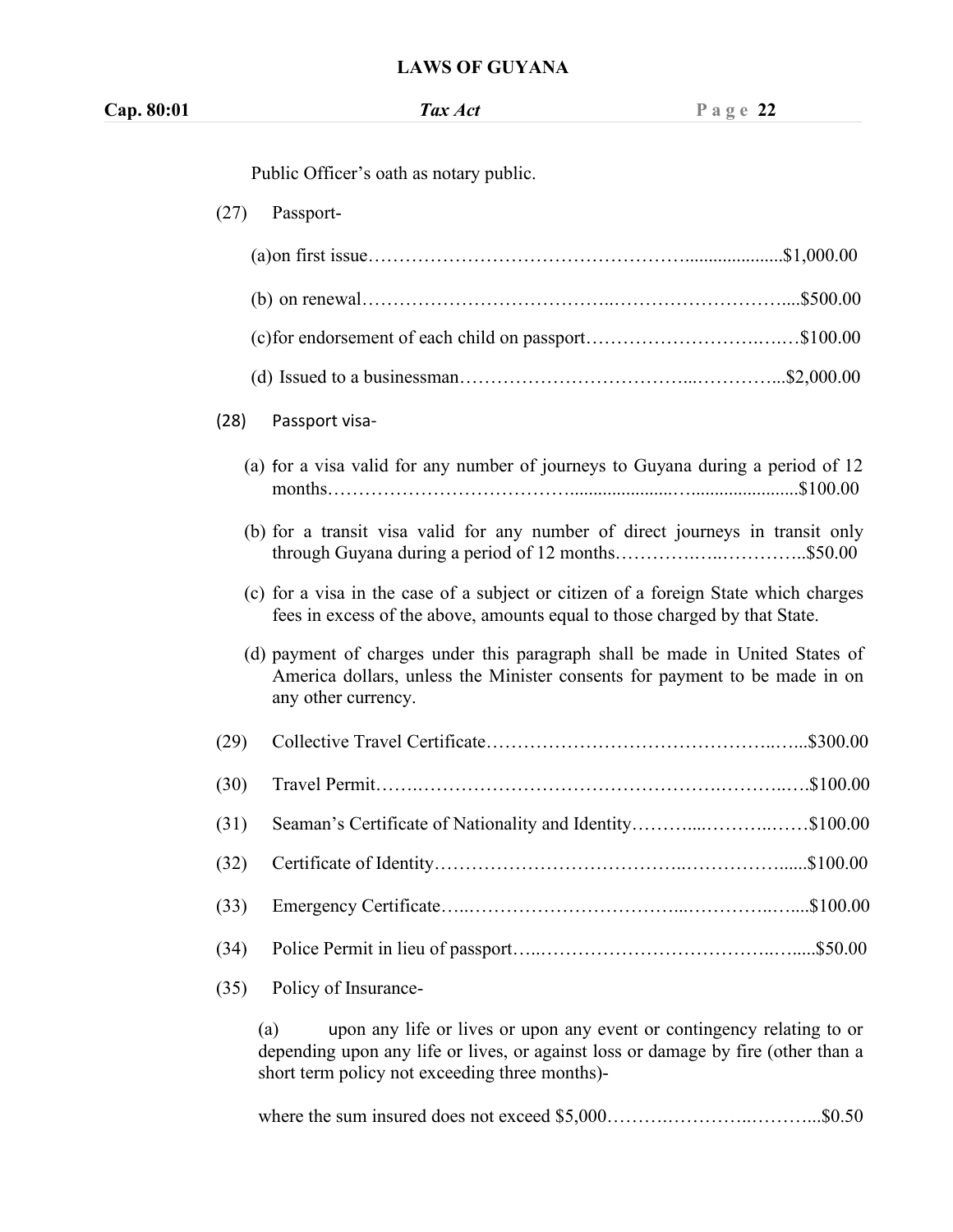| Cap. 80:01 | Tax Act                                                                                                                                                                                                                                                                                                                                                                                                                                                                                                                                     | Page 23                                                                                                                                                                                                                                                                                                                                                                                                             |
|------------|---------------------------------------------------------------------------------------------------------------------------------------------------------------------------------------------------------------------------------------------------------------------------------------------------------------------------------------------------------------------------------------------------------------------------------------------------------------------------------------------------------------------------------------------|---------------------------------------------------------------------------------------------------------------------------------------------------------------------------------------------------------------------------------------------------------------------------------------------------------------------------------------------------------------------------------------------------------------------|
|            |                                                                                                                                                                                                                                                                                                                                                                                                                                                                                                                                             |                                                                                                                                                                                                                                                                                                                                                                                                                     |
|            | (b) Sea Insurance-                                                                                                                                                                                                                                                                                                                                                                                                                                                                                                                          |                                                                                                                                                                                                                                                                                                                                                                                                                     |
|            |                                                                                                                                                                                                                                                                                                                                                                                                                                                                                                                                             | (i) for or upon any voyage, for every \$500 and also for any fractional part of                                                                                                                                                                                                                                                                                                                                     |
|            | (ii)                                                                                                                                                                                                                                                                                                                                                                                                                                                                                                                                        | for time, for every \$500, and also for any fractional part of \$500-<br>where the insurance is for any time not exceeding six months\$0.06                                                                                                                                                                                                                                                                         |
|            |                                                                                                                                                                                                                                                                                                                                                                                                                                                                                                                                             | where the insurance is for any time exceeding six months but not exceeding                                                                                                                                                                                                                                                                                                                                          |
|            |                                                                                                                                                                                                                                                                                                                                                                                                                                                                                                                                             |                                                                                                                                                                                                                                                                                                                                                                                                                     |
|            |                                                                                                                                                                                                                                                                                                                                                                                                                                                                                                                                             |                                                                                                                                                                                                                                                                                                                                                                                                                     |
|            |                                                                                                                                                                                                                                                                                                                                                                                                                                                                                                                                             |                                                                                                                                                                                                                                                                                                                                                                                                                     |
|            | (e) in the case of policies of insurance purporting to be executed out of Guyana<br>expiration of thirty days after the receipt of such policies in Guyana.                                                                                                                                                                                                                                                                                                                                                                                 | relating to the life of any person living in Guyana at the time of the acceptance<br>of the risk by the insurer or in respect of any liability, contingency or event<br>which may arise in Guyana or in respect of any property or goods situate in<br>Guyana or to be exported there from the duties payable shall be the respective<br>duties prescribed in the preceding paragraphs and shall be paid before the |
|            | (36) Private bill to be paid before the second reading (except where the National<br>Assembly may be pleased to remit payment thereof)\$500.00                                                                                                                                                                                                                                                                                                                                                                                              |                                                                                                                                                                                                                                                                                                                                                                                                                     |
|            |                                                                                                                                                                                                                                                                                                                                                                                                                                                                                                                                             |                                                                                                                                                                                                                                                                                                                                                                                                                     |
|            | (38) Receipt, including any note, memorandum, or writing whatsoever or any<br>duplicate thereof, whereby any money is acknowledged or expressed to have<br>been received, or deposited, or paid or whereby any debt or demand or any part<br>of a debt or demand is acknowledged to have been settled, satisfied or<br>discharged, or which signifies or imports that acknowledgement and whether<br>signed or not signed with the name of any person where the sum amounts to<br>and for every additional \$1000.00 or part thereof\$1.00. |                                                                                                                                                                                                                                                                                                                                                                                                                     |
|            | Exemptions-                                                                                                                                                                                                                                                                                                                                                                                                                                                                                                                                 |                                                                                                                                                                                                                                                                                                                                                                                                                     |
|            | (i)                                                                                                                                                                                                                                                                                                                                                                                                                                                                                                                                         | banker's acknowledgement of any bill or note for acceptance, or collection;                                                                                                                                                                                                                                                                                                                                         |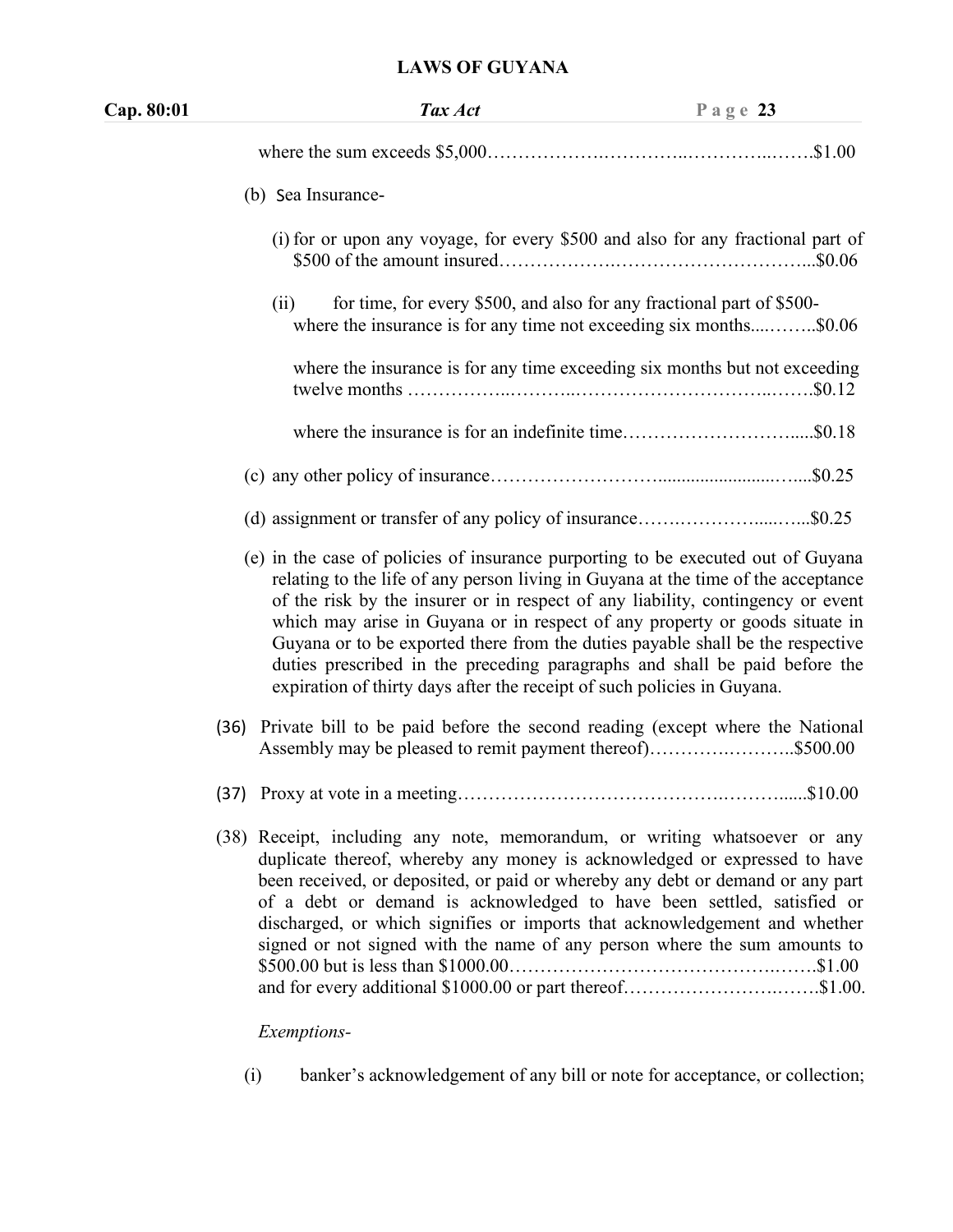| Cap. 80:01           |                    | Tax Act                                                                                                                                                                                                                                                                                                                                                                                                        | Page $24$ |
|----------------------|--------------------|----------------------------------------------------------------------------------------------------------------------------------------------------------------------------------------------------------------------------------------------------------------------------------------------------------------------------------------------------------------------------------------------------------------|-----------|
|                      | (ii)               | receipt given for money deposited in any bank or with any banker to be<br>accounted for and expressed to be received of the person to whom the<br>same is to be accounted for;                                                                                                                                                                                                                                 |           |
|                      | (iii)              | receipt for any postal money order;                                                                                                                                                                                                                                                                                                                                                                            |           |
|                      | (iv)               | receipt given by any public officer, or any officer of the Guyana Defence<br>Force in the execution of his duty;                                                                                                                                                                                                                                                                                               |           |
|                      | (v)                | receipt given by any public officer for subsistence or travelling allowances;                                                                                                                                                                                                                                                                                                                                  |           |
|                      | (vi)               | receipt given for return of duties in over entries;                                                                                                                                                                                                                                                                                                                                                            |           |
|                      | (vii)              | receipt given to or by a depositor on lodging or withdrawing money from<br>any Government or post office savings bank, or the savings department of<br>any bank carrying on business in Guyana;                                                                                                                                                                                                                |           |
|                      | (viii)             | receipt given by any building society for subscription shares;                                                                                                                                                                                                                                                                                                                                                 |           |
|                      | (ix)               | receipt given by anyone who has been an inmate of any institution<br>belonging to the Government for money paid to him which has been in<br>the custody of any officer of the institution for safe custody;                                                                                                                                                                                                    |           |
|                      | (x)                | receipt written upon any bill of exchange or promissory note duly<br>stamped;                                                                                                                                                                                                                                                                                                                                  |           |
|                      | $(x_i)$            | receipts given by the Georgetown City Council and by the New<br>Amsterdam Town Council;                                                                                                                                                                                                                                                                                                                        |           |
| c. 36:20             | (xii)              | receipts given by the Central Housing and Planning Authority constituted<br>under the Housing Act;                                                                                                                                                                                                                                                                                                             |           |
| c. 28:02<br>c. 28:01 | (xiii)             | receipts given by any local authority within the meaning of section 2 of<br>the Local Government Act or by a council of a town or local government<br>district established under the Municipal and District Councils Act;                                                                                                                                                                                      |           |
|                      | (xiv)              | receipt for refund of income tax paid in excess of amount properly<br>chargeable; and                                                                                                                                                                                                                                                                                                                          |           |
|                      | $\left( xy\right)$ | receipt given for or on account of any salary, pay or wages, or for or on<br>account of any other like payment made to or for the account or benefit of<br>any person, being the holder of an office or an employee, in respect of his<br>office or employment, or for or on account of money paid in respect of<br>any pension, superannuation allowance, compassionate allowance or<br>other like allowance. |           |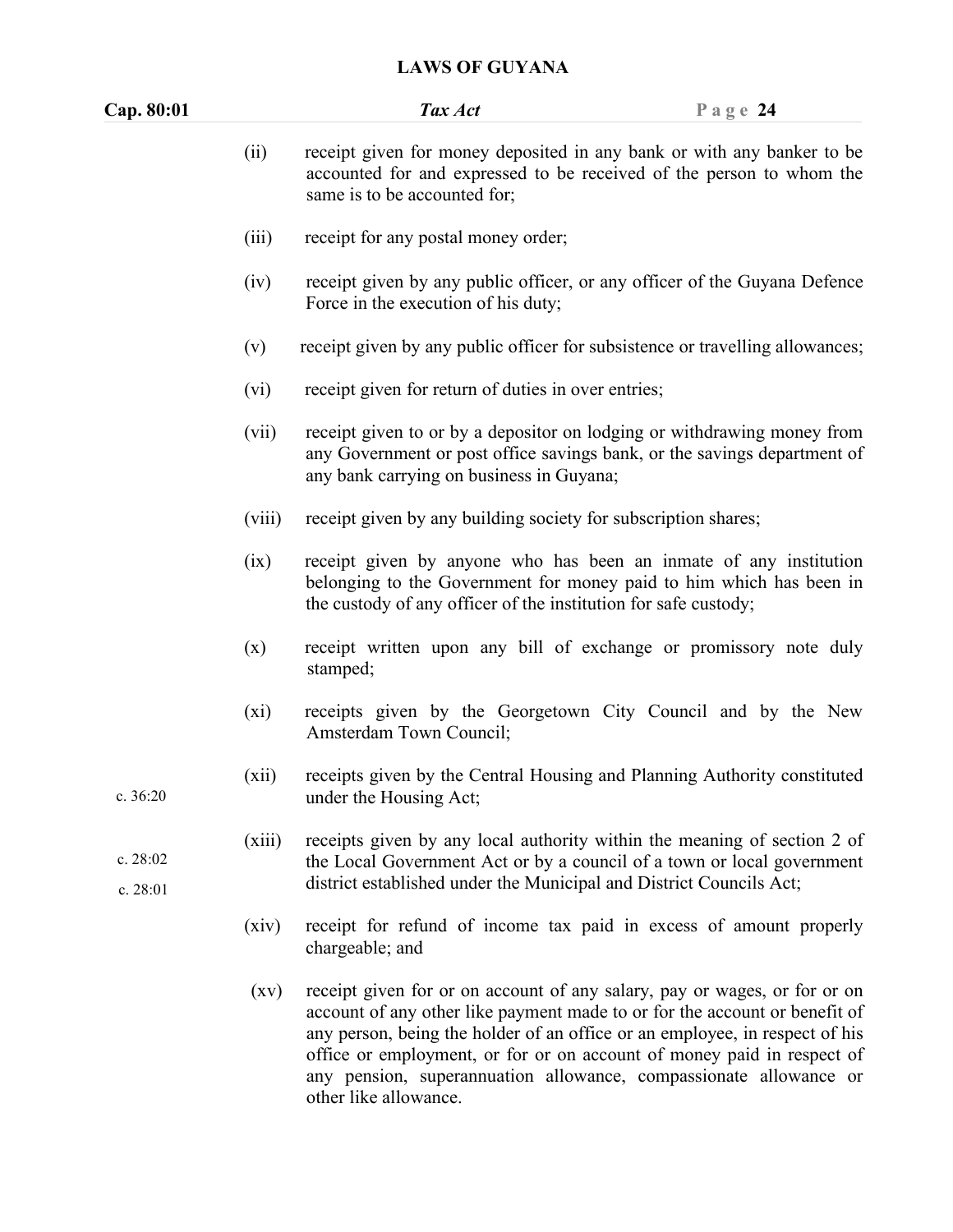| Cap. 80:01 |      | Tax Act                                                                                      | Page $25$ |
|------------|------|----------------------------------------------------------------------------------------------|-----------|
|            | (39) | Deleted by 7 of 1981                                                                         |           |
|            | (40) | Share certificate or warrant or scrip or stock certificate of any company or<br>corporation- |           |

- (a) for every sum not exceeding \$1,000………………..…..……….…\$50.00
- (b) for every sum exceeding \$1,000……………..………………....…\$100.00

#### *Exemption-*

Certificate of shares in any building society or agricultural or co-operative loan or credit bank.

(41) Settlement – any instrument, whether voluntary or upon any good or valuable consideration, other than a *bona fide* pecuniary consideration, whereby any definite and certain principal sum of money (whether charged or chargeable on immovable property or not or to be laid out in the purchase of such property or not) or any definite and certain amount of stock, or any security, is settled or agreed to be settled in any manner whatsoever-

for every \$500 and also for any fractional part of \$500 of the amount or value of the property settled or agreed to be settled (such value to be ascertained by the sworn valuation of a competent appraiser)  $-2\%$  of the face value of the transaction.

*Exemption-*

Instrument of appointment relating to any property in favour of persons specially named or described as the objects of a power of appointment created by a previous settlement stamped with *ad valorem* duty in respect ofthe same property or by will where duty has been paid on the same property in respect of its devolution by the death of the testator.

(42) Signature of official-

where no fees are otherwise prescribed by any law for official signatures and where the law does not provide that those signatures shall be made without charge, the following duty shall be raised, levied and collected for the following signatures-

| (b) for the signature of a Minister or a Permanent Secretary\$10.00               |  |
|-----------------------------------------------------------------------------------|--|
| (c) for the signature of all heads of departments and their chief assistant\$5.00 |  |
|                                                                                   |  |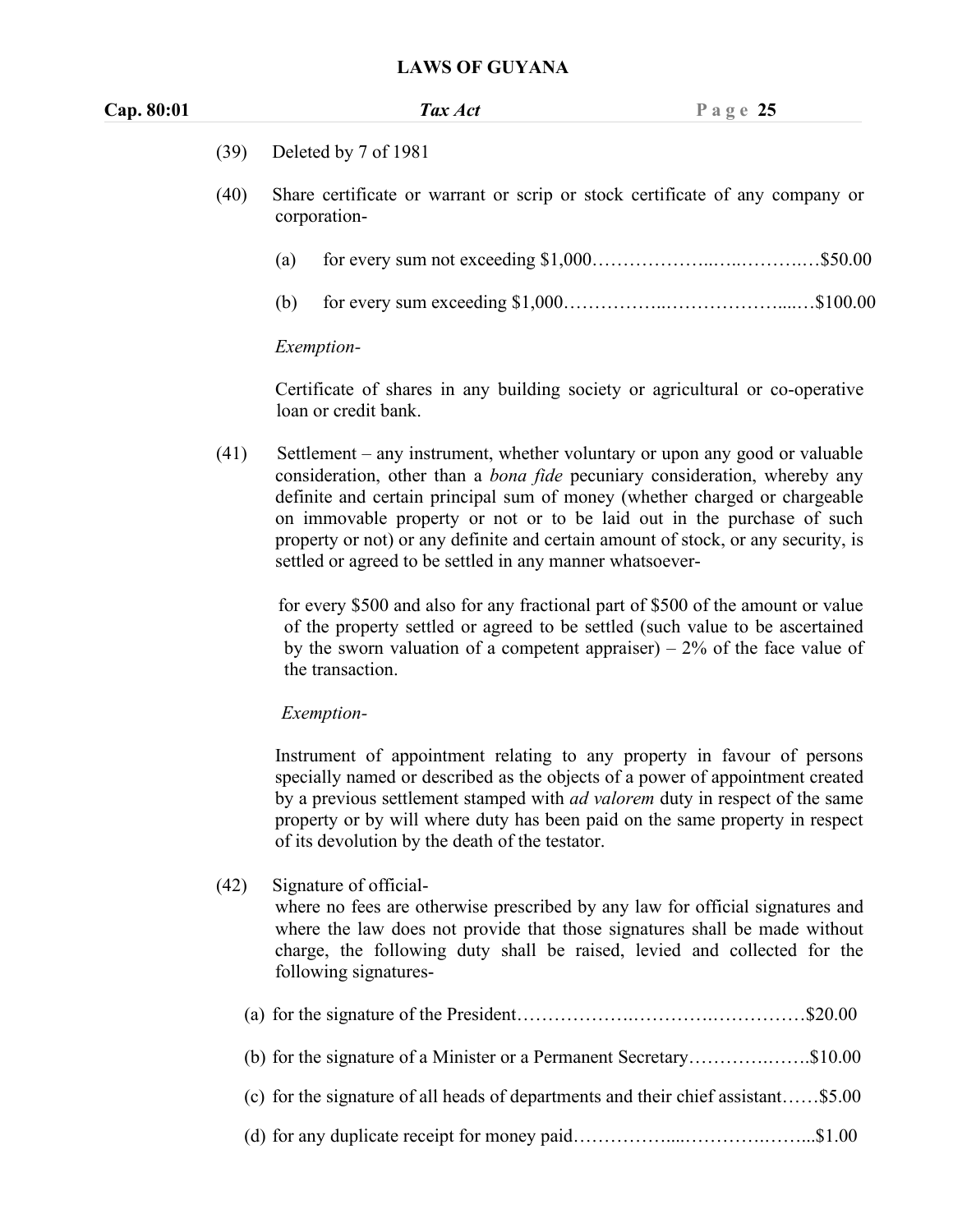| Cap. 80:01                                          |      | Tax Act                                                                                                                                                                                                                                                                                                                              | Page $26$                                                      |        |
|-----------------------------------------------------|------|--------------------------------------------------------------------------------------------------------------------------------------------------------------------------------------------------------------------------------------------------------------------------------------------------------------------------------------|----------------------------------------------------------------|--------|
| c. 80:04                                            | (43) | Transfer of licence under section 15 of the Miscellaneous Licences                                                                                                                                                                                                                                                                   |                                                                |        |
| c. 82:01                                            | (44) | Entry issued under the Customs Act for the importation of goods for every<br>\$1,000.00 or part thereof of the value of the goods assessed at the time of the<br>entering of such goods – half of one percent of the value of the licence.                                                                                           |                                                                |        |
|                                                     |      | <b>Provided</b> that the Minister may, by order which shall be subject to affirmative<br>resolution, vary or alter the amounts prescribed under this paragraph.                                                                                                                                                                      |                                                                |        |
|                                                     |      | Exemptions-                                                                                                                                                                                                                                                                                                                          |                                                                |        |
|                                                     |      | (A) where goods are imported by-                                                                                                                                                                                                                                                                                                     |                                                                |        |
|                                                     |      | individuals for personal and family use;<br>(i)                                                                                                                                                                                                                                                                                      |                                                                |        |
|                                                     |      | (ii) individuals for machinery and equipment personally owned and used by<br>them in the pursuit of self-employment;                                                                                                                                                                                                                 |                                                                |        |
|                                                     |      | (iii)<br>non-commercial,<br>non-agricultural,<br>organizations for their own use.                                                                                                                                                                                                                                                    | non-industrial<br><b>or</b>                                    | social |
|                                                     |      | (B) where goods imported are in transit or in trans-shipment, or are the bona fide<br>stores of any aircraft or ship.                                                                                                                                                                                                                |                                                                |        |
| Process Fees.<br>[9 of 1948<br>5 of 1956            |      | 12. (1) Upon the death of every person there shall be levied and paid on the net value of<br>the property of such deceased person a process fee at the following rates:                                                                                                                                                              |                                                                |        |
| 23 of 1988<br>6 of 1991]                            |      | Gross value of property                                                                                                                                                                                                                                                                                                              |                                                                |        |
|                                                     |      |                                                                                                                                                                                                                                                                                                                                      |                                                                |        |
|                                                     |      |                                                                                                                                                                                                                                                                                                                                      | the excess of gross value over \$100,000<br>whichever is less. |        |
| Conveyances,<br>transports, etc.                    |      | 13. The following duties shall be raised, levied and collected:                                                                                                                                                                                                                                                                      |                                                                |        |
| [24 of 1946<br>3 of 1967<br>4 of 1972<br>6 of 1991] |      | (1) On every conveyance or transport of immovable property and on all transfers of<br>rights over or interests in any State lands held under any lease, licence, or<br>permission, whether by sale, gift or otherwise an <i>ad valorem</i> duty of two percent<br>on the value of the property conveyed, transported or transferred. |                                                                |        |

**Provided** that-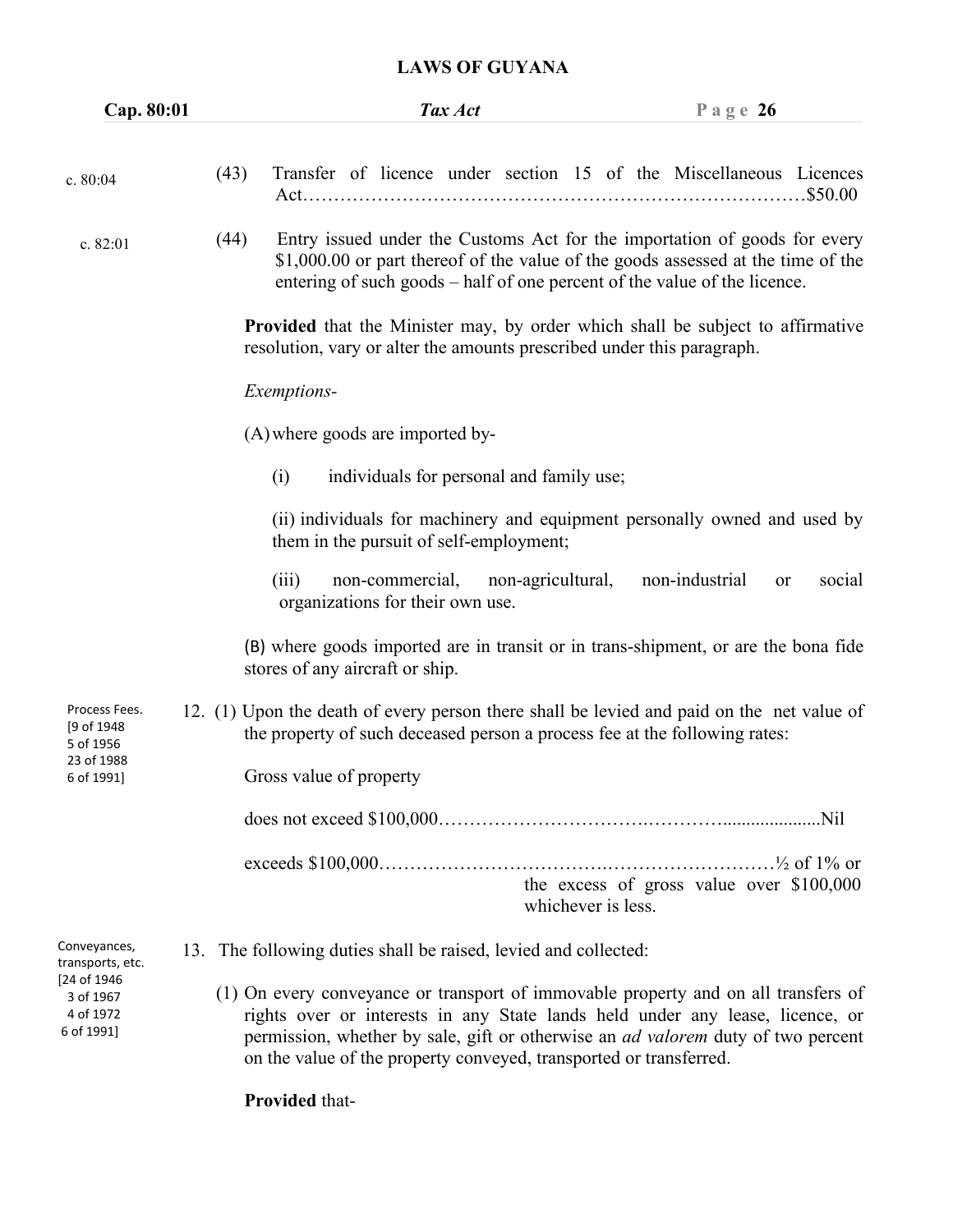# **Cap. 80:01** *Tax Act* **P a g e 27** (a) the Registrar of Deeds may accept the consideration stated in the conveyance,

- transport or transfer as the value of the property for the purposes of subsection (1) or he may require the value to be ascertained by the sworn valuation of a competent appraiser;
- (b) this duty shall not be charged in cases where immovable property or the rights or interest in State lands aforesaid is or are sold by a licensed auctioneer at public auction;
- (c) no duty shall be payable by the State on the acquisition by the State for public purpose of immovable property by conveyance or transport, or where the duty would be payable by the State on the transport by the State of immovable property to any person;
- (d) where any immovable property, or any interest in State land held under any lease, licence, or permission, is conveyed by transport or other transfer to any person in consideration, wholly or in part, of any debt due to him or subject, either certainly or contingently, to the payment or transfer of any money, stock or other property, movable or immovable, and whether constituting a charge or encumbrance upon the property or not, the debt, money, stock or other property (in the latter case after due sworn appraisement) is to be deemed the whole or part, as the case may be, of the consideration in respect whereof the conveyance is chargeable with *ad valorem* duty;
- (e) where, in the administration of the estate of a deceased person, immovable property held in community, or acquired by inheritance or legacy, is transported by the executor or administrator to the surviving spouse, or to the heir or legatee respectively, who is also, or would have been had such person died intestate, an heir *ab intestato* of the deceased person, *ad valorem* duty as aforesaid in respect of the transfer of the immovable property to the surviving spouse, heir, or legatee shall be payable;
- (f) where any immovable property is exchanged for any other immovable property the *ad valorem* duty on any transport or transfer whereby the exchange is effected shall be charged on the value of the property being transported or transferred as ascertained by the sworn valuation of a competent appraiser;
- (g) this duty shall not be charged in the following cases, that is to say, where-
	- (i) immovable property is transported by an executor or administrator to any person entitled to the property by will or by law of succession;
	- (ii) immovable property is transported by a trustee under a will to any person entitled thereto under the terms of the trust and the will;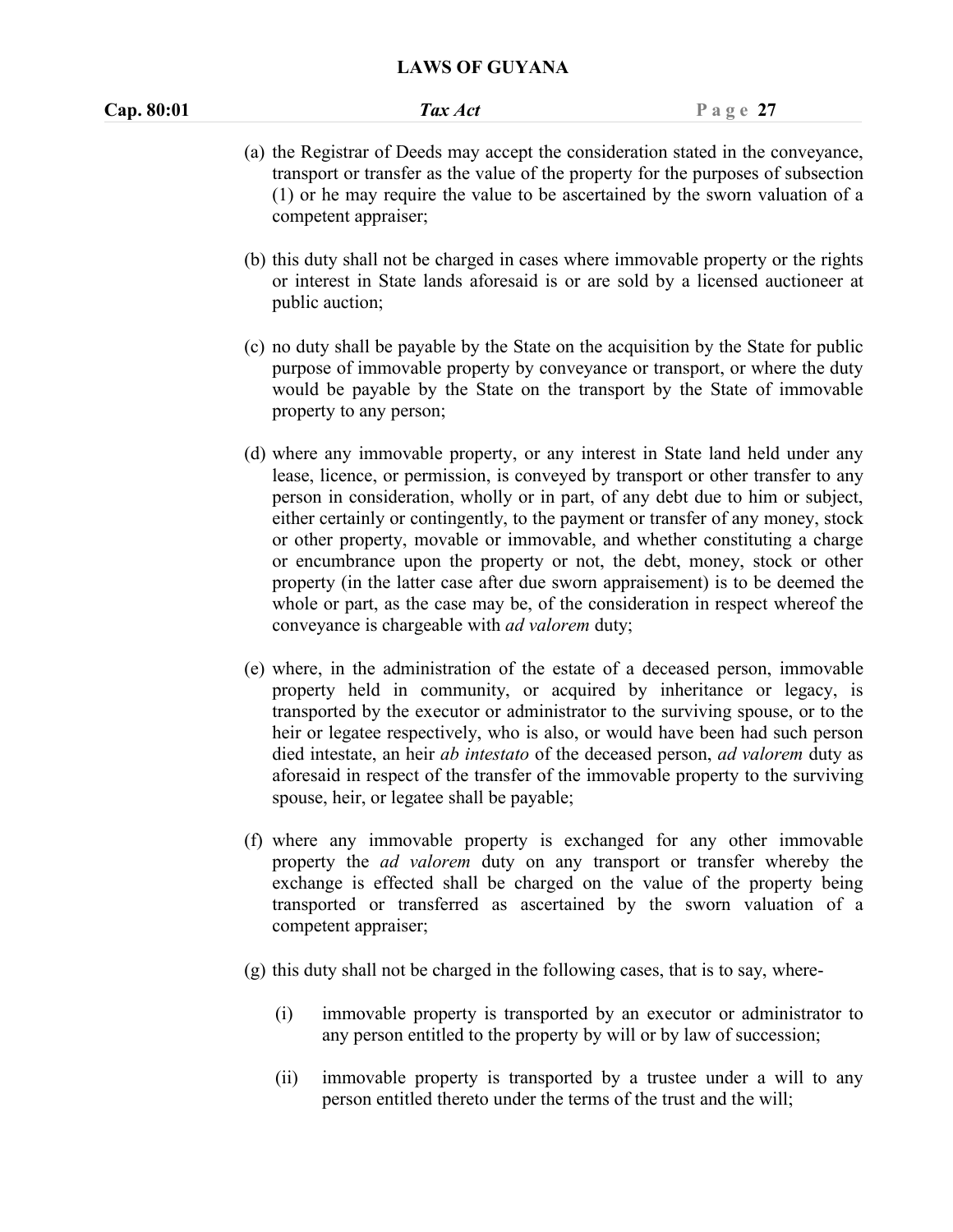| Cap. 80:01 |       | Tax Act                                                                                                                                                                                                                                                                                                                                                                             | Page $28$ |
|------------|-------|-------------------------------------------------------------------------------------------------------------------------------------------------------------------------------------------------------------------------------------------------------------------------------------------------------------------------------------------------------------------------------------|-----------|
|            | (iii) | immovable property is transported to a trustee under the terms of a trust<br>deed duly deposited in the deeds registry whereby the trustee is to hold<br>or sell the property for the benefit of creditors;                                                                                                                                                                         |           |
|            | (iv)  | immovable property is <i>bona fide</i> transported by a person or persons<br>beneficially entitled thereto to a nominee subject to a covenant to re-<br>transport the property to that person or those persons for the purpose of<br>vesting title in his or their name or names, and where immovable<br>property is re-transported in accordance with such covenant;               |           |
|            | (v)   | immovable property is bona fide transported to trustees upon trust to<br>transport it to a person or persons beneficially entitled thereto and<br>where immovable property is transported by trustee in pursuance of the<br>trust;                                                                                                                                                  |           |
|            | (vi)  | immovable property held on trust is transported by trustees or their<br>representatives to new trustees appointed under the trust;                                                                                                                                                                                                                                                  |           |
| c. $60:04$ |       | (vii) immovable property is transported by an officer under the District<br>Lands Partition and Re-allotment Act to any person entitled to a lot by<br>the decision of the officer or the determination of the Minister<br>responsible for local government on an appeal from the officer;                                                                                          |           |
|            |       | (viii) a defined portion or defined portions of immovable property which is<br>held by two or more owners in undivided shares is or are transported by<br>the owners of such property to one or more of such owners respectively;                                                                                                                                                   |           |
| c. 36:20   | (ix)  | immovable property is acquired by the Central Housing and Planning<br>Authority constituted under the Housing Act;                                                                                                                                                                                                                                                                  |           |
|            |       | (h) where a person having contracted for the purchase of any immovable property<br>but not having obtained a transport thereof, contracts to sell the property to<br>any other person, and the property is in consequence transported immediately<br>to the sub-purchaser, the <i>ad valorem</i> duty is payable only in respect of the<br>consideration paid by the sub-purchaser; |           |
|            |       | (i) the term "consideration" shall include the amount for which the property is<br>sold and the amount due under any mortgage subject to which the property is<br>sold or conveyed;                                                                                                                                                                                                 |           |
|            |       | (j) the term "immovable property" means "land" or any interest in land which is<br>required by law to be conveyed by a transport and "land and the buildings and                                                                                                                                                                                                                    |           |

required by law to be conveyed by a transport and "land and the buildings and erections thereon" where the land and the buildings and erections thereon are transported together.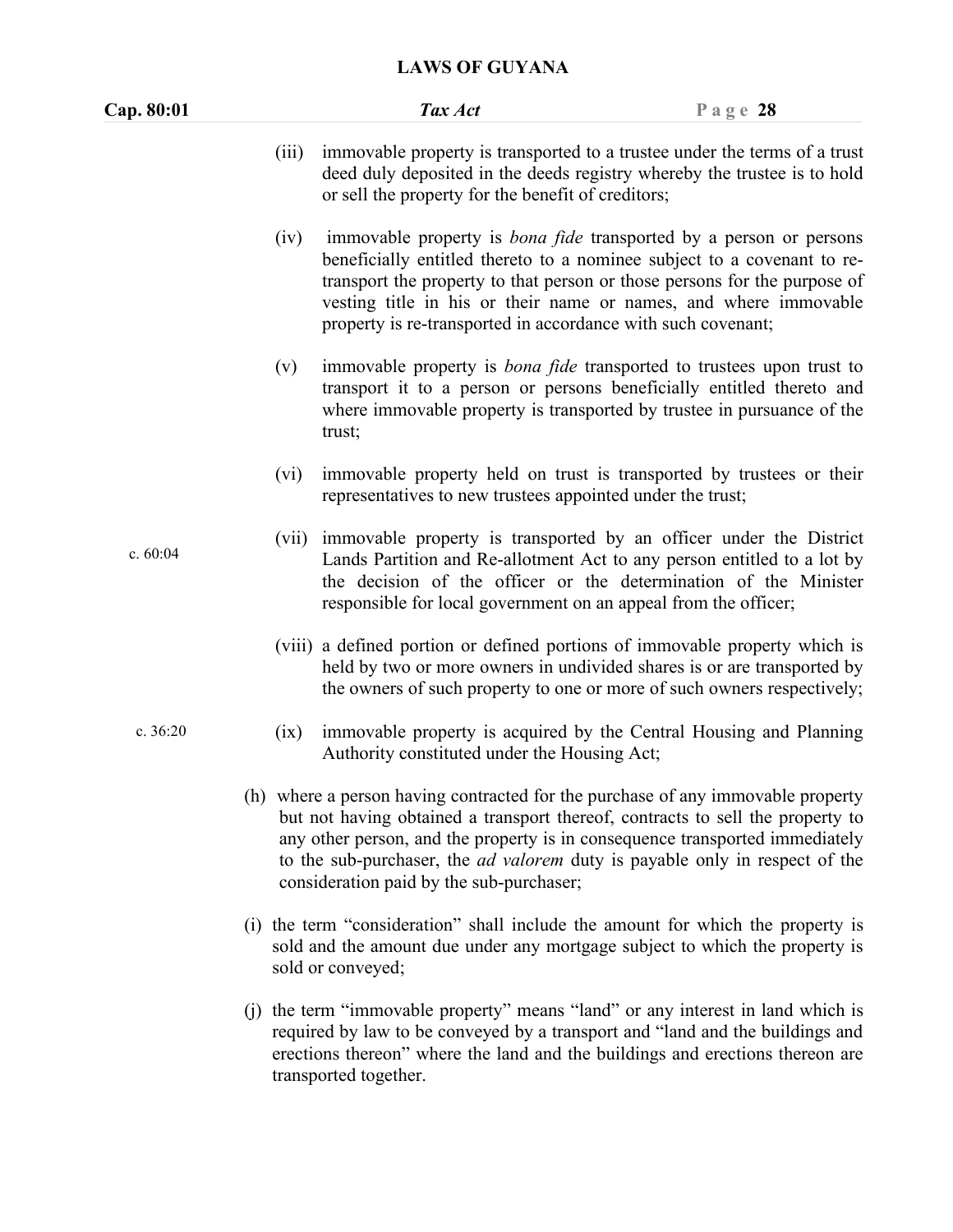| Cap. 80:01                                                                  |  | Tax Act                                                                                                                                                                                                                                                                                                                                                                                                                                                  | Page $29$ |
|-----------------------------------------------------------------------------|--|----------------------------------------------------------------------------------------------------------------------------------------------------------------------------------------------------------------------------------------------------------------------------------------------------------------------------------------------------------------------------------------------------------------------------------------------------------|-----------|
|                                                                             |  | (2) On every agreement whereby buildings and erections are sold and transferred<br>separately from the land except where such buildings and erections are sold for<br>removal and are actually removed, an <i>ad valorem</i> duty of two percent on the<br>consideration paid for the transfer or, where there is no consideration, on the value<br>of the buildings and erections to be ascertained by the sworn valuation of a<br>competent appraiser. |           |
|                                                                             |  | (3) On every bill of sale or mortgage, for every \$250 or part thereof\$0.30                                                                                                                                                                                                                                                                                                                                                                             |           |
| c. 36:20                                                                    |  | <b>Provided</b> that no duty shall be payable in the case of a mortgage in favour of the<br>Central Housing and Planning Authority constituted under the Housing Act.                                                                                                                                                                                                                                                                                    |           |
|                                                                             |  | (4) On every transfer or assignment thereof, for every \$250 of the amount due under<br>the bill of sale or mortgage transferred or assigned, or part thereof\$0.15                                                                                                                                                                                                                                                                                      |           |
|                                                                             |  | (5) On every cancellation of bill of sale or mortgage, for every \$250 or part thereof                                                                                                                                                                                                                                                                                                                                                                   |           |
|                                                                             |  | Provided that no duty shall be payable in the case of a cancellation by the Central<br>Housing and Planning Authority constituted under the Housing Act.                                                                                                                                                                                                                                                                                                 |           |
| Duty on<br>nominal<br>capital of<br>companies<br>incorporated<br>in Guyana. |  | 14. Repealed by Act No. 9 of 2008.                                                                                                                                                                                                                                                                                                                                                                                                                       |           |
| Duty on loan<br>capital of<br>companies in<br>Guyana.                       |  | 15. (1) Where any company incorporated in Guyana has issued any loan capital, it shall<br>within one month after such issue file with the Registrar of Companies a<br>statement of the amount secured by the issue and shall subject to this section pay<br>at the time of filing a duty of one-quarter of one percent on the amount secured by<br>such issue.                                                                                           |           |

- (2) The duty under this section shall not be charged to the extent to which it is shown to the satisfaction of the Registrar of Companies that the stamp duty payable in respect of a mortgage or marketable security has been paid on any trust deed or other document securing the loan capital.
- (3) Where it is shown to the satisfaction of the Registrar of Joint Stock Companies that the loan capital has been wholly or partly applied for the purpose of the conversion or consolidation of then existing loan capital the company issuing the loan capital shall be entitled to repayment in respect of the duty charged at the rate of one-fifth of one percent on the amount of the capital which is shown to have been applied for the purpose of the conversion or consolidation of then existing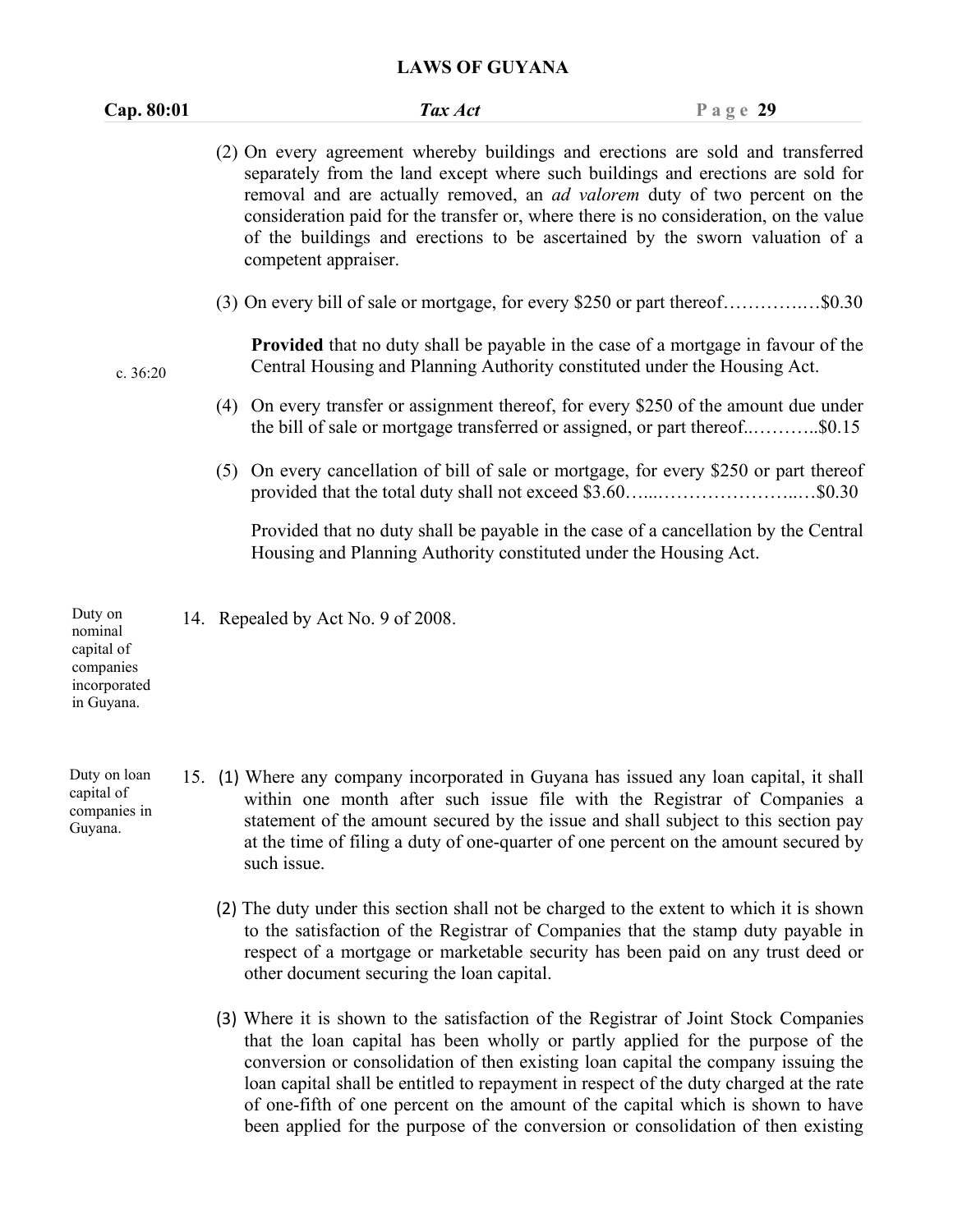| Cap. 80:01 | Tax Act                                                                               | Page $30$ |  |
|------------|---------------------------------------------------------------------------------------|-----------|--|
|            | loan capital; but this subsection shall not apply to any duty payable in respect of a |           |  |
|            | mortgage or marketable security which has been paid on any trust deed or other        |           |  |
|            | document securing the loan capital which has been issued.                             |           |  |

(4) In this section the expression "loan capital" means any debenture stock or funded debt, by whatever name known, or any capital raised, which is borrowed or has the character of borrowed money, whether it is in the form of stock or in any other form, but does not include bills payable not later than twelve months from the date or any overdraft at the bank or other loan raised for a merely temporary purpose for a period not exceeding twelve months.

- Statement by 16. A statement purporting to be signed by the Registrar of Companies that any mount is due by a company for duty under the last two preceding sections shall without any proof of the signature or any other matter be deemed sufficient evidence that the amount is due.
	- 17. (1) Every person or company carrying on any life insurance business in Guyana, and any person or company who acts in Guyana as the agent of a person or company carrying on any life insurance business, shall take out an annual licence and pay a duty calculated on the actual amount of the premiums received in Guyana during the 7 of 1981 year preceding the year in which the duty is payable at the rate of five dollars for every thousand dollars thereof: 4 of 1985

#### **Provided** that-

- (a) the minimum amount of duty shall be one thousand five hundred dollars and the maximum amount one hundred thousand dollars;
- (b) for the first year in which a company or a person carries on business oracts as agent he shall pay the minimum duty.
- (2) Every person or company carrying on any fire and accident insurance business or any fire or accident insurance business in Guyana and any person or company who acts in Guyana as the agent of such a person or company shall take out an annual licence and shall pay a duty of seventy thousand dollars:

**Provided** that where a person or company in his or its own right, or as the agent of another person or company, carries on in Guyana any accident insurance business consisting solely of insuring against death or personal injury passengers while being carried by aircraft within Guyana or from or to Guyana, the Minister responsible for finance may, if he considers that the premium rates for such insurance offered to the public are reasonably low in all the circumstances, grant that person or company exemption from the payment of the duties payable under this subsection.

Registrar to be evidence of amount due.

Licence for and duties on insurance companies. [33 of 1969 13 of 1989 11 of 1993 2 of 1996 14 of 2016 7 of 2020)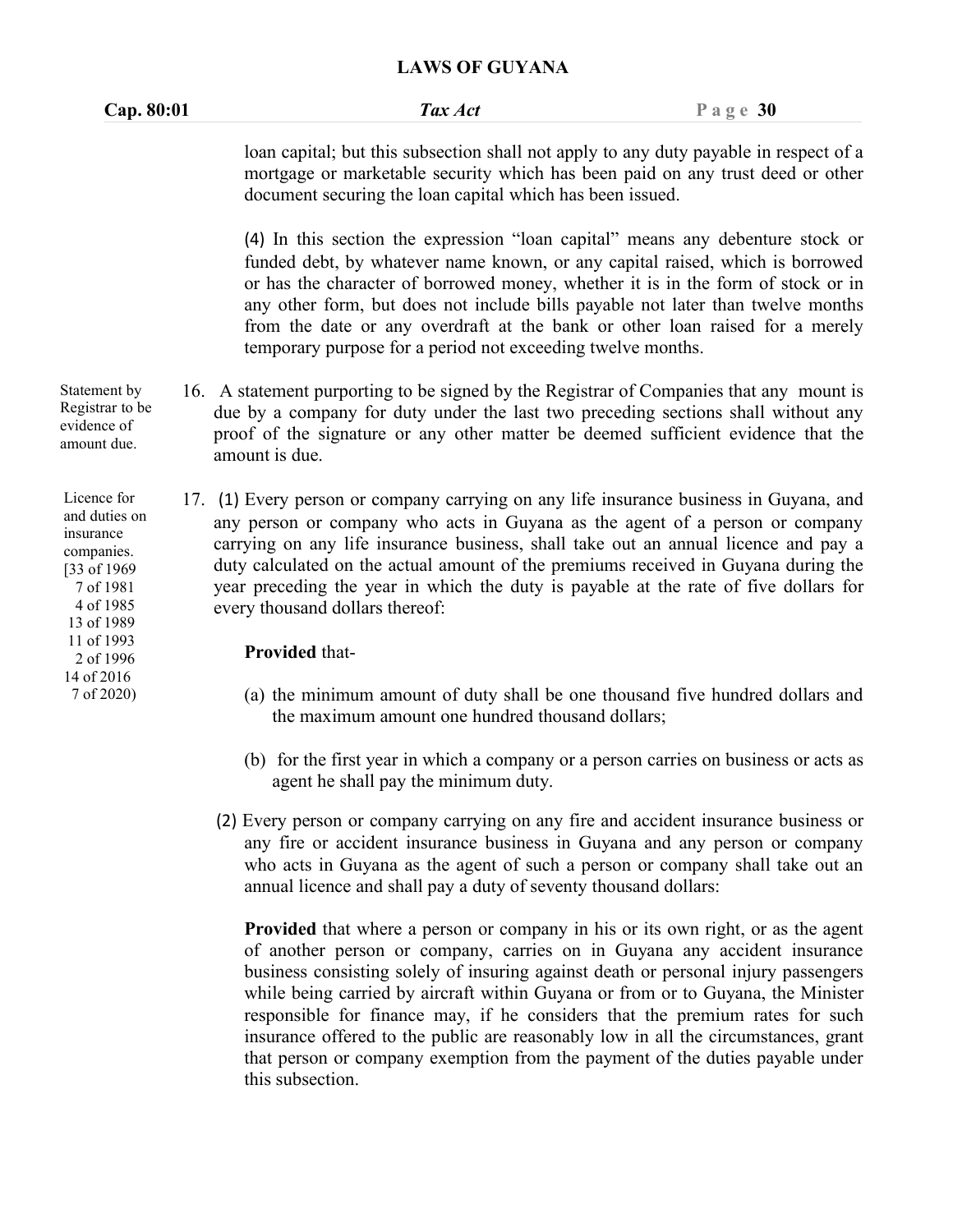| Cap. 80:01 | Tax Act                                                                             | Page $31$ |
|------------|-------------------------------------------------------------------------------------|-----------|
|            | (3) For the purpose of subsection (2), the receipt of moneys in Guyana on behalf of |           |
|            | any person or company outside Guyana in respect of policies of insurance shall      |           |

Trade Licence in 18. (1) Save as in the next section provided, any person who-

Georgetown and

New Amsterdam. [35 of 1940 3 of 1967 7 of 1981 4 of 1985 8 of 1989 11 of 1993 2 of 1996 14 of 2016 4 of 2019 7 of 2020)

(a) occupies any store, shop, room, shed or yard, or any part of any such place,in or within one-quarter of a mile of the municipal boundaries of Georgetown or in New Amsterdam or in Linden or in the township of Anna Regina, Bartica, Corriverton, Lethem, Rose Hall, Mabaruma or Mahdia, wherein are sold, bartered or exposed for sale any goods, wares, merchandise or provisions other than spirits, drugs, patent or proprietary medicines or any article in respect of the sale of which a licence with a special fee is charged thereon is required; or

constitute the carrying on of the business mentioned in the said subsection.

- (b) erects or uses any stall in, or within one-quarter of a mile of the municipal boundaries of Georgetown, or in New Amsterdam or in Linden, or in the township of Anna Regina, Bartica, Corriverton, Lethem, Rose Hall, Mabaruma or Mahdia, whereon any of the goods, wares, merchandise or provisions described in the last preceding paragraph are exposed for sale or barter; or
- (c) who occupies any office or counting house in, or within one-quarter of a mile of the municipal boundaries of Georgetown, or in New Amsterdam or in Linden, or in the township of Anna Regina, Bartica, Corriverton, Lethem, Rose Hall, Mabaruma or Mahdia, for the purpose of carrying on any mercantile business therein; or
- (d) who occupies any wharf, shed, room or yard, or any part of any such place,in or within one-quarter of a mile of the municipal boundaries of Georgetown, or in New Amsterdam or in Linden, or in the township of Anna Regina, Bartica, Corriverton, Lethem, Rose Hall, Mabaruma or Mahdia, in which there are stored any goods, wares, merchandise, or provisions being part of the stock-in-trade of any business, shall take out an annual licence for each store, shop, room, shed, stall, yard, wharf, office, or counting house aforesaid, and pay for the licence on the basis of the area of the store, shop, room, shed, stall, yard, wharf, office or counting house so occupied according to the following scale: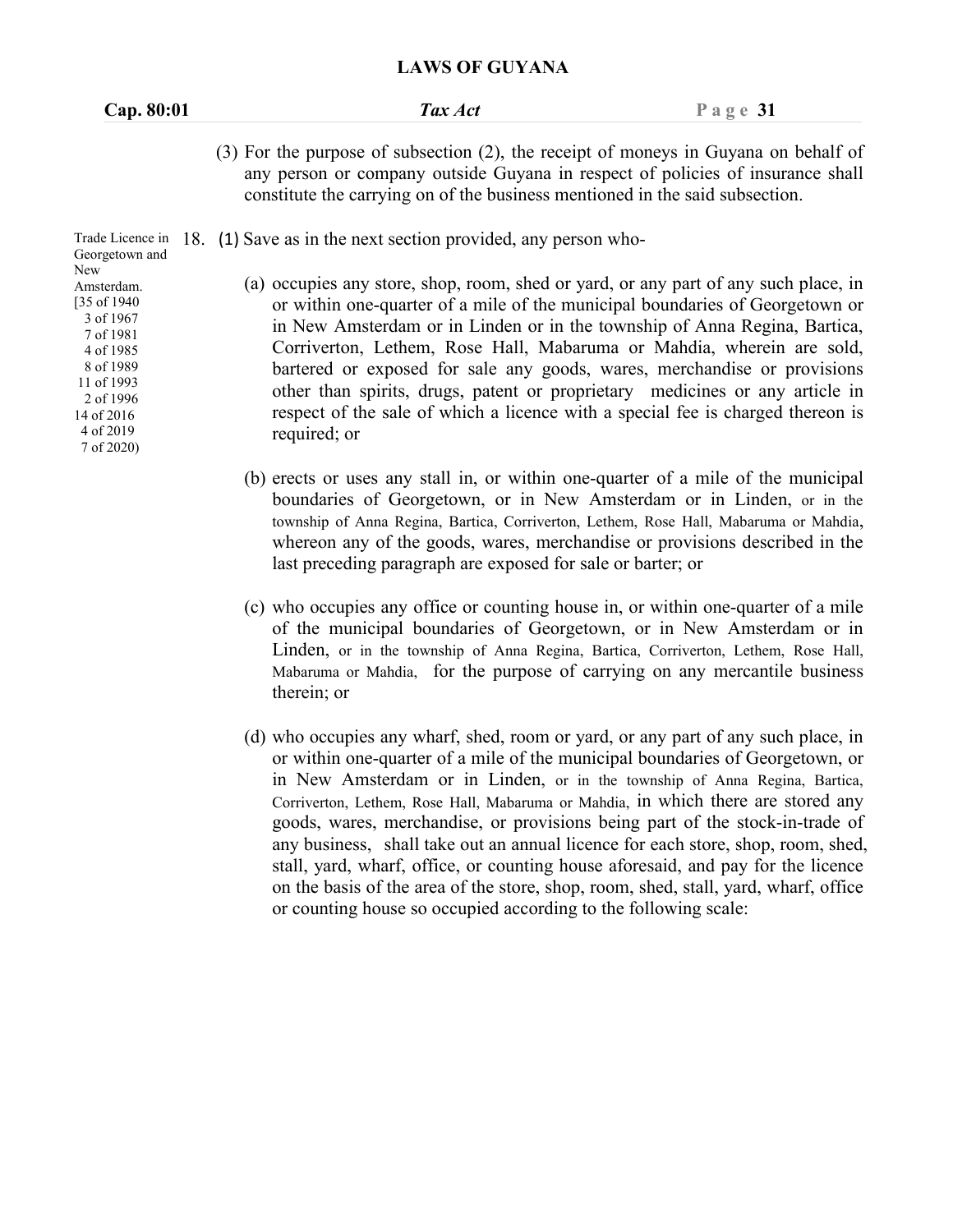| Cap. 80:01 | Tax Act                                 | Page $32$           |
|------------|-----------------------------------------|---------------------|
|            | Area                                    | <b>Licence duty</b> |
|            | Where the area does not exceed          |                     |
|            | 150 square feet.                        | \$800.00            |
|            | Exceeds 150 square feet                 |                     |
|            | But does not exceed 300 square feet.    | \$1,600.00          |
|            | Exceeds 300 square feet                 |                     |
|            | But does not exceed 1,000 square feet.  | \$3,200.00          |
|            | Exceeds 1,000 square feet               |                     |
|            | But does not exceed 2,500 square feet.  | \$6,250.00          |
|            | Exceeds 2,500 square feet               |                     |
|            | But does not exceed 5,000 square feet.  | \$14,250.00         |
|            | Exceeds 5,000 square feet               |                     |
|            | But does not exceed 10,000 square feet  | \$20,000.00         |
|            | Exceeds 10,000 square feet              |                     |
|            | But does not exceed 15,000 square feet. | \$38,770.00         |
|            | Exceeds 15,000 square feet              |                     |
|            | But does not exceed 20,000 square feet. | \$58,575.00         |
|            | Exceeds 20,000 square feet              | \$62,275.00         |
|            |                                         |                     |

#### **Provided** that-

- (i) no licence shall be required by a cabinet maker who makes and sells furniture on premises occupied by him the area whereof does not exceed one hundred and fifty square feet; and
- (ii) no licence fee shall be charged in respect of any licence issued under paragraph (a) or paragraph (b) if the store, shop, room, shed, yard or stall is used solely for the selling, bartering or exposing for sale of firewood, charcoal, fresh milk, butter, cheese, bread, biscuits and cakes, or any one or more of those articles.
- (2) The calculations of area shall be made by the Licence Revenue Officer, and he shall, as soon as they are made, communicate them to the persons requiring the licences, respectively.
- (3) Any such person may appeal from such calculation to the Magistrate of Georgetown, when the premises in question are situate in or near Georgetown,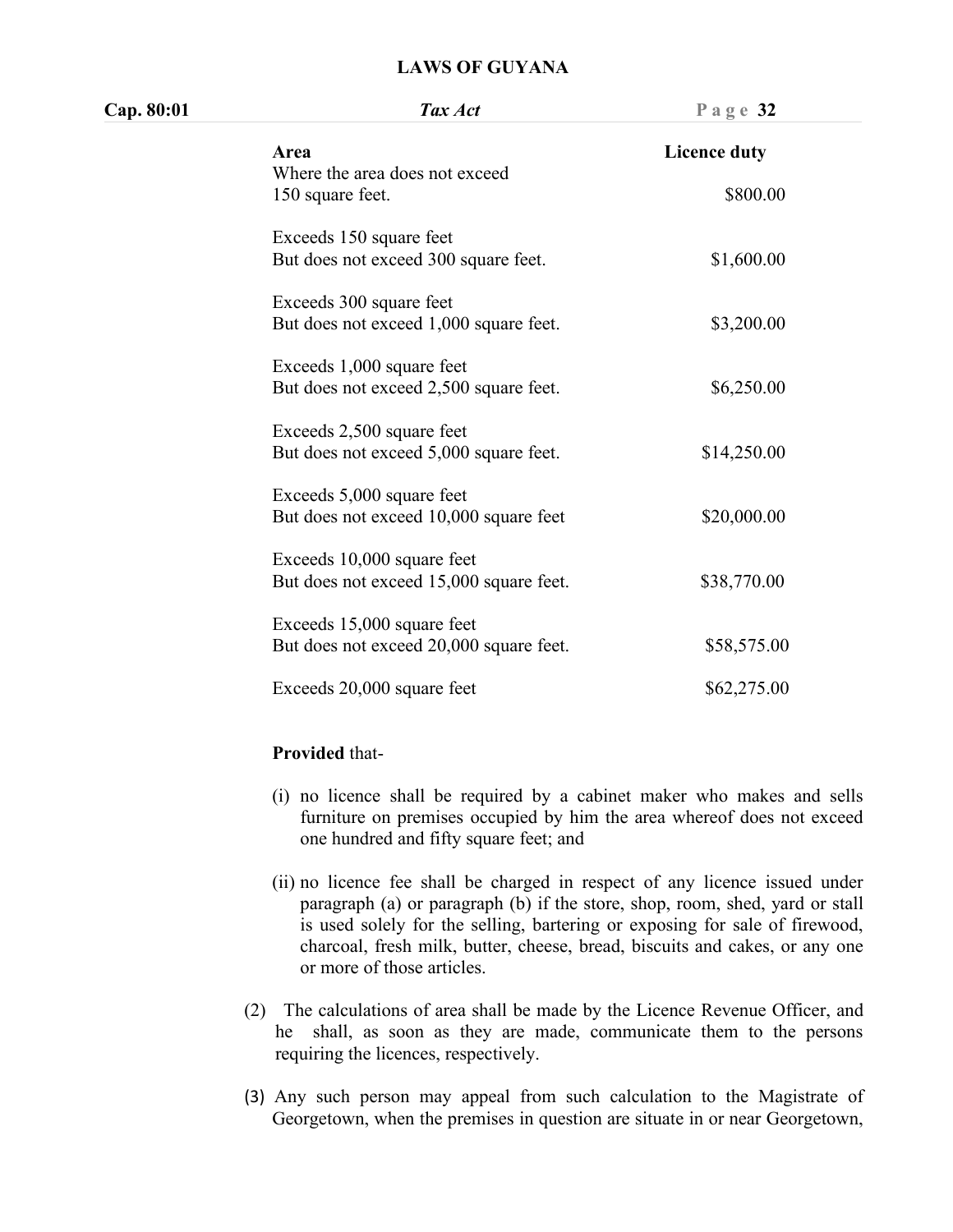| Cap. 80:01                                         | Tax Act                                                                                                                                                                                                                                                                                                                                                                                                                                                                                                                                                                                                                                                     | Page $33$ |  |
|----------------------------------------------------|-------------------------------------------------------------------------------------------------------------------------------------------------------------------------------------------------------------------------------------------------------------------------------------------------------------------------------------------------------------------------------------------------------------------------------------------------------------------------------------------------------------------------------------------------------------------------------------------------------------------------------------------------------------|-----------|--|
|                                                    | to the Magistrate of the Berbice Magisterial District, when the premises are in<br>New Amsterdam, and to the Magistrate of the West Demerara Judicial District,<br>where the premises are in Linden who shall respectively have power to<br>determine the area and whose decision shall be final.                                                                                                                                                                                                                                                                                                                                                           |           |  |
| c. 7:01                                            | (4) The person desiring to appeal shall within seven days of notification of the<br>assessment to him by the Licence Revenue Officer, lodge with the clerk of the<br>court having jurisdiction, a statement in duplicate setting forth a description of<br>the premises and the area determined as aforesaid, and the area determined by<br>himself and the matter shall then be dealt with under the provisions of the<br>Summary Jurisdiction (Petty Debt) Act, in so far as they are applicable, the<br>said statement being deemed a plaint and the appellant and the Licence<br>Revenue Officer being deemed the plaintiff and defendant respectively. |           |  |
|                                                    | (5) None of the licences aforesaid shall authorize any person to keep any shop for<br>the sale of fresh meat uncooked.                                                                                                                                                                                                                                                                                                                                                                                                                                                                                                                                      |           |  |
| Licence for<br>Market.<br>[24 of 1969]             | 19. (1) The Georgetown City Council shall take out an annual licence for each public<br>market owned by them, and shall pay for the same the following sums-                                                                                                                                                                                                                                                                                                                                                                                                                                                                                                |           |  |
| 25 of 1973<br>8 of 1989<br>11 of 1993<br>2 of 1996 | Cummingsburg Market and any other public market\$1,600.00                                                                                                                                                                                                                                                                                                                                                                                                                                                                                                                                                                                                   |           |  |
| 14 of 2016<br>7 of 2020]                           | (2) The New Amsterdam Town Council shall take out an annual licence for the public<br>market owned by them, and shall pay for the same the sum of one thousand seven<br>hundred and fifty dollars.                                                                                                                                                                                                                                                                                                                                                                                                                                                          |           |  |
|                                                    | (3) The Mayor and Town Council of any other town shall take out an annual licence<br>for each public market owned by them and shall pay for the same the sum of one<br>thousand seven hundred and fifty dollars.                                                                                                                                                                                                                                                                                                                                                                                                                                            |           |  |
| c.28.01                                            | (4) Every village council or a council of a local government district established under<br>the Municipal and District Councils Act shall take out an annual licence for each<br>public market owned by them and shall pay for the same the sum of eight hundred<br>dollars:                                                                                                                                                                                                                                                                                                                                                                                 |           |  |
|                                                    | <b>Provided</b> that nothing contained in this section shall exempt any person trading in<br>any market aforesaid who trades in any article for the sale of which a licence with<br>a special duty thereon is provided by law from taking out the last mentioned<br>licence.                                                                                                                                                                                                                                                                                                                                                                                |           |  |
|                                                    |                                                                                                                                                                                                                                                                                                                                                                                                                                                                                                                                                                                                                                                             |           |  |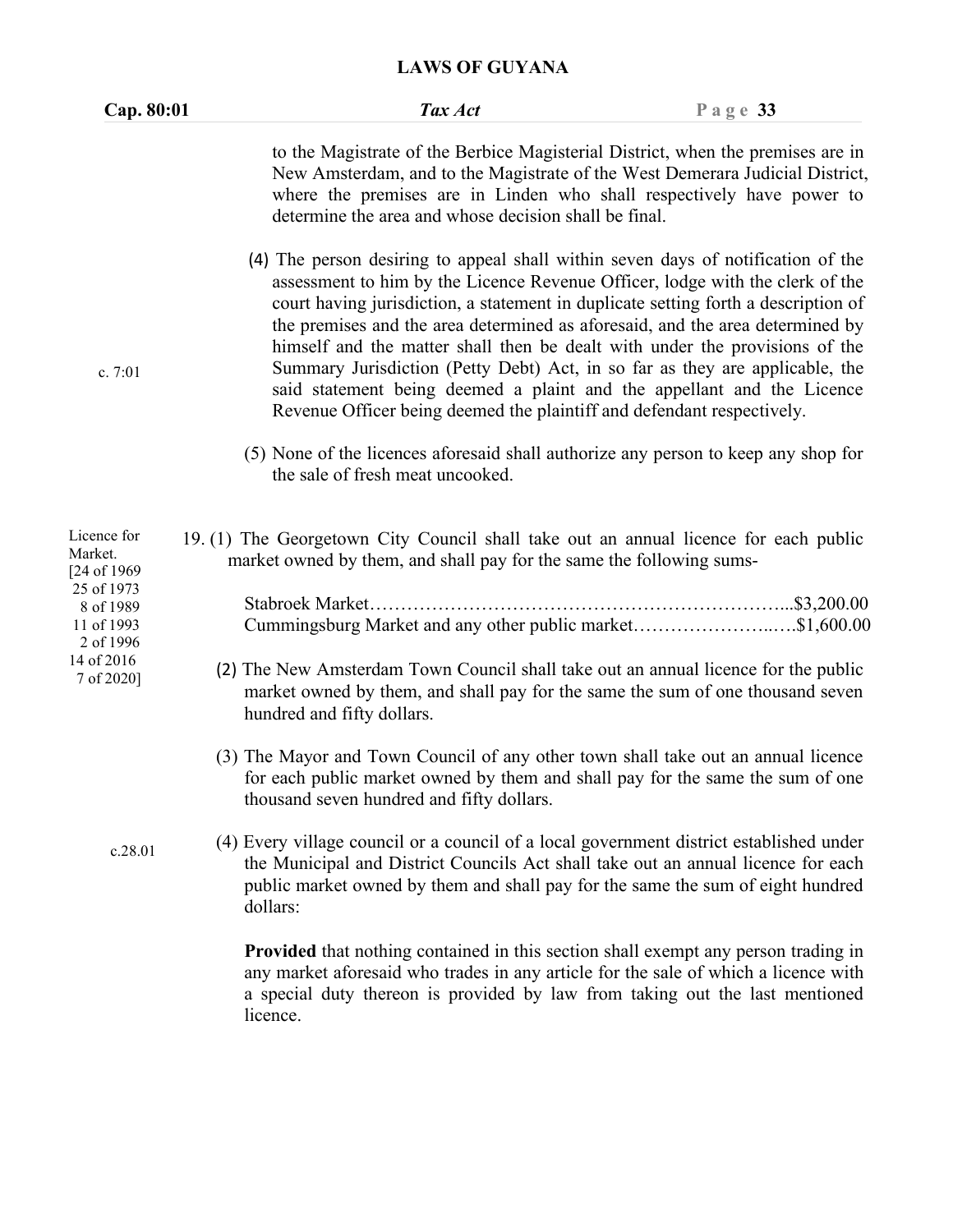| Cap. 80:01                                                                                                                                                                   |     | Tax Act                                                                                                                                                                                                                                                                                                                                                                                                                                                                                                                                                                                                                                                                                                                                                                                                                                                                                                                                         | Page $34$    |  |  |
|------------------------------------------------------------------------------------------------------------------------------------------------------------------------------|-----|-------------------------------------------------------------------------------------------------------------------------------------------------------------------------------------------------------------------------------------------------------------------------------------------------------------------------------------------------------------------------------------------------------------------------------------------------------------------------------------------------------------------------------------------------------------------------------------------------------------------------------------------------------------------------------------------------------------------------------------------------------------------------------------------------------------------------------------------------------------------------------------------------------------------------------------------------|--------------|--|--|
| Trade licence in<br>rural districts.<br>[13 of 1944]<br>3 of 1967<br>7 of 1981<br>4 of 1985<br>8 of 1989<br>11 of 1993<br>2 of 1996<br>14 of 2016<br>4 of 2019<br>7 of 2020) |     | 20. (1) Every person who occupies any store, shop, floating shop, room, stall, shed or yard,<br>or part of any such place, in any part of Guyana other than Georgetown (and not<br>within a quarter of a mile of the municipal boundaries thereof) or New<br>Amsterdam or Linden, or in the township of Anna Regina, Bartica, Corriverton,<br>Lethem, Rose Hall, Mabaruma or Mahdia, wherein are sold, bartered, or exposed<br>for sale, any goods, wares, merchandise, provisions, exclusive of spirits, drugs or<br>any other articles for sale of which a licence with a special duty charged thereon is<br>provided by law, shall take out an annual licence for the store, shop, floating shop,<br>room, shed, stall or yard, or part of any such place, and shall pay for the licence on<br>the basis of the area under such occupation (being the aggregate area of the floors<br>so occupied, if any) according to the following scale: |              |  |  |
|                                                                                                                                                                              |     | Area occupied                                                                                                                                                                                                                                                                                                                                                                                                                                                                                                                                                                                                                                                                                                                                                                                                                                                                                                                                   | Licence duty |  |  |
|                                                                                                                                                                              |     | Where the area does not exceed 120 square feet\$400.00<br>Exceeds 120 square feet but does not exceed 2,000 square feet\$1,450.00                                                                                                                                                                                                                                                                                                                                                                                                                                                                                                                                                                                                                                                                                                                                                                                                               |              |  |  |
|                                                                                                                                                                              |     | <b>Provided that-</b>                                                                                                                                                                                                                                                                                                                                                                                                                                                                                                                                                                                                                                                                                                                                                                                                                                                                                                                           |              |  |  |
|                                                                                                                                                                              |     | (a) no licence shall be required to be taken out for the sale of quinine, thymol,<br>bread, ice, sweetmeats, jam, jellies, fresh milk, butter, cheese, firewood,<br>charcoal; and                                                                                                                                                                                                                                                                                                                                                                                                                                                                                                                                                                                                                                                                                                                                                               |              |  |  |
|                                                                                                                                                                              |     | (b) a fee of eight hundred and fifty dollars shall be paid in respect of a licence<br>authorising the sale of non-alcoholic aerated and mineral waters.                                                                                                                                                                                                                                                                                                                                                                                                                                                                                                                                                                                                                                                                                                                                                                                         |              |  |  |
|                                                                                                                                                                              |     | (2) For the purposes of this section any warehouse or storeroom attached to, or<br>connected with, any store, floating shop, room, stall or shed shall be deemed to be<br>part of such store, floating shop, room, stall or shed, as the case may be.                                                                                                                                                                                                                                                                                                                                                                                                                                                                                                                                                                                                                                                                                           |              |  |  |
| Licence for<br>sale of goods<br>by master of<br>vessel.<br>[8 of 1989]<br>14 of 2016<br>7 of 2020]<br>s. 8 (13 of 1996)                                                      | 21. | Every master or supercargo of a vessel, or other person on board, who arrives in<br>Guyana having on board goods for sale by him, on his own account or on<br>commission to him, not at the time and place of shipment consigned by bill of<br>lading to some person holding a trade licence, must report the goods at the customs<br>house and take out a licence for each voyage and pay for the licence the sum of five<br>thousand dollars, unless the master, supercargo, or other person, with the knowledge<br>and consent of the Commissioner-General of the Guyana Revenue Authority,<br>transfers the goods for sale to some person holding a trade licence, by instrument in<br>writing under his hand.                                                                                                                                                                                                                              |              |  |  |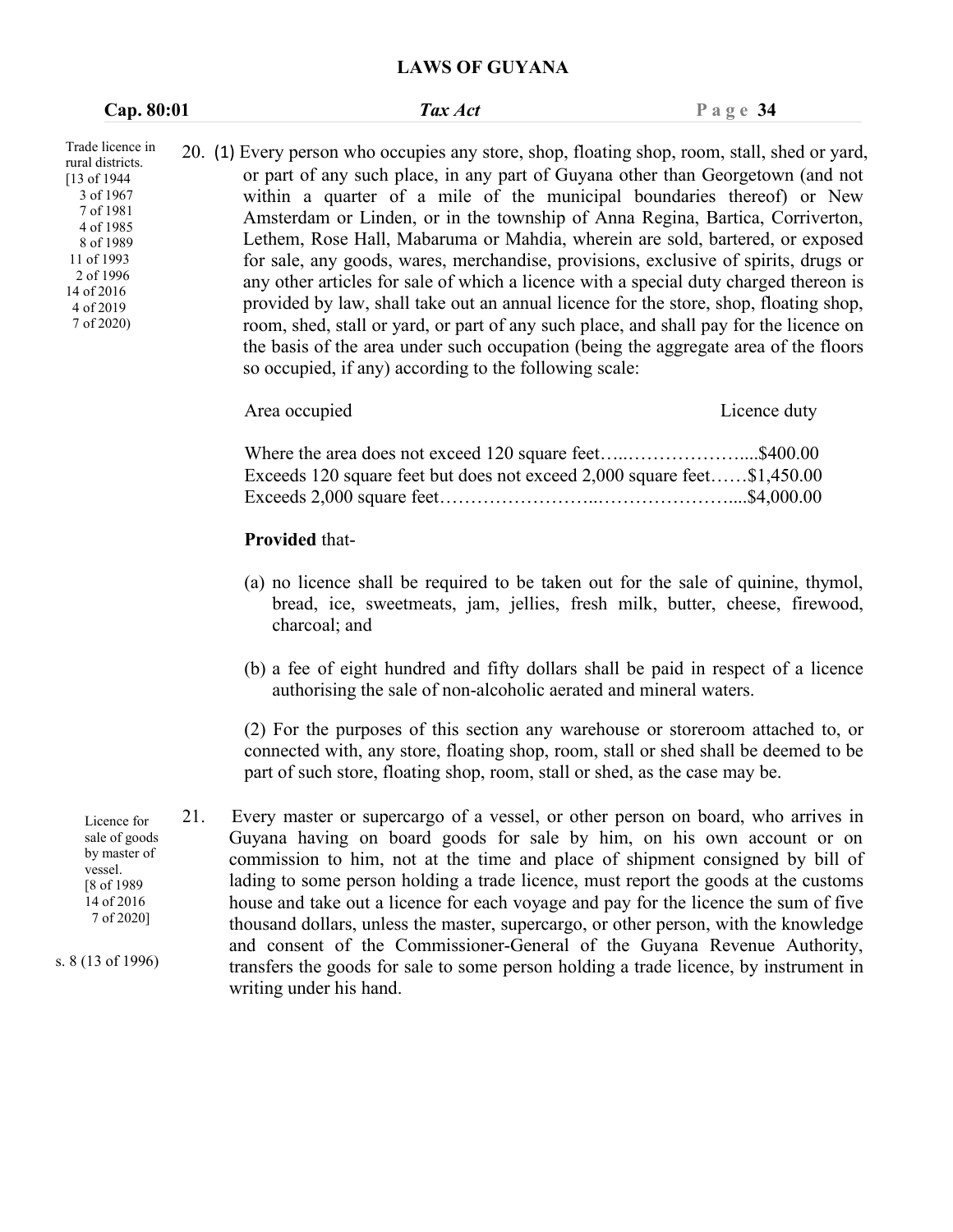| Cap. 80:01                                                                                                                                                             |     | Tax Act                                                                                                                                                                                                                                                                                                                                                                                                                                                                                                                                                                                                                                                                                                                                                                                                                                                                                                                                                                               | Page $35$ |
|------------------------------------------------------------------------------------------------------------------------------------------------------------------------|-----|---------------------------------------------------------------------------------------------------------------------------------------------------------------------------------------------------------------------------------------------------------------------------------------------------------------------------------------------------------------------------------------------------------------------------------------------------------------------------------------------------------------------------------------------------------------------------------------------------------------------------------------------------------------------------------------------------------------------------------------------------------------------------------------------------------------------------------------------------------------------------------------------------------------------------------------------------------------------------------------|-----------|
| Druggist's<br>licence.<br>[35 of 1940]<br>7 of 1981<br>4 of 1985<br>8 of 1989<br>11 of 1993<br>2 of 1996<br>14 of 2016<br>4 of 2019<br>7 of 2020]                      | 22. | Every person who sells, barters, or exposes or offers for sale, drugs, including drugs<br>and patent or proprietary medicines, whether with or without other goods, wares, or<br>merchandise (exclusive of articles for the sale of which a licence with a special duty<br>charged thereon is provided by law), in a shop, private hospital, or house, shall take<br>out an annual licence for the shop, private hospital or house, and shall pay for the<br>licence if the shop, private hospital or house, is situated in Georgetown or within a<br>mile thereof or in New Amsterdam or in Linden, or in the township of Anna Regina,<br>Bartica, Corriverton, Lethem, Rose Hall, Mabaruma or Mahdia, the sum of four<br>thousand dollars, and if the goods aforesaid are sold in any market owned by the<br>Georgetown City Council or New Amsterdam Town Council, or Linden Town<br>Council the sum of one thousand one hundred and twenty five dollars.                          |           |
| Druggist's<br>licence in rural<br>districts<br>[35 of 1940]<br>7 of 1981<br>4 of 1985<br>8 of 1989<br>11 of 1993<br>2 of 1996<br>14 of 2016<br>4 of 2019<br>7 of 2020] | 23. | Every person who occupies any store, shop, room, shed, stall, or yard, or part of any<br>such place, in any part of Guyana other than Georgetown or within one mile thereof,<br>or New Amsterdam or in Linden, or in the township of Anna Regina, Bartica,<br>Corriverton, Lethem, Rose Hall, Mabaruma or Mahdia, in which there are sold,<br>bartered, exposed or offered for sale, any drugs, including patent and proprietary<br>medicines (exclusive of any article for the sale of which a licence with a special<br>duty charges thereon is provided by law), or who sells, barters or exposes, or offers<br>for sale, any drugs or patent or proprietary medicines, shall in addition to any other<br>licence required by this Act to be taken out, take out an annual licence for the store,<br>shop, room, shed, stall, or yard, or part of any such place, to entitle him to sell,<br>barter, or expose or offer for sale, the drugs, patent and proprietary medicines, and |           |

shall pay for the licence the sum of one thousand one hundred and twenty five dollars:

**Provided** that a licence to sell drugs under this or the last preceding section shall not entitle a person to practise as a druggist in the dispensing or compounding of drugs.

24. No licence referred to in section 22 or section 23 shall be issued unless there is licence to produced at the time of application therefor a certificate signed by the Registrar of the Pharmacy and Poisons Board stating that the premises in respect of which the licence is sought are registered under section 23 of the Pharmacy and Poisons Ordinance 1956. Applicant for

produce certificate of registration. [27 of 1953 26 of 1958 o. 74 of 1963] 36 of 1956

licence. 13 of 1944 24 of 1969 25 of 1973 7 of 1981 11 of 1993 2 of 1996 14 of 2016 7 of 2020]

25. Every person who occupies any store, shop, room, shed, stall, yard or part of any such Butcher's place, in any part of Guyana, where meat other than game is sold, bartered, or exposed  $\begin{bmatrix} 35 & 6 & 1940 \\ 12 & 5 & 1944 \end{bmatrix}$  or offered for sale, shall take out an annual licence for the store, shop, room, shed, stall, yard or part of any such place, and the said licence shall be issued on payment of a fee of one thousand one hundred and seventy dollars:

<sup>4</sup> of 1985 **Provided** that no licence aforesaid shall authorise the carrying on in the same store, 13 of 1989 shop, room, shed, stall, yard or part of any such place, of any other trade or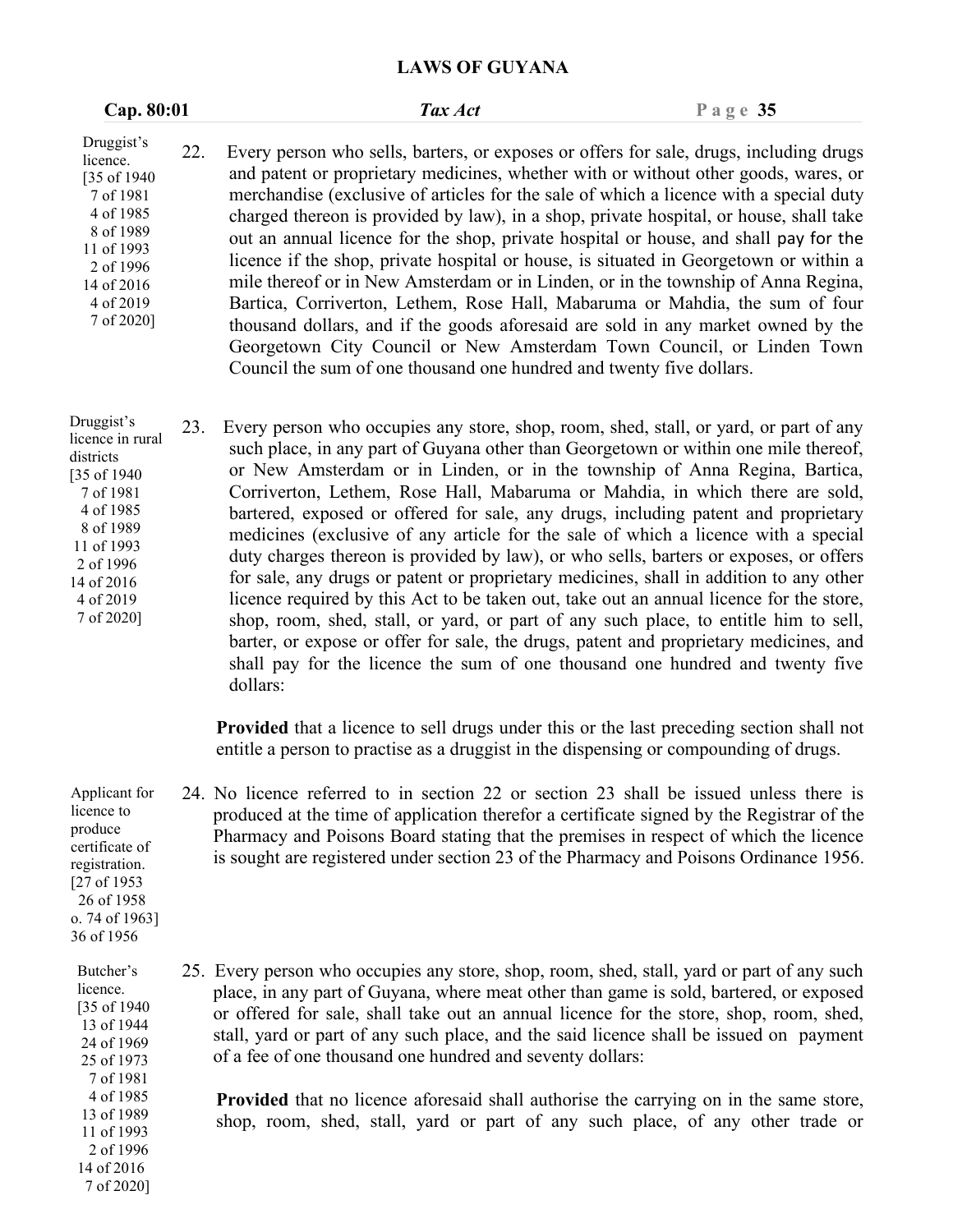| Cap. 80:01 | Tax Act                                                                                | Page 36 |
|------------|----------------------------------------------------------------------------------------|---------|
|            |                                                                                        |         |
|            | occupation for the sale of any article for which a licence with a special duty charged |         |

occupation for the sale of any article for which a licence with a special duty charged thereon is provided by law.

| Licence for<br>cigarette<br>factory.             |                          |                        |               |                                    |             |            | 26. Every person who owns and works a cigarette factory in any part of Guyana shall pay<br>an annual licence thereon at the following rates: |
|--------------------------------------------------|--------------------------|------------------------|---------------|------------------------------------|-------------|------------|----------------------------------------------------------------------------------------------------------------------------------------------|
| $[7 \text{ of } 1981]$<br>4 of 1985<br>8 of 1989 |                          |                        |               | where the output from the factory- |             |            |                                                                                                                                              |
| 11 of 1993                                       |                          |                        |               |                                    |             |            |                                                                                                                                              |
| 2 of 1996<br>14 of 2016                          | $\textsf{G}\,\textsf{G}$ | 66                     | 66            | $20,000$ "                         |             | $66 \t 66$ |                                                                                                                                              |
| 7 of 2020]                                       | 66                       | $\mathsf{G}\mathsf{G}$ | $\,$ 6 6 $\,$ | 40,000 $\cdot$                     | $\,$ 6 $\,$ | 66         |                                                                                                                                              |
|                                                  | $\textsf{G}\,\textsf{G}$ | 66                     | 66            | $60,000$ "                         |             | $66 - 66$  |                                                                                                                                              |
|                                                  |                          | exceeds                |               | $60,000$ "                         |             | $66666$    |                                                                                                                                              |

27. Every person who sells, barters, exposes, or offers for sale, tobacco, whether manufactured or not, cigars, or cigarettes, shall take out an annual licence for so doing, and shall pay for the licence the sum of six hundred and fifty dollars; but no additional licence shall be required to be taken out for the sale of smoker's requisites such as 7 of 1981 books of cigarette paper, matches, cigar or cigarette holders, pipes or pipe cleaners: Licence for sale of tobacco. [35 of 1940 4 of 1985 8 of 1989

> **Provided** that no licence shall be required for the sale of tobacco grown in Guyana by the actual grower thereof to persons who are manufacturers of tobacco or dealers therein who buy to sell again.

Auctioneer's 28. (1)Every auctioneer shall pay the annual licence duty specified in the Auctioneer's Act.

- c.91:07 (2) The Licence shall not authorise any such public auctioneer to keep any store or other place without taking out a trade licence for the same as hereinbefore provided.
	- (3) On the gross amount of every sale by auction by a licensed auctioneer, there shall be paid by the seller to the auctioneer, who shall pay it to the Accountant General, the sum of one dollar for every one hundred dollars of the amount of the sale; and on the gross amount of every sale by auction there shall also be paid by the purchaser to the auctioneer, who shall pay it to the Accountant General, the sum of two dollars for every hundred dollars of the amount of the sale.

29. Every person, other than an auctioneer, who acts as, or carries on the business of, a house agent or commission agent for the sale of houses, tenements, or immovable property, shall take out an annual licence for so doing and pay forthe licence the sum of thirty-two thousand five hundred dollars a year. 8 of 1989 House agent's licence. [7 of 1981 4 of 1985<br>8 of 1989

11 of 1993 2 of 1996 14 of 2016 7 of 2020]

11 of 1993 2 of 1996 14 of 2016 7 of 2020]

licence

[7 of 1981]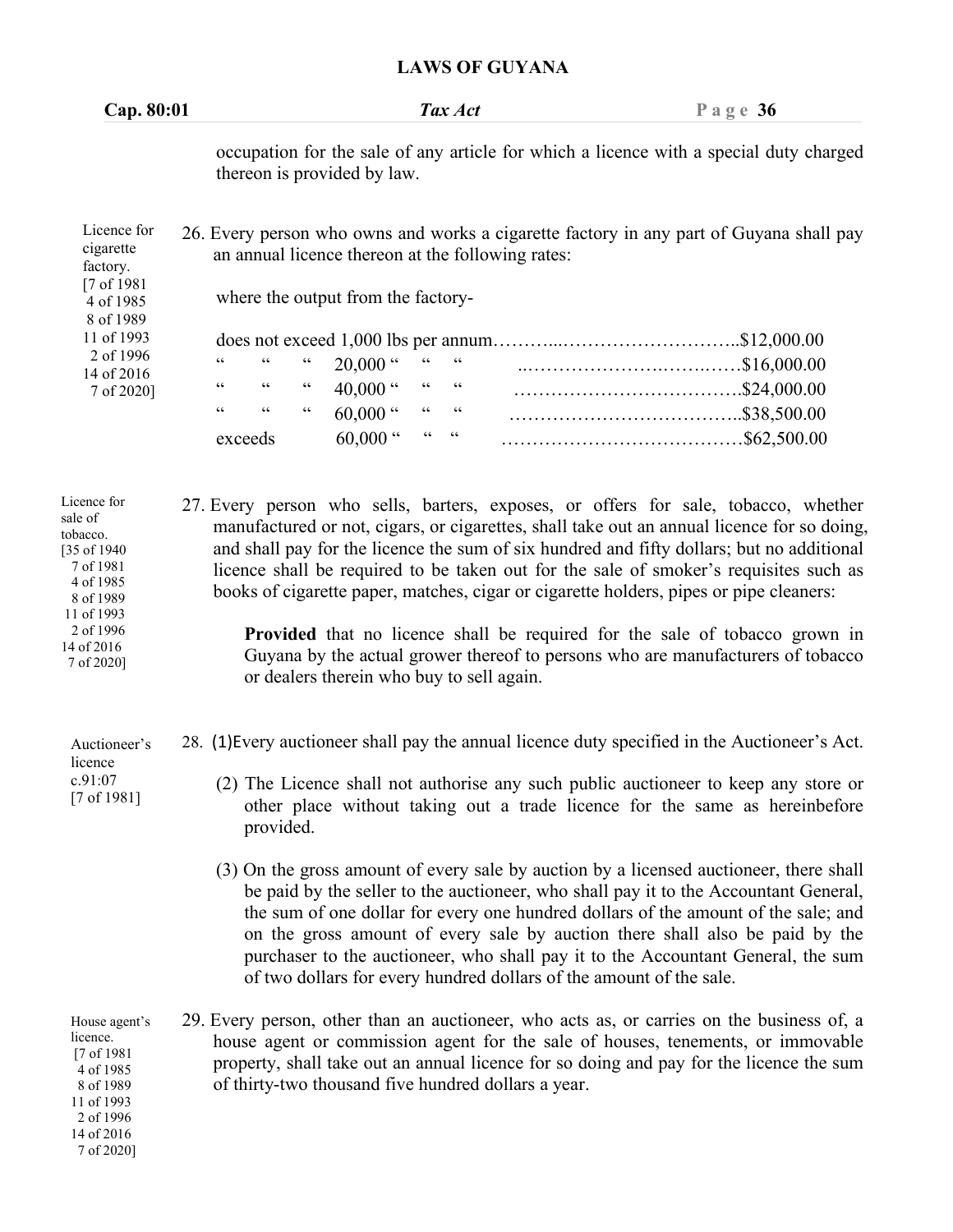**Cap. 80:01** *Tax Act* **P a g e 37**

| Pawnbroker's                                   | 30. Every person who carries on the business of a pawnbroker shall take out an annual |
|------------------------------------------------|---------------------------------------------------------------------------------------|
| licence.<br>$\lceil 8 \text{ of } 1962 \rceil$ | licence for so doing and pay for the licence if carrying on such business in          |
| 7 of 1981                                      | Georgetown, or within ten miles thereof, the sum of fifty thousand dollars and if     |
| 4 of 1985                                      | carrying on the business in New Amsterdam or in Linden or within ten miles thereof,   |
| 8 of 1989<br>11 of 1993                        | the sum of thirty-seven thousand five hundred dollars and if carrying on business     |
| 2 of 1996                                      | elsewhere the sum of twenty-five thousand dollars.                                    |
| 14 of 2016                                     |                                                                                       |

Money 31. The duty for an annual moneylender's licence under section 3 of the Money Lender's Act shall be the sum of twenty-two thousand five hundred dollars.

lender's licence. [11 of 1957 8 of 1962 7 of 1981 4 of 1985 8 of 1989 11 of 1993 2 of 1996 14 of 2016 7 of 2020] c. 91:05

14 of 2016 7 of 2020 ]

11 of 1993 2 of 1996 14 of 2016 7 of 2020]

7 of 2020]

Licence for 32. Every person who keeps a bonded warehouse appointed for the receiving and securing of goods the duties whereon are unpaid shall take out an annual licence for the warehouse and pay for the licence the sum of twenty-seven thousand five hundred dollars. keeping bonded warehouse. [8 of 1962 7 of 1981 8 of 1989 26 of 1992

Licence for 33. (1) Every person not being an Amerindian, who uses or permits to be used for coastal or river trade any vessel or boat being twenty-five feet or over in length over all shall certain take out an annual licence for the same and shall pay licence duty on the basis of the length of such vessel or boat according to the following scale: 25 ft or over but not exceeding 30 ft. in length over all….………........…..\$705.00 vessels. [13 of 1944 7 of 1981 4 of 1985 8 of 1989

| Over 30 ft. but not exceeding 40 ft. in length over all\$1,150.00 |  |
|-------------------------------------------------------------------|--|
| Over 40 ft. but not exceeding 60 ft. in length over all\$2,905.00 |  |
| Over 60 ft. but not exceeding 80 ft. in length over all\$5,250.00 |  |
|                                                                   |  |
|                                                                   |  |

**Provided** that no licence shall be required in respect of any vessel or boat which does not exceed forty feet in length over all and which is not mechanically propelled.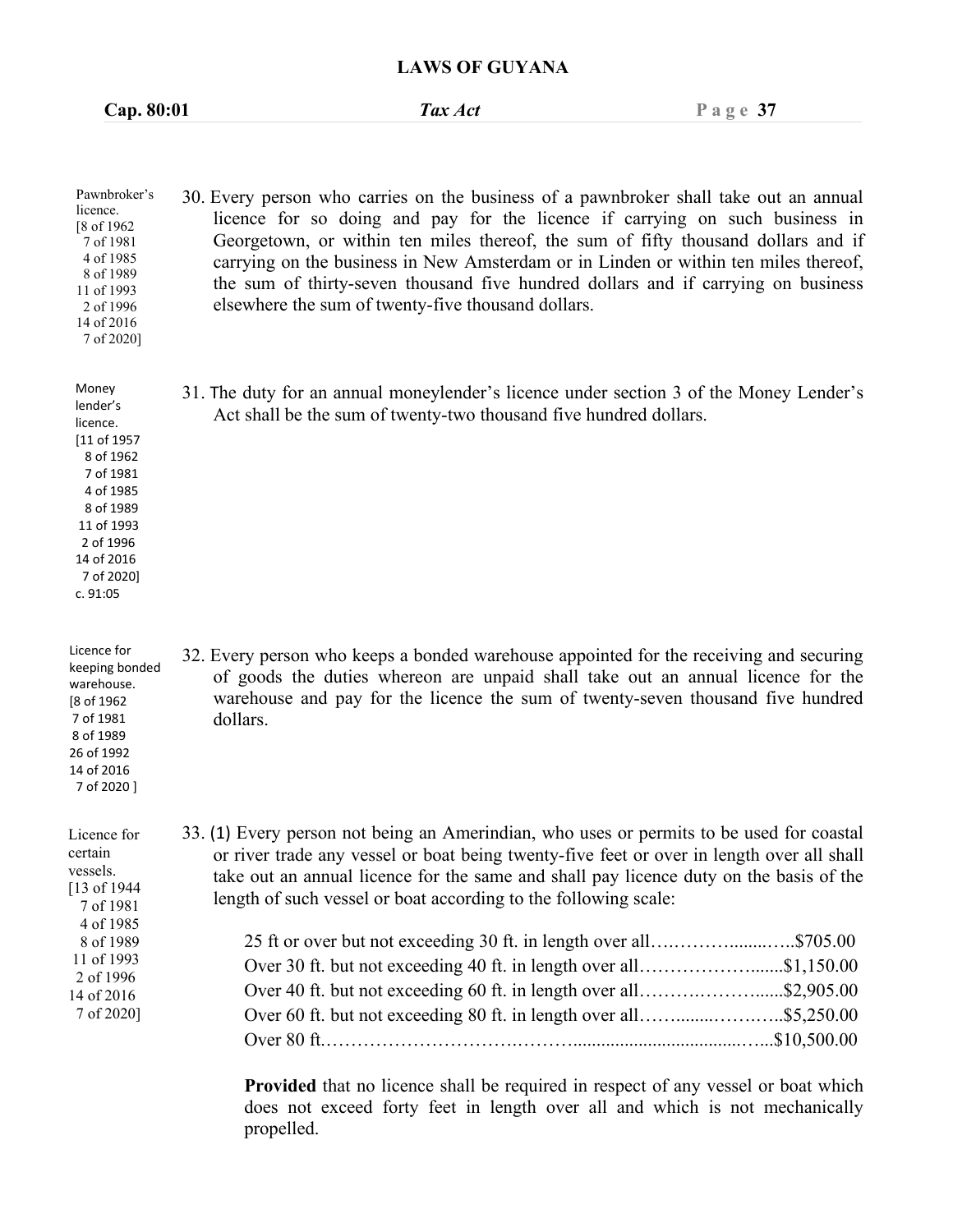| Cap. 80:01                                                                                        | Tax Act                                                                                                                                                                                                                                                                                                                                                                              | Page $38$ |
|---------------------------------------------------------------------------------------------------|--------------------------------------------------------------------------------------------------------------------------------------------------------------------------------------------------------------------------------------------------------------------------------------------------------------------------------------------------------------------------------------|-----------|
|                                                                                                   | (2) This section shall not apply to any vessel or boat of whatever length used only<br>within the confines of any plantation, estate, or village or to ballahoos used by<br>woodcutters within creeks.                                                                                                                                                                               |           |
| c.50:01                                                                                           | (3) In this section the words "vessel" and "boat" have the meanings assigned to them<br>in the River Navigation Act.                                                                                                                                                                                                                                                                 |           |
| Licence for<br>pleasure<br>vehicles and<br>animals.<br>[23 of 1940]<br>13 of 1944<br>33 of 1969]  | 34. Every person who keeps and uses, or owns and permits to be used, any carriage, cart,<br>horse, pony or mule, not kept for the purpose of trade or for hire, shall take out an<br>annual licence to keep and use each carriage, cart, horse, pony or mule and pay for the<br>licence as follows, that is to say-<br>For a licence-                                                |           |
|                                                                                                   | (d) for each cart drawn by any of the above-mentioned animals\$6.00<br>(e) for each two-wheeled carriage drawn by a donkey\$2.00<br>(f) for each cart drawn by a donkey kept or used in Georgetown\$4.00                                                                                                                                                                             |           |
|                                                                                                   | <b>Provided that-</b>                                                                                                                                                                                                                                                                                                                                                                |           |
|                                                                                                   | (i) the Minister may, by order, define districts in which the rate of taxation shall be<br>one-half of the amount set out above;                                                                                                                                                                                                                                                     |           |
|                                                                                                   | (ii) no licence shall be required for any carriage, cart, horse, pony or mule, the<br>property of the Government.                                                                                                                                                                                                                                                                    |           |
| Licence for<br>vehicles and<br>animals kept<br>for trade or<br>hire.<br>[9 of 1948]<br>23 of 1952 | 35. Every person who in any case not provided for in the following section of this Act<br>keeps and uses, or owns and permits to be used, any hackney carriage, cart, horse,<br>pony or mule for the purposes of trade or for hire, shall take out an annual licence for<br>each hackney carriage, carriage, cart, horse, pony or mule, and shall pay for the<br>licence as follows: |           |
| 33 of 1969<br>7 of 1981                                                                           | For a licence-                                                                                                                                                                                                                                                                                                                                                                       |           |
| 4 of 1985<br>13 of 1989<br>11 of 1993<br>2 of 1996                                                | (a) for each hackney carriage not mechanically propelled plying in Georgetown or                                                                                                                                                                                                                                                                                                     |           |
| 14 of 2016<br>7 of 2020]                                                                          | (b) for each four-wheeled carriage (including any hearse not mechanically propelled)<br>used in Georgetown or New                                                                                                                                                                                                                                                                    |           |
|                                                                                                   |                                                                                                                                                                                                                                                                                                                                                                                      |           |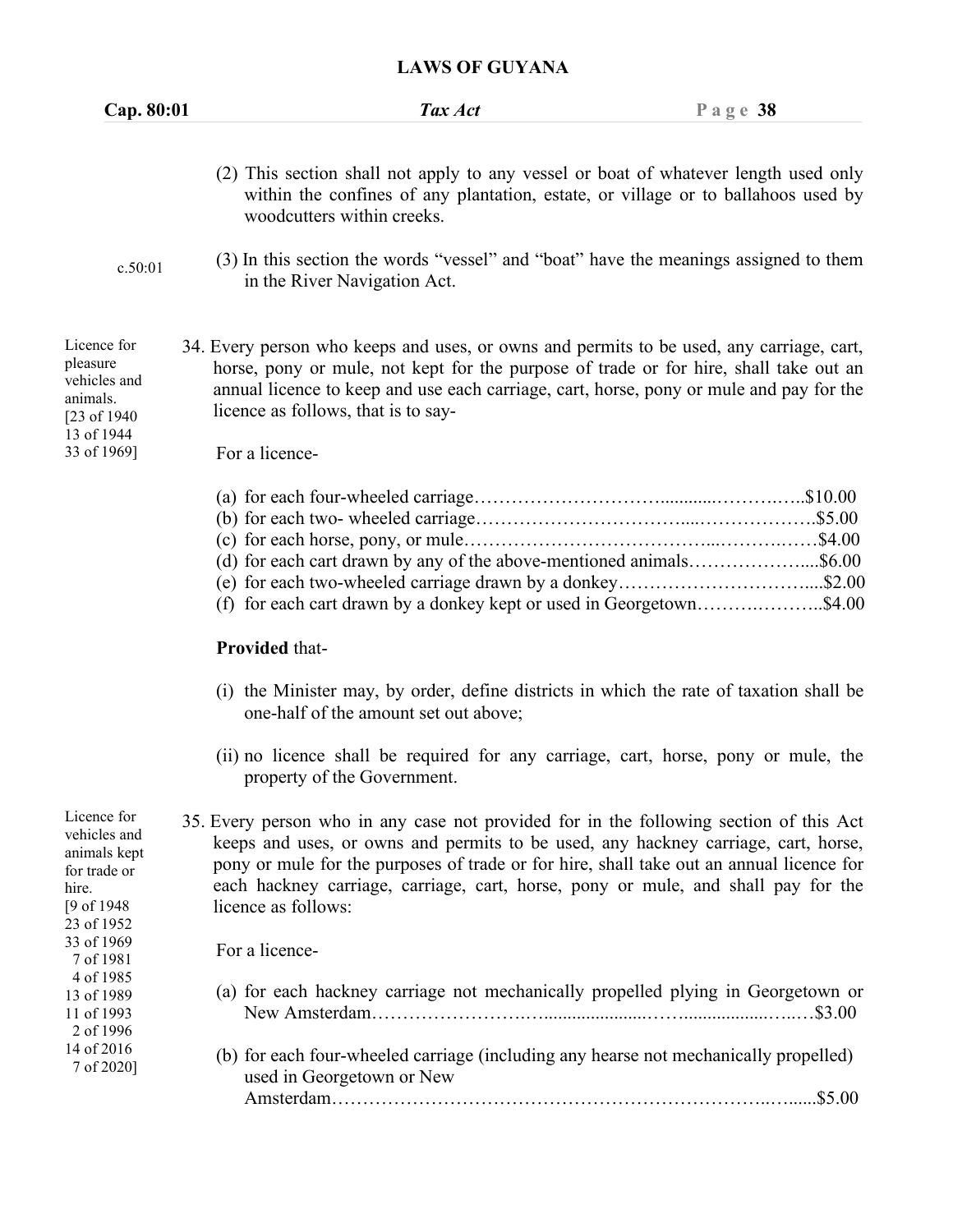| Cap. 80:01 | Tax Act                                                                                                                                                          | Page $39$ |
|------------|------------------------------------------------------------------------------------------------------------------------------------------------------------------|-----------|
|            | (c) for each four-wheeled vehicle not mechanically propelling used in any rural<br>district exclusively for the conveyance of passengers and their baggage\$5.00 |           |
|            |                                                                                                                                                                  |           |
|            |                                                                                                                                                                  |           |
|            | (f) for each cart drawn by any of the above mentioned animals kept and used                                                                                      |           |
|            | (g) for each cart drawn by a bullock or ox, kept and used in any part of                                                                                         |           |
|            | (h) for each four-wheeled cart drawn by a horse, pony or mule, kept and used                                                                                     |           |
|            | (i) for each two-wheeled cart, drawn by any horse, pony or mule, kept and<br>used elsewhere than in Georgetown\$1,150.00                                         |           |
|            | (j) for each two-wheeled cart drawn by a donkey, kept and used in                                                                                                |           |
|            | (k) for each four-wheeled cart drawn by a donkey, kept and used in                                                                                               |           |
|            | (1) for each two-wheeled cart drawn by a donkey, kept and used elsewhere                                                                                         |           |
|            | (m) for each four-wheeled cart drawn by a donkey, kept and used elsewhere                                                                                        |           |
|            | <b>Provided that-</b>                                                                                                                                            |           |
|            | (i) no licence shall be required for-                                                                                                                            |           |

- (a) any hearse not used in Georgetown or New Amsterdam; or
- (b) any watering cart, mule or donkey cart, orany animal drawing it, which is owned and used exclusively by the Georgetown City Council or the New Amsterdam Town Council for municipal purposes, or by any local authority approved by the Minister;
- (ii) in every licence issued under this section, it shall be stated whether the animal or thing in respect of which the licence is issued is to be used for the purposes of trade or for hire, or for both such purposes, and the licence shall have effect accordingly.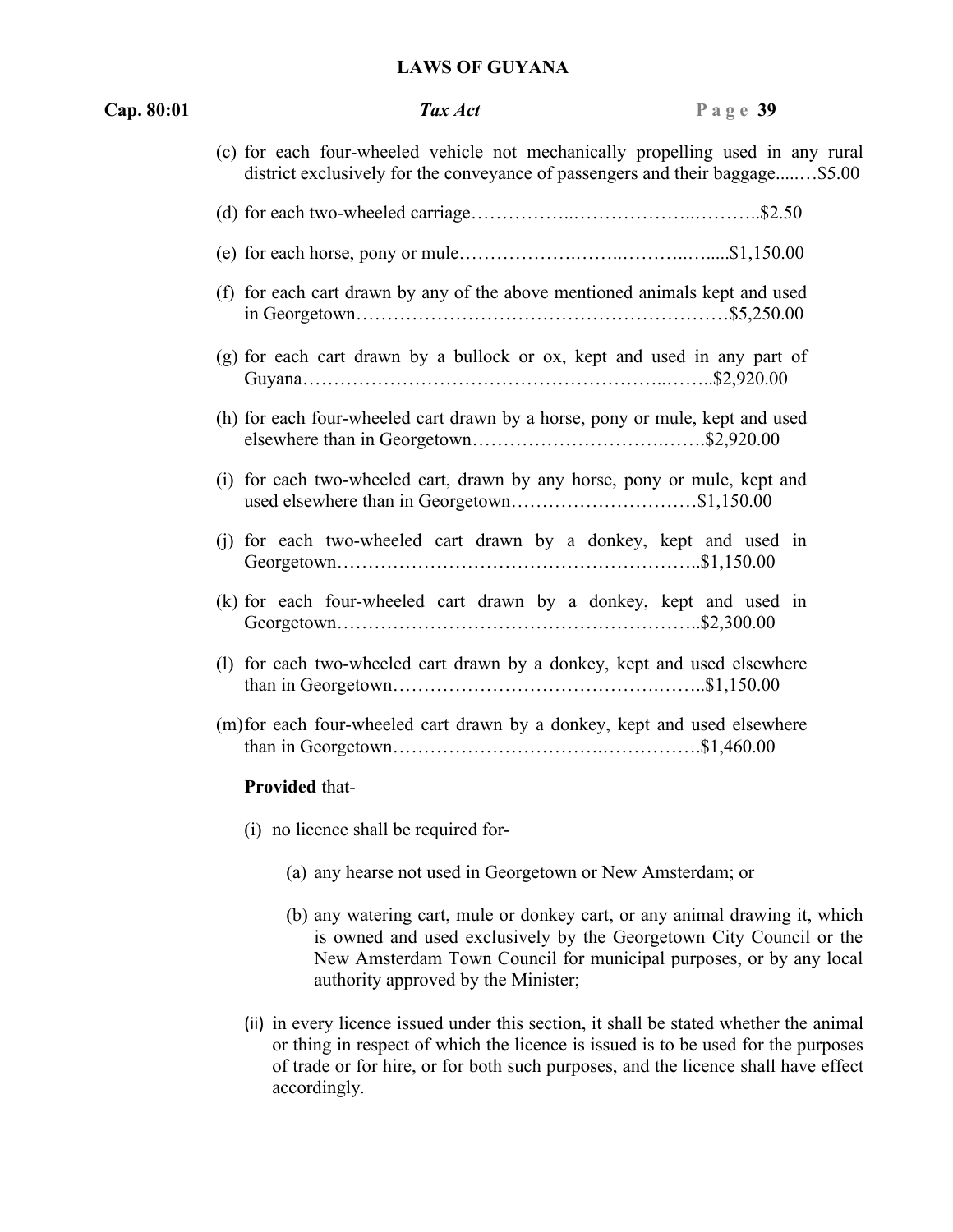36. Repealed by 14 of 2016

carts drawn by animals on sugar cane plantations and other places. [23 of 1940 33 of 1969 7 of 1981 4 of 1985 13 of 1989 11 of 1993 2 of 1996 14 of 2016]

Licence for

Requirement of practice certificate in relation to certain professions. [17 of 1971 1 of 1973] s. 8 (13 of 1996 4 of 2019)

c.81:01

- 37. (1) Save as hereinafter provided in this section, no person who practices as a person mentioned in the First Schedule shall do so for reward in any year unless he is the holder of a practice certificate (hereinafter in this section referred to as a "certificate") issued by the Commissioner-General of the Guyana Revenue Authority (hereinafter in this section referred to as "the Commissioner") in respect of that year.
	- (2) Save as hereinafter provided in this section no person shall be entitled to obtain a certificate unless he has (the burden of proof whereof shall lie on him) delivered to the Commissioner all returns which up to the date of his application for a certificate he is required by section 60 of the Income Tax Act so to deliver and has up to that date complied with section 69 of that Act, if that section is applicable to him.
	- (3) The provisions of subsection (1) shall not apply to-
		- (a) any person employed in the service of the State who doesnot practice as a person referred to in that subsection otherwise than in the service of the State; and
		- (b) any person who practices as mentioned in that subsection in the course of his being wholly employed in the service of another whose undertaking or business does not comprise the rendering of services of the nature of such practice.
	- (4) The fee for a certificate shall be as prescribed in the second column of the First Schedule in relation to the respective persons named in the first column thereof and shall be paid to the Commissioner; the fee shall, subject to the provisions of subsections  $(2)$  and  $(6)$ , be due and payable on the 1st January in each year and shall be paid on or before the last day in February in each year;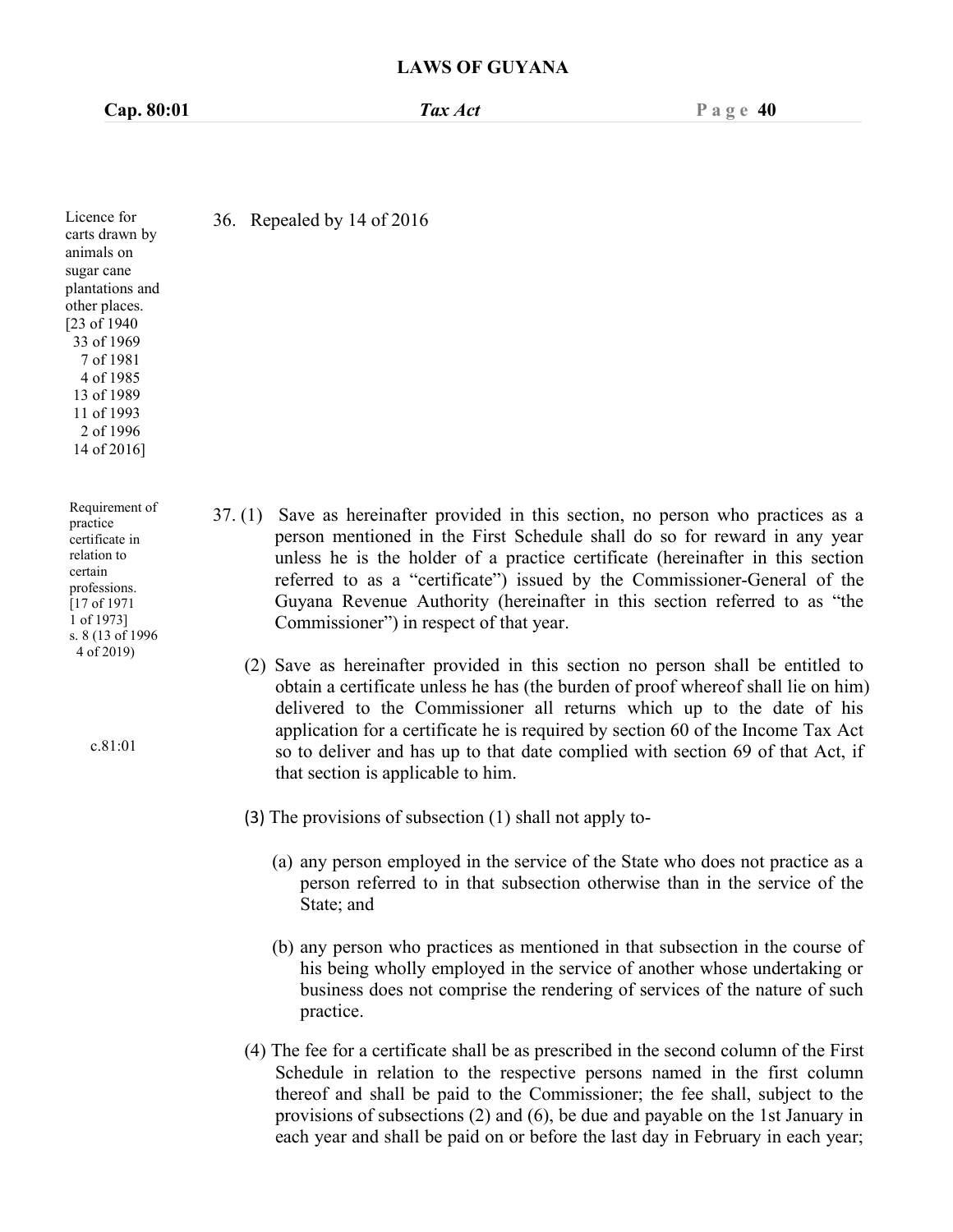|                                                                               | Cap. 80:01 | Tax Act | Page 41 |
|-------------------------------------------------------------------------------|------------|---------|---------|
| only one fee shall be payable notwithstanding that a person practices as more |            |         |         |

than one of the persons mentioned in the First Schedule and where a different fee is prescribed in respect of the persons mentioned in the First Schedule, the higher or highest fee shall be payable:

**Provided** that nothing in this subsection shall be construed as precluding a person from practicing as a person mentioned in the First Schedule without being the holder of a certificate during the period commencing on 1<sup>st</sup> January and ending with the last day of February in every year.

- (5) Save as otherwise provided by subsection (6), a certificate shall be valid for the period of one year commencing on the 1<sup>st</sup> January in every year and shall remain in force for that period.
- (6) Where at any time during the period referred to in subsection (5), a certificate is issued to any person for the first time it shall expire on the 31<sup>st</sup> December in the year in which it is issued.
- (7) The provisions of subsections (6) and (11) of section 100 of the Income Tax Act shall, with such modifications, adaptations, qualifications and exceptions, as may be necessary, apply in relation to the issue of a certificate under this section.

**Note:** Section 100 of the Income Tax Act was repealed by 8 of 1992

- (8) A person to whom a certificate has been issued by the Commissioner shall display the certificate in a conspicuous place at the premises where he practices as a person mentioned in the First Schedule.
- (9) (a) Any person who contravenes the provisions of subsection (1) shall on summary conviction be liable to a fine of not less than one thousand, five hundred dollars nor more than three thousand dollars and to imprisonment for a term of six months and in the case of a continuing offence, in addition to such fine, a sum of one hundred dollars for each day the offence continues subsequent to the date to which the conviction relates.

(b) Any person who fails to comply with the requirement of subsection  $(8)$ shall be liable on summary conviction to a fine of not less than five hundred dollars nor more than one thousand dollars and, in addition to such fine, a sum of fifty dollars for each day the offence continues subsequent to the date to which the conviction relates.

(c) For the purposes of proceedings instituted against anyone alleged to be in breach of subsection (1) upon proof that such person practiced as a person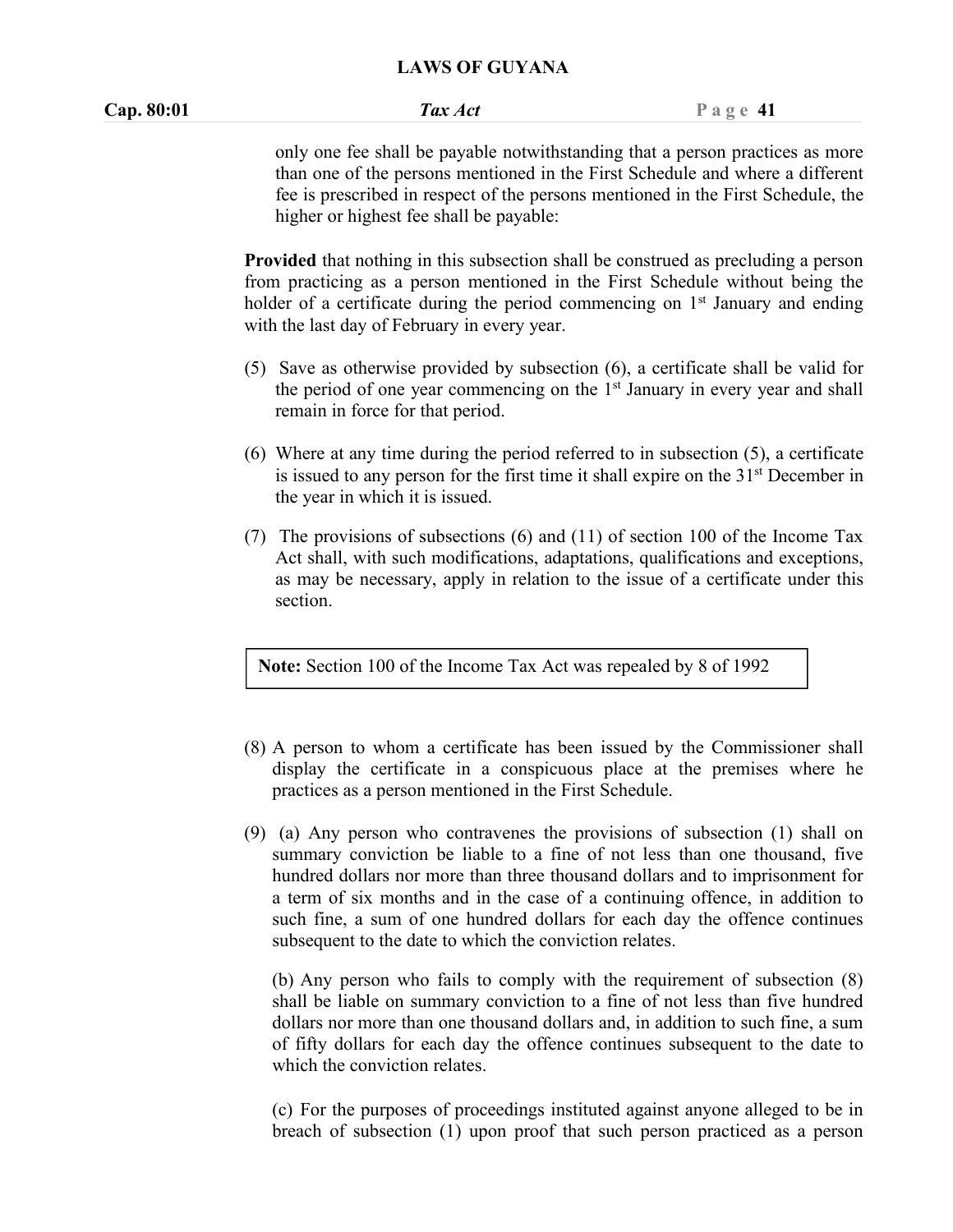| Cap. 80:01 | Tax Act | Page $42$ |
|------------|---------|-----------|
|            |         |           |

mentioned in the First Schedule it shall be presumed, unless the contrary is shown by such person, that he did at the alleged time practice for reward.

- (10) The Commissioner may revoke a certificate if the person to whom it is issued has become disqualified, otherwise than by virtue of this section, from practicing as a person mentioned in the certificate.
- (11) The Commissioner shall cause to be published in the *Gazette*-

(a) on the  $15<sup>th</sup>$  March and  $1<sup>st</sup>$  July of each year a notice containing the names of all persons to whom certificates have been issued for the year and in respect of certificates issued to persons between those dates, additional notices of the names of such persons as soon as practicable after the issue thereof; the absence of a person's name from the latest notice shall be *prima facie* evidence that no certificate has been issued to that person up to the date of that notice;

(b) on such occasions as he deems fit, a notice of the names of all persons whose certificates have been revoked and any such notice shall be *prima facie* evidence that the persons named therein have ceased to be holders of certificates.

(12) The Minister may make regulations generally for the carrying out of the provisions of this section, and, in particular, but without prejudice to the generality of the foregoing may make regulations-

(a) prescribing the manner and the form in which applications may be made for certificates, and the form in which such certificates may be issued;

(b) replacing, amending, varying, revoking, or adding to any of the provisions of a Schedule;

(c) prescribing anything which is required by this section to be prescribed:

**Provided** that regulations made pursuant to paragraph (b) or (c) shall be subject to affirmative resolution of the National Assembly.

- (13) The provisions of this section shall have effect notwithstanding the provisions of any other law authorising any person to practice as a person mentioned in the First Schedule and the grant of a certificate shall not entitle any person to do anything which would otherwise be unlawful.
- (14) No person to whom subsection (1) applies shall be entitled to recover in any action any sum of money or other consideration as remuneration for services rendered during any period for which he was in breach of that subsection.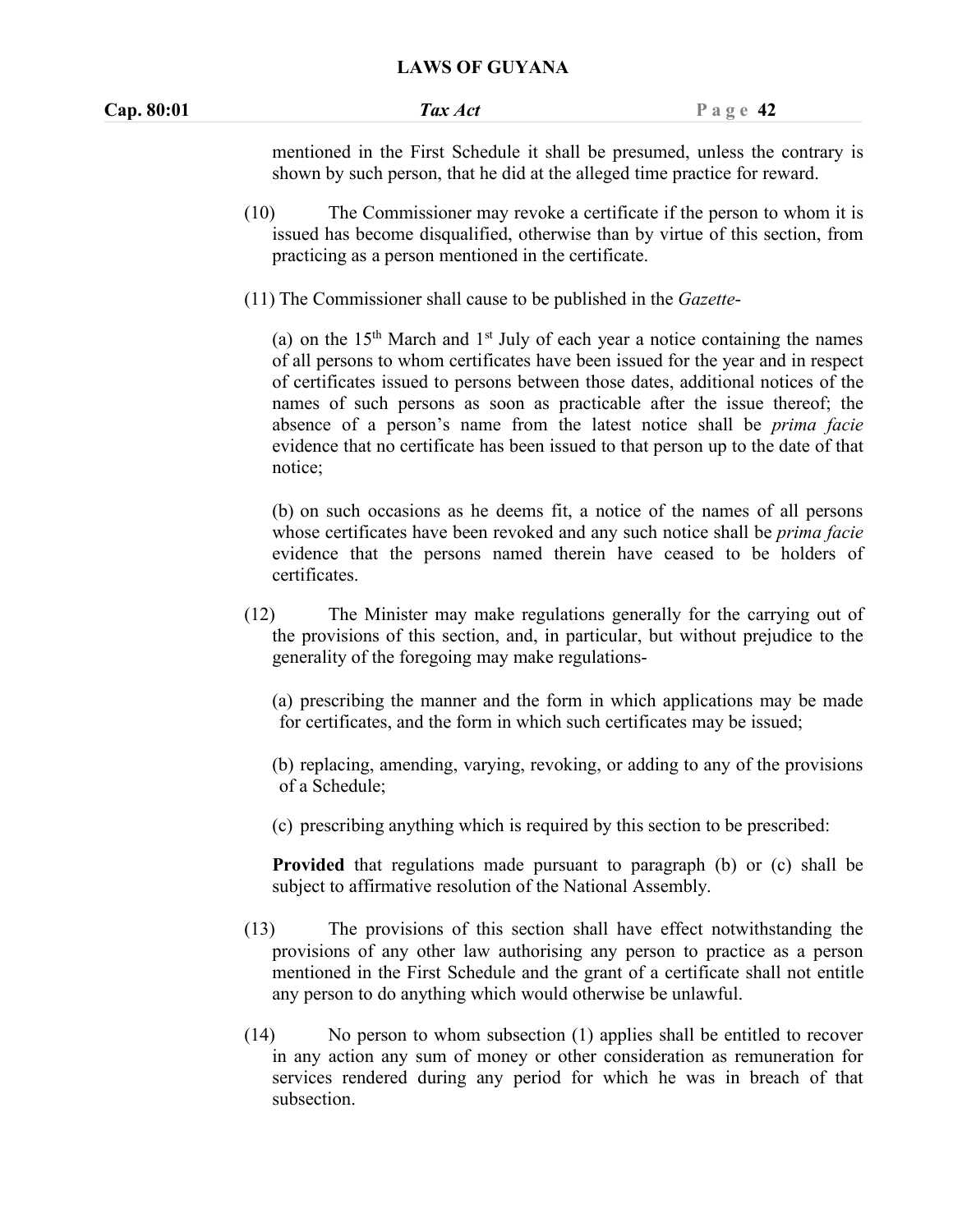$(15)$  For the purposes of this section –

"accountant" means a person who is a member of a professional body or class of persons mentioned in the first column of the Second Schedule or is a member of such other body as may be determined by the Commissioner to be comparable in status to any such professional body or is entitled to use a designation or any of the initials specified in the other columns of that Schedule or such other designation or initials signifying membership of such comparable body;

"architect" means a person who is a member of a professional body or class of persons mentioned in the first column of the Third Schedule or is a member of such other body as may be determined by the Commissioner to be comparable in status to any such professional body or is entitled to use a designation or any of the initials specified in the other columns of that Schedule or such other designation or initials signifying membership of such comparable body;

"auditor" means a person who is a member of a professional body or class of persons mentioned in the first column of the Second Schedule or is a member of such other body as may be determined by the Commissioner to

be comparable in status to any such professional body or is entitled to use a designation or any of the initials specified in the other columns of that Schedule or such other designation or initials signifying membership of such comparable body;

"dentist" means a person who is registered as a dentist under any law for the time being in force in Guyana;

|        | "engineer" means a person who is a member of a professional body or class of<br>persons mentioned in the first column of the Fourth Schedule or is a member<br>of such other body as may be determined by the Commissioner to be<br>comparable in status to any such professional body or is entitled to use a<br>designation, or is the holder of a degree or other award, pertaining to the<br>sciences of engineering as are specified in the other columns of that Schedule<br>or such other designation, degree or award which is equivalent thereto in the<br>opinion of the Commissioner; |
|--------|--------------------------------------------------------------------------------------------------------------------------------------------------------------------------------------------------------------------------------------------------------------------------------------------------------------------------------------------------------------------------------------------------------------------------------------------------------------------------------------------------------------------------------------------------------------------------------------------------|
| c.4:01 | "legal practitioner" means a person who is a legal practitioner within the<br>meaning of the Legal Practitioners Act;                                                                                                                                                                                                                                                                                                                                                                                                                                                                            |
|        | "medical practitioner" means a person who is registered as a duly qualified<br>medical practitioner under any law for the time being in force in Guyana;                                                                                                                                                                                                                                                                                                                                                                                                                                         |

"optometrist" means a person who is registered as an optometrist under the provisions of the Optometrists Ordinance 1956; 25 of 1956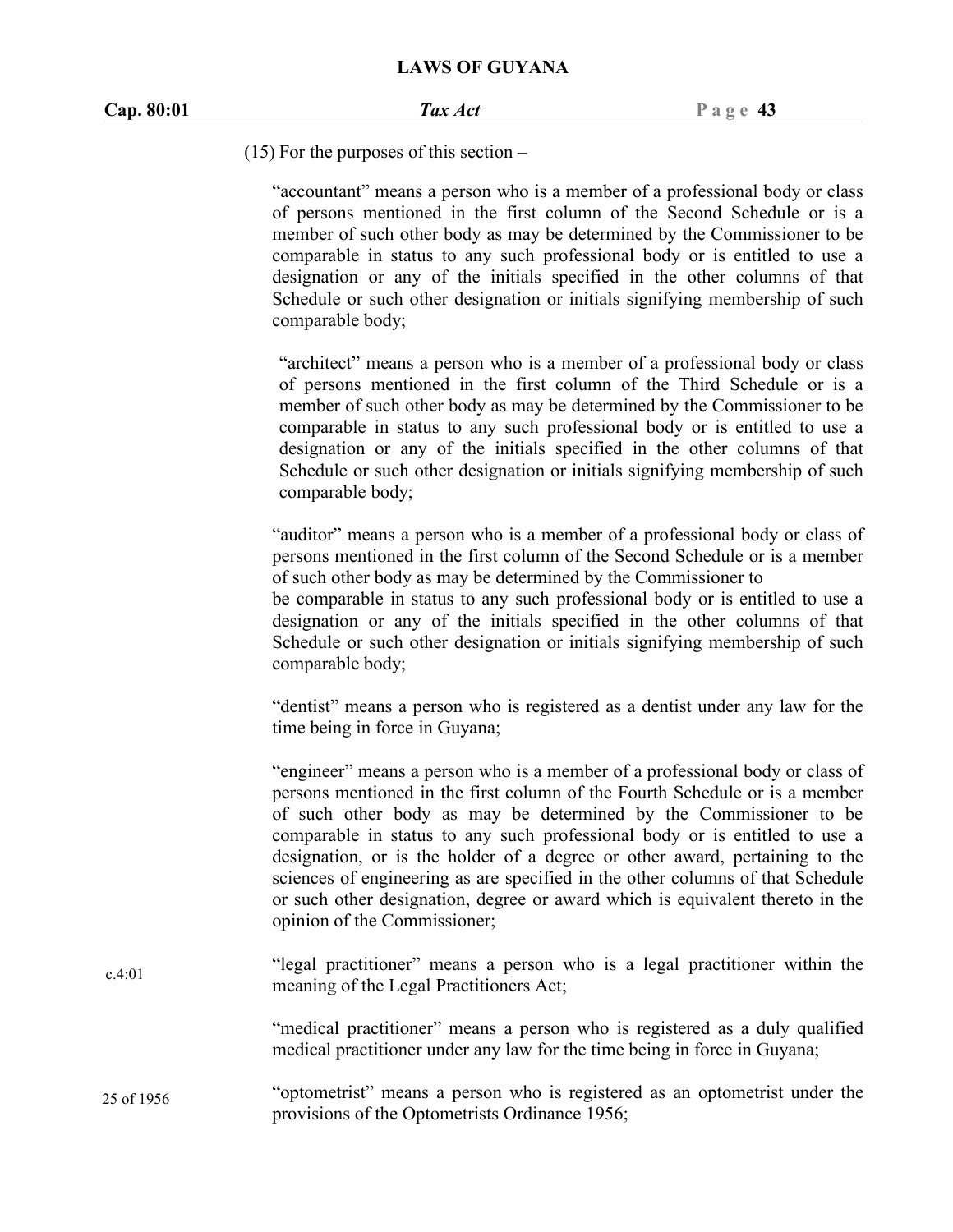| "pharmacist" means a person who is required to be registered as a pharmacist<br>for the purposes of the Pharmacy and Poisons Ordinance 1956;<br>36 of 1956                                                                                                                                                                                                                                                                                                                                                                                                                                                                                                                                                             |  |
|------------------------------------------------------------------------------------------------------------------------------------------------------------------------------------------------------------------------------------------------------------------------------------------------------------------------------------------------------------------------------------------------------------------------------------------------------------------------------------------------------------------------------------------------------------------------------------------------------------------------------------------------------------------------------------------------------------------------|--|
| "physiotherapist" means a person who practices physiotherapy for reward;                                                                                                                                                                                                                                                                                                                                                                                                                                                                                                                                                                                                                                               |  |
| "practices" in relation to a particular profession or occupation mentioned in<br>the First Schedule includes the rendering of services, or the holding out of<br>oneself as qualified or willing to render services, peculiar to that profession or<br>occupation;                                                                                                                                                                                                                                                                                                                                                                                                                                                     |  |
| "preparer of returns" means any person whose occupation entails the<br>(4 of 2019)<br>preparing for compensation of, or who employs one or more persons to<br>prepare for compensation of, all or a substantial portion of any return of tax or<br>any claim for refund of tax, and who has passed a competency test which is<br>required and administered by the Revenue Authority, in matters of knowledge,<br>ethics and other areas considered essential by the Commissioner-General; or<br>persons, who in the opinion of the Commissioner-General signified to such<br>persons in writing, perform functions at a professional character, normally<br>carried out by persons entitled to use such a designation; |  |
| "surveyor" means a person who is a land surveyor within the meaning of the<br>c. 97:01<br>Land Surveyors Act or a person who is a member of a professional body<br>mentioned in the Fifth Schedule or is a member of such other body<br>comparable in status to such professional body as may be determined by the<br>Commissioner, or who is the holder of an award pertaining to the science of<br>determining the value of landed minerals and house properties;                                                                                                                                                                                                                                                    |  |
| "veterinary surgeon" means a person who is registered as a veterinary surgeon<br>under the provisions of the Animal Diseases Act.<br>c. 71:02                                                                                                                                                                                                                                                                                                                                                                                                                                                                                                                                                                          |  |
| Licence for<br>38. Repealed by 14 of 2016<br>steam boilers<br>[13 of 1989]<br>11 of 1993<br>2 of 1996<br>14 of 2016]                                                                                                                                                                                                                                                                                                                                                                                                                                                                                                                                                                                                   |  |
| Licence for<br>39. Repealed by 14 of 2016<br>sale of<br>explosives.<br>[4 of 1985]<br>8 of 1989<br>11 of 1993<br>2 of 1996<br>14 of 2016]                                                                                                                                                                                                                                                                                                                                                                                                                                                                                                                                                                              |  |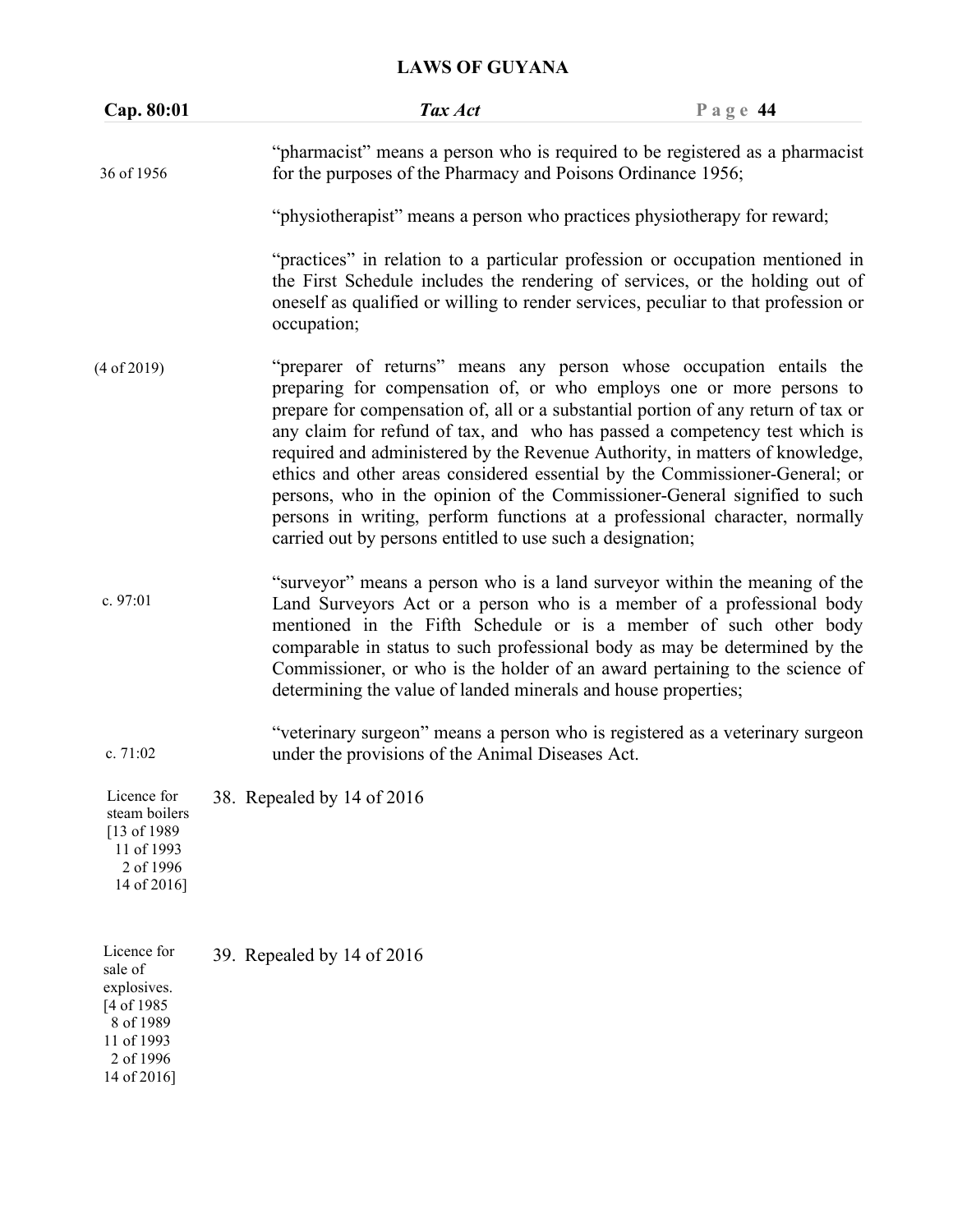| Cap. 80:01 | Tax Act | Page $45$ |
|------------|---------|-----------|
|            |         |           |

Off-licence. [48 of 1951 23 of 1952 29 of 1973

14 of 2016 4 of 2019 7 of 2020] 40. Every person who-

(a) in the City of Georgetown or the town of New Amsterdam or Linden or in the townships of Anna Regina, Bartica, Corriverton, Lethem, Rose Hall, Mabaruma 7 of 1981 or Mahadia or within one mile of the boundaries of such city or town or in such 8 of 1989 other area as may be permitted under any Act for the time being in force 26 of 1992 regulating the storage, sale and disposal of spirituous liquors-

> (i) stores in bulk, mixes and blends spirituous liquor in a liquor store and sells or delivers therefrom spirituous liquor, wine or malt liquor, shall take out an annual licence for so doing, and shall pay for the same the sum of three thousand dollars;

> (ii) keeps and sells or delivers from a liquor store spirituous liquor, wine or malt liquor, but does not store in bulk, mix or blend such spirituous liquor, shall take out an annual licence for so doing, and shall pay for the same the sum of two thousand two hundred and fifty dollars;

(b) imports and sells spirits in bond in the City of Georgetown or the town of New Amsterdam, shall take out an annual licence for so doing, and shall pay for the same the sum of one thousand eight hundred dollars;

(c) sells malt liquor and wine (including the liquor known as Falernum), in any quantity for consumption off the premises shall take out an annual licence for so doing and shall pay for the same the sum of seven hundred and fifty dollars:

Provided that the holder of an off-licence issued under paragraph (a) shall not be required to take out a further licence to import and sell spirits in bond.

41. (1) The duty for an annual hotel licence shall be, if the licence isa first class licence and the hotel is situate in Georgetown, the sum of eleven thousand two hundred and fifty dollars, and if situate in New Amsterdam or elsewhere, the sum of seven thousand five hundred dollars; in the case of a second class licence, the sum of seven thousand five hundred dollars for a hotel situated anywhere in Guyana. Hotel licence.

> (2) The duty for an annual stelling liquor licence shall be two thousand five hundred and fifty dollars.

[23 of 1952 8 of 1962 29 of 1973 7 of 1981 8 of 1989 26 of 1992 14 of 2016. 7 of 2020]

Railway station or stelling liquor licence. [7 of 2020]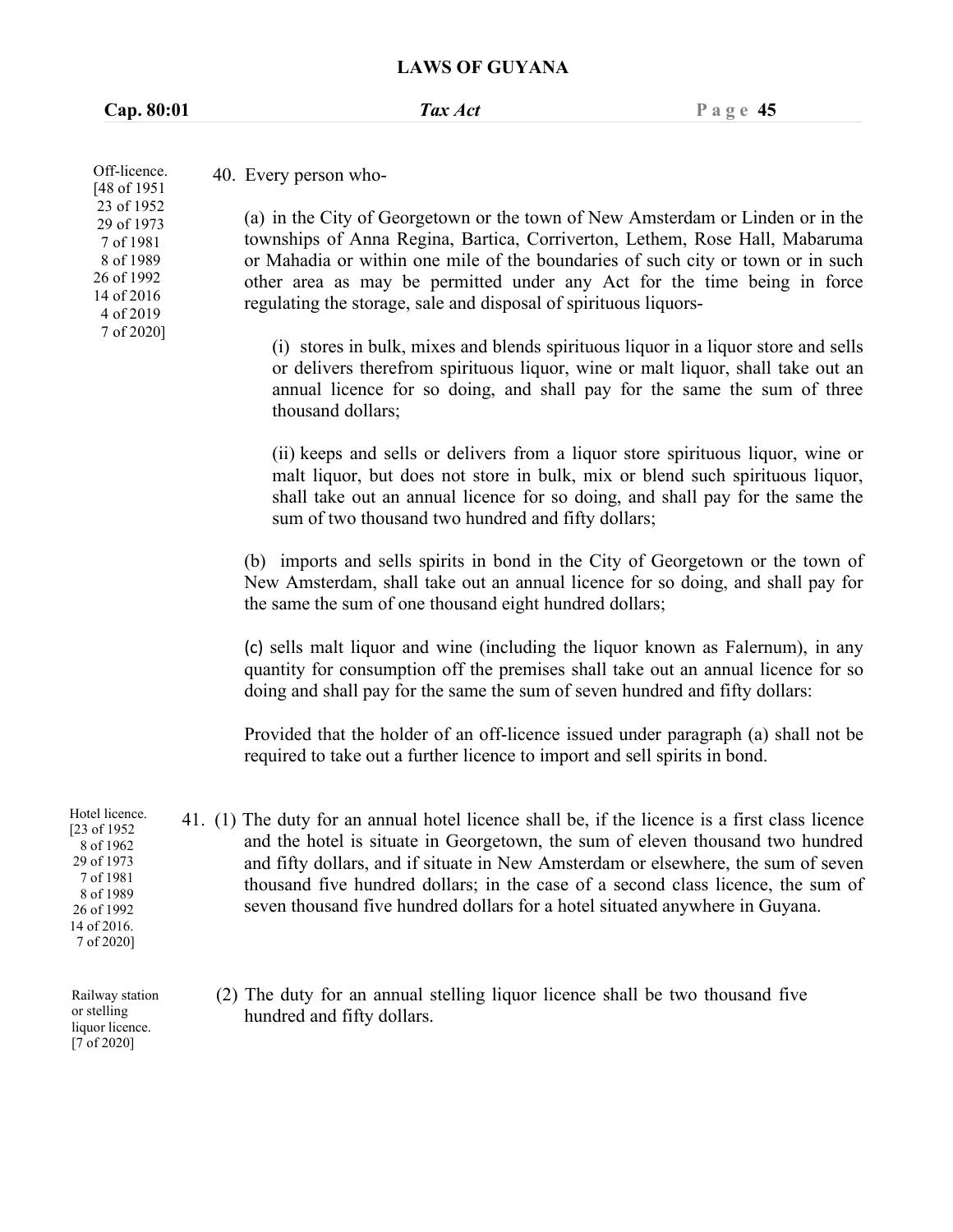**Cap. 80:01** *Tax Act* **P a g e 46**

| Restaurant or<br>parlour malt<br>liquor and<br>wine licence.<br>[23 of 1952]<br>7 of 1981<br>8 of 1989<br>26 of 1992<br>14 of 2016<br>7 of 2020]                  | 42. The duty for an annual restaurant or parlour malt liquor and wine licence shall be the<br>sum of one thousand one hundred and twenty-five dollars.                                                                                                                                                                                                                                                             |
|-------------------------------------------------------------------------------------------------------------------------------------------------------------------|--------------------------------------------------------------------------------------------------------------------------------------------------------------------------------------------------------------------------------------------------------------------------------------------------------------------------------------------------------------------------------------------------------------------|
| Passenger<br>steamer<br>liquor and<br>tobacco<br>licence.<br>[23 of 1952]<br>7 of 1981<br>8 of 1989<br>26 of 1992]                                                | 43. The duty for an annual passenger steamer liquor and tobacco licence shall be the sum<br>of five hundred dollars.                                                                                                                                                                                                                                                                                               |
| Spirit shop<br>licence.<br>[35 of 1940]<br>8 of 1962<br>16 of 1963<br>29 of 1973<br>7 of 1981<br>8 of 1989<br>26 of 1992<br>14 of 2016<br>4 of 2019<br>7 of 2020] | 44. The duty for an annual spirit-shop licence shall be, if it is in Georgetown or within a<br>quarter of a mile of the municipal boundaries thereof or in New Amsterdam or in<br>Linden, or in the townships of Anna Regina, Bartica, Corriverton, Lethem, Rosehall,<br>Mabaruma or Mahdia, the sum of five thousand two hundred and fifty dollars and if<br>situate elsewhere the sum of three thousand dollars. |
| Special<br>licences for<br>the sale of<br>intoxicating<br>liquor.<br>[34 of 1950]<br>8 of 1989<br>26 of 1992]<br>c. 82:21                                         | 45. A special licence issued under the provisions of section 104 of the Intoxicating Liquor<br>Licencing Act shall be an annual one, and the duty shall be five hundred dollars.                                                                                                                                                                                                                                   |
| Malt liquor<br>and wine<br>licences.<br>[61 of 1950]<br>23 of 1952<br>7 of 1981<br>8 of 1989<br>26 of 1992<br>4 of 2019<br>7 of 2020]                             | 46. (1) The duty for an annual malt liquor and wine licence in any part of Guyana other<br>han the City of Georgetown or the town of New Amsterdam or in Linden, or in<br>the townships of Anna Regina, Bartica, Corriverton, Lethem, Rosehall, Mabaruma<br>or Mahdia, and within one mile of the boundaries of such City or town shall be<br>one thousand one and twenty-five dollars.                            |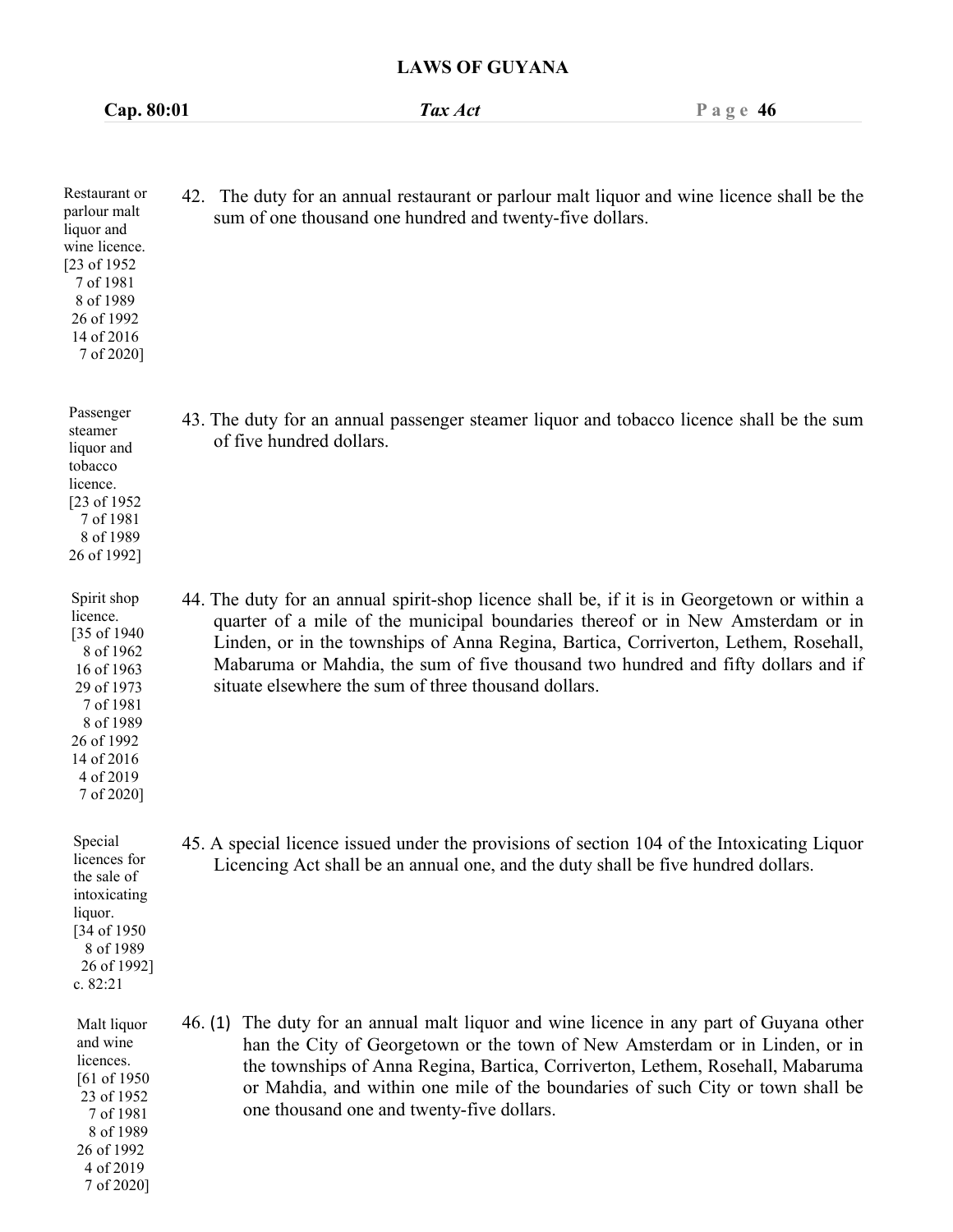| Cap. 80:01                                                                                                                                                             |  | Tax Act                                                                                                                                                                                                                                                                                                                                                                                                                                                                                                                                                                                                                                                                                                                                                      | Page $47$ |
|------------------------------------------------------------------------------------------------------------------------------------------------------------------------|--|--------------------------------------------------------------------------------------------------------------------------------------------------------------------------------------------------------------------------------------------------------------------------------------------------------------------------------------------------------------------------------------------------------------------------------------------------------------------------------------------------------------------------------------------------------------------------------------------------------------------------------------------------------------------------------------------------------------------------------------------------------------|-----------|
|                                                                                                                                                                        |  | (2) A malt liquor and wine licence shall not be required for the sale by retail, by a<br>registered chemist and druggist or by a registered sick-nurse and dispenser, in a<br>drug store licenced under section 22 or 23, of <i>bona fide</i> medicated wines only, and<br>for the purposes of this subsection, the expression "bona fide medicated wines"<br>means medicated wines from time to time approved as such by the Chief Medical<br>Officer by notice published in the Gazette.                                                                                                                                                                                                                                                                   |           |
| Restaurant<br>liquor licence<br>[23 of 1952]<br>8 of 1962<br>16 of 1963<br>29 of 1973<br>7 of 1981<br>8 of 1989<br>26 of 1992<br>14 of 2016<br>4 of 2019<br>7 of 2020] |  | 47. The duty for an annual restaurant liquor licence shall be, if the restaurant is situate in<br>the City of Georgetown or within a quarter of a mile of the municipal boundaries<br>thereof or in New Amsterdam or in Linden, or in the townships of Anna Regina,<br>Bartica, Corriverton, Lethem, Rose Hall, Mabaruma or Mahdia, the sum of eight<br>thousand six hundred and twenty-five dollars and, if situate elsewhere, the sum of<br>seven thousand five hundred dollars.                                                                                                                                                                                                                                                                           |           |
| Members'<br>club liquor<br>licence.<br>[29 of 1973]<br>7 of 1981<br>8 of 1989<br>26 of 1992<br>14 of 2016<br>4 of 2019<br>7 of 2020]                                   |  | 48. The duty prescribed for an annual members' club liquor licence shall be as follows-<br>(a) if the club is situated in Georgetown or within a mile of the municipal<br>boundaries thereof or in New Amsterdam or Linden, or in the townships of<br>Anna Regina, Bartica, Corriverton, Lethem, Rose Hall, Mabaruma or Mahdia,<br>the sum of two thousand two hundred and fifty dollars;<br>if the club is situated elsewhere than as mentioned in paragraph (a), the sum of<br>(b)<br>seven hundred and fifty dollars;<br>(c) if the Minister is satisfied that the premises of the club are used substantially for<br>the carrying on of athletic activities, the sum of one-half of the amount<br>mentioned in paragraph (a) or (b), as the case may be. |           |
| Coconut rum<br>licence.<br>[26 of 1992]<br>14 of 2016<br>7 of 2020]                                                                                                    |  | 49. The annual duty for a coconut rum or coconut toddy licence shall be the sum of three<br>thousand dollars.                                                                                                                                                                                                                                                                                                                                                                                                                                                                                                                                                                                                                                                |           |
| Occasional<br>liquor and<br>tobacco<br>licence.<br>[23 of $1952$ ]<br>7 of 1981<br>8 of 1989<br>26 of 1992                                                             |  | 50. The duty for an occasional liquor and tobacco licence shall be in Georgetown or within<br>a quarter of a mile of the municipal boundaries thereof or in New Amsterdam or in<br>Linden, or in the townships of Anna Regina, Bartica, Corriverton, Lethem, Rose Hall,<br>Mabaruma or Mahdia, the sum of one thousand eight hundred and seventy five dollars,<br>and, elsewhere in Guyana, the sum of one thousand seven hundred and twenty-five<br>dollars for a period of twelve consecutive hours, and the licence shall authorise the                                                                                                                                                                                                                   |           |

sale of cigars and cigarettes.

7 of 2020]

 $14$  of 2016 sale of 4 of 2019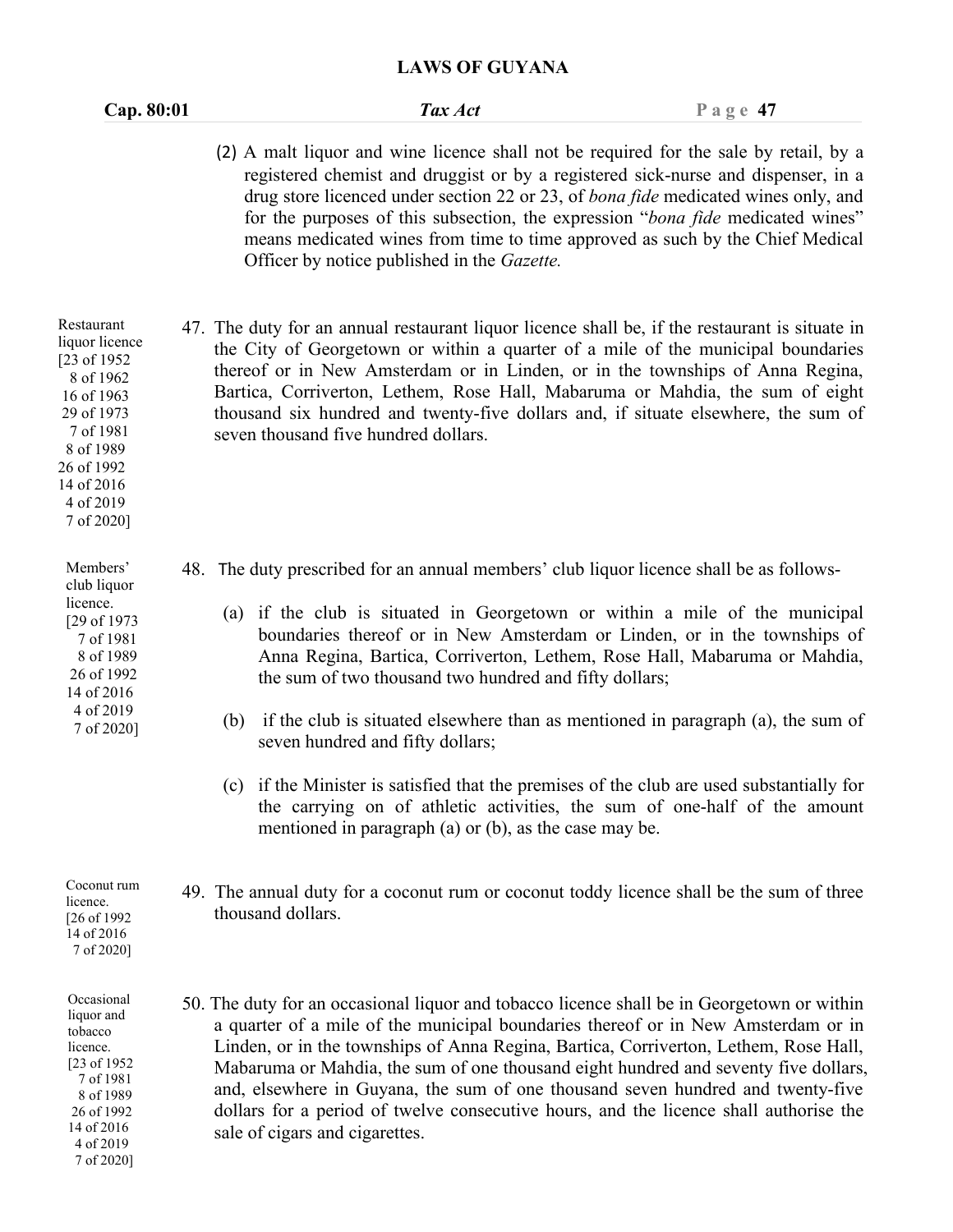**Cap. 80:01** *Tax Act* **P a g e 48**

51. Every manufacturer of sweets and every compounder shall pay for this licence under Licence duty the Bitters and Cordials Act a duty of two thousand five hundred dollars. 52. The occupier or owner of a lot or part of a lot of land, whether opened or enclosed, or of any house, room, or building, who gives, has orholds, any ball or dance for money or reward, or who permits or allows a ball or dance to be given, had, or held, for money or reward, in or upon the lot or part of a lot of land, house, room, or building, shall take out a licence for the ball or dance, and shall pay for the licence the sum of three thousand five hundred dollars: **Provided** that the Minister may in his discretion refund the duty whenever he is satisfied that the ball or dance has been given, had, or held for the exclusive benefit of any purely religious, educational, or charitable object, or in aid of any war fund. 53. (1) Except as otherwise provided in this section, the proprietor of every entertainment shall take out a licence for each occasion and pay duty of fifty dollars: **Provided** that- (a) if the licence is taken out for any term not exceeding three months, there shall be paid for the licence, if the entertainment is in Georgetown or New Amsterdam or Linden, or within one mile of the municipal boundaries of either of them, the sum of five hundred dollars in full of that term, and if for the same term in any other part of Guyana, the sum of one hundred and thirty five dollars in full of that term; and (b) this section shall not apply to any concert or theatrical or other public entertainment or amusement of any kind, or description whatever of a like nature, given, had or held, for the exclusive benefit of any purely religious, for the manufacture of sweets and compounds. [7 of 1981 8 of 1989 26 of 1992] c.82:23 Licence for ball<br>or dance. [7 of 1981 4 of 1985 8 of 1989 2 of 1996 14 of 2016 7 of 2020] 7 of 1981 4 of 1985 9of 1986 8 of 1989 2 of 1996 7 of 2020]

> (2) The proprietor of every cinematograph or video entertainment shall take out a quarterly licence in respect of the premises in which the entertainment is to be held, and shall pay therefore a quarterly licence duty as hereunder specified:

educational or charitable object or to any race meeting or athletic sports or an agricultural, industrial or horticultural exhibition approved by the Minister.

(a) where the premises are situate in the City of Georgetown or within one mile of the municipal boundaries thereof.................................……………\$14,700.00

11 of 1993

Licence for entertainment [8 of 1945 11 of 1993 14 of 2016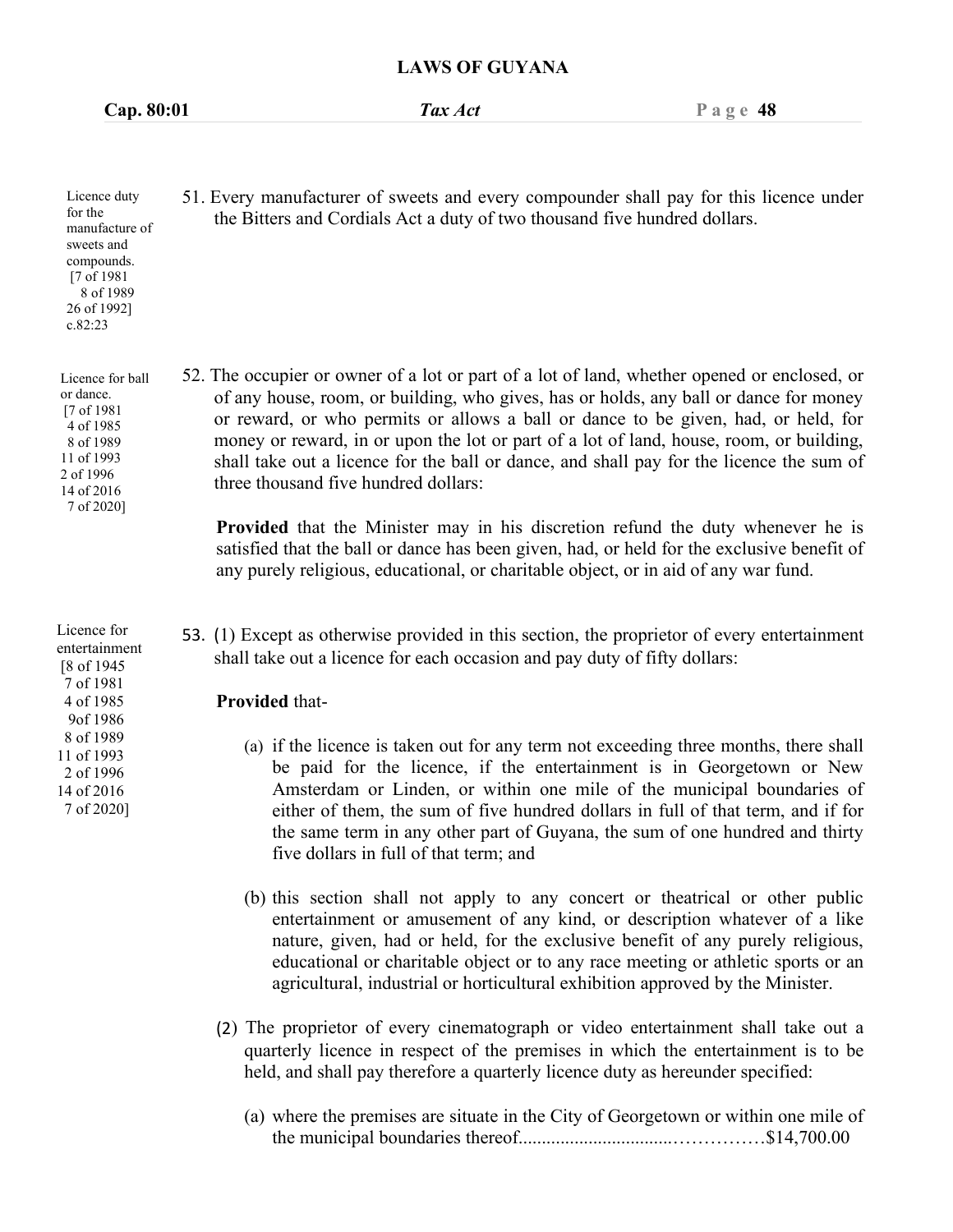| Cap. 80:01                                                                                                                                                  |     | Tax Act                                                                                                                                                                                                                                                                                                                                                                                                                                                                                                                                         | $P$ a g e 49 |
|-------------------------------------------------------------------------------------------------------------------------------------------------------------|-----|-------------------------------------------------------------------------------------------------------------------------------------------------------------------------------------------------------------------------------------------------------------------------------------------------------------------------------------------------------------------------------------------------------------------------------------------------------------------------------------------------------------------------------------------------|--------------|
| c. 21:02                                                                                                                                                    |     | (b) where the premises are situate in the town of New Amsterdam or within one<br>mile of the municipal boundaries there of\$7,250.00<br>(c) Where the premises are situate in any other part of Guyana\$4,350.00<br>(3) In this section, the term "premises" in relation to a video entertainment includes a<br>video centre as defined in the Cinematograph and Video Act.                                                                                                                                                                     |              |
| Licence for<br>billiard or<br>bagatelle table.<br>[7 of 1981]<br>4 of 1985<br>8 of 1989<br>11 of 1993<br>2 of 1996<br>14 of 2016<br>4 of 2019<br>7 of 2020] | 54. | Every person who keeps, either in Georgetown or New Amsterdam or Linden, or in<br>the townships of Anna Regina, Bartica, Corriverton, Lethem, Rose Hall, Mabaruma<br>or Mahdia, any public or subscription billiard table or bagatelle board or table, shall<br>take out a licence for so doing, and pay for the licence the sum of three thousand<br>seven hundred and fifty dollars. Elsewhere in Guyana, the fee for a licence to keep<br>such billiard table or bagatelle board or table shall be seven hundred and fifty-eight<br>dollars. |              |
| Entertainment<br>duty.<br>[8 of 1955]<br>18 of 1961<br>7 of 1981<br>14 of 1982<br>3 of 1995<br>2 of 1996<br>17 of 1997<br>15 of 2003<br>10 of 2005]         | 55. | Repealed by 10 of 2005                                                                                                                                                                                                                                                                                                                                                                                                                                                                                                                          |              |
| Additional tax<br>on exhibitors of<br>cinematograph<br>films.                                                                                               |     | 56A. (1) In this section-<br>"additional income", in relation to the year immediately preceding each of the<br>(a)                                                                                                                                                                                                                                                                                                                                                                                                                              |              |
| $[3 \text{ of } 1982]$                                                                                                                                      |     | vears of assessment 1982 and 1983, means the difference between the income a                                                                                                                                                                                                                                                                                                                                                                                                                                                                    |              |

- years of assessment 1982 and 1983, means the difference between the income a person carrying on the business of exhibiting cinematograph films would have received from such business had he charged for admission to any exhibition of cinematograph film, from persons admitted to such exhibition on and after 1st December, 1981 at the same rates as he was charging on the day immediately preceding that date, and the income he actually received from such business,
	- (i) for the year immediately preceding the year of assessment 1982, on and after that date up to and including 31st December, 1981; and
	- (ii) for the year immediately preceding the year of assessment 1983, on and after 1st January, 1982 up to and including the day immediately preceding the date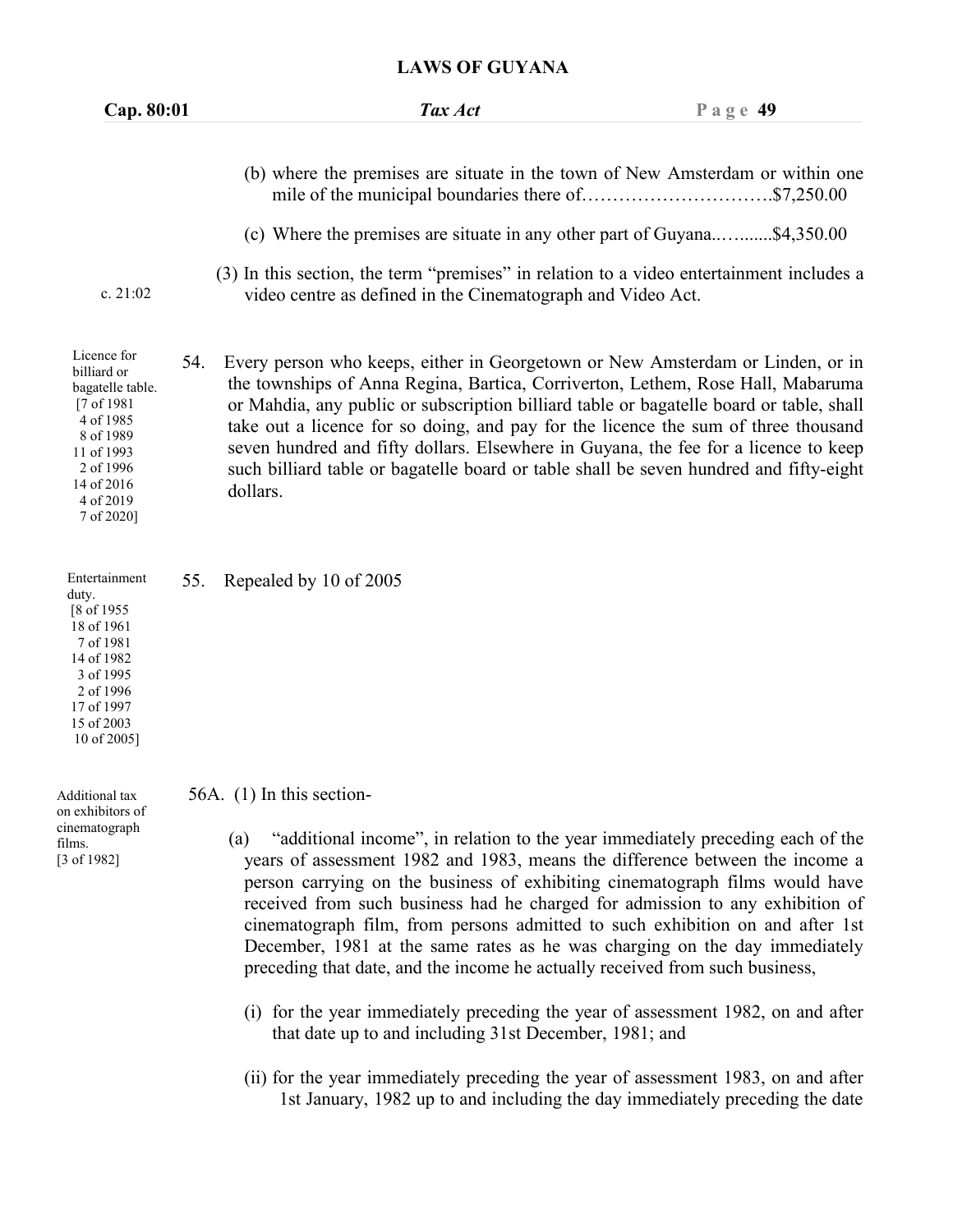| Cap. 80:01 | Tax Act                                                                                                                                                                                                                                                                                                                                                                                                                                                                                                                                          | Page $50$ |
|------------|--------------------------------------------------------------------------------------------------------------------------------------------------------------------------------------------------------------------------------------------------------------------------------------------------------------------------------------------------------------------------------------------------------------------------------------------------------------------------------------------------------------------------------------------------|-----------|
|            | on which the rates for admission to exhibitions of cinematograph films are<br>first fixed by the Minister under any law for the time being in force;                                                                                                                                                                                                                                                                                                                                                                                             |           |
|            | (b) "additional tax" means the additional tax imposed by subsection (2);                                                                                                                                                                                                                                                                                                                                                                                                                                                                         |           |
| c.81:01    | (c) "chargeable income" and "year of assessment" shall have the respective meanings<br>assigned to them by section 2 of the Income Tax Act;                                                                                                                                                                                                                                                                                                                                                                                                      |           |
| c. $21:02$ | (d) "cinematograph film" shall have the meaning assigned to it by section 2 of the<br>Cinematograph Act;                                                                                                                                                                                                                                                                                                                                                                                                                                         |           |
| c. 79:02   | (e) "licence revenue officer" shall have the meaning assigned to it by section 2 of the<br>Licence Revenue Act.                                                                                                                                                                                                                                                                                                                                                                                                                                  |           |
|            | (2) For each of the years of assessment 1982 and 1983 there shall be charged,<br>levied and collected an additional tax calculated at the rate specified in<br>subsection (4) upon the additional income derived by any person from the<br>business of exhibiting cinematograph films during the year immediately<br>preceding the year of assessment and the additional tax shall be payable by<br>every person who carried on the business of exhibiting cinematograph films<br>during the year immediately preceding such year of assessment. |           |
|            | (3) In computing income for the purposes of this section no outgoings or expenses<br>incurred in the production of that income (including entertainment duty<br>payable in respect of payments for admission to any cinematograph<br>entertainment under section 56) shall be deducted therefrom.                                                                                                                                                                                                                                                |           |
|            | (4) The rate of additional tax for the purposes of subsection (2) shall be-                                                                                                                                                                                                                                                                                                                                                                                                                                                                      |           |
|            | (a) in respect of the additional income derived by any person from the<br>business of exhibiting cinematograph films in Georgetown, New Amsterdam<br>and Linden, seventy-five percent; and                                                                                                                                                                                                                                                                                                                                                       |           |
|            | (b) in respect of the additional income derived by any person from the<br>business of exhibiting cinematograph films in other parts of Guyana, eighty<br>percent.                                                                                                                                                                                                                                                                                                                                                                                |           |
|            | (5) Notwithstanding anything contained in this section, a distributor of<br>cinematograph films shall be liable to pay such portion as is specified in<br>subsection (6) of the additional tax payable under the preceding provisions of<br>this section and such portion of the additional tax shall be paid in the manner<br>provided in that subsection.                                                                                                                                                                                      |           |
|            | (6) Any person who is liable to pay any additional tax under subsection (2) and                                                                                                                                                                                                                                                                                                                                                                                                                                                                  |           |

pays the same shall be entitled to recover from any distributor of any cinematograph film such portion of the additional tax as corresponds to the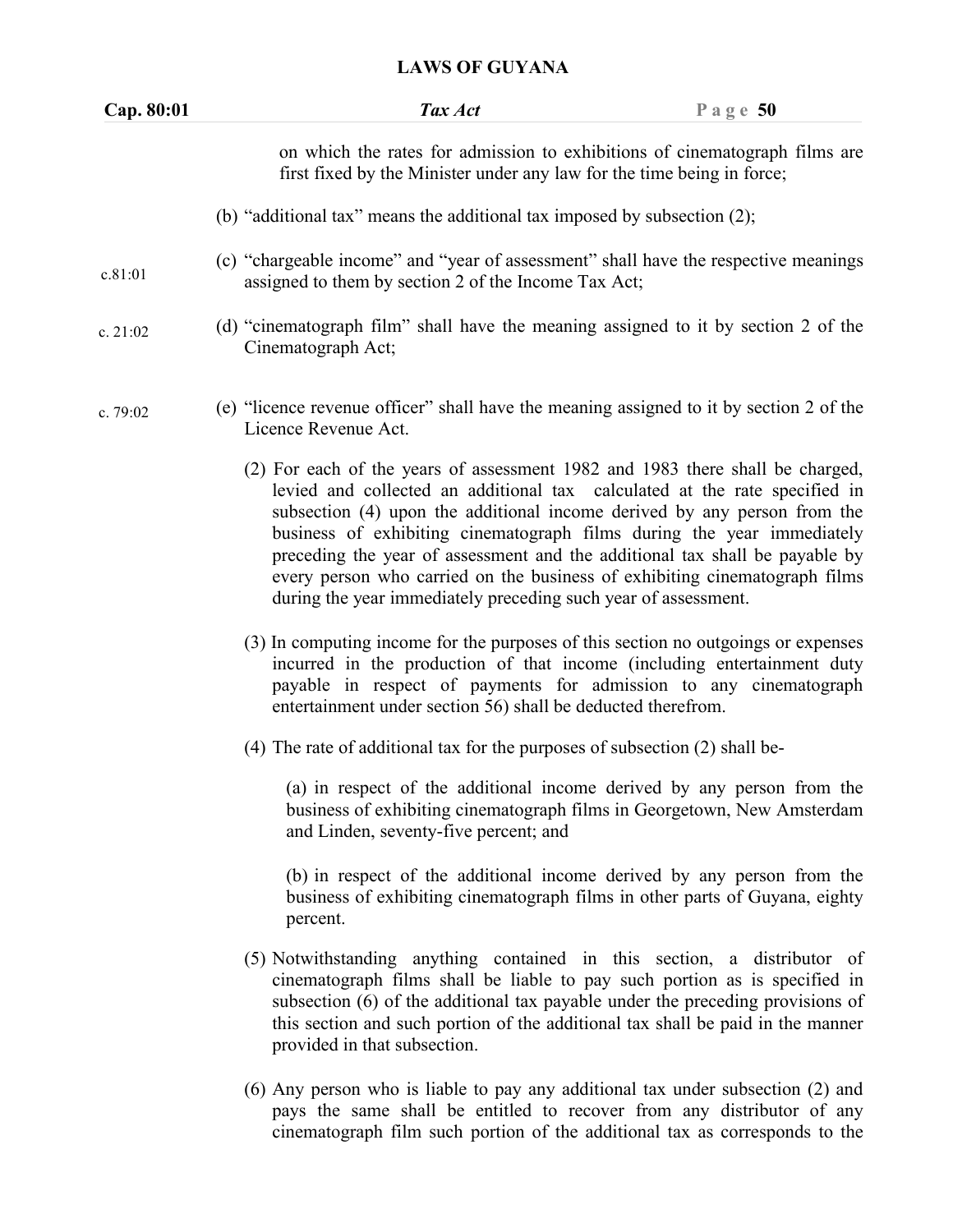#### **Cap. 80:01** *Tax Act* **P a g e 51**

proportion of the additional income paid by him to that distributor as rental of that cinematograph film.

- (7) On or before such date as may be specified by the Minister, by order, in that behalf in relation to each of the years of assessment 1982 and 1983, every person chargeable with additional tax shall deliver to the licence revenue officer a true and correct return, with respect to the income derived by him from the business of exhibiting cinematograph films in the year preceding the year of assessment, in such form and containing such particulars as may be prescribed by the Minister by regulations.
- (8) Along with the return referred to in subsection (7) such person shall pay to the licence revenue officer the additional tax payable by him for the year of assessment to which the return relates.
- (9) In ascertaining the chargeable income, for the purposes of assessment of Income Tax for the year of assessment 1982 or 1983, of any person who was engaged in the business of exhibiting or distributing cinematograph films in the year immediately preceding such year of assessment, the additional tax paid by that person for the yearof assessment 1982 or 1983, as the case may be, shall be deducted.
- (10) Notwithstanding anything hereinbefore provided in this section no provision of the Income Tax Act for the purposes of double taxation relief to c. 81:01 be calculated according to any rate for abatement of Income Tax, or to be afforded by way of the allowance against Income Tax of any credit, on account of income taxation under the law of any country, other than Guyana, applies in relation to the additional tax.
	- $(11)$  A person who contravenes or fails to comply with any provision of this section or of any regulations made thereunder is liable on summary conviction to a fine of five hundred dollars and in the case of a continuing offence to a further fine of fifty dollars for every day on which any default continues after conviction therefor.
	- (12) The Minister may make regulations for giving effect to the provisions of this section and without prejudice to the generality of the foregoing to provide for the form in which the return referred to in subsection (7) is to be submitted and the particulars which such return shall contain.

56. (1) In this section- Travel tax.

[9 of 1966B 13 of 1978 15 of 2003 14 of 2016 9 of 2017]

"aircraft" means any machine for flying, whether propelled by mechanical means or not, and includes any description of balloon;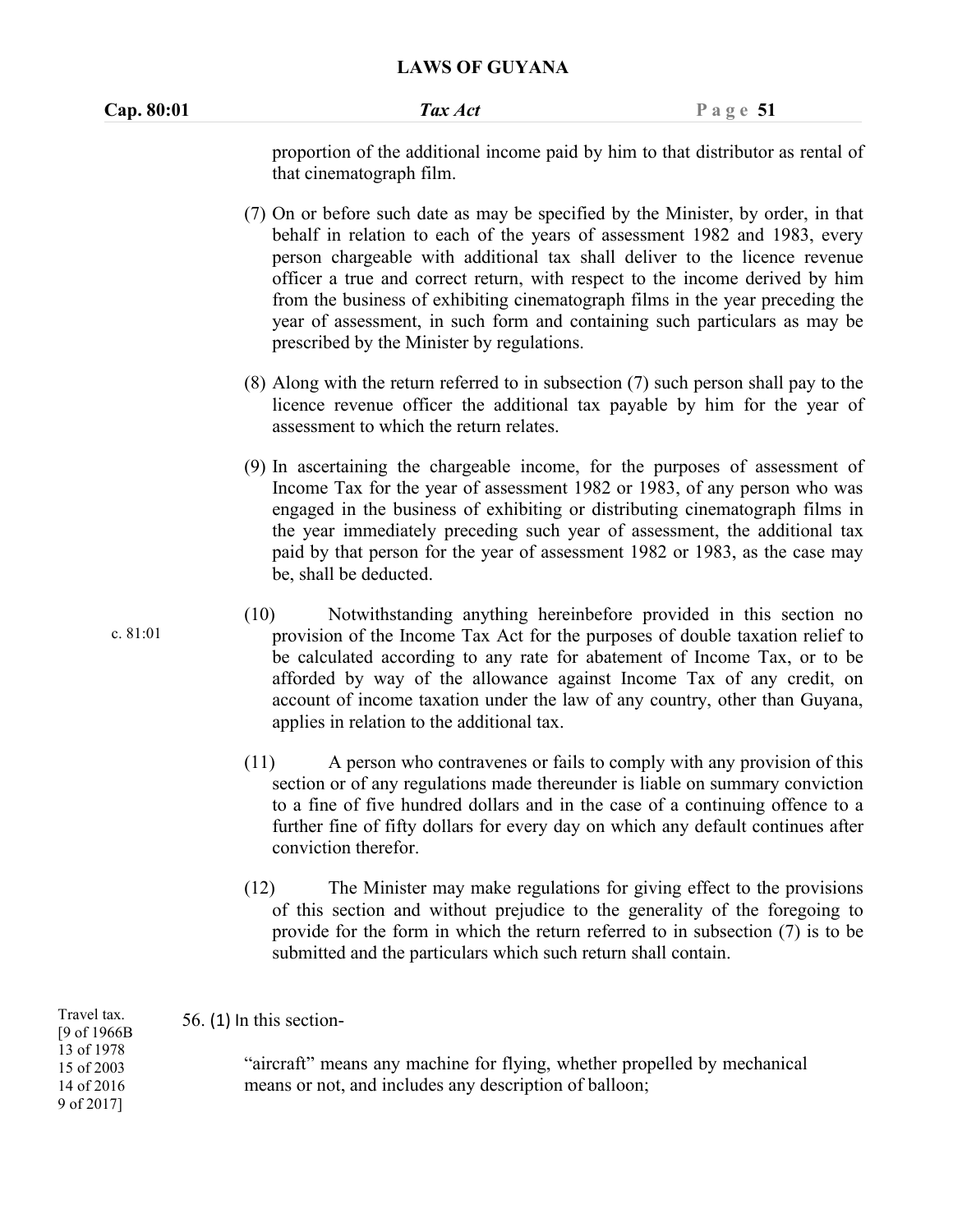| <b>LAWS OF GUYANA</b> |  |
|-----------------------|--|
|-----------------------|--|

| Cap. 80:01        | Tax Act<br>Page $52$                                                                                                                                                                                                                                                                                                                                                                                                                                                                                                                                                                                                                                                                                                                                                     |
|-------------------|--------------------------------------------------------------------------------------------------------------------------------------------------------------------------------------------------------------------------------------------------------------------------------------------------------------------------------------------------------------------------------------------------------------------------------------------------------------------------------------------------------------------------------------------------------------------------------------------------------------------------------------------------------------------------------------------------------------------------------------------------------------------------|
|                   | "carrier" means-                                                                                                                                                                                                                                                                                                                                                                                                                                                                                                                                                                                                                                                                                                                                                         |
|                   | (a) any proprietor or undertaker of a business or enterprise which includes<br>transporting passengers by ship or aircraft from Guyana to any place outside<br>Guyana; or                                                                                                                                                                                                                                                                                                                                                                                                                                                                                                                                                                                                |
|                   | (b) the agent in Guyana of any carrier referred to in paragraph (a), whether such<br>proprietor, undertaker or agent be an individual or a body of persons<br>corporate or unincorporated;                                                                                                                                                                                                                                                                                                                                                                                                                                                                                                                                                                               |
|                   | "embark" means go on board any ship or aircraft for the purpose of travelling<br>from Guyana to any place outside Guyana;                                                                                                                                                                                                                                                                                                                                                                                                                                                                                                                                                                                                                                                |
|                   | "flight crew" means the master, pilot, or an officer, or any other member of the<br>staff or crew of an aircraft;                                                                                                                                                                                                                                                                                                                                                                                                                                                                                                                                                                                                                                                        |
| c. 14:02          | "immigration officer" means any person appointed to be, or authorised to perform<br>the functions of, an immigration officer by or under the Immigration Act;                                                                                                                                                                                                                                                                                                                                                                                                                                                                                                                                                                                                            |
|                   | "prescribed" means prescribed by regulations;                                                                                                                                                                                                                                                                                                                                                                                                                                                                                                                                                                                                                                                                                                                            |
|                   | "regulations" means regulations made under subsection (13):                                                                                                                                                                                                                                                                                                                                                                                                                                                                                                                                                                                                                                                                                                              |
|                   | "ship" means a steamship or any other ship, boat, lighter or other craft of any<br>description used for transport by water;                                                                                                                                                                                                                                                                                                                                                                                                                                                                                                                                                                                                                                              |
|                   | "traveller" means a person who proposes to travel from Guyana by ship or by<br>aircraft to any place outside Guyana;                                                                                                                                                                                                                                                                                                                                                                                                                                                                                                                                                                                                                                                     |
|                   | "travel tax" means the tax imposed by subsection (2).                                                                                                                                                                                                                                                                                                                                                                                                                                                                                                                                                                                                                                                                                                                    |
| s. 8 (13 of 1996) | (2) Subject to this section, there shall be paid by every traveller, in respect of each<br>occasion on which he leaves Guyana for any place outside Guyana, a tax of ten<br>dollars or any other sum for the time being prescribed, payment whereof shall be<br>received by the carrier transporting or making arrangement for transporting that<br>traveller from Guyana to any place outside Guyana and the carrier shall, upon<br>receiving every such payment furnish the traveller with a ticket bearing a serial<br>number and issued by the Commissioner-General of the Guyana Revenue<br>Authority, hereinafter referred to as a "travel tax ticket" which may form part of,<br>and be included in, the travel itinerary or travel ticket issued by the carrier; |
|                   | <b>Provided</b> that a traveller who is sixty-five years and over and is a resident<br>Guyanese travelling on a Guyanese passport shall be exempted from the payment<br>of travel tax but shall pay an airport security fee of one thousand five hundred                                                                                                                                                                                                                                                                                                                                                                                                                                                                                                                 |

dollars.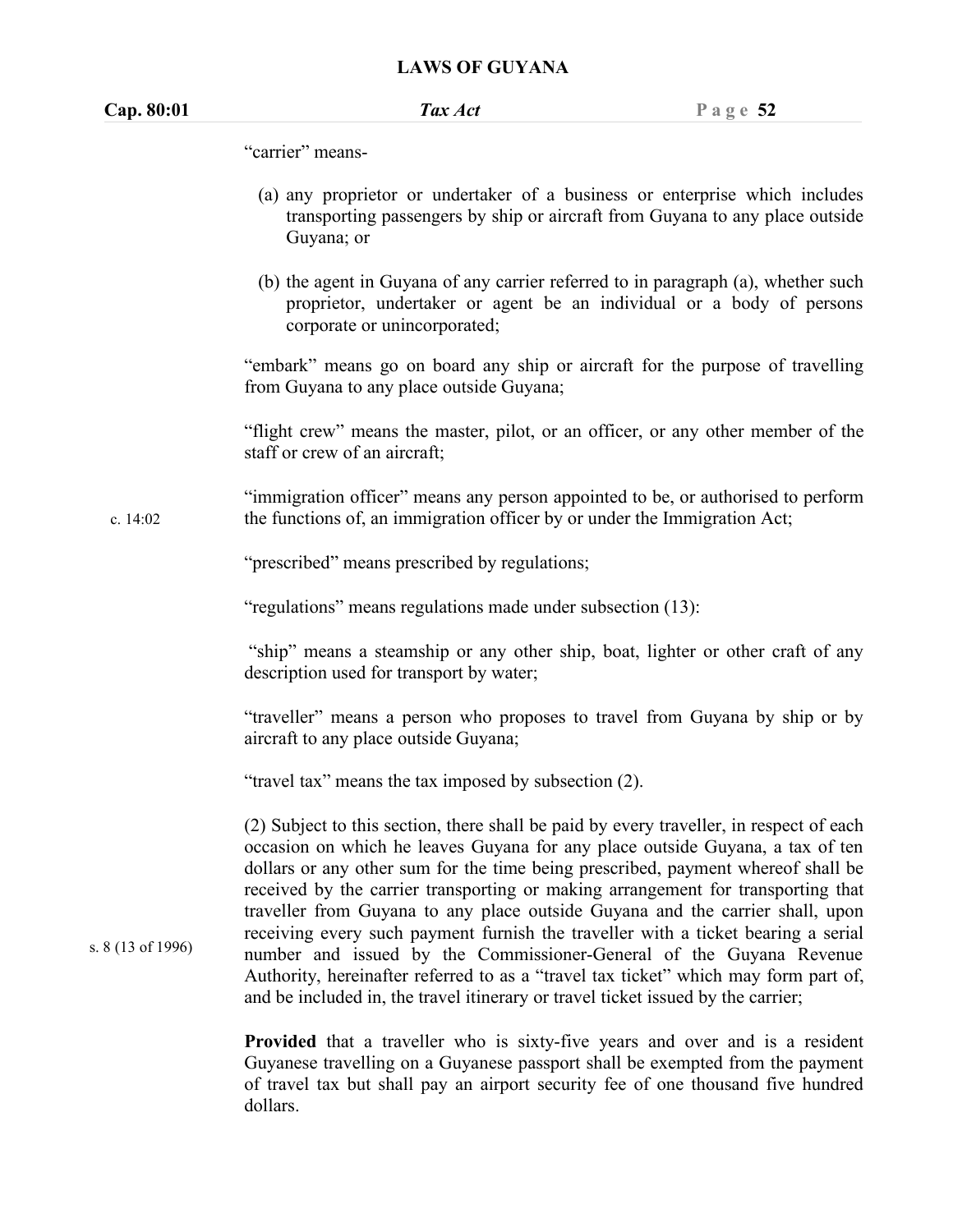| Cap. 80:01  | Tax Act                                                                                                                                                                                                                                                           | Page $53$ |
|-------------|-------------------------------------------------------------------------------------------------------------------------------------------------------------------------------------------------------------------------------------------------------------------|-----------|
| (9 of 2017) | $(2A)(a)$ The Commissioner may appoint such number of collection agents<br>as he deems necessary for the purpose of collecting and remitting<br>travel tax.                                                                                                       |           |
| c.80:09     | (b) Travel tax may be paid to the Commissioner or to an agent of the<br>Commissioner in accordance with section $10(1)$ of the Travel Voucher Tax<br>Act.                                                                                                         |           |
|             | (c) Where a collection agent fails to remit travel tax within the time<br>determined by the Commissioner or prescribed by regulations the<br>collection agent shall be liable to the same penalty under subsection (12).                                          |           |
|             | (d) No carrier shall operate an aircraft in Guyana unless a bond to ensure<br>payment of travel tax is given in a sum determined by the Commissioner.                                                                                                             |           |
|             | (e) Where a carrier fails to remit travel tax to the Commissioner or an agent<br>when it becomes due, the carrier shall be liable on summary conviction to<br>a fine imposed under subsection (12) and to forfeiture of the bond<br>executed under paragraph (d). |           |
|             | (3) Subject to subsection (9), travel tax shall not be payable by $-$                                                                                                                                                                                             |           |
|             | (a) the President, his wife and children under the age of twenty-one years;                                                                                                                                                                                       |           |
|             | (b) the official representatives of the Government of any country, their wives<br>and their children under the age of twenty-one years;                                                                                                                           |           |
|             | (c) the official representatives of the United Nations Organisation or of any<br>organisation established under its authority, their wives and children under the<br>age of twenty-one years;                                                                     |           |
|             | (d) the master, pilot, or an officer, or any other member of the staff or crew,<br>of a ship or aircraft on any occasion on which he leaves Guyana by that ship<br>or aircraft, as the case may be;                                                               |           |
|             | (e) any person travelling in the performance of his duty as a member of any<br>naval, military or air force raised in Guyana under any law or present in<br>Guyana pursuant to any agreement to which the Government of Guyana is a<br>party;                     |           |
|             | (f) in transit passengers remaining in Guyana for a period not exceeding<br>forty-eight hours;                                                                                                                                                                    |           |
|             | any child under the age of seven years;<br>(g)                                                                                                                                                                                                                    |           |
|             | (h) any traveller by ship whose voyage will not entail travelling by sea;                                                                                                                                                                                         |           |
|             |                                                                                                                                                                                                                                                                   |           |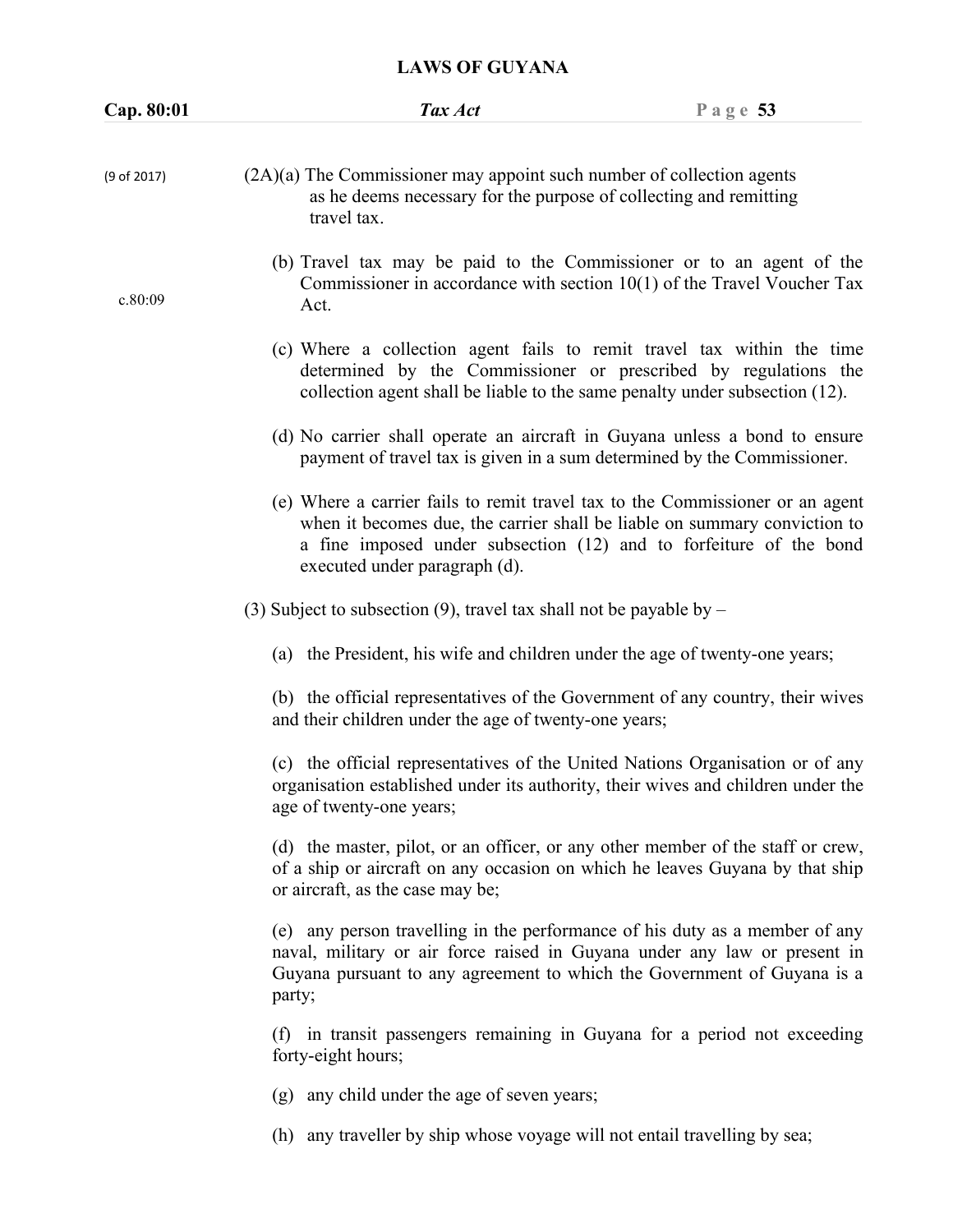| Cap. 80:01        | Tax Act                                                                                                                                                                                                                                                                                                                                       | Page $54$ |
|-------------------|-----------------------------------------------------------------------------------------------------------------------------------------------------------------------------------------------------------------------------------------------------------------------------------------------------------------------------------------------|-----------|
|                   | (i) any other person who is exempted from this tax as specified by<br>regulations made under this section allowing exemption for humanitarian<br>reasons or for travel by members of charitable organisations, sports teams and<br>official delegations.                                                                                      |           |
| s. 8 (13 of 1996) | (4) Every carrier to whom travel tickets have been issued pursuant to subsection<br>(2) shall be accountable to the Commissioner-General of the Guyana Revenue<br>Authority for any amount which is required to have been paid as travel tax by<br>persons who are furnished with any of such tickets.                                        |           |
|                   | (5) A traveller not entitled to exemption from travel tax pursuant to subsection (3)<br>shall not embark without having submitted his travel tax ticket to an immigration<br>officer for cancellation.                                                                                                                                        |           |
|                   | (6) A traveller may be prevented from embarking in contravention of subsection<br>(5) by any immigration officer, who may, for the purpose, take any necessary<br>measures, including the use with any assistance of such force as is reasonably<br>justifiable in the circumstances.                                                         |           |
|                   | (7) When a ship or aircraft is about to depart with any travellers embarked<br>thereon who are required to have paid an amount referred to in subsection (4),<br>such amount shall, whether demanded or not, be due and payable by the carrier<br>accountable therefor pursuant to subsection (4):                                            |           |
|                   | <b>Provided</b> that regulations may provide either generally or in any case for payment<br>by a carrier of any such amount by instalments or periodically or within such<br>period after the departure of the ship or aircraft as may be prescribed.                                                                                         |           |
| c.82:01           | (8) The proper officer within the meaning of the Customs Act may withhold<br>clearance thereunder of any ship or aircraft transporting travellers if he is not<br>satisfied that adequate arrangements have been made for the payment of any<br>amount of travel tax for which a carrier is accountable in respect of any such<br>travellers. |           |
|                   | (9) The decision of any immigration officer on any claim by a traveller to<br>entitlement to exemption from travel tax pursuant to subsection (3) shall, subject<br>to subsection $(11)$ , be final.                                                                                                                                          |           |
|                   | $(10)$ For the purpose of deciding any claim pursuant to subsection $(9)$ , the<br>immigration officer may make such enquiries (either of the traveller or of any<br>other person) as he thinks fit.                                                                                                                                          |           |
| s. 8 (13 of 1996) | (11) If it be shown to the satisfaction of the Commissioner-General of the Guyana<br>Revenue Authority that any traveller has paid as travel tax any amount of which<br>payment is not required by this section to have been made or (if such payment<br>was made pursuant to any decision under subsection $(9)$ ) would not have been so    |           |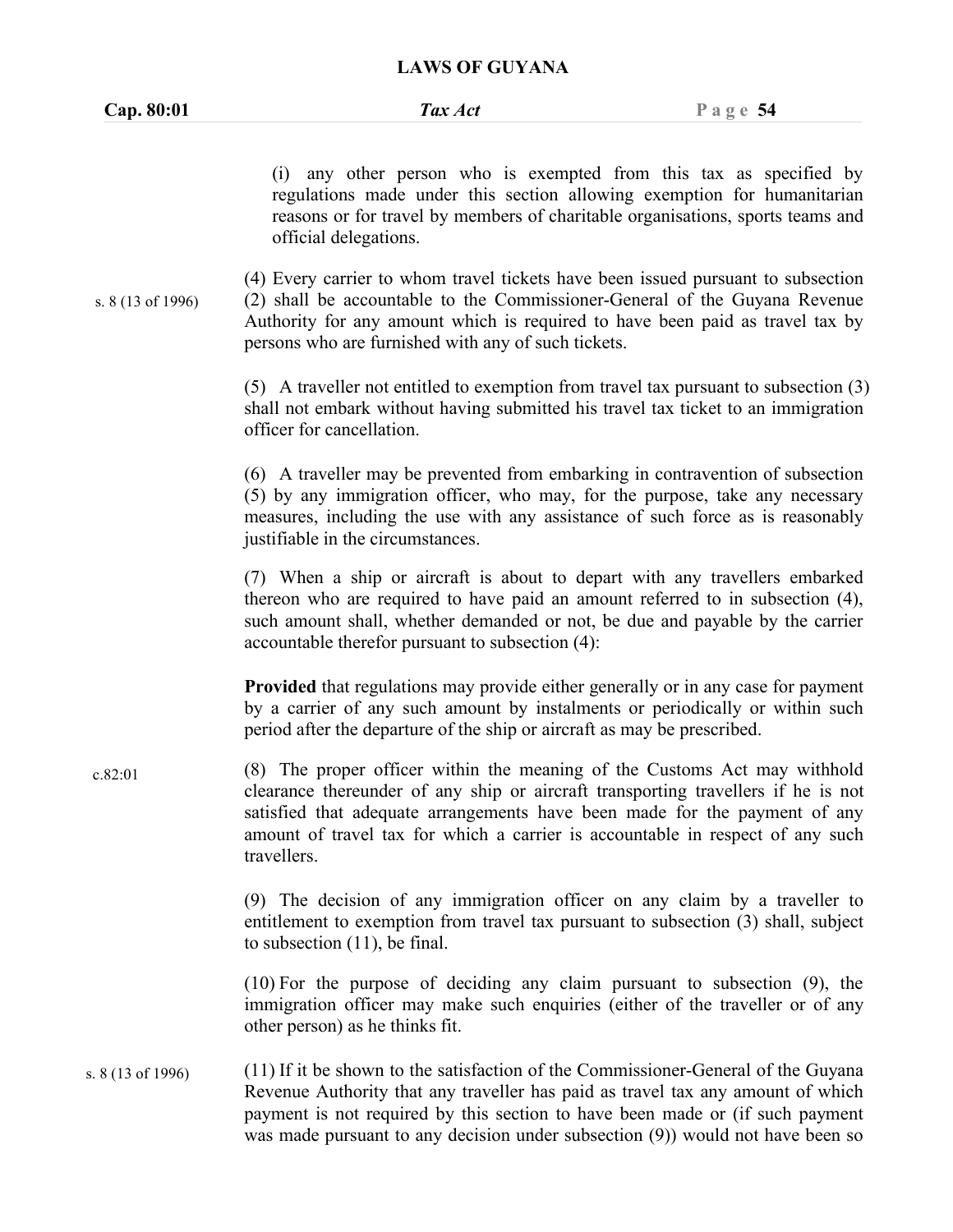#### **Cap. 80:01** *Tax Act* **P a g e 55**

required but for subsection (9), he shall be entitled to have refunded any amount paid on account thereof pursuant to any of the provisions of subsections (4) and (7):

**Provided** that no claim for a refund under this subsection shall be entertained after the expiration of six months from the date on which the amount was received from the traveller.

(12) Every person who-

(a) without reasonable cause (the proof whereof shall lie upon him), fails to furnish any information sought from him in accordance with subsection (10);

(b) for the purpose of evading the payment by that person or any other person of any amount of travel tax, makes any false statement or false representation;

(c) is knowingly concerned in, or in the taking of any steps with a view to, the fraudulent evasion of the payment by that person or any other person of any amount of travel tax,

shall be liable on summary conviction to a fine of five hundred dollars and of such additional sum equivalent to any amount of tax outstanding pursuant to the offence, in case of proof in that behalf, as the court may direct (payment of the fine, including any such additional sum, to have the effect of satisfying such tax) and to imprisonment for six months.

(13) The Minister may make regulations to give effect of the provisions of this Act relating to travel tax and, without prejudice to the generality of the foregoing, to provide for all or any of the following matters-

- (a) the issue and form of travel tax tickets;
- (b) the keeping, production to such persons as may be prescribed, and inspection by them, of records orother documents used by or belonging to any person, for the purpose of ascertaining whether travel tax has been paid and accounted for in accordance with this section and any regulations;
- (c) anything to be prescribed under this section:

**Provided** that no regulation prescribing any sum in pursuance of subsection (2) shall come into operation unless and until affirmed by resolution of the National Assembly.

(14) There may be annexed to the breach of any regulation a prescribed penalty not exceeding two hundred and fifty dollars.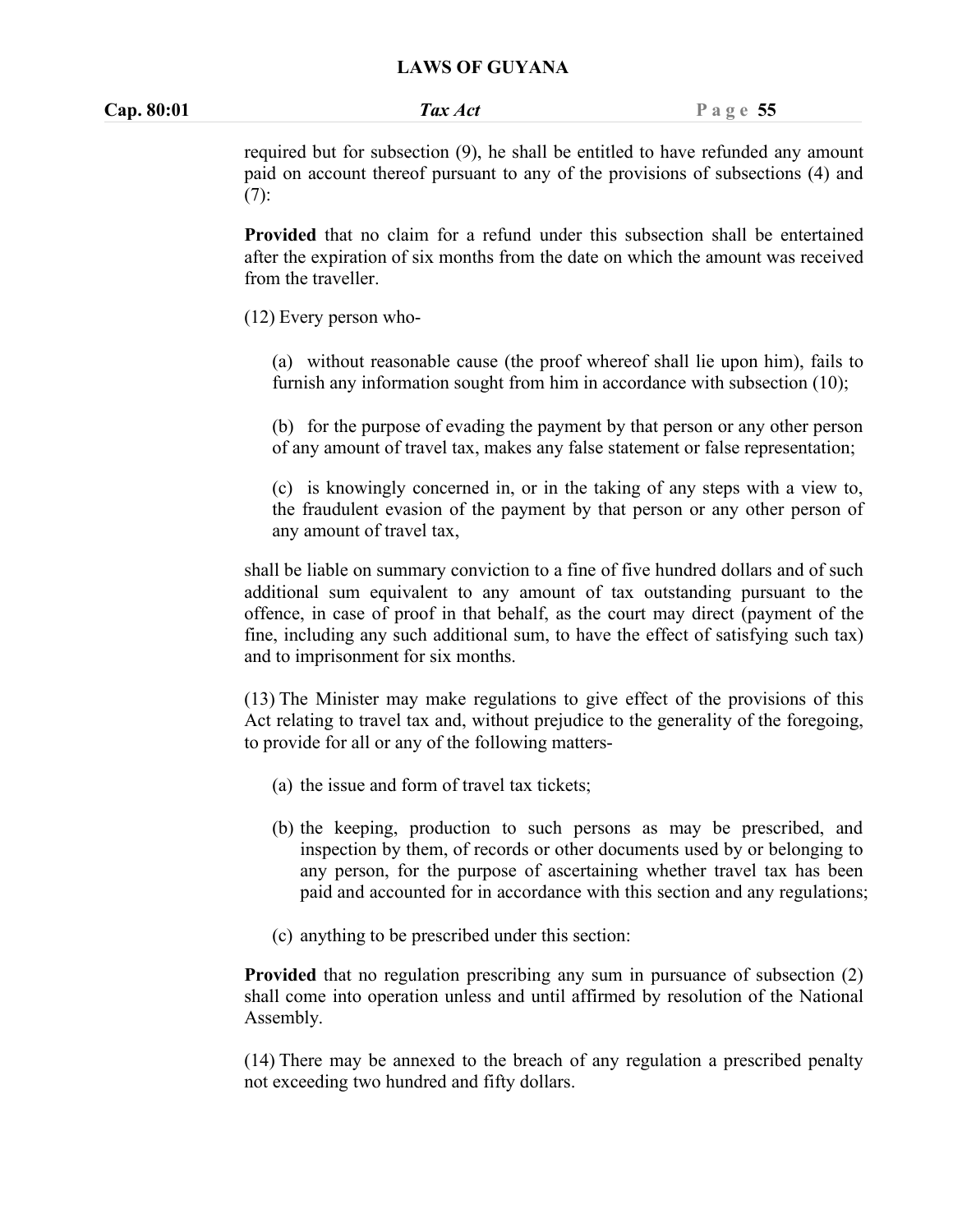| Cap. 80:01                                                                                                              | Tax Act                                                                                                                                                                                                                                                                                                                                                                                                                                                                                                                                                                                                                                                                                                                                                                                                                                                                                                                                                                                                                       | Page $56$ |  |
|-------------------------------------------------------------------------------------------------------------------------|-------------------------------------------------------------------------------------------------------------------------------------------------------------------------------------------------------------------------------------------------------------------------------------------------------------------------------------------------------------------------------------------------------------------------------------------------------------------------------------------------------------------------------------------------------------------------------------------------------------------------------------------------------------------------------------------------------------------------------------------------------------------------------------------------------------------------------------------------------------------------------------------------------------------------------------------------------------------------------------------------------------------------------|-----------|--|
| Licence to<br>trade in gold<br>and precious<br>stones.<br>$[3 \text{ of } 1946]$<br>9 of 1948<br>2 of 1967<br>5 of 1969 | 57. (1) Except as otherwise provided in this section, any person who desires to sell or to<br>purchase valuable minerals, or precious stones or valuable minerals and precious<br>stones shall make an application in writing to the Commissioner of Geological<br>Surveys and Mines for a licence to trade in valuable minerals, or in precious<br>stones, or in valuable minerals and precious stones, as the case may be.                                                                                                                                                                                                                                                                                                                                                                                                                                                                                                                                                                                                  |           |  |
| 1 of 1972<br>4 of 1981<br>12 of 1981                                                                                    | (2) In an application under subsection (1) the applicant shall specify the premises in<br>which he proposes to trade as aforesaid.                                                                                                                                                                                                                                                                                                                                                                                                                                                                                                                                                                                                                                                                                                                                                                                                                                                                                            |           |  |
| 8 of 1989<br>14 of 2016]                                                                                                | (3) The applicant shall deposit with the Commissioner of Geological Surveys and<br>Mines-                                                                                                                                                                                                                                                                                                                                                                                                                                                                                                                                                                                                                                                                                                                                                                                                                                                                                                                                     |           |  |
|                                                                                                                         | (a) where the application is in respect of premises situate in the City of<br>Georgetown, the town of New Amsterdam or the village of Bartica or within<br>ten miles of such city, town or village-                                                                                                                                                                                                                                                                                                                                                                                                                                                                                                                                                                                                                                                                                                                                                                                                                           |           |  |
|                                                                                                                         | (i) the sum of five thousand dollars, where the application is in respect<br>of a licence to trade in valuable minerals only;                                                                                                                                                                                                                                                                                                                                                                                                                                                                                                                                                                                                                                                                                                                                                                                                                                                                                                 |           |  |
|                                                                                                                         | (ii) the sum of ten thousand dollars, where the application is in respect<br>of a licence to trade in precious stones only; and                                                                                                                                                                                                                                                                                                                                                                                                                                                                                                                                                                                                                                                                                                                                                                                                                                                                                               |           |  |
|                                                                                                                         | (iii) the sum of fifteen thousand dollars, where the application is in<br>respect of a licence to trade in valuable minerals and precious stones;<br>and                                                                                                                                                                                                                                                                                                                                                                                                                                                                                                                                                                                                                                                                                                                                                                                                                                                                      |           |  |
|                                                                                                                         | (b) where the application is in respect of a licence to trade in valuable minerals<br>only or in valuable minerals and precious stones in premises situate elsewhere<br>in Guyana, the sum of two thousand five hundred dollars-                                                                                                                                                                                                                                                                                                                                                                                                                                                                                                                                                                                                                                                                                                                                                                                              |           |  |
| c. $65:01$                                                                                                              | or, in lieu of such deposit, he shall deliver to the Commissioner of Geological<br>Surveys and Mines a bond entered into jointly and severally by the applicant<br>and one or more sureties approved by the Commissioner of Geological<br>Surveys and Mines, conditioned for the payment of the sum of five thousand<br>dollars, the sum of ten thousand dollars, the sum of fifteen thousand dollars, or<br>the sum of two thousand five hundred dollars, as the case may be, to the<br>Guyana Geology and Mines Commission if the applicant shall, at any time<br>while he may be the holder of a licence issued under this section, fail to<br>comply with, or shall contravene, any regulations for the time being in force<br>under the Mining Act and relating to the sale and purchase of, and the duties<br>of traders in, valuable minerals, precious stones, or valuable minerals and<br>precious stones, as the case may be. Any deposit under this subsection shall be<br>subject to the conditions as aforesaid. |           |  |
|                                                                                                                         | (4) An applicant shall make a deposit, or deliver a bond, as specified in subsection (3),<br>in respect of every licence applied for by him:                                                                                                                                                                                                                                                                                                                                                                                                                                                                                                                                                                                                                                                                                                                                                                                                                                                                                  |           |  |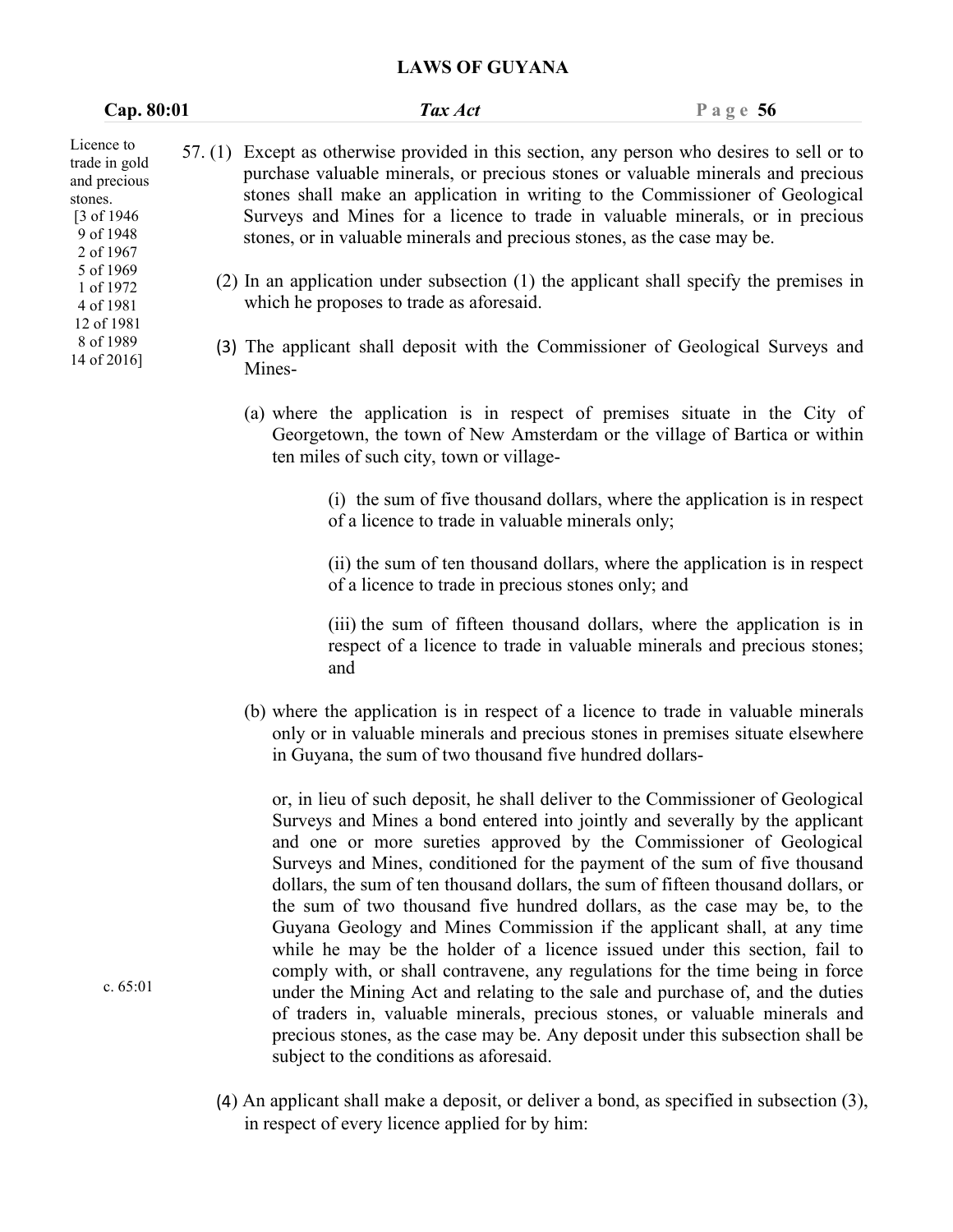| Cap. 80:01 | Tax Act                                                                                                                                                                                                                                                                                                                                                                            | Page $57$ |
|------------|------------------------------------------------------------------------------------------------------------------------------------------------------------------------------------------------------------------------------------------------------------------------------------------------------------------------------------------------------------------------------------|-----------|
|            | <b>Provided</b> that where the licences applied for are in one mining district, city, town<br>or village, one deposit only, or one bond only, may be made or delivered, as the<br>case may be.                                                                                                                                                                                     |           |
|            | (5) No licence under this section shall be issued unless the provisions of subsections<br>(3) and (4) have been complied with.                                                                                                                                                                                                                                                     |           |
|            | (6) The Commissioner of Geological Surveys and Mines may, in his discretion,<br>refuse to issue a licence under this section to any person who has been convicted-                                                                                                                                                                                                                 |           |
|            | (a) of buying valuable minerals or precious stones contrary to any regulations<br>for the time being in force relating to the sale and purchase of valuable<br>minerals, and to the duties of persons trading in, valuable minerals and<br>precious stones; or                                                                                                                     |           |
| c. 65:01   | (b) of the unlawful possession of valuable minerals or precious stones<br>contrary to the Mining Act:                                                                                                                                                                                                                                                                              |           |
|            | Provided that where the Commissioner of Geological Surveys and Mines<br>refuses under this subsection to issue a licence, the applicant therefore may<br>appeal to the Minister from such refusal, and if the Minister, after making<br>such inquiry as he may think fit, decides that the issue of the licence should<br>not be refused, the licence shall be issued accordingly. |           |
|            | (7) Every licence issued under this section shall specify the premises in which the<br>licensee shall be permitted to trade, shall be in respect of one set of premises only,<br>and shall not authorise a sale or purchase in any premises not specified in the<br>licence.                                                                                                       |           |
|            | (8) Every licence issued under this section shall be an annual licence, and the licence<br>duty payable thereon shall be as hereunder –                                                                                                                                                                                                                                            |           |

(a) where the premises licenced are situate in the City of Georgetown, or the town of New Amsterdam, or the village of Bartica, or within ten miles of such city, town or village, the licence duty shall be-

 $(i)$  on a licence to trade in valuable minerals only, the sum of five thousand dollars;

(ii) on a licence to trade in precious stones only, the sum of ten thousand dollars; and

(iii)on a licence to trade in valuable minerals and precious stones, the sum of fifteen thousand dollars;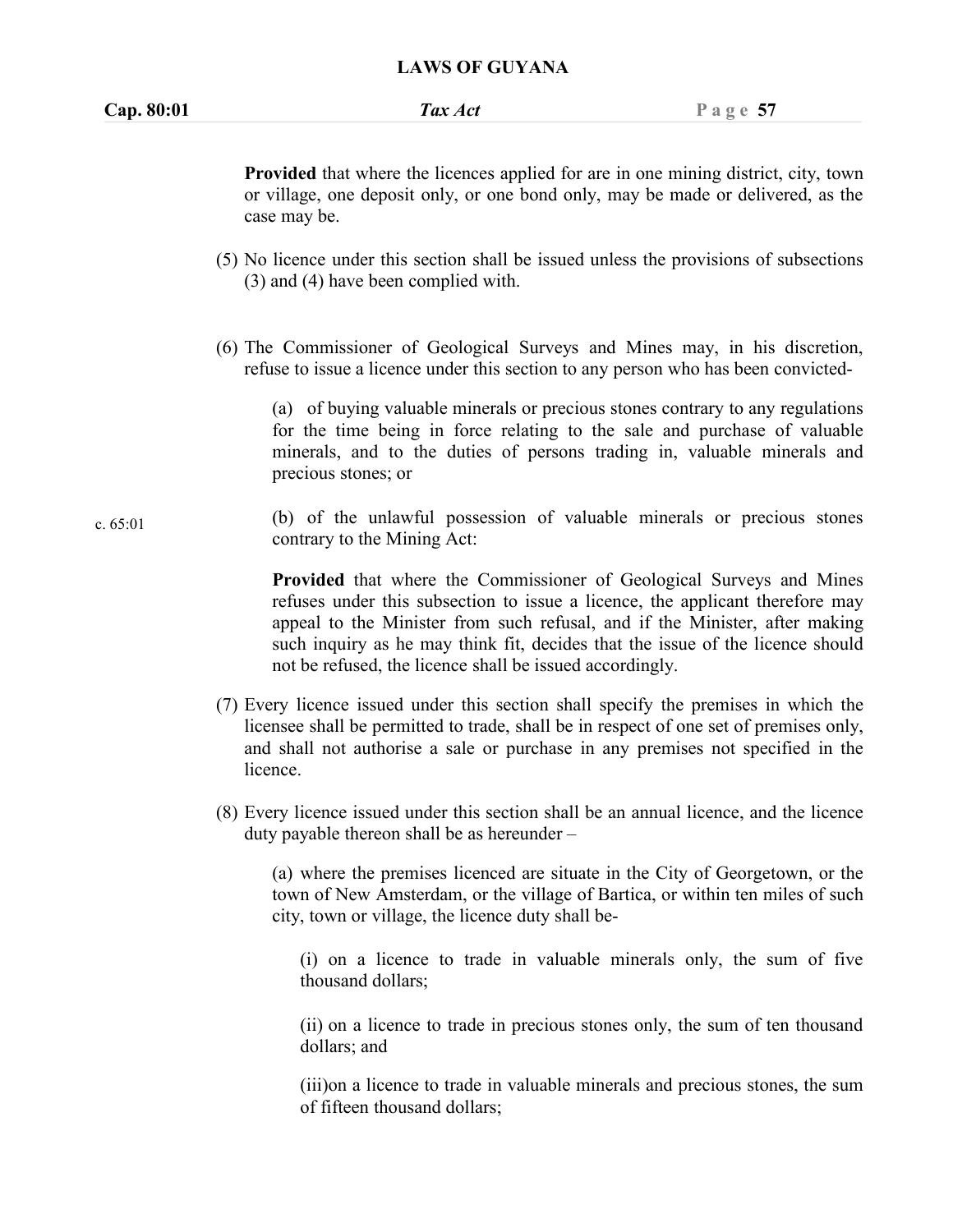(b) where the premises licensed are situate elsewhere in Guyana, the licence duty shall be-

(i) on a licence to trade in valuable minerals only, the sum of ten thousand dollars;

(ii) on a licence to trade in valuable minerals and precious stones, the sum of twenty thousand dollars.

- (9) Every licence to trade in valuable minerals, precious stones, or valuable minerals and precious stones shall be issued subject to the provisions of any regulations for the time being in force relating to the sale and purchase of, and the duties of traders in, valuable minerals, precious stones, or valuable minerals and precious stones, as the case may be.
- (10) Where the holder of a licence issued under this section is convicted-

(a) of buying valuable minerals or precious stones contrary to any regulations for the time being in force relating to the sale and purchase of, and to the duties of persons trading in, valuable minerals and precious stones; or

(b) of the unlawful possession of valuable minerals or precious stones contrary to the Mining Act, the Minister may direct the Commissioner of Geological Surveys and Mines to cancel the licence and the licence shall be cancelled accordingly.

- (11) Where the holder of a licence to trade in valuable minerals, precious stones, or valuable minerals and precious stones has failed to comply with, or has contravened, any provision of any regulations for the time being in force under the Mining Act and relating to the sale and purchase of, and the duties of traders in, valuable minerals, precious stones, or valuable minerals and precious stones, as the case may be, the deposit made under subsection  $(3)$  or  $(4)$  by the holder of the licence shall be forfeited and shall be paid to the Commissioner of Geological Surveys and Mines, and where, in lieu of such deposit, a bond was entered into, the sum specified in the bond shall forthwith become due and payable by the holder of the licence and the sureties to the bond, jointly and severally, to the Guyana Geology and Mines Commission, and shall be recoverable by parate or summary execution at the instance of the Commissioner of Geological Surveys and Mines, or by action instituted by or on behalf of the Attorney-General.
- (12) In any proceeding by way of parate or summary execution,a statement purporting to be signed by the Commissioner of Geological Surveys and Mines that any amount is due and payable to the Guyana Geology and Mines Commission, on a bond made under subsection  $(3)$  or  $(4)$ , by the person or

c. 65:01

c. 65:01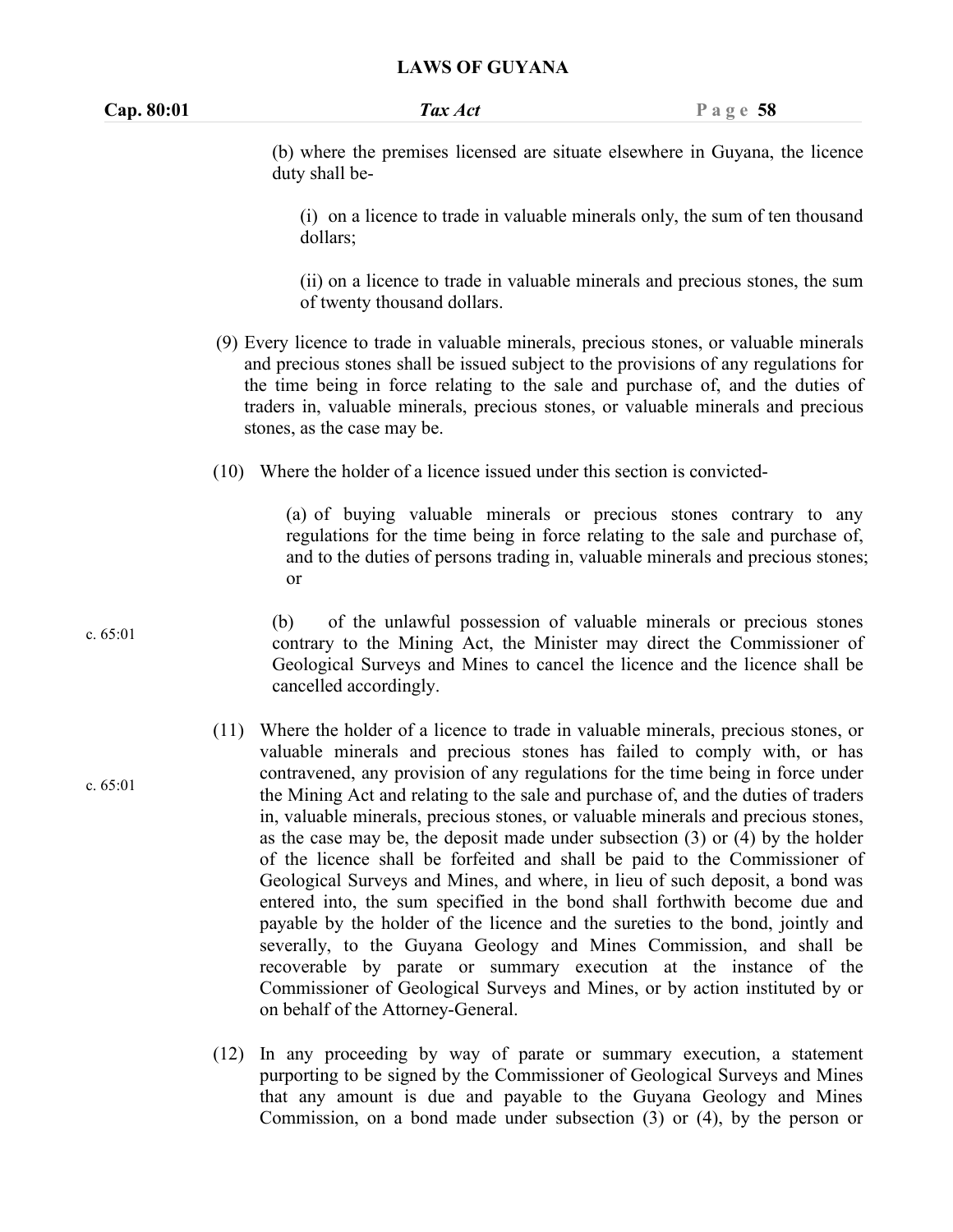| Cap. 80:01 |      | Tax Act                                                                                                                                                                                                                                                                                                                                                                                                                                                                                                                                                                                                                                                                                                                                                             | Page $59$ |
|------------|------|---------------------------------------------------------------------------------------------------------------------------------------------------------------------------------------------------------------------------------------------------------------------------------------------------------------------------------------------------------------------------------------------------------------------------------------------------------------------------------------------------------------------------------------------------------------------------------------------------------------------------------------------------------------------------------------------------------------------------------------------------------------------|-----------|
|            |      | persons named in the statement shall, without any proof of the signature or of<br>any other matter, be deemed sufficient evidence that the amount is so due and<br>payable.                                                                                                                                                                                                                                                                                                                                                                                                                                                                                                                                                                                         |           |
|            |      | (13) Subject to subsection (20) monies received or recovered under this section or<br>under section 58 shall vest in the Guyana Geology and Mines Commission.                                                                                                                                                                                                                                                                                                                                                                                                                                                                                                                                                                                                       |           |
|            | (14) | The Guyana Geology and Mines Commission with the approval of the Minister<br>may waive or remit the whole or any portion of the amount of a deposit or of a<br>bond, which has been forfeited or has become due and payable, as the case may<br>be, under subsection $(11)$ .                                                                                                                                                                                                                                                                                                                                                                                                                                                                                       |           |
| c. $65:01$ |      | $(15)$ No licence mentioned in section 20, 41, 44, 46, 49 or 50 shall be issued to any<br>person for any place or premises situate within ten miles of a claim held under a<br>licence to mine or to search for valuable minerals or precious stones issued<br>under the Mining Act and for the time being in force, unless such person is also<br>the holder of a licence issued under this section:                                                                                                                                                                                                                                                                                                                                                               |           |
| c. 29:01   |      | Provided that notwithstanding the foregoing requirement of this subsection<br>where such place or premises are situated within a location mentioned in section<br>5 of the Amerindian Act, the Minister responsible for finance may authorise the<br>issue of a licence under section 20 of this Act to any person who would, but for<br>that requirement, be entitled to establish a shop therein.                                                                                                                                                                                                                                                                                                                                                                 |           |
|            |      | (16) Any licence issued under this section may, subject to this Act, be transferred<br>together with any licence mentioned in section 20, 41, 44, 46, 49 or 50, from the<br>premises in respect of which it was issued to any other premises.                                                                                                                                                                                                                                                                                                                                                                                                                                                                                                                       |           |
| c. $65:01$ |      | (17) The holder of a prospecting licence, the holder or licensee of a claim or the<br>agent duly authorised in writing by the holder or licensee, or a tributor, if a<br>permit has been issued to him under and in accordance with regulations for the<br>time being in force under the Mining Act, may, without being the holder of a<br>licence to trade in valuable minerals, sell valuable minerals, in any part of<br>Guyana not being the City of Georgetown, the town of New Amsterdam, the<br>village of Bartica, or any place within ten miles of the said city, town or village,<br>to the holder of a licence to trade in valuable minerals, if such sale is in<br>accordance with the said regulations and the terms and conditions of such<br>permit. |           |
|            |      | (18) Except as provided in subsection (17) no person shall sell or purchase valuable<br>minerals or precious stones unless he has taken out a licence under this section<br>to trade in valuable minerals or precious stones, as the case may be.                                                                                                                                                                                                                                                                                                                                                                                                                                                                                                                   |           |
|            |      | (19) Any person who contravenes any of the provisions of subsection (18) shall be<br>liable on summary conviction to a fine of three thousand dollars, and if he has<br>not at the time of conviction taken out a licence to which the conviction relates                                                                                                                                                                                                                                                                                                                                                                                                                                                                                                           |           |

he shall in addition be ordered to pay the sum required by this section to be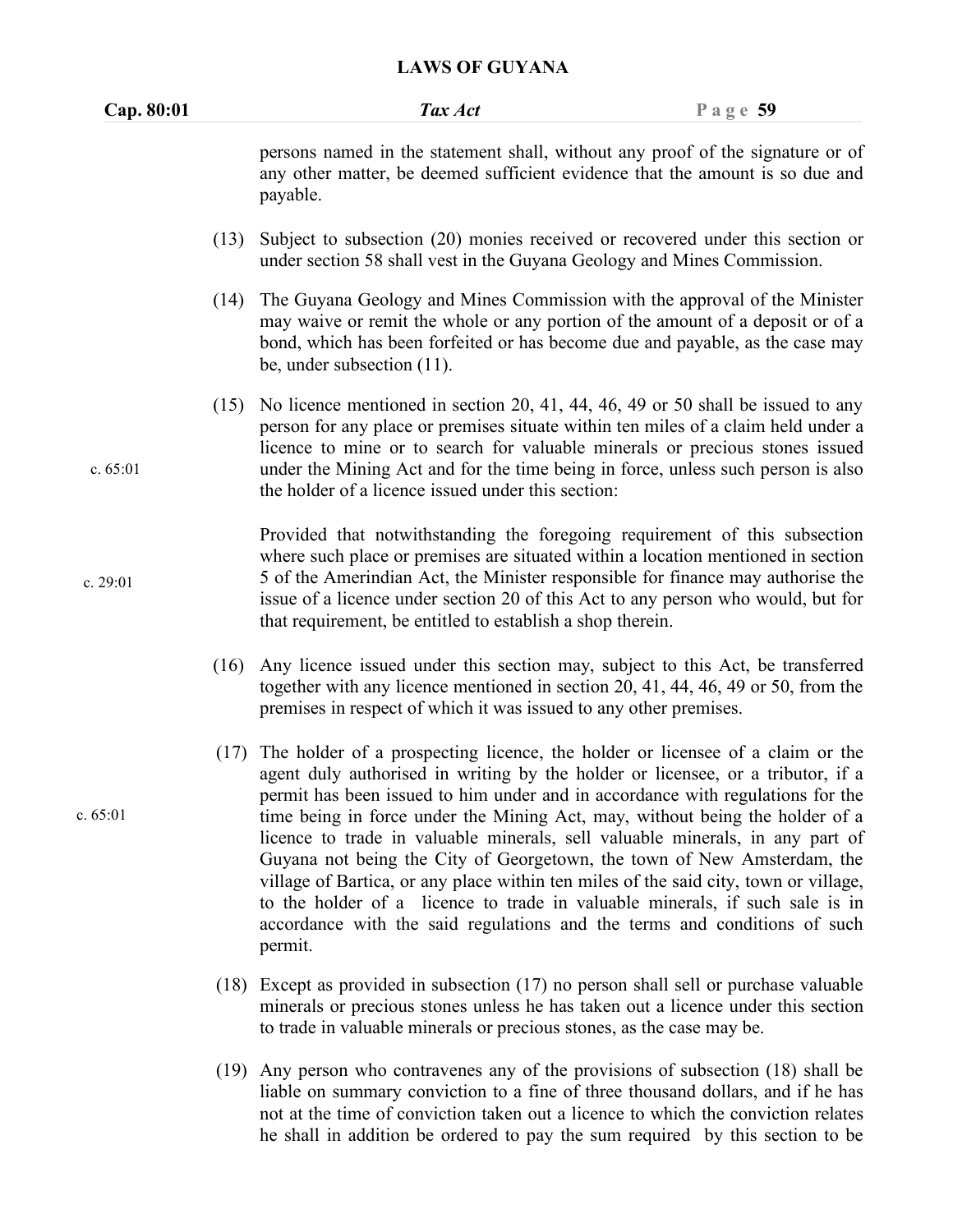| Cap. 80:01                                                                                               |                                                                                                                                                                                                                                                                                                                                                                                                                 |         | Tax Act                                                                                                                                                                                                                                                                                                                                                                                                               | Page $60$ |
|----------------------------------------------------------------------------------------------------------|-----------------------------------------------------------------------------------------------------------------------------------------------------------------------------------------------------------------------------------------------------------------------------------------------------------------------------------------------------------------------------------------------------------------|---------|-----------------------------------------------------------------------------------------------------------------------------------------------------------------------------------------------------------------------------------------------------------------------------------------------------------------------------------------------------------------------------------------------------------------------|-----------|
|                                                                                                          |                                                                                                                                                                                                                                                                                                                                                                                                                 |         | paid for the licence, and such fine and sum shall together be recovered as one<br>penalty.                                                                                                                                                                                                                                                                                                                            |           |
| Deposits and<br>bonds made<br>and entered<br>into prior to<br>1 <sup>st</sup> January,<br>1946           | (20) Where on the 1st January, 1946, any deposit or bond made or entered into in<br>relation to a licence to trade in valuable minerals, precious stones, or valuable<br>minerals and precious stones, was held by the Commissioner of Geological<br>Surveys and Mines or was in force, such deposit or bond shall have effect as if<br>it were made or entered into, as the case may be, under subsection (3). |         |                                                                                                                                                                                                                                                                                                                                                                                                                       |           |
| c.65:01                                                                                                  |                                                                                                                                                                                                                                                                                                                                                                                                                 |         | (21) In this section, the expressions "claim", "mining district", "precious stones",<br>"raw gold" and "valuable minerals" shall have the same meanings as they<br>respectively have in the Mining Act.                                                                                                                                                                                                               |           |
| Goldsmith's<br>licence.<br>$[9 \text{ of } 1948]$<br>4 of 1981<br>12 of 1981<br>8 of 1989<br>14 of 2016] |                                                                                                                                                                                                                                                                                                                                                                                                                 | 58. (1) | Any goldsmith who desires to purchase gold, from the Guyana Gold Board, for<br>the purposes of his business or trade as a goldsmith shall make an application in<br>writing to the Commissioner of Geological Surveys and Mines for a licence<br>therefor (in this Act referred to as a goldsmith's licence) and shall specify the<br>premises in which he proposes to carry on his business or trade as a goldsmith. |           |
|                                                                                                          |                                                                                                                                                                                                                                                                                                                                                                                                                 | (2)     | Every goldsmith's licence shall specify the premises to which the licence relates,<br>and shall be in respect of one set of premises only, and shall not authorise a<br>purchase for the purpose of any premises not specified in the licence.                                                                                                                                                                        |           |
|                                                                                                          |                                                                                                                                                                                                                                                                                                                                                                                                                 | (3)     | Every goldsmith's licence shall be an annual licence, and the licence duty<br>payable thereon shall be the sum of ten thousand dollars.                                                                                                                                                                                                                                                                               |           |
|                                                                                                          |                                                                                                                                                                                                                                                                                                                                                                                                                 | (4)     | Every goldsmith's licence shall be issued subject to the provisions of any<br>regulations for the time being in force, relating to the sale and purchase of gold,<br>made under the Mining Act, or any other Law and where a goldsmith<br>contravenes or fails to comply with any of the aforesaid provisions in relation to<br>any purchase of gold he shall be deemed to have acted without a licence.              |           |
|                                                                                                          |                                                                                                                                                                                                                                                                                                                                                                                                                 | (5)     | The provisions of section 57(6), (10) and (15) shall <i>mutatis mutandis</i> , apply to a<br>licence issued under this section in the same manner and to the same extent as<br>they apply to a licence issued under section 57.                                                                                                                                                                                       |           |
|                                                                                                          |                                                                                                                                                                                                                                                                                                                                                                                                                 | (6)     | Every holder of a goldsmith's licence shall, within seven days after the last day<br>of every month, deliver or cause to be delivered to the Commissioner of<br>Geological Surveys and Mines a return in which there shall be stated-                                                                                                                                                                                 |           |
|                                                                                                          |                                                                                                                                                                                                                                                                                                                                                                                                                 |         | (a) the quantity of gold purchased during the month in question;                                                                                                                                                                                                                                                                                                                                                      |           |
|                                                                                                          |                                                                                                                                                                                                                                                                                                                                                                                                                 |         | (b) the quantity of gold used during the said month in making jewellery;                                                                                                                                                                                                                                                                                                                                              |           |
|                                                                                                          |                                                                                                                                                                                                                                                                                                                                                                                                                 |         | (c) the quantity of gold on hand on the last day of the said month;                                                                                                                                                                                                                                                                                                                                                   |           |
|                                                                                                          |                                                                                                                                                                                                                                                                                                                                                                                                                 |         |                                                                                                                                                                                                                                                                                                                                                                                                                       |           |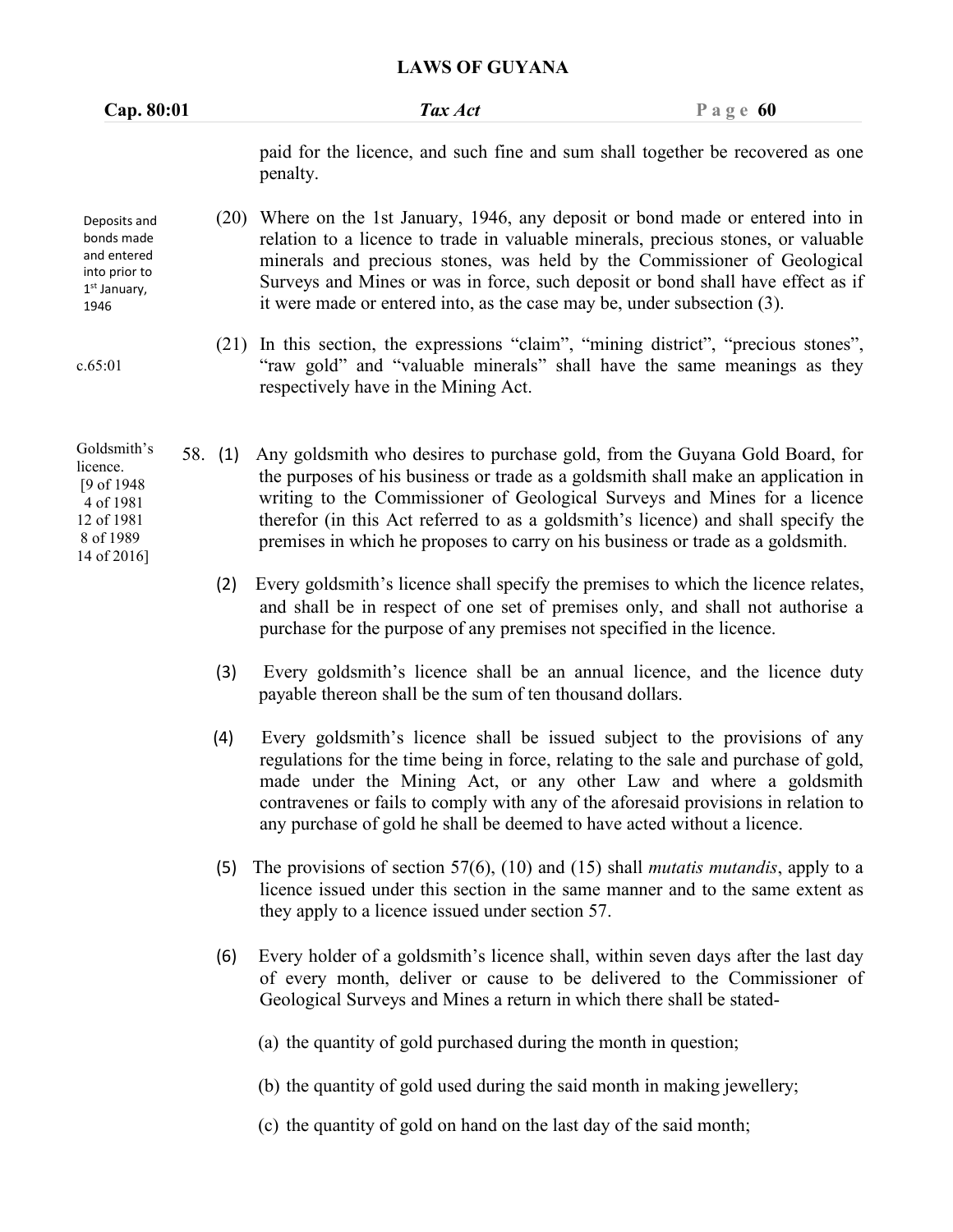| Cap. 80:01                                                                                                     |     |           | Tax Act                                                                                                                                                                                                                                                                                                                                                                                                                                    | Page $61$ |
|----------------------------------------------------------------------------------------------------------------|-----|-----------|--------------------------------------------------------------------------------------------------------------------------------------------------------------------------------------------------------------------------------------------------------------------------------------------------------------------------------------------------------------------------------------------------------------------------------------------|-----------|
|                                                                                                                |     |           | (d) the name and address of every person from whom he bought gold.                                                                                                                                                                                                                                                                                                                                                                         |           |
| c.65:01                                                                                                        |     | (7)       | In this section the expression "gold" shall have the same meaning as the<br>expression "raw gold" has in the Mining Act for the time being in force.                                                                                                                                                                                                                                                                                       |           |
| Licence to<br>purchase<br>balata.<br>[8 of 1989]                                                               |     | 59. $(1)$ | Every person who sells, exports or purchases, balata, India-rubber, or substances<br>of a like nature, or any other gums, shall take out a licence for so doing, and<br>shall pay for the same the sum of one hundred dollars:                                                                                                                                                                                                             |           |
|                                                                                                                |     |           | <b>Provided</b> that a licence under this section may be issued to any person who sells<br>india-rubber only, grown on land of which he is the lawful occupier, without<br>payment of duty.                                                                                                                                                                                                                                                |           |
| c.69:07                                                                                                        |     |           | (2) Licences issued under this section shall be deemed to be licences issued under the<br>Balata Act.                                                                                                                                                                                                                                                                                                                                      |           |
| Licence for<br>petrol pump<br>[8 of 1989]<br>11 of 1993<br>2 of 1996<br>14 of 2016<br>7 of 2020]<br>c. $28:01$ | 60. |           | Every person who keeps a petrol pump or filling station for the sale of petrol shall<br>take out an annual licence and pay a duty if carrying on the business in the City of<br>Georgetown or in the Town of New Amsterdam, Linden or Corriverton as<br>respectively defined for the purposes of the Municipal and District Councils Act, of<br>thirty-five thousand dollars, and if elsewhere seventeen thousand five hundred<br>dollars. |           |
| Licence for<br>storage tanks<br>for molasses.<br>[8 of 1989]<br>26 of 1992]                                    | 61. |           | Every person who owns and uses or permits to be used any tank for the storage of<br>molasses in Georgetown or within a quarter of a mile of the municipal boundaries<br>thereof or in New Amsterdam shall take out an annual licence in respect of such<br>tank and pay for the licence the sum of one thousand dollars                                                                                                                    |           |
| Duration of<br>licences.<br>c.82:21                                                                            |     |           | 62. (1) The licences hereinbefore enumerated other than those mentioned in sections 21,<br>50, 52 and 53 shall be for the period of one year beginning on the $1st$ January in<br>each year, except that the duration of licences issued under the Intoxicating Liquor<br>Licensing Act shall be regulated by that Act.                                                                                                                    |           |
|                                                                                                                |     |           | (2) Where a new licence, other than those mentioned in subsection (1) and in sections<br>57, 58 and 59 is issued for the first time and the amount of the duty is not less than<br>two dollars, it may be issued for a period less than one year at a proportionate<br>amount of the duty:                                                                                                                                                 |           |
|                                                                                                                |     |           | Provided that-                                                                                                                                                                                                                                                                                                                                                                                                                             |           |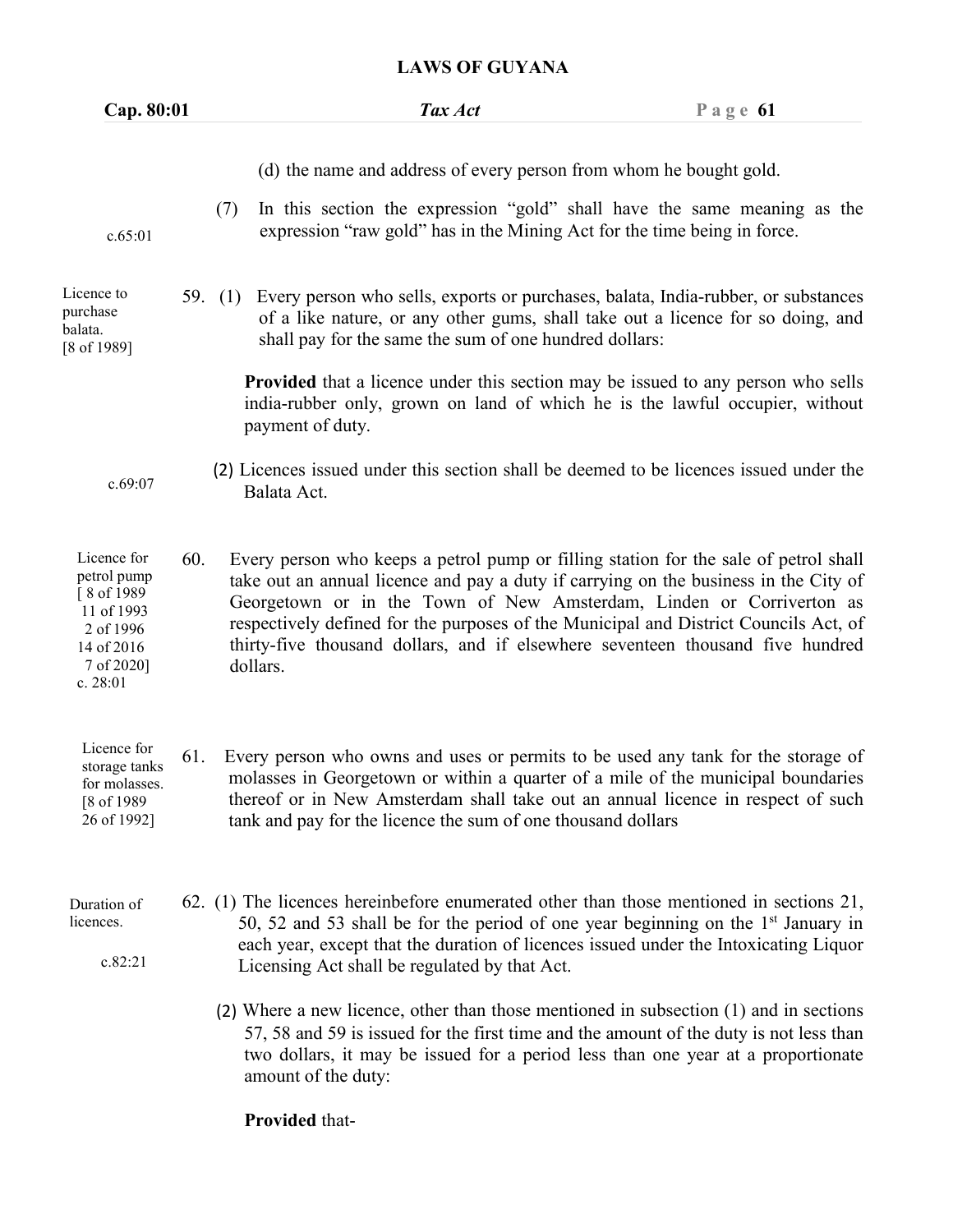| Cap. 80:01                                                           | Tax Act                                                                                                                                                                                                                                                                                                                                                                                                                                                                                                                                                                                                                                                                                                                                                                                                                                                                                                                                                                                                                                                                                                           | Page $62$ |
|----------------------------------------------------------------------|-------------------------------------------------------------------------------------------------------------------------------------------------------------------------------------------------------------------------------------------------------------------------------------------------------------------------------------------------------------------------------------------------------------------------------------------------------------------------------------------------------------------------------------------------------------------------------------------------------------------------------------------------------------------------------------------------------------------------------------------------------------------------------------------------------------------------------------------------------------------------------------------------------------------------------------------------------------------------------------------------------------------------------------------------------------------------------------------------------------------|-----------|
|                                                                      | (a) such period shall not be less than the unexpired portion of the year; and<br>(b) the amount of the duty on every such licence shall be computed and paid<br>from the first day of the quarter in which the licence is granted.                                                                                                                                                                                                                                                                                                                                                                                                                                                                                                                                                                                                                                                                                                                                                                                                                                                                                |           |
| Time for<br>payment of<br>licence duty<br>[61 of 1952]<br>3 of 1967] | 63. (1) Subject to subsection (2), the duty for every annual licence shall be due and<br>payable on the 1st January in each year and shall be paid on or before the last day<br>in February. Where the amount of the duty for an annual licence is or exceeds six<br>dollars the duty may be paid in two moieties whereof the first shall be paid on or<br>before the last day in February and the second moiety on or before the 31 <sup>st</sup> July in<br>each year; but on failure to pay the first moiety within the period limited the whole<br>amount of the duty shall be thereupon payable.<br>(2) The duty for every annual licence in respect of a certificate granted by the<br>Intoxicating Liquor Licensing Board shall be due and payable on the 1st January<br>in each year. The amount of the duty may be paid in two moieties whereof the<br>first shall be paid on or before $7th$ January and the second moiety on or before the<br>7 <sup>th</sup> July in each year; but on failure to pay the first moiety within the period<br>limited the whole of the duty shall be thereupon payable: |           |
|                                                                      | Provided that a licence may be issued for the unexpired portion of any year to<br>commence from the beginning of the quarter year in which the licence is issued.                                                                                                                                                                                                                                                                                                                                                                                                                                                                                                                                                                                                                                                                                                                                                                                                                                                                                                                                                 |           |
| s. 8 (13 of 1996)                                                    | (3) Where the amount of duty for an annual licence exceeds one hundred dollars<br>the district commissioner or the Commissioner-General of the Guyana Revenue<br>Authority, as the case may be, may demand security by bond with one or more<br>sureties for the payment of the second moiety.                                                                                                                                                                                                                                                                                                                                                                                                                                                                                                                                                                                                                                                                                                                                                                                                                    |           |
|                                                                      |                                                                                                                                                                                                                                                                                                                                                                                                                                                                                                                                                                                                                                                                                                                                                                                                                                                                                                                                                                                                                                                                                                                   |           |

(4) Notwithstanding anything to the contrary provided in this Act, it shall be lawful to pay in equal quarterly instalments the duty for a licence in respect of the occupation of any premises or part thereof as mentioned in section 8 or 9, and every instalment relating to any quarter shall be payable in advance of such occupation during that quarter of the premises or part thereof, as the case may be, subject to the following provisions of this subsection. Subsection (1) of this section shall apply to the payment under this subsection of the first quarterly instalment in respect of an annual licence as they apply to the payment of the first moiety in that respect and, in default of the payment within the time limited of any other quarterly instalment first hereinbefore referred to, the whole outstanding amount of the said duty shall be due and payable, the time for payment of licence duty for any quarter subsequent to the issue of the licence being until the end of the first month in that quarter.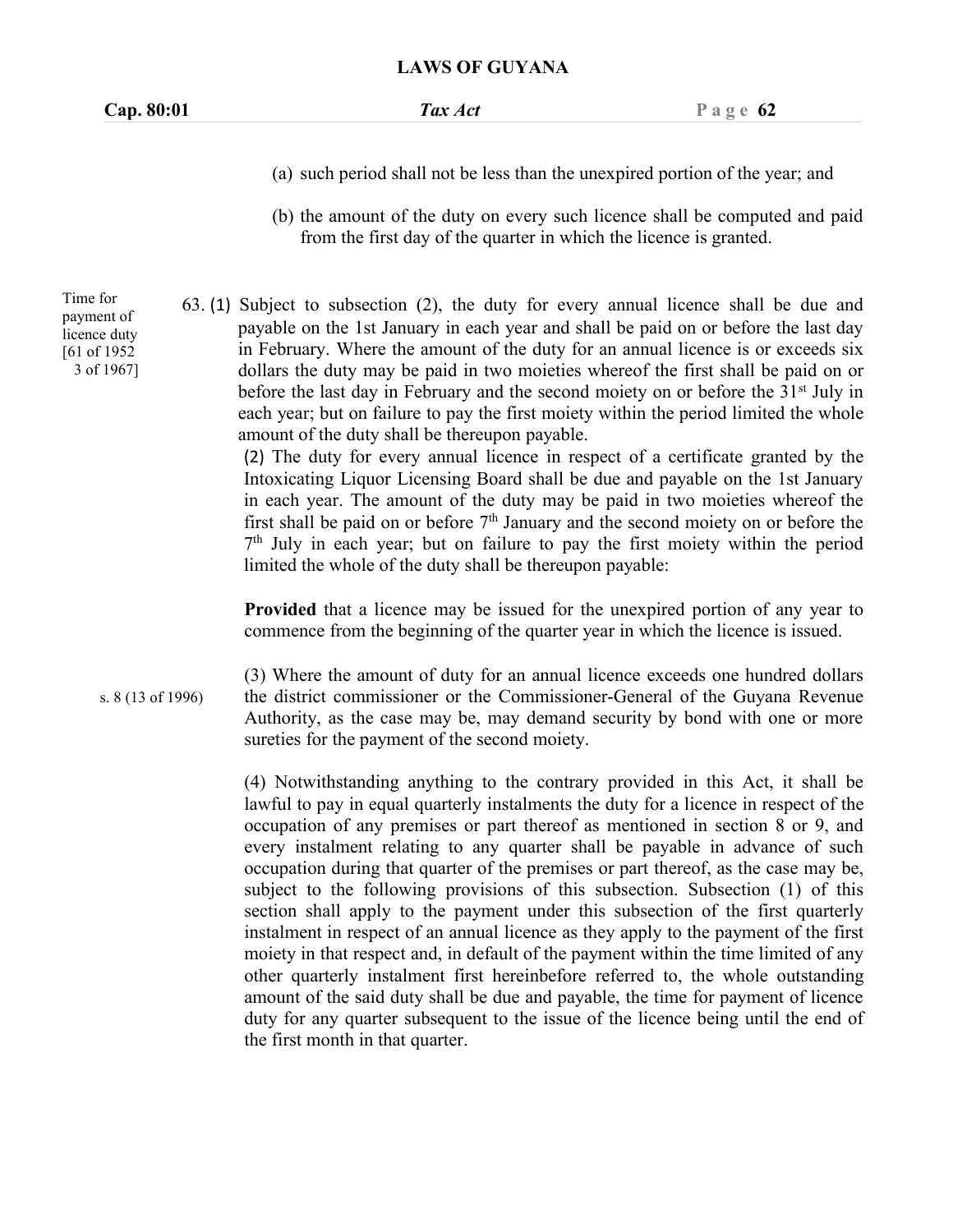| Cap. 80:01                                                                                                                                   |     | Tax Act                                                                                                                                                                                                                                                                                                                                                                                                                                                                                                                                                                  | Page $63$ |
|----------------------------------------------------------------------------------------------------------------------------------------------|-----|--------------------------------------------------------------------------------------------------------------------------------------------------------------------------------------------------------------------------------------------------------------------------------------------------------------------------------------------------------------------------------------------------------------------------------------------------------------------------------------------------------------------------------------------------------------------------|-----------|
| Storage rent for<br>gunpowder in<br>magazine.                                                                                                | 64. | The storage rent of any explosive in any government magazine shall be, for every<br>month or part of a month at the rate of one percent per pound; and all the storage<br>rent shall be exclusive of any charge incurred for porterage.                                                                                                                                                                                                                                                                                                                                  |           |
|                                                                                                                                              |     | <b>MISCELLANEOUS PROVISIONS</b>                                                                                                                                                                                                                                                                                                                                                                                                                                                                                                                                          |           |
| Exemption of<br>the President                                                                                                                | 65. | The President is exempt from taxation.                                                                                                                                                                                                                                                                                                                                                                                                                                                                                                                                   |           |
| Power of<br>Minister to<br>remit licence<br>duty collected<br>on carts fitted<br>with pneumatic<br>or solid rubber<br>tyres.<br>[23 of 1952] | 66. | The Minister may remit any licence duty collected on any cart fitted with pneumatic<br>or solid rubber tyres, drawn by any donkey, ox, horse, mule or pony kept and used<br>elsewhere than in Georgetown.                                                                                                                                                                                                                                                                                                                                                                |           |
| Licence not<br>required for<br>police or<br>prison canteen                                                                                   | 67. | No licence shall be required to be taken out under this Act for any canteen carried<br>on at any police station or prison with the consent of the Commissioner of Police or<br>the Director of Prisons, as the case may be, for the supply of spirituous liquors, malt<br>liquors, wine, tobacco, provisions, or any other goods, wares, or merchandise, to<br>members of the police force and their families, to prison officers and their families,<br>and to other persons lawfully residing with the permission of the Minister in such<br>police station or prison. |           |
| Weight to be<br>used.                                                                                                                        | 68. | The weight upon which taxes and duties shall be charged under this Act shall be the<br>net imperial weight, after allowing and deducting the tare customary in Guyana.                                                                                                                                                                                                                                                                                                                                                                                                   |           |
| Persons to<br>whom taxes<br>to be paid.                                                                                                      | 69. | All moneys collected under and by virtue of this Act shall be paid to the Accountant<br>General.                                                                                                                                                                                                                                                                                                                                                                                                                                                                         |           |
| Recovery<br>of taxes.<br>$[18$ of 1961<br>11 of 1983<br>13 of 1989]                                                                          | 70. | In default of payment, when due, of any of the taxes or duties imposed or other<br>moneys payable by this Act or by any Act mentioned in this Act, those taxes, duties,<br>or other moneys with interest at the rate of forty-five percent <i>per annum</i> from the<br>day when they became due and payable, shall, when not otherwise specially directed,<br>be enforced and recovered by the Accountant General by parate execution.                                                                                                                                  |           |
| Issue of<br>licences.<br>[61 of 1952]<br>10 of 1954<br>1 of 1972<br>19 of 2018]                                                              | 71. | (1) Save as is hereinafter provided by subsections $(2)$ and $(3)$ all licences under this<br>Act shall be issued by a district commissioner.                                                                                                                                                                                                                                                                                                                                                                                                                            |           |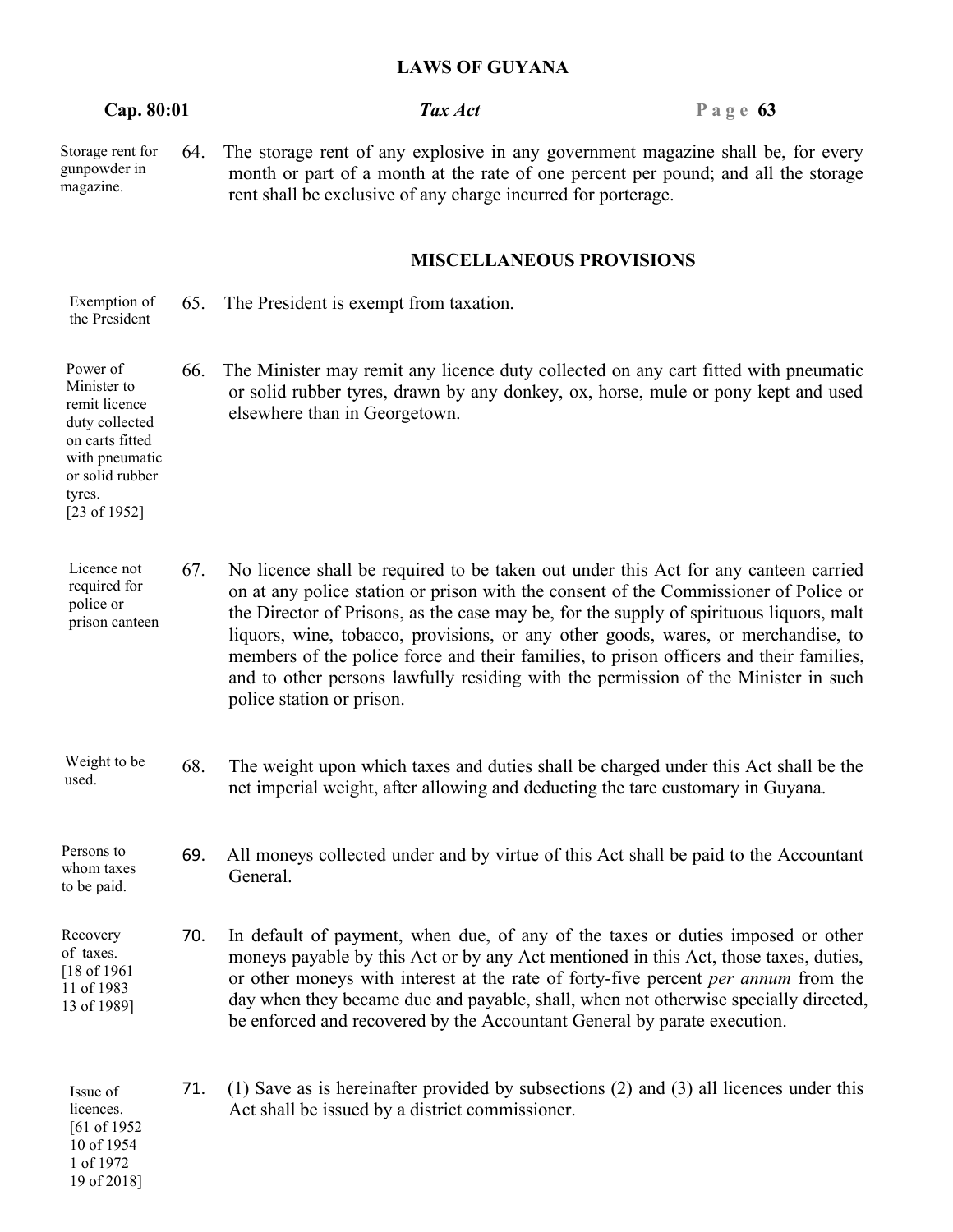| Cap. 80:01                                                                    | Tax Act                                                                                                                                                                                                                                                                                                                                                                                                                                                    | Page $64$                                             |
|-------------------------------------------------------------------------------|------------------------------------------------------------------------------------------------------------------------------------------------------------------------------------------------------------------------------------------------------------------------------------------------------------------------------------------------------------------------------------------------------------------------------------------------------------|-------------------------------------------------------|
|                                                                               | (2) Licences under sections 57 and 58 shall be issued by the Commissioner of<br>Geological Surveys and Mines or by any officer of his department assigned by him<br>to perform those duties.                                                                                                                                                                                                                                                               |                                                       |
| s. 8 (13 of 1996)                                                             | (3) Licences under sections 40, 41, 42, 43, 44, 45, 46, 47, 48, 49, 50, 51 and 61 shall<br>be issued by the Commissioner-General of the Guyana Revenue Authority.                                                                                                                                                                                                                                                                                          |                                                       |
|                                                                               | (4) Notwithstanding anything to the contrary provided in this Act, the Commissioner<br>may issue, to a person who has applied to the Commissioner for a licence, a<br>provisional licence for a period of not more than two years, and for a fee of fifty<br>percent of the respective annual licence fee, where it can be shown that the<br>application for the licence is in process and all efforts are being made to satisfy<br>requirements therefor. |                                                       |
| District<br>commissioner<br>may refuse<br>licence.                            | A district commissioner or Commissioner of Geological Surveys and Mines may<br>72.<br>refuse to issue a licence to any person or company, but an appeal shall lie to the<br>Minister in any case of refusal.                                                                                                                                                                                                                                               |                                                       |
| Requirements<br>for the issuance<br>of a licence<br>[14 of 2016]<br>Cap.81:01 | 73. Any person applying for a licence under this Act shall-<br>(a) pay the licence fee;<br>(b) comply with Section 60 of the Income Tax Act; and<br>pay<br>(c)<br>arrangements to the satisfaction of the Commissioner for the payment<br>of all taxes due and payable:                                                                                                                                                                                    | all taxes due and payable to the Commissioner or make |
|                                                                               | Provided that for the year 2016 in respect of a person not in compliance<br>with paragraphs (b) and (c), the Revenue Authority shall issue a temporary<br>licence for six months at half the licence fee, so that any person applying<br>for a licence may make arrangements to comply with the said paragraphs                                                                                                                                            |                                                       |

\_\_\_\_\_\_\_\_\_\_\_\_\_\_\_\_\_\_\_

(b) and (c).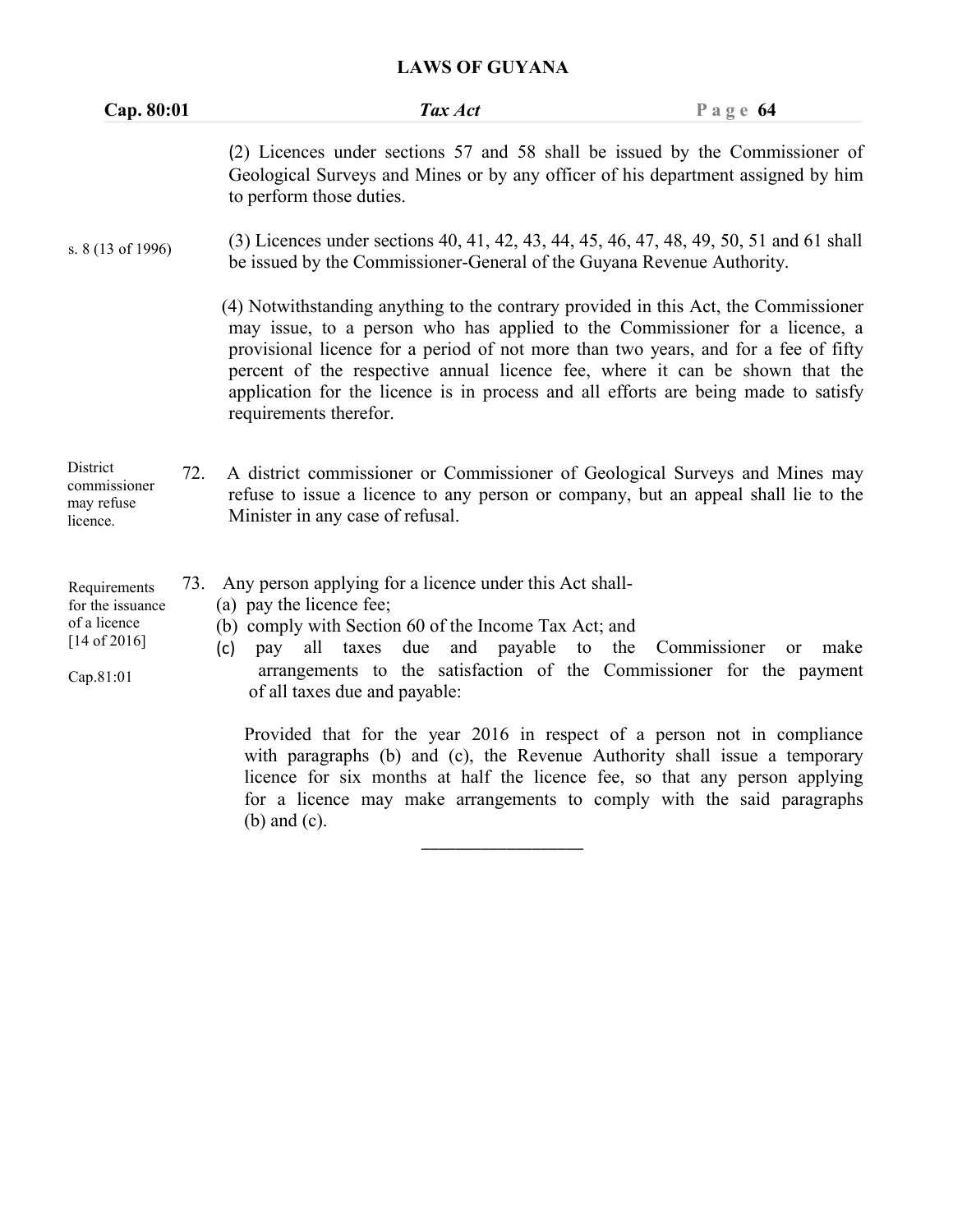### **Cap. 80:01** *Tax Act* **P a g e 65**

## **FIRST SCHEDULE PROFESSIONS AND OCCUPATIONS**

| Person                    |                   | Annual<br>Fee |
|---------------------------|-------------------|---------------|
|                           | <b>Category A</b> |               |
| Accountant                |                   | \$250,000     |
| Auditor                   |                   | \$250,000     |
| <b>Legal Practitioner</b> |                   | \$250,000     |
| Medical                   |                   | \$250,000     |
| Practitioner              |                   |               |
| Architect                 |                   | \$250,000     |
| Dentist                   |                   | \$250,000     |
| Optometrist               |                   | \$250,000     |
| Engineer                  | <b>Category B</b> | \$150,000     |
| Veterinary                |                   | \$150,000     |
| Surgeon                   |                   |               |
| Preparer of Returns       |                   | \$20,000      |
|                           | Category C        |               |
| Physiotherapist           |                   | \$75,000      |
| Pharmacist                |                   | \$75,000      |
| Surveyor                  |                   | \$75,000      |
|                           |                   |               |

A professional shall pay the prescribed fee with effect from 1 st January, 2004;

Provided that a professional who became qualified within three years preceding the date of application for the practice certificate is permitted to pay the annual fees of \$25,000 and shall thereafter be liable to pay the full prescribed fees.

Note: Prior to 1<sup>st</sup> January, 2004, the fee payable by the above-mentioned professionals was \$10,000 each.

s.37 [17 of 1971 8 of 1989 11 of 1993 15 of 2003 4 of 2019]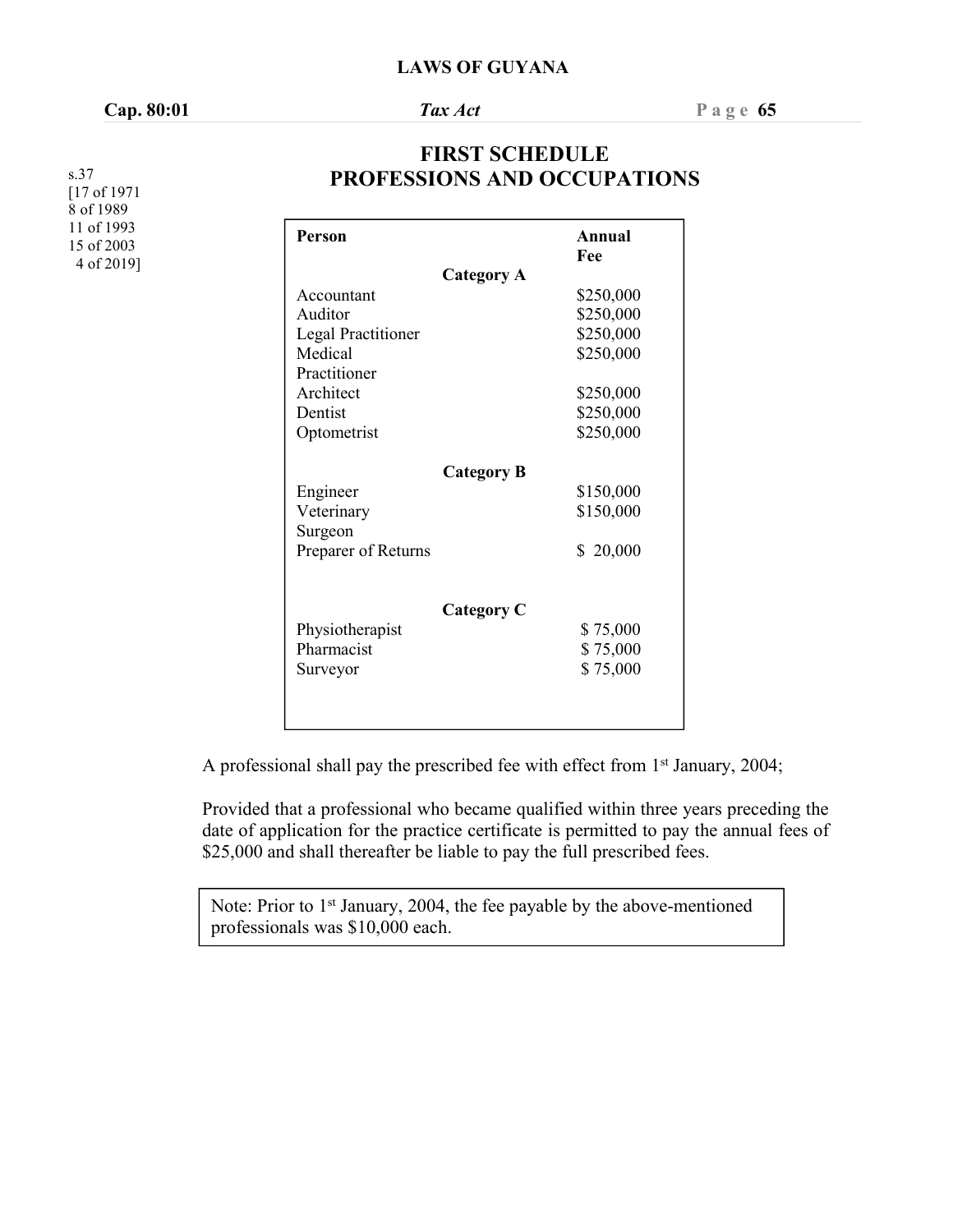# **SECOND SCHEDULE ACCOUNTANTS**

s.37 [17 of 1971]

|     | Professional Body<br>or Class of Persons                                                                                                                                                                                                                                                                                    | Designation                                              | Appropriate<br>Initials                       |
|-----|-----------------------------------------------------------------------------------------------------------------------------------------------------------------------------------------------------------------------------------------------------------------------------------------------------------------------------|----------------------------------------------------------|-----------------------------------------------|
| (a) | The Institute of<br><b>Chartered Accountants</b><br>of Scotland                                                                                                                                                                                                                                                             | Chartered<br>Accountant                                  | C.A.                                          |
| (b) | The Institute of<br><b>Chartered Accountants</b><br>in England and Wales                                                                                                                                                                                                                                                    | Chartered<br>Accountant or<br>Incorporated<br>Accountant | A.C.A. or F.C.A.<br>$A.S.A.A.$ or<br>F.S.A.A. |
| (c) | The Association of<br><b>Certified Accountants</b>                                                                                                                                                                                                                                                                          | Certified<br>Accountant                                  | $A.C.C.A.$ or<br>F.C.C.A.                     |
| (d) | Persons, who in the<br>opinion of the<br>Commissioner signified<br>to such persons in<br>writing, perform<br>functions of a<br>professional character<br>normally carried out by<br>a person entitled to use<br>any of the designations<br>or initials specified in<br>the second and third<br>columns of this<br>Schedule. |                                                          |                                               |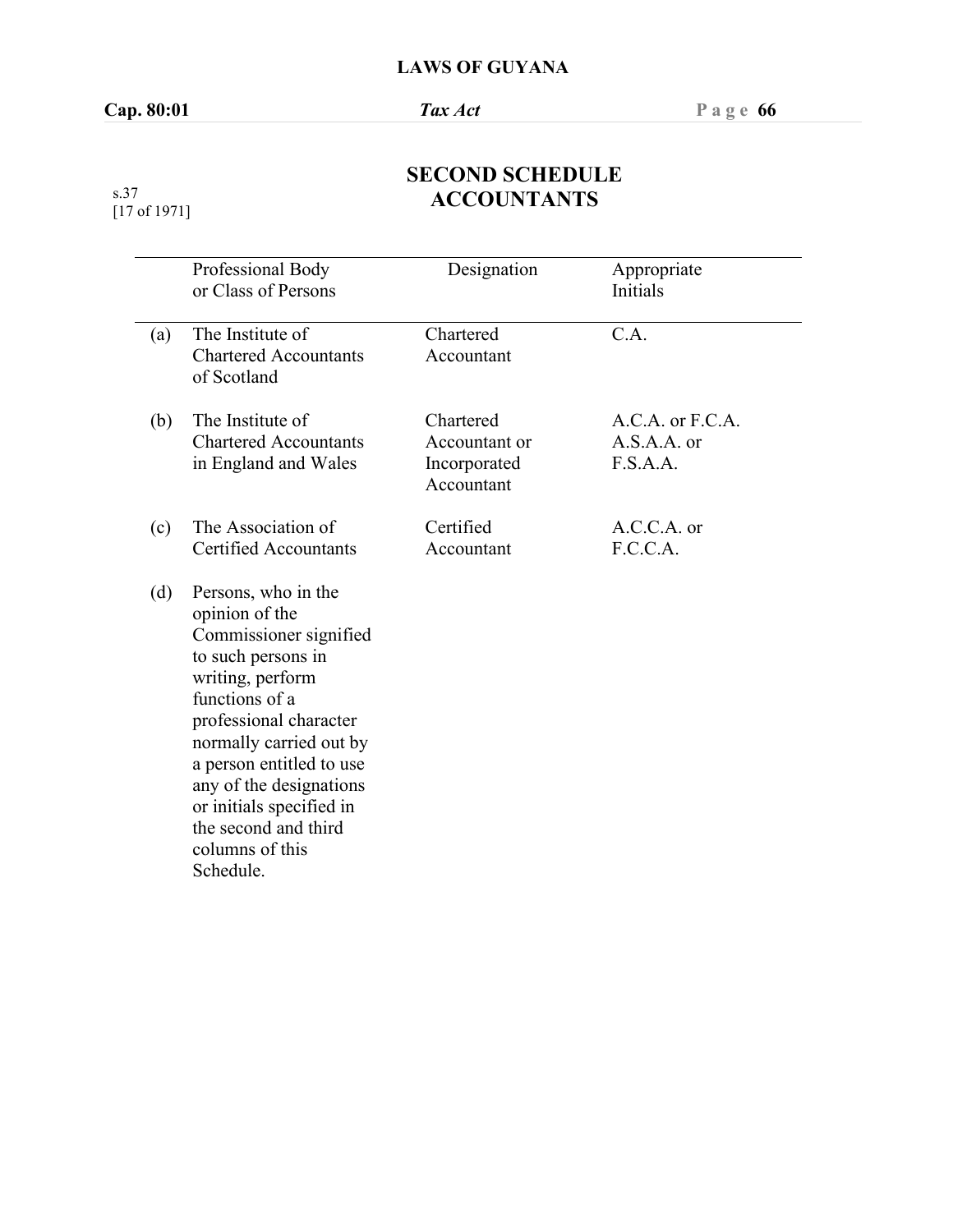#### S. 37 [17 of 1971]

# **THIRD SCHEDULE ARCHITECTS**

|     | Professional Body<br>or Class of Persons                                                                                                                                                                                                                                                                             | Designation                                                         | Appropriate<br>Initials |
|-----|----------------------------------------------------------------------------------------------------------------------------------------------------------------------------------------------------------------------------------------------------------------------------------------------------------------------|---------------------------------------------------------------------|-------------------------|
| (a) | The Royal Institute of<br><b>British Architects</b>                                                                                                                                                                                                                                                                  | Associate of the<br>Royal Institute of<br><b>British Architects</b> | A.R.I.B.A.              |
| (b) | Persons, who in the<br>opinion of the<br>Commissioner signified<br>to such persons in<br>writing, perform<br>functions of a<br>professional character<br>normally carried out by<br>a person entitled to use<br>the designations or<br>initials specified in the<br>second and third<br>columns of this<br>Schedule. |                                                                     |                         |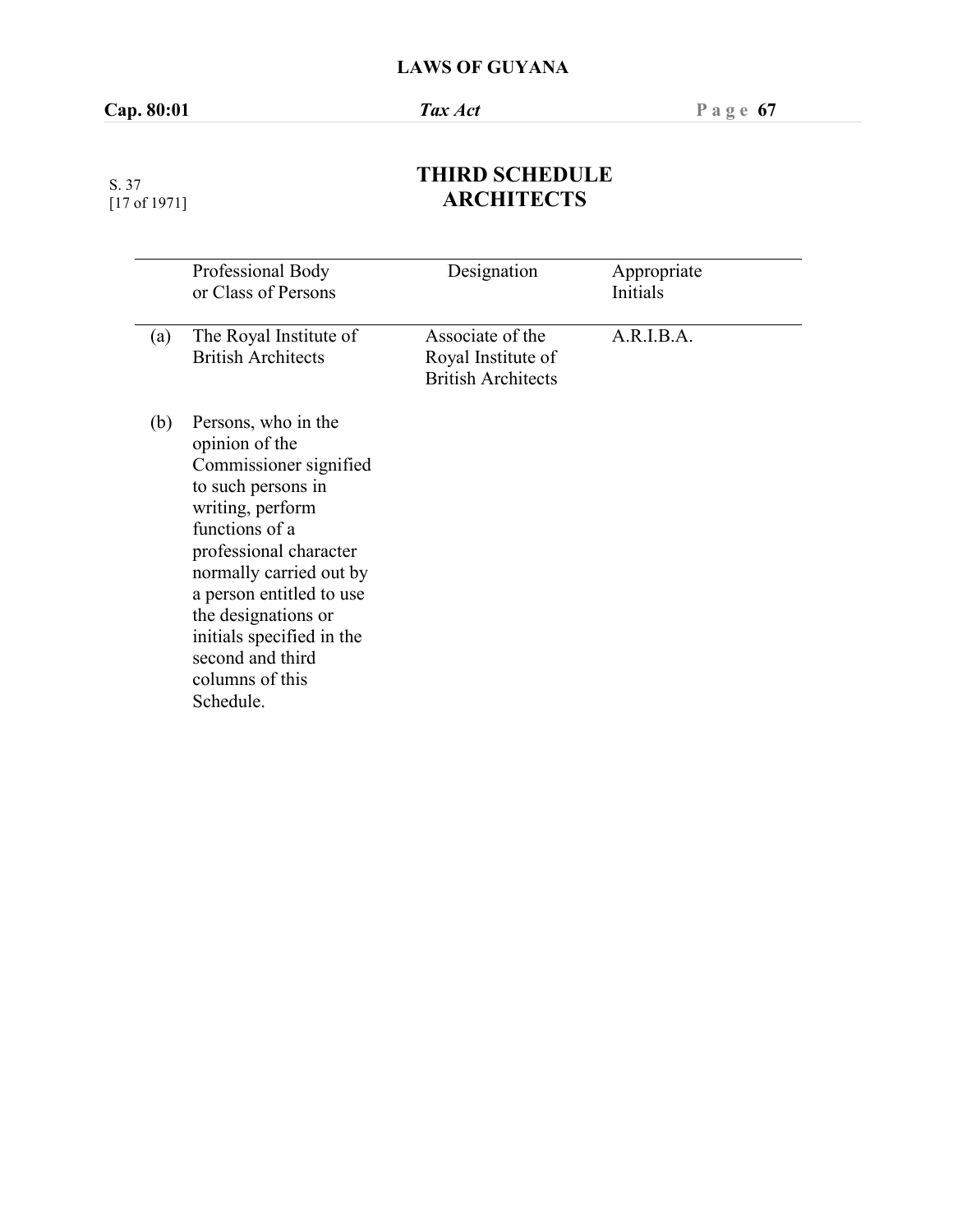## **Cap. 80:01** *Tax Act* **P a g e 68**

#### s. 37 [17 of 1971]

## **FOURTH SCHEDULE ENGINEERS**

|     | Professional Body<br>or Class of Persons                                                                                                                                                                                                                                                                                                 | Designation                              | Appropriate Initials or Award<br>or Degrees                                                                                                                                                   |
|-----|------------------------------------------------------------------------------------------------------------------------------------------------------------------------------------------------------------------------------------------------------------------------------------------------------------------------------------------|------------------------------------------|-----------------------------------------------------------------------------------------------------------------------------------------------------------------------------------------------|
| (a) | Institution of Civil<br>Engineers                                                                                                                                                                                                                                                                                                        | Civil Engineers                          | B.Sc. (Civil Eng.); Higher<br>National Certificate in Civil<br>Engineering.                                                                                                                   |
| (b) | Institution of Electrical<br>Engineers                                                                                                                                                                                                                                                                                                   | Electrical<br>Engineers                  | B.Sc. (Electrical Eng.); Higher<br>National Certificate in<br>Electrical Engineering; City<br>and Guilds of London Institute<br>Full Technological Certificate<br>in Electrical Installation. |
| (c) | Institution of<br><b>Mechanical Engineers</b>                                                                                                                                                                                                                                                                                            | Mechanical<br>Engineers                  | B.Sc. (Mechanical Eng.);<br>Higher National Certificate in<br>Mechanical Engineering.                                                                                                         |
| (d) | Institution of Structural<br>Engineers                                                                                                                                                                                                                                                                                                   | Structural<br>Engineers                  | B.Sc, (Structural Eng.); Higher<br>National Certificate in<br>Structural Engineering.                                                                                                         |
| (e) | Institution of Chemical<br>Engineers                                                                                                                                                                                                                                                                                                     | Chemical<br>Engineers                    | B.Sc. (Chemical Eng.); Higher<br>National Certificate in<br>Chemical Engineering.                                                                                                             |
| (f) | <b>Institution of Mining</b><br>and Metallurgy                                                                                                                                                                                                                                                                                           | Mining and<br>Metallurgical<br>Engineers | B.Sc. (Mining and<br>Metallurgical Eng.); Higher<br>National Certificate in Mining<br>and Metallurgical Engineering.                                                                          |
| (g) | Persons, who in the<br>opinion of the<br>Commissioner signified to<br>such persons in writing,<br>perform functions of a<br>professional character<br>normally carried out by a<br>person entitled to use any<br>of the designations,<br>initials, awards or degrees<br>mentioned in the second<br>and third columns of this<br>Schedule |                                          |                                                                                                                                                                                               |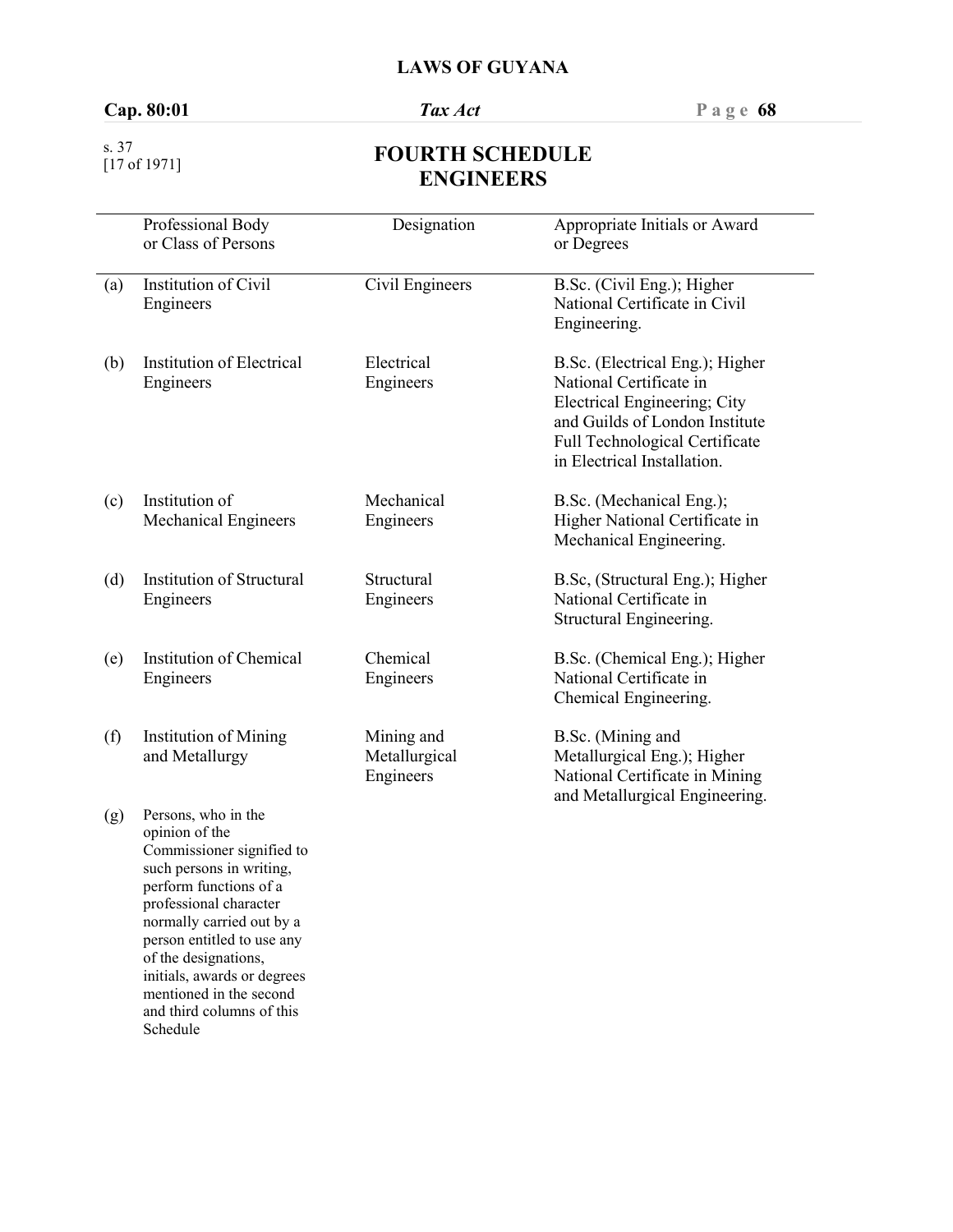## **Cap. 80:01** *Tax Act* **P a g e 69**

#### s. 37 [17 of 1971]

## **FIFTH SCHEDULE SURVEYORS**

Royal Institution of Chartered Surveyors Institute of Quantity Surveyors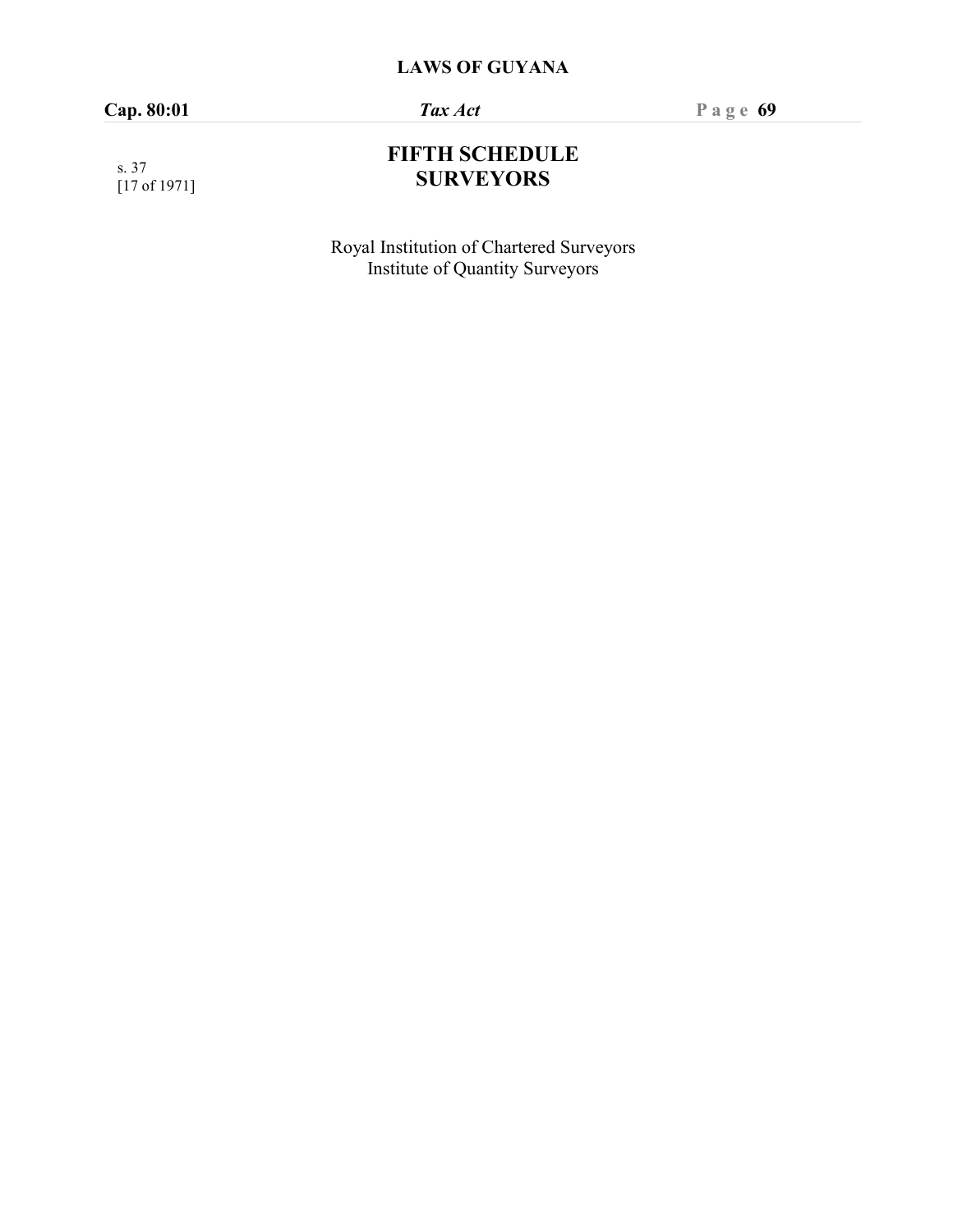**Cap. 80:01** *Tax Act* **P a g e 70**

# **SUBSIDIARY LEGISLATION**

| <b>TAX (PRACTICE CERTIFICATE) REGULATIONS</b>                                                                                                                       |
|---------------------------------------------------------------------------------------------------------------------------------------------------------------------|
| (Made under section 37)                                                                                                                                             |
| 1. These Regulations may be cited as the Tax (Practice Certificate) Regulations.                                                                                    |
| 2. The certificate to be issued by the Commissioner-General of the Revenue Authority<br>for the purposes of section 37 shall be in the form set out in the Schedule |
|                                                                                                                                                                     |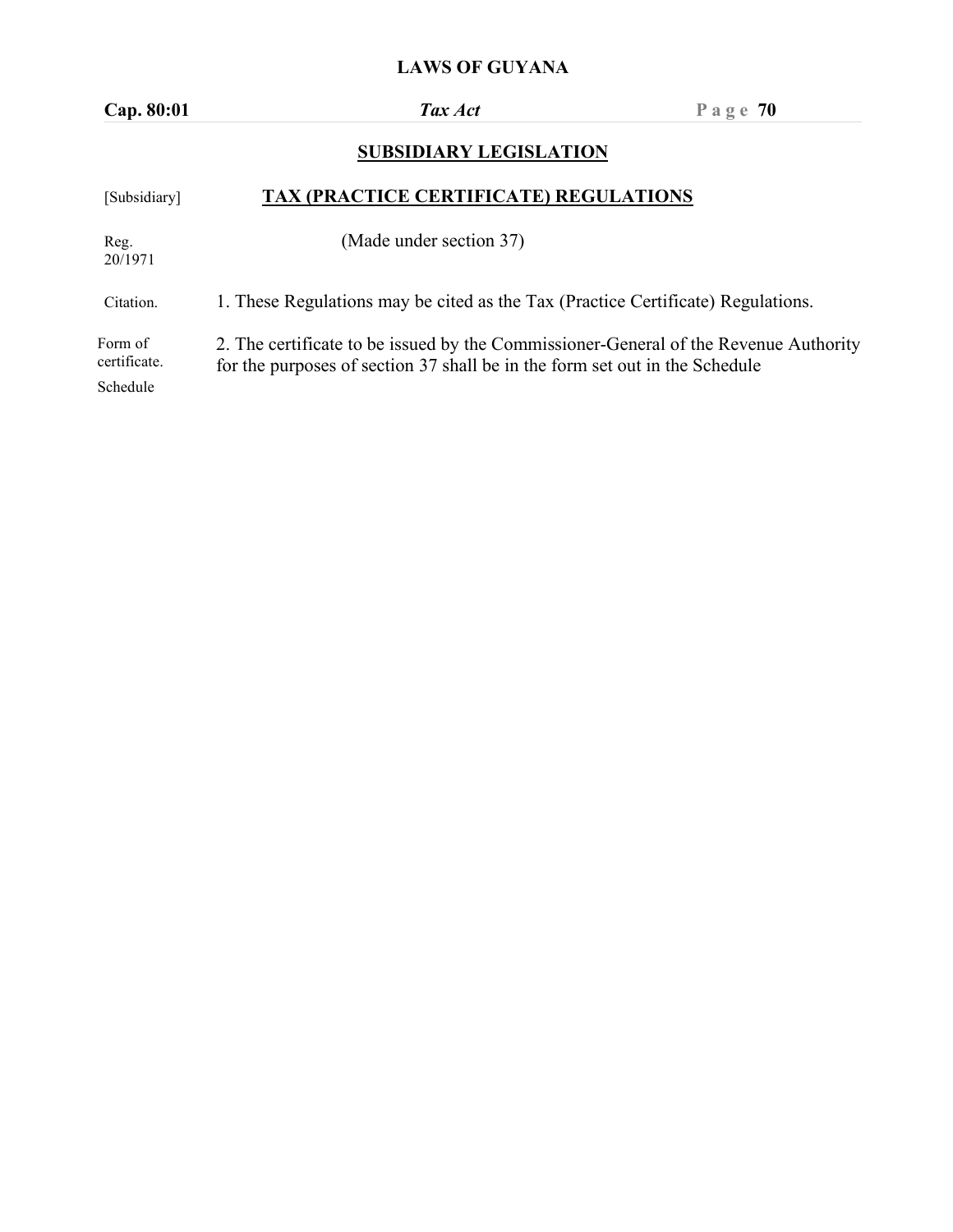**Cap. 80:01** *Tax Act* **P a g e 71**

## **SCHEDULE**

#### Practice Certificate

c.80:01

(issued under section  $37(12)$  of the Tax Act)

This is to certify that in respect of the year ending  $31<sup>st</sup>$  December, 20  $\blacksquare$  Mr./Mrs./Miss of………………………………………practicing as a………………………………..at (state profession, occupation or class person)…………………………………………… (state address if any where practice is normally carried on) has complied with the requirements of section 37 of the Tax Act.

Dated this day of 20

………………………………………… Commissioner-General – Revenue Authority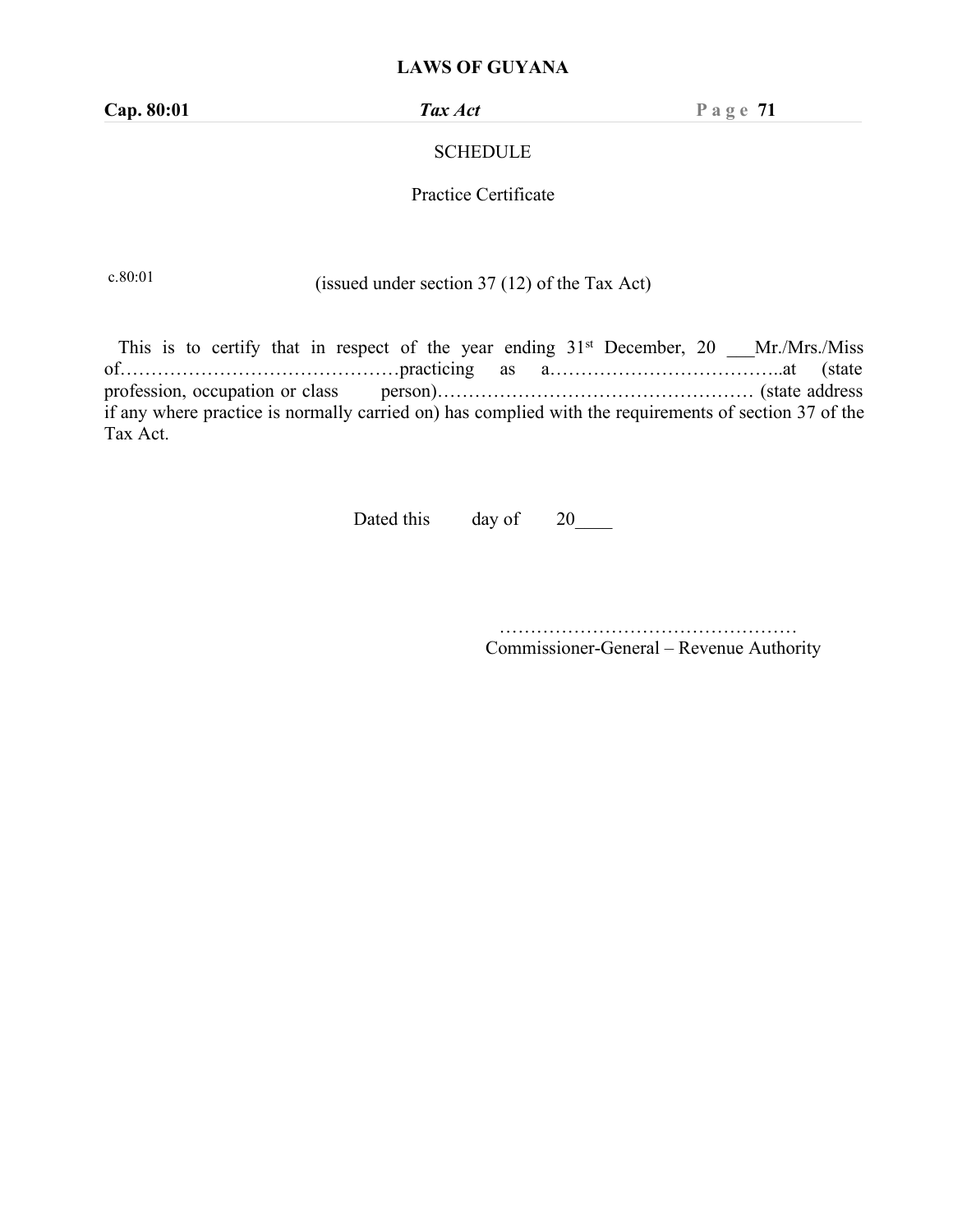## **LAWS OF GUYANA**

| Cap. 80:01                                                                      | Tax Act                                                                                                                               | Page $72$ |
|---------------------------------------------------------------------------------|---------------------------------------------------------------------------------------------------------------------------------------|-----------|
| [Subsidiary]                                                                    | <b>TRAVEL TAX REGULATIONS</b>                                                                                                         |           |
| Reg. 11/1977                                                                    | (made under section 56)                                                                                                               |           |
| Citation.                                                                       | 1. These Regulations may be cited as the Travel Tax Regulations.                                                                      |           |
| Increase in<br>Travel Tax<br>(Cap.80:01)                                        | 2. The sum of two thousand five hundred dollars is hereby prescribed<br>as travel tax in pursuance of section $56(2)$ of the Tax Act. |           |
| $\lceil \text{Reg.} \frac{2}{1981} \rceil$ , 4/1984,<br>2/1991, 3/1993, 4/1998] |                                                                                                                                       |           |
| Commencement.                                                                   | 3. These Regulations shall not come into operation unless and until<br>affirmed by resolution of the National Assembly.               |           |
| Revocation of<br>Regulations No.4<br>of 1969                                    | 4. The Travel Tax Regulations 1969 are hereby revoked.                                                                                |           |